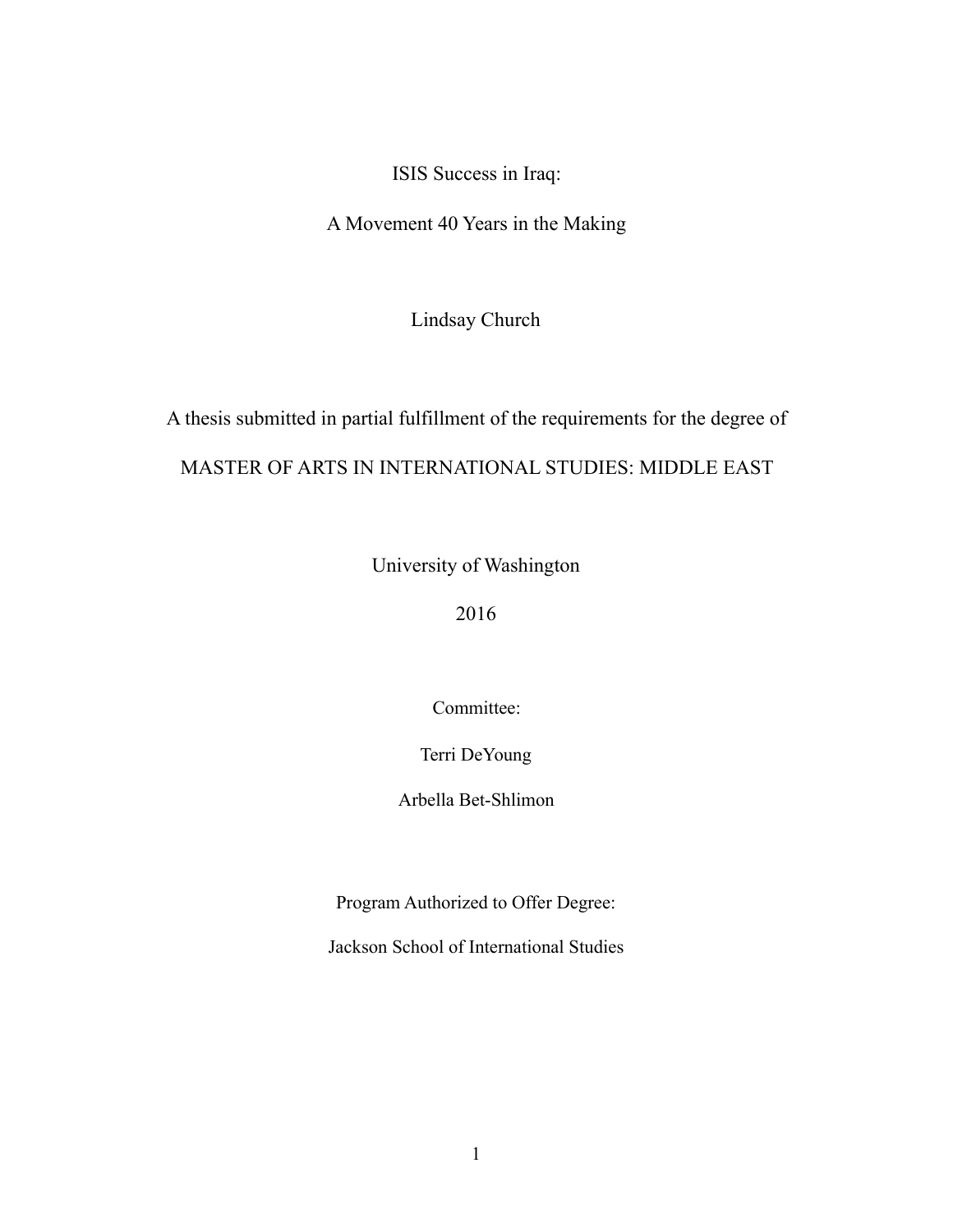©Copyright 2016 Lindsay Church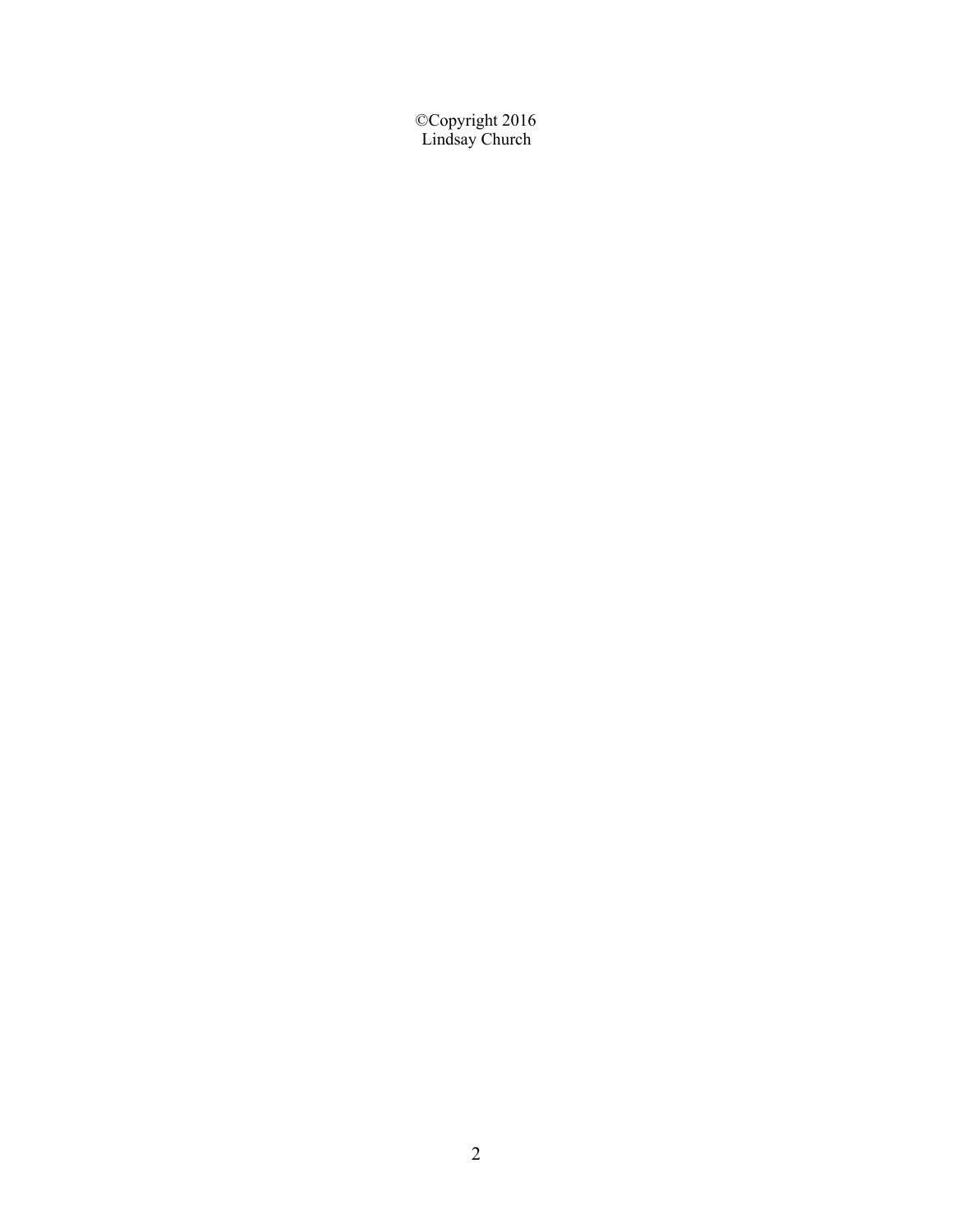#### University of Washington **Abstract** ISIS Success in Iraq: A Movement 40 Years in the Making Lindsay Church Chair of the Supervisory Committee: Terri DeYoung, Near Eastern Language and Civilization

<span id="page-2-1"></span>In June 20[1](#page-2-0)4, the Islamic State of Iraq and Syria  $(ISIS)^1$  $(ISIS)^1$  $(ISIS)^1$  took the world by surprise when they began forcibly taking control of large swaths of territory in Iraq and Syria. Since then, policy makers, intelligence agencies, media, and academics have been scrambling to find ways to combat the momentum that ISIS has gained in their quest to establish an Islamic State in the Middle East. This paper will examine ISIS and its ability to build an army and enlist the support of native Iraqis who have joined their fight, or at the very least, refrained from resisting their occupation in many Iraqi cities and provinces.

 In order to understand ISIS, it is imperative that the history of Iraq be examined to show that the rise of the militant group is not solely a result of contemporary problems; rather, it is a movement that is nearly 40 years in the making. This thesis examines Iraqi history from 1968 to present to find the historical cleavages that ISIS exploited to succeed in taking and maintaining control of territory in Iraq.

<span id="page-2-0"></span><sup>&</sup>lt;sup>[1](#page-2-1)</sup> The self-proclaimed Islamic State has been referred to by many names including ISIS (Islamic State of Iraq and Syria), ISIL (Islamic State of Iraq and the Levant), and Daesh (al-Dawla al-Islamiya al-Iraq wa al-Sham). For the purposes of this paper, we will use the term ISIS to reference the group.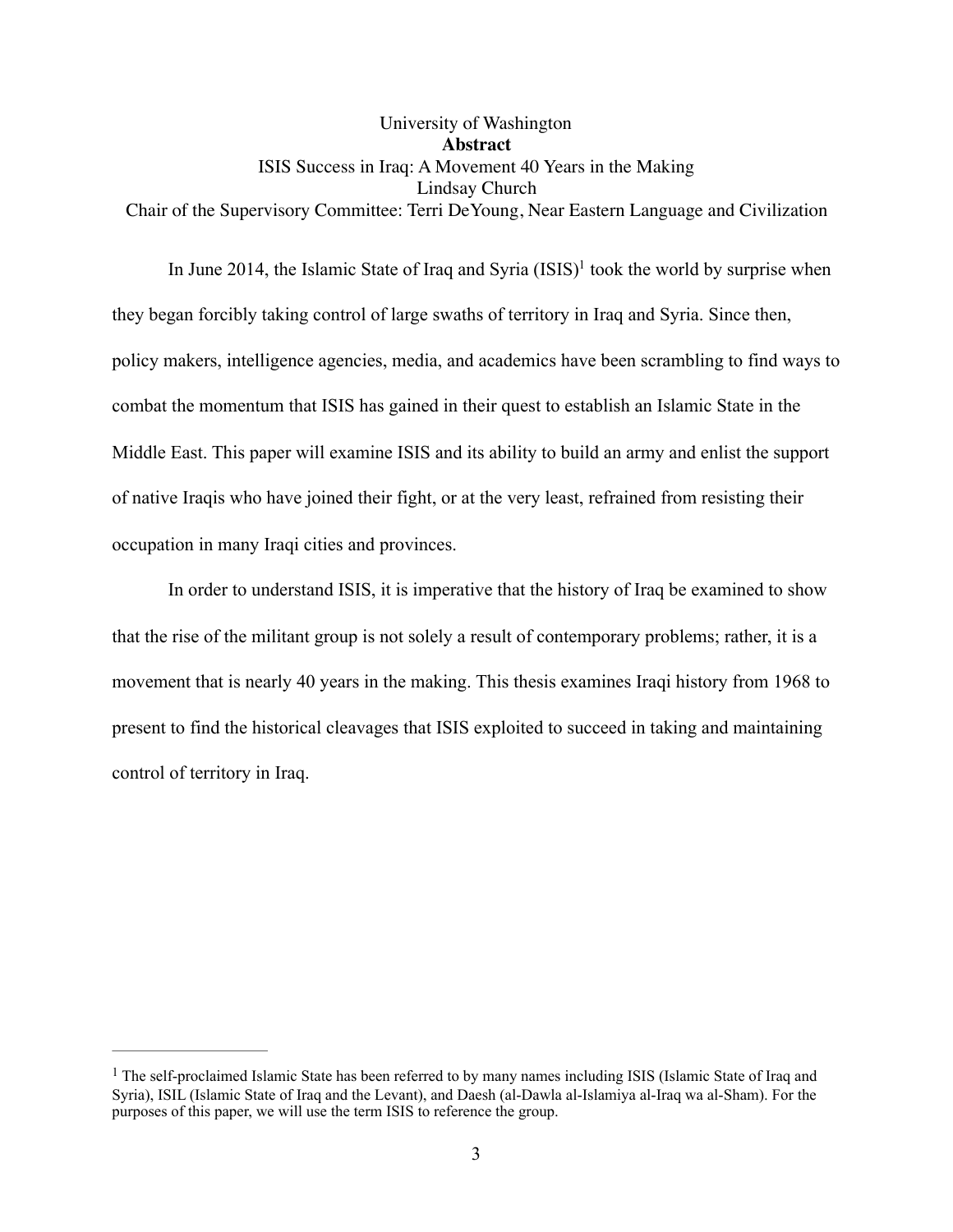### **Section I:**

### <span id="page-3-1"></span>**Introduction**

In June 2014, the Islamic State of Iraq and Syria (ISIS[\)](#page-3-0)<sup>[2](#page-3-0)</sup> took the world by surprise when they began forcibly taking control of large swaths of territory in Iraq and Syria. Since then, policy makers, intelligence agencies, media, and academics have been scrambling to find ways to combat the momentum that ISIS has gained in their quest to establish an Islamic State in the Middle East. This paper will examine ISIS and its ability to build an army and enlist the support of native Iraqis who have joined their fight, or at the very least, refrained from resisting their occupation in many Iraqi cities and provinces.

 In order to understand ISIS, it is imperative that the history of Iraq be examined to show that the rise of the militant group is not solely a result of contemporary problems; rather, it is a movement that is nearly 40 years in the making. This paper is organized as follows:

<span id="page-3-0"></span><sup>&</sup>lt;sup>[2](#page-3-1)</sup> The self-proclaimed Islamic State has been referred to by many names including ISIS (Islamic State of Iraq and Syria), ISIL (Islamic State of Iraq and the Levant), and Daesh (al-Dawla al-Islamiya al-Iraq wa al-Sham). For the purposes of this paper, we will use the term ISIS to reference the group.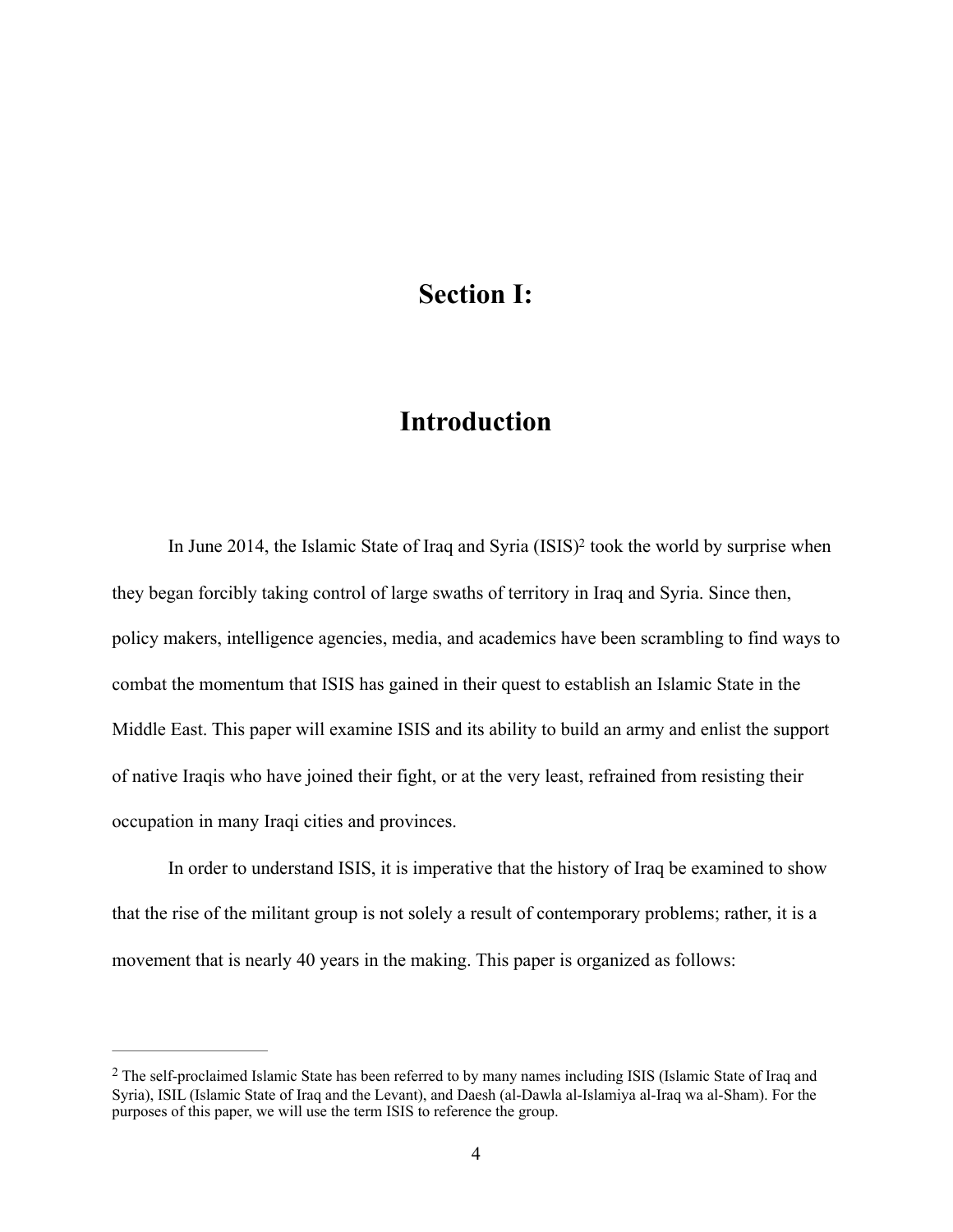Section II begins with the rise of Saddam Hussein to the office of President of Iraq from 1968-1979. In this period, Hussein built a powerful security apparatus that he used to eliminate any dissenters, people disloyal to the Ba'th Party, or individuals that he viewed as a threat. From 1979-2003, the term of Saddam Hussein's presidency, he established a culture of fear and submission in order to control the population while simultaneously building social welfare programs that created an incentive for the population to remain loyal. In this period of time parallels can be drawn parallels between the actions of President Saddam Hussein and ISIS leader Abu Bakr al-Baghdadi. The section will finish by looking to the lead up to the U.S. invasion and the disregard that Saddam Hussein showed for the potential loss of Iraqi lives as the U.S. called for him to step down or face a costly war.

Section III looks at the invasion of Iraq by U.S. and coalition forces in 2003. Of particular interest in this section is the damage that was done to the Iraqi infrastructure, military, and people. Through the invasion and subsequent occupation of Iraq, sources and moments of radicalization began to emerge, showing points in time where the historical seeds for the future ISIS were planted. The section concludes by highlighting the key weaknesses and vulnerabilities left behind in Iraq and explores the cleavages that ISIS exploited to begin their movement.

Section IV turns to post-U.S. occupation Iraq and the ISIS rise to power. Of key importance is the U.S. transition out of Iraq and the subsequent events in the Maliki administration that led to the divide and near collapse of the Iraqi government. As the central government collapsed, ISIS gained a foothold in Iraq through the radical actions of the organization's leadership and later, the larger displaced Sunni population. Using similar tactics to the Saddam Hussein regime, ISIS came to control the people of northern Iraq. This section also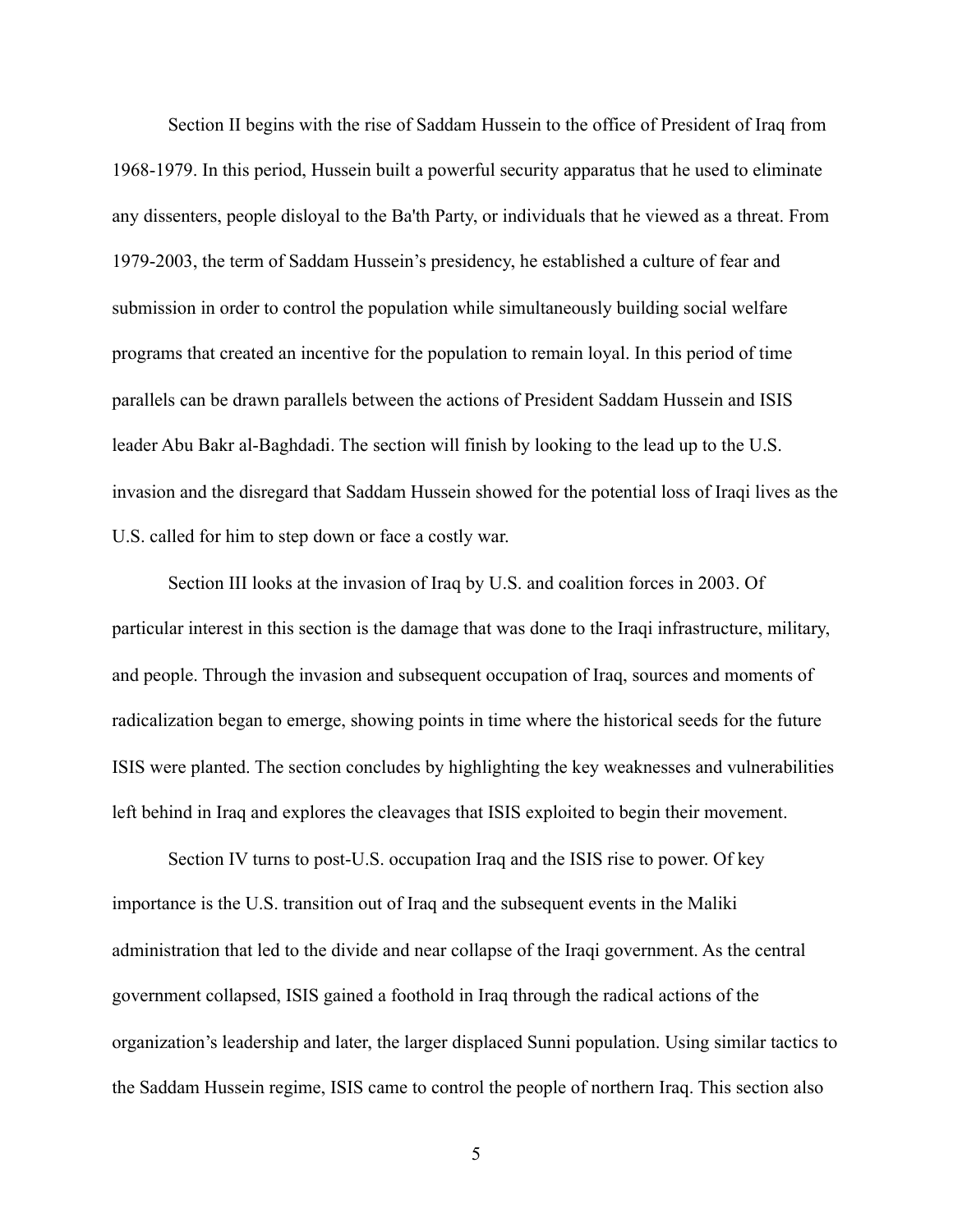examines the structure, theology, and methods of the ISIS organization, the leadership of Abu Bakr al-Baghdadi, and why ISIS tactics have been successful in Iraq thus far and have been relatively unopposed in many places.

Ultimately, this paper seeks to show how Iraq, as a country, from the 1968 Ba'th Party coup and the rise of Saddam Hussein was shaped and constructed in a way that would eventually create a chasm that groups such as ISIS could exploit. Following the Ba'th Party coup, Saddam Hussein entered the Iraqi political scene where he began to build a security apparatus that would root out and punish any individuals believed to be conspiring against the government. Through time, this apparatus that he had built created a culture of fear that the Iraqi population accepted as normal through his time as president, the U.S. and coalition invasion of 2003, and after the coalition withdrawal in 2011. This culture of fear left Iraq in a state that was conducive to a militant group such as ISIS.

 Throughout Iraqi history, a cyclical pattern emerges from 1968 to present where society is built up and standards of living are improved, followed by a period of near complete destruction of societal progress, and again, back to a state of relative improvement. In 1968, when the Ba'thist coup took place, Iraq as a country was able to stabilize after a decade of coup d'états that continued to shake the foundation of the political system. When oil revenues were exponentially increased, the revenue generated was used to improve social programs and conditions for the population. As conditions continued to improve, Iraq entered a long and costly war with Iran that would lead to the deterioration of society and the return of a low standard of living for most Iraqis. This process of deterioration continued to progressively get worse as Iraq invaded neighboring Kuwait and was subsequently pushed back by the U.S. and allied forces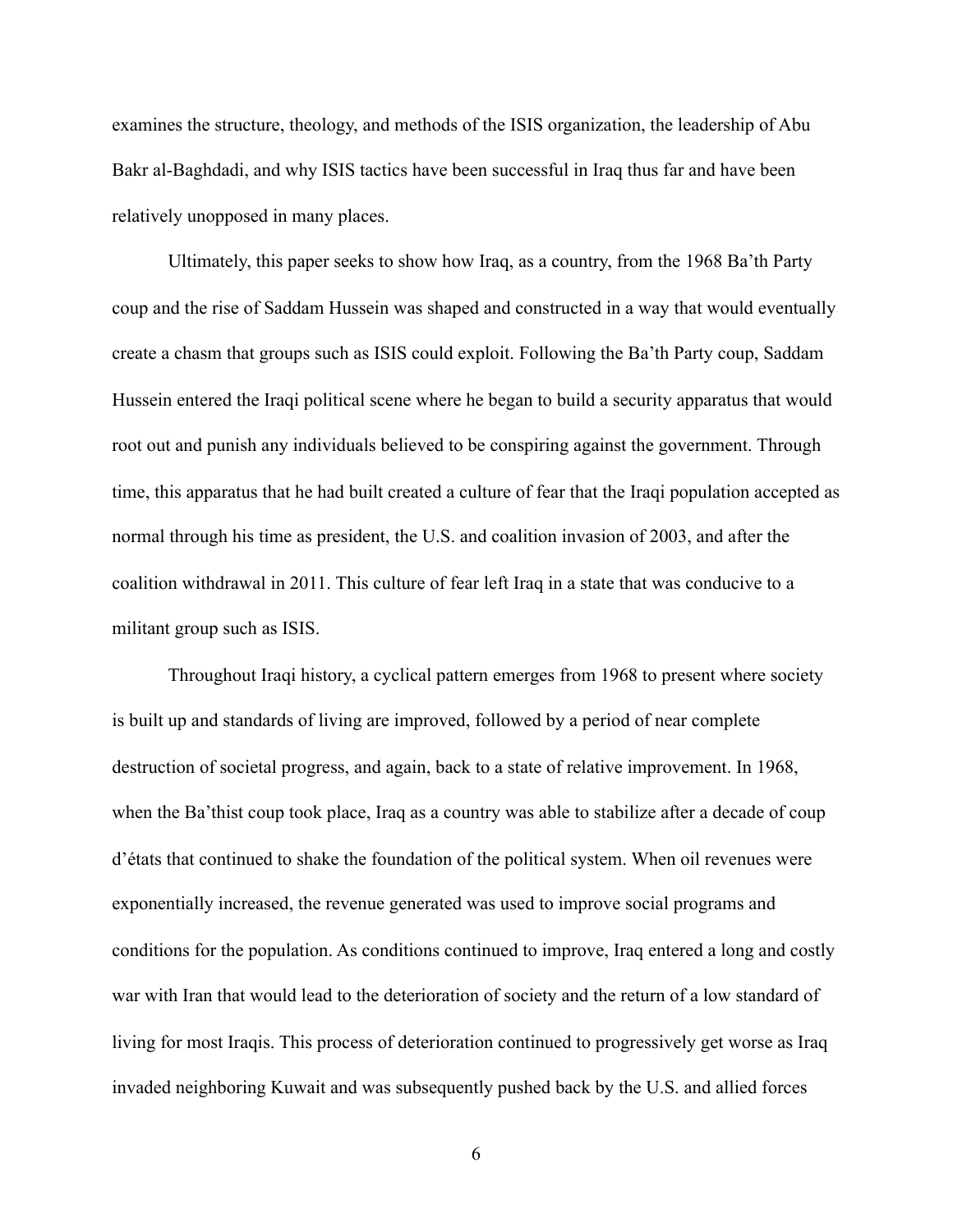during Operation Desert Shield and Desert Storm. Following this conflict, sanctions were placed against Iraq for their believed development of a nuclear weapons program. These sanctions crippled the Iraqi economy and led to infrastructure deterioration and the general inability to continue to pay for expensive social welfare programs. These programs were not improved before the U.S. and coalition forces invaded Iraq in 2003.

 When Operation Iraqi Freedom began, the Iraqi political system was in turmoil and the population was held together by threats of violence at the hands of the Saddam Hussein regime. As the U.S. and coalition began their invasion of Iraq, mass bombing campaigns and heavy troop movements further exacerbated an already failing infrastructure. As the war dragged on, some construction efforts improved basic services but much of society did not see improvements to their standards of living. As the U.S. occupation of Iraq ended and the withdrawal took place, the state was riddled with serious factional disputes that left the country polarized and easily toppled by an organized opponent willing to take drastic measures to seize control.

 The space created by decades of war, an occupation that did more to tear apart Iraqi society than improve it, and the radicalization of people out of desperation gave ISIS room to operate. For ISIS to succeed in Iraq, it was only a matter of providing basic services to the population to gain their support or threaten violence against their opposition. Overall, the current economic and political climate in Iraq has left a large portion of the population of northern Iraq with three choices: flee their homes and become refugees, defy ISIS and face death by execution, or submit to the will of ISIS and become a compliant and complicit resident; a reality that many Iraqis have faced before.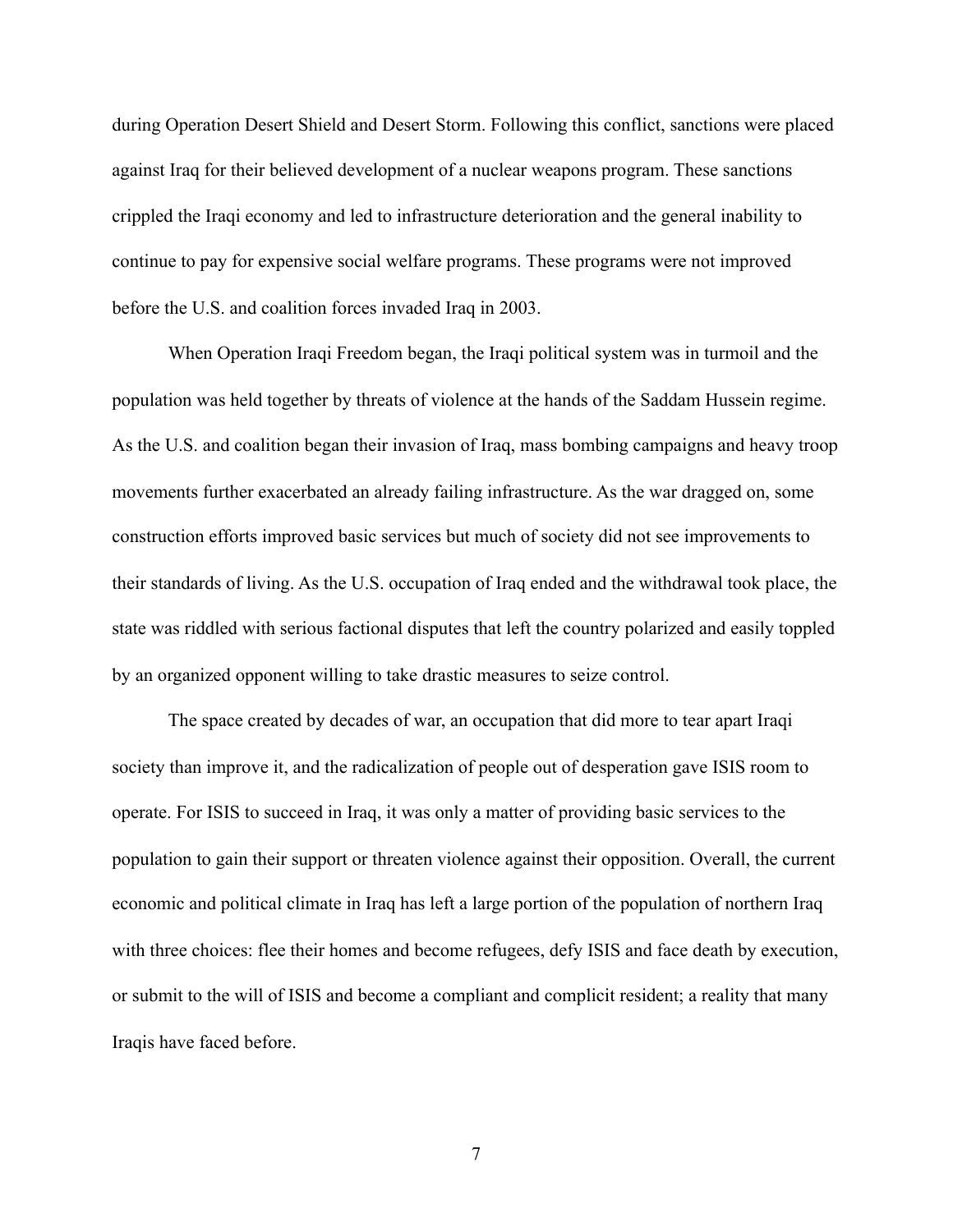#### *Limitations to Study*

 As a non-Arabic speaker, it is necessary to rely upon materials that have been translated from their original Arabic to English. This is a limiting factor in that it creates a dependence on work that has been translated without the ability to verify the accuracy of the translations. This also limits the material available to that which has been referenced by other English-speaking, usually Western, scholars.

 With regards to relying on works that are produced exclusively in English, there is inevitably a research bias that leads to an inclination to lean on what is familiar and understandable and to accept it as truth. It would be negligent to fail to recognize the inherent bias that all scholars and academics have toward relying on their own understanding. This leaves the possibility that this work may be Orientalist in nature, despite best attempts and efforts to present a conscious and objective take on the subject matter. While this piece looks to the Saddam Hussein era to understand the historical constructs of Iraqi society that gave rise to a group like ISIS, it does not underscore or downplay the repercussions of the U.S. invasions, occupations, and the overall destruction caused by lengthy and catastrophic wars. On the contrary, the legacies of Desert Storm, sanctions, and the Iraq War have, arguably, caused the most destruction in contemporary Iraqi history.

 Another major limitation to this study is the contemporary nature of ISIS and this movement, which has left a void in the literature and reference materials. For much of Section IV, fewer scholarly works are cited (such as news articles and military analyses) due to the delayed nature of the information available.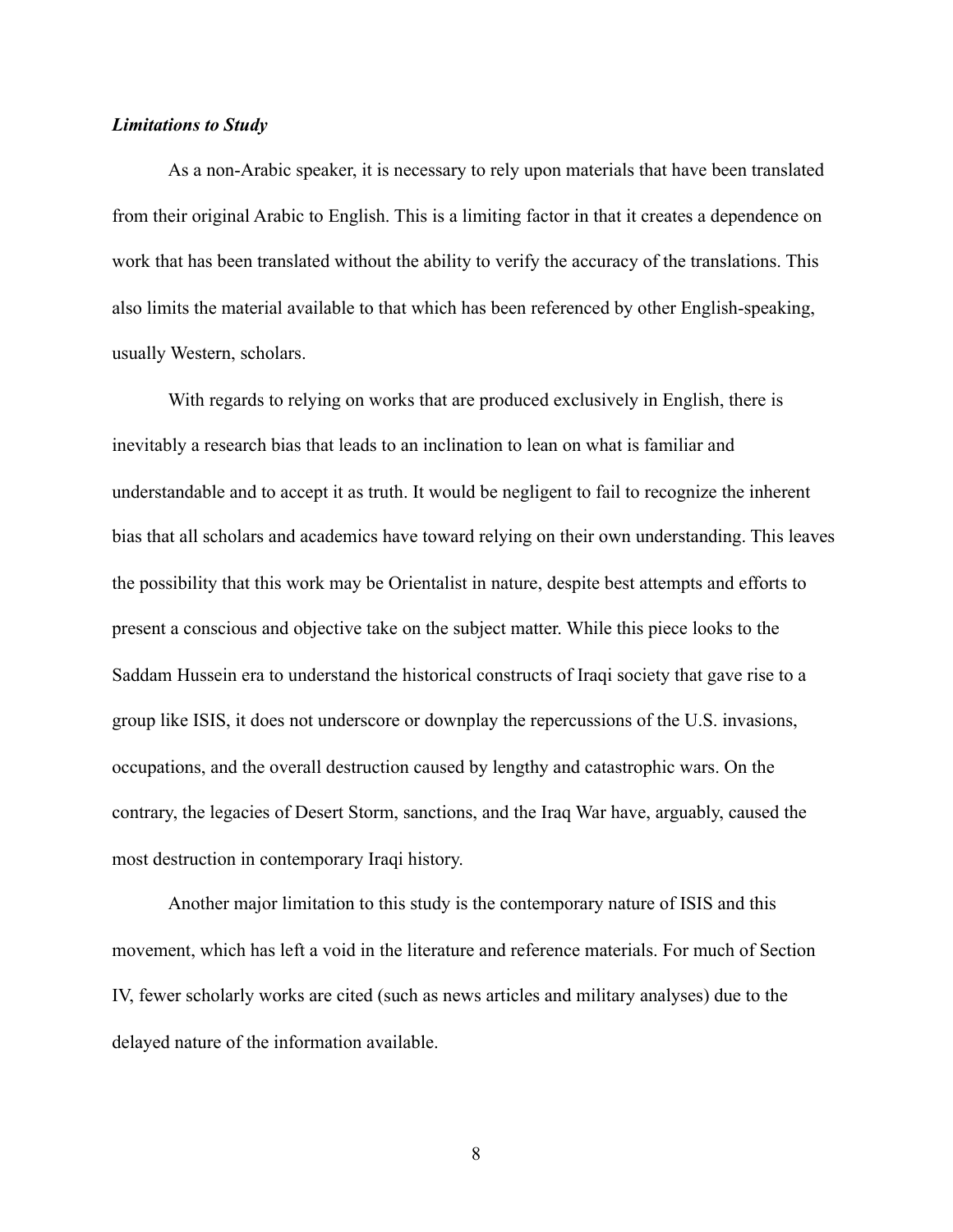# **Section II:**

### **1968-2003: Saddam Hussein and the Ba'th Party in Iraq**

*"From a small seed, a mighty trunk may grow."* 

*-Aeschylus* 

 In order to understand the inclination of Iraqis toward joining ISIS, it is necessary to first look to the culture and conditions that Iraqis lived under prior to U.S. intervention in 1991, and later during 2003. In looking at this, it is possible to draw parallels between the conditions that the Iraqi people lived with under Saddam Hussein from 1968-2003, to those that the people are currently living under in ISIS controlled territories.

#### *Iraq Before 1968*

 After the fall of the Ottoman Empire in 1918, Iraq became a mandate under British control. The British installed King Faisal whose family would rule Iraq until their overthrow by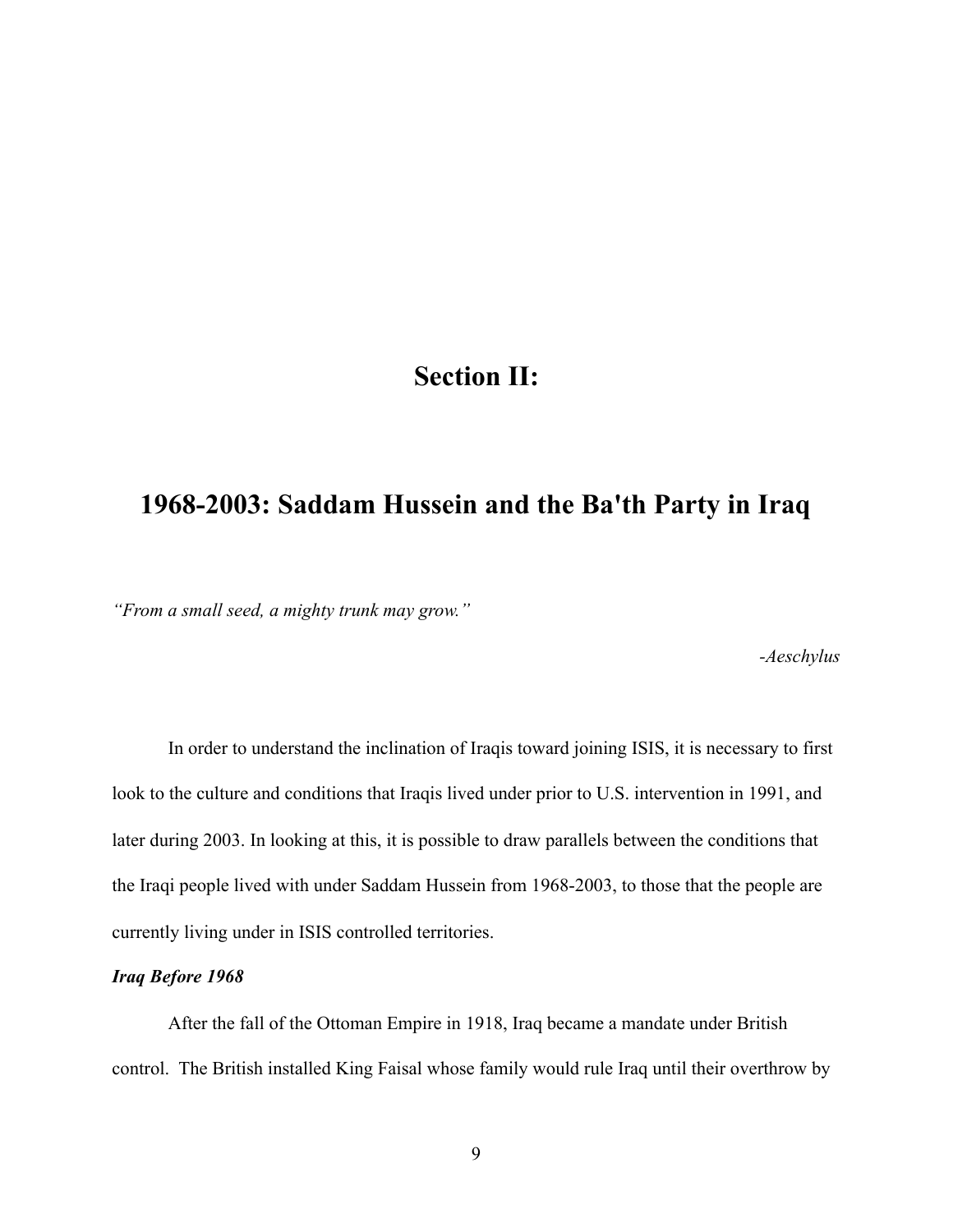<span id="page-9-4"></span>a military coup led by General Abdul Karim Kassem[.](#page-9-0)<sup>[3](#page-9-0)</sup> This coup sparked a decade of unrest that would see four new governments before the Ba'th Party took control in 1968.

#### *1968 Ba'th Party Coup and Saddam Hussein's Rise to the Presidency*

 In 1968, the Ba'th Party, under the leadership of Ahmad Hassan al-Bakr overthrew Iraqi President Abdul Rahman 'Arif to take control of the Iraqi government. This coup was the fourth of its kind in 10 years, but unlike the three before, it had the staying power that the Iraqi people had been lacking. Since the Ba'th revolution was not a popular revolution, those in power had to "re-educate" the population about the ways of the Ba'th Party by striking fear into the hearts of all who stood against them.[4](#page-9-1)

<span id="page-9-5"></span> At the time of the revolution, Saddam Hussein was a relatively unknown figure in the eyes of the public, and even in some parts of the Ba'th Party. Being from Tikrit, he benefited from being a part of the powerful network of Sunni Arabs from Baghdad and Tikrit that had been appointedto high-level leadership positions after the coup.<sup>[5](#page-9-2)</sup> Serving as the enigmatic vice chair of the Republican Guard under al-Bakr, Saddam became the second most powerful man in Iraq, despite his relatively unknown status[.](#page-9-3)<sup>[6](#page-9-3)</sup> His role for the first decade following the Ba'th Party

<span id="page-9-7"></span><span id="page-9-6"></span><span id="page-9-0"></span> $3$  King Faisal II was a member of the Hashemite monarchy in Iraq that ruled from 1921-1958. The Hashemite monarchy was installed by the Allies following World War I. During the July 14, 1958 coup, Faisal ordered the Royal Guard to offer no resistance against incoming insurgents and surrendered himself. Faisal was gunned down on July 14, 1958 when surrendering himself.

<span id="page-9-1"></span><sup>&</sup>lt;sup>[4](#page-9-5)</sup> The Ba'thist coup of 1968 was led by members of the Ba'th Party and the Iraqi military. Following the coup, Ba'th Party leaders assumed positions of power without the input of the people. An interim constitution was drafted that established the leadership structure of the new Iraqi government and was issued to the people without discussion. Efraim Karsh and Inari Rautsi, *Saddam Hussein: A Political Biography* (New York: The Free Press, 1991), 39.

<span id="page-9-2"></span> $<sup>5</sup>$  $<sup>5</sup>$  $<sup>5</sup>$  Tikrit falls within the "Sunni triangle" consisting of Baghdad in the south, Mosul in the north, and Rumba in the</sup> east. Tikrit was known for Army officers who rose to power within the Ba'th Party. In the early 20th century, many impoverished Tikritis left to find a new home and opportunity in Baghdad which led to the rise of a Tikriti power network. Shiva Balaghi, *Saddam Hussein: A Biography*, (Westport: Greenwood Press, 2006), 38.

<span id="page-9-3"></span>Andrew Cockburn and Patrick Cockburn, *Out of the Ashes: The Resurrection of Saddam Hussein* (New York: [6](#page-9-7) Harper Collins Publishers), 1999, 75.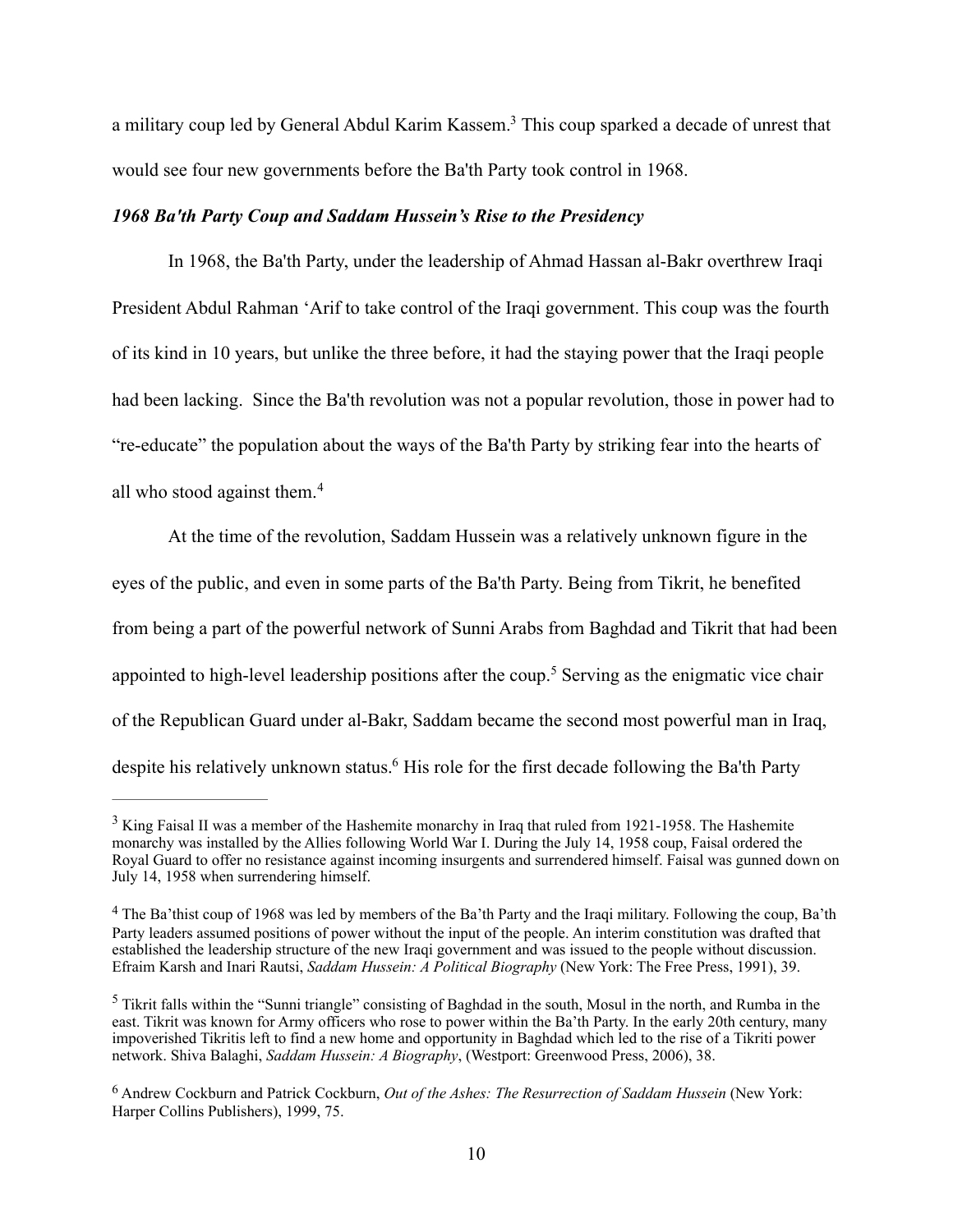coup remained relatively secretive. Very few people knew of him and the role that he played in the government outside of those who had had direct encounters with him. This allowed him the freedom to build his expansive security apparatus and to eliminate those who stood in his way or threatened his rise to power.

 Beginning in 1968, positions within the government were systematically purged of unwanted non-Ba'thists by President al-Bakr and Saddam. Many who were removed from their positions were either retired or fired and immediately arrested for various crimes. An example of this practice is Faisal al-Ansari who was retired from his position as Chief of Staff to the Prime Minister, which he was appointed to following the 'second Ba'thist revolution,' only to find himself arrested and sentenced to 12 years in prison for conspiracy.<sup>7</sup>

<span id="page-10-3"></span><span id="page-10-2"></span> Throughout the first two years in control of the government, Saddam Hussein, serving as the vice chair of the Republican Guard, and the Ba'th Party developed an elaborate system to seek out, remove, and prosecute any individuals believed to be disloyal to the party. He set up a National Security Bureau that coordinated the three intelligence agencies: General Security, the GeneralIntelligence Department, and Military Intelligence.<sup>[8](#page-10-1)</sup> These agencies were responsible for "keeping tabs on the Ba'th and other political parties; suppressing Shi'a and Kurdish opposition; monitoring subversive activities and conducting counterespionage; maintaining surveillance of all embassies and other foreign missions inside Iraq and monitoring Iraqi embassies abroad; collecting intelligence abroad; conducting sabotage and subversion against hostile states and aiding the groups and individuals opposed to their regimes; and establishing contacts with the

<span id="page-10-0"></span>Efraim Karsh and Inari Rautsi, *Saddam Hussein: A Political Biography* (New York: The Free Press, 1991), 40. [7](#page-10-2)

<span id="page-10-1"></span>Dilip Hiro, *Iraq: In the Eye of the Storm* (New York: Thunder's Mouth Press/Nation Books, 2002), 57. [8](#page-10-3)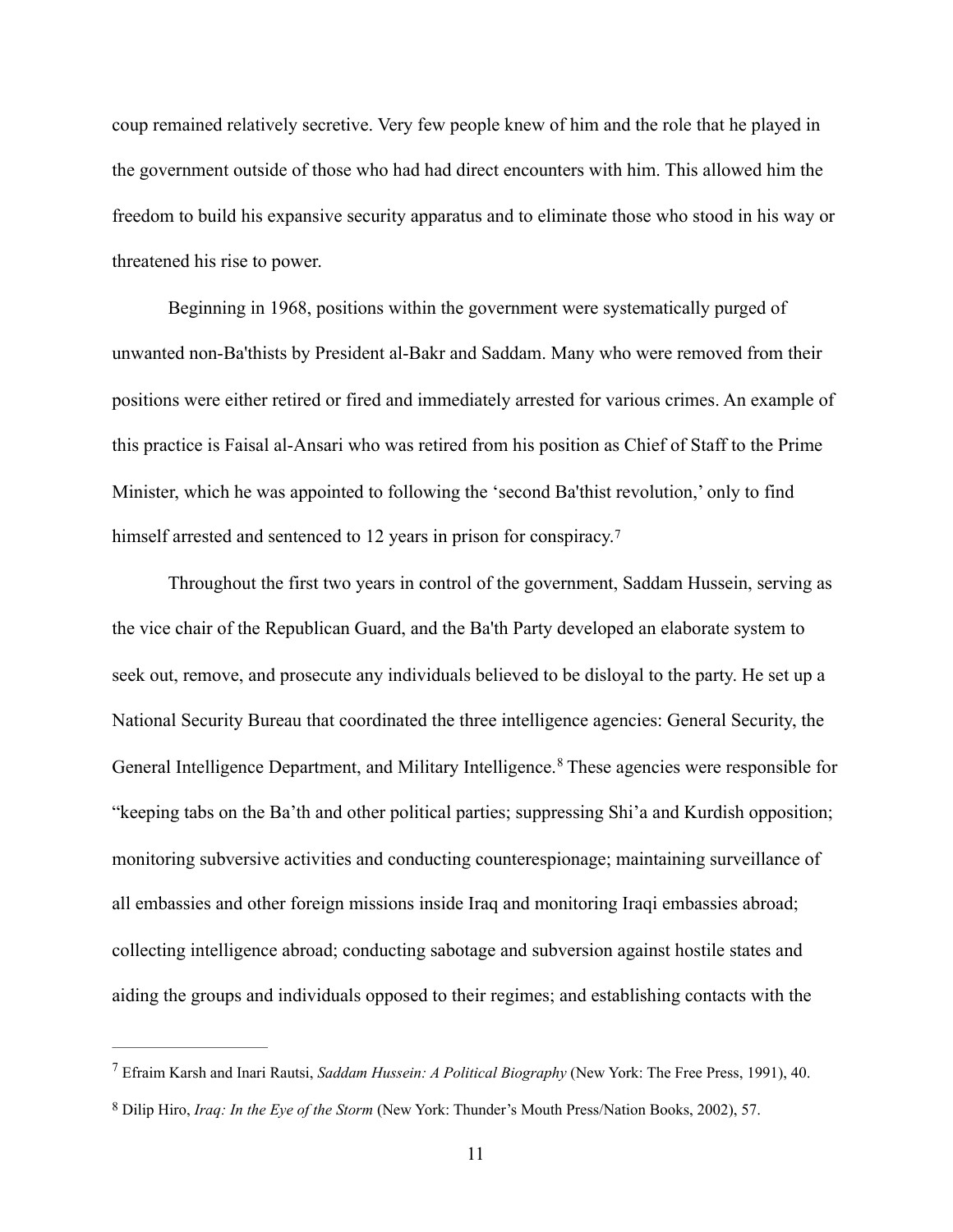<span id="page-11-5"></span><span id="page-11-4"></span>anti regime groups in the countries hostile to Baghdad.["](#page-11-0)<sup>[9](#page-11-0)</sup> Individuals found to be disloyal to the government or the Ba'th Party were tortured using methods such as electric shock to the genitals, caning the soles of feet, immersing an individual's head in hot water for an extended period of time, or administering a slow acting lethal poison[.](#page-11-1)<sup>[10](#page-11-1)</sup> These cases and methods set an example for those who considered standing against the party; disloyalty wouldn't be tolerated. Saddam Hussein's security apparatus swiftly grew in effectiveness, as he was unafraid of executing people in order to show how serious he was about maintaining firm control of the government.

<span id="page-11-6"></span> In September 1968, a special "Revolutionary Court" was set up in order to try those accused of plotting against the Ba'th Party and its newly formed government.<sup>[11](#page-11-2)</sup> While some were given jail time, others were not so lucky. Many were executed for their crimes, some without so much as the benefit of a trial. Thus began the life of fear for the Iraqi people as their lives could change in an instant at the mere accusation of plotting against the government.

 In the coming months, demonstrations of the brutality of Saddam and his security apparatus took place in the streets of Baghdad. In January 1969, the Iraqi government made an example of a group of Iraqi Jews that were accused of passing intelligence to Israel and plotting to overthrow the government by hanging them for their crimes[.](#page-11-3) [12](#page-11-3)

<span id="page-11-7"></span> Saddam's hunt for "spies" and "plotters" was not exclusive to Iraqi Jews. His persecution extended to Muslims and Christians alike. Just a month after executing the Iraqi Jews, Saddam

<span id="page-11-0"></span> $9$  Ibid, 58.

<span id="page-11-1"></span> $10$  Ibid.

<span id="page-11-3"></span><span id="page-11-2"></span><sup>&</sup>lt;sup>[11](#page-11-6)</sup> Efraim Karsh and Inari Rautsi, *Saddam Hussein: A Political Biography* (New York: The Free Press, 1991), 41.  $12$  Ibid, 43.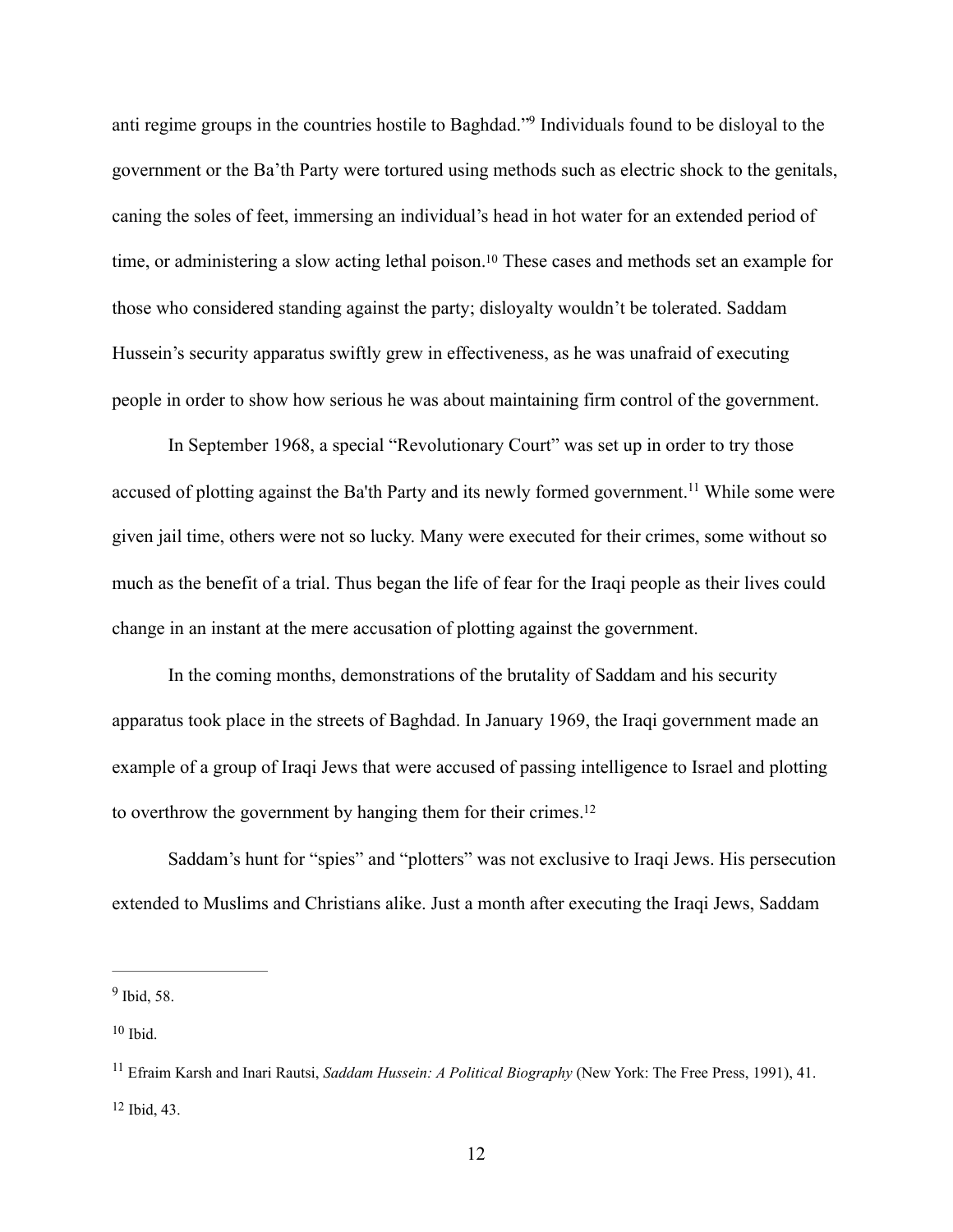<span id="page-12-3"></span>continued his purge through the ranks by executing seven people in the streets, followed by fourteenmore only two months later.<sup>[13](#page-12-0)</sup> In each instance, people were encouraged to come and watch as the brutality was carried out.

 The Ba'thist regime was gaining a reputation for its brutality, using fear and executions of masses as a means of shaping foreign policy. In what appeared to have been attempts to show the Iranian Shah that Iraq was unafraid of him and his military power, the government carried out a series of executions in 1969 in the southern border city of Basra. In January 1970, the Iraqi government announced that it had foiled an attempted coup manufactured by Iran, the CIA, and the Zionists. Over 50 conspirators surrendered and were tried the same day in a special court convened specifically for the occasion. Fifteen were sentenced to prison while 37 were sentenced to death by their own Iranian weapons that they had been carrying when they were captured.<sup>[14](#page-12-1)</sup>

<span id="page-12-4"></span> As the search for dissenters within the government apparatus became more frequent, a different type of control soon reached the general public. Ba'thist militias patrolled the streets whileraids on private homes were conducted at random and in the middle of the night.<sup>[15](#page-12-2)</sup> The average Iraqi received the message: the security apparatus was in control and it had a long reach.

<span id="page-12-5"></span> In November 1969, Saddam turned his focus to the elimination of his most dangerous internal competitors. One of the areas that Saddam was weakest in was military, as he, himself, had never served. Two prominent figures in the military at the time were Hardan al-Tikriti,

<span id="page-12-0"></span> $13$  Ibid.

<span id="page-12-2"></span><span id="page-12-1"></span><sup>&</sup>lt;sup>[14](#page-12-4)</sup> Efraim Karsh and Inari Rautsi, *Saddam Hussein: A Political Biography* (New York: The Free Press, 1991), 44.  $15$  Ibid, 45.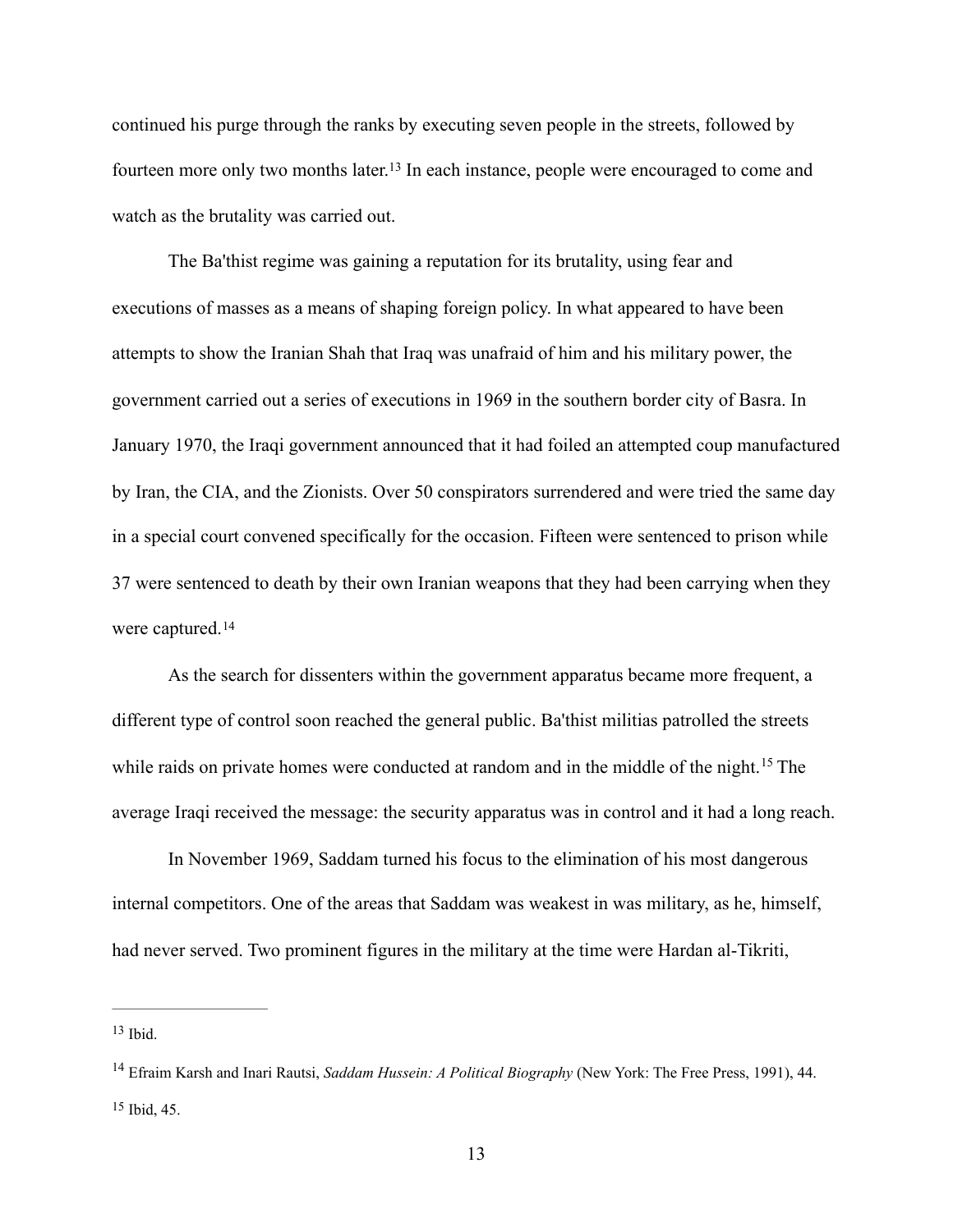<span id="page-13-4"></span>Ministerof the Interior and Deputy Premier, and Salih Mahdi Ammash, Defense Minister.<sup>[16](#page-13-0)</sup> Both figures were highly regarded in the party and military for their distinguished records of service. Saddam recognized that he could not execute a direct attack on the two without committing to a suicide mission, so he decided on a strategy that would pit one against the other in order to discredit them both in the eyes of al-Bakr.

<span id="page-13-5"></span> In an effort to shake the President's confidence in al-Tikriti and Ammash, he began to plant the seed that both men had their eyes on his Presidential spot[.](#page-13-1)<sup>[17](#page-13-1)</sup> Saddam then isolated both by driving a wedge between them and other prominent members of the military, promising their posts to others if they supported his plan. The fate of the two was finally sealed when President al-Bakr absorbed al-Tikriti's duties as Deputy Premier into his own Presidential responsibilities while promoting both to the position of joint-Vice President[.](#page-13-2)<sup>[18](#page-13-2)</sup> From there, Saddam accused the two of not supporting the Ba'th Party's commitment to the Arab people in order to smear both individual's names and reputations and have them sent to be Ambassadors at foreign posts.

<span id="page-13-6"></span> These types of plots to eliminate those who threatened him became commonplace for Saddam Hussein in the 1970s. After gaining control of the military, he then turned to the civilian sector to continue purges. Beginning with the Minister of Culture, Saddam systematically eliminatedeach of his enemies and allies that threatened his rise to power.<sup>[19](#page-13-3)</sup> With him, there was no such thing as loyalty to one another. This was apparent when he targeted Abd al-Karim al-

<span id="page-13-7"></span><span id="page-13-0"></span> $16$  Ibid, 48.

<span id="page-13-1"></span> $17$  Ibid.

<span id="page-13-2"></span> $18$  Ibid.

<span id="page-13-3"></span> $19$  See Appendix I for a detailed chart of the purges of high-ranking officers, Ba'thist Old Guard and politicians of ministerial or higher rank between 1968 and 1979.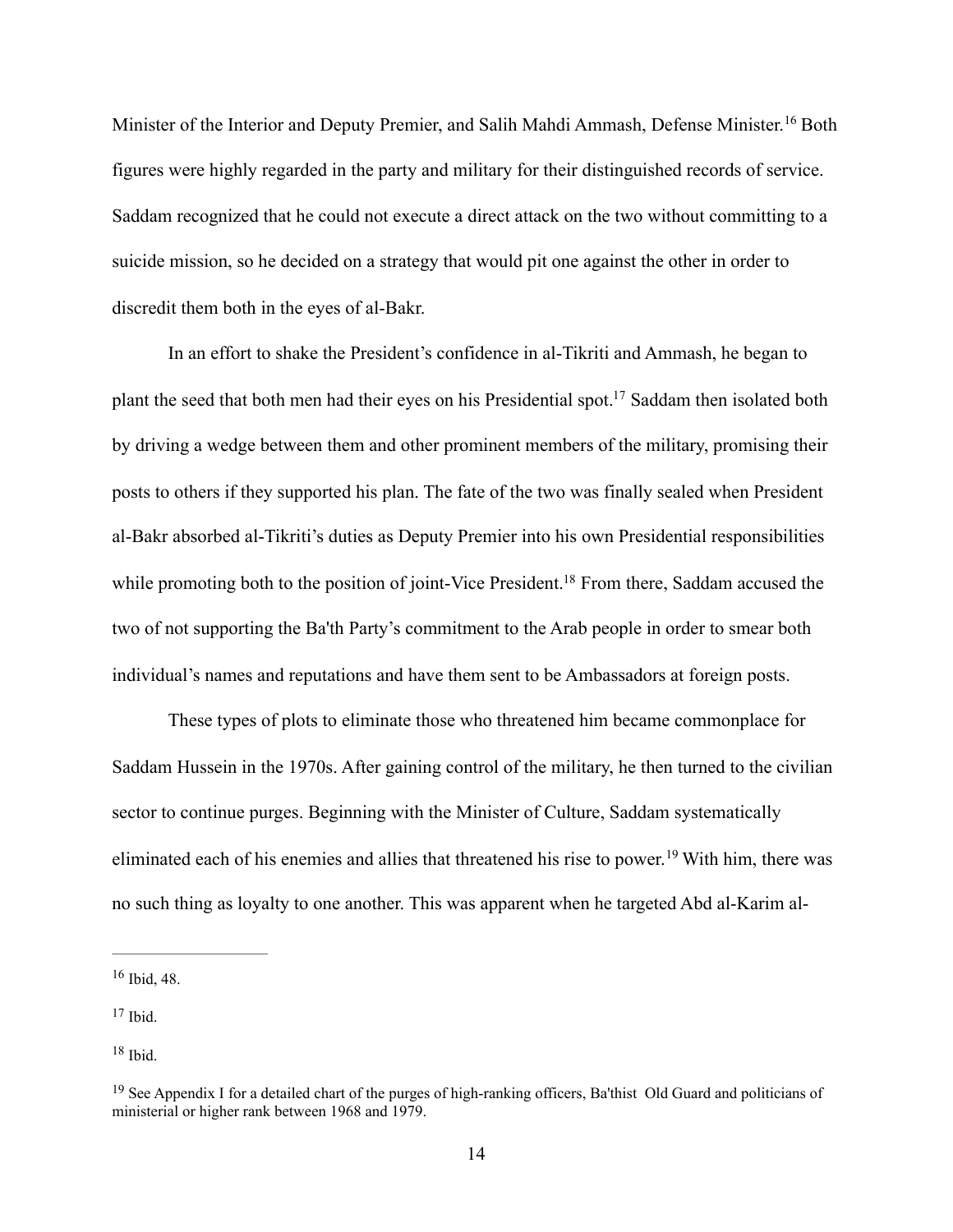Shaykhli, a member of the RCC and an individual with a longstanding friendship with Saddam. Despite the fact that al-Shaykhli had at one point saved him from being arrested and likely killed, al-Shaykhli was not immune to the systematic purges of the 70s.

<span id="page-14-3"></span> Throughout the 1970s, Ba'th Party leaders worked to establish Iraq as a single party state. The leadership sought to consolidate all forms of state functions and governance, ranging from laborunions to women's groups, under the banner of the Ba'th Party.<sup>[20](#page-14-0)</sup> Using his principles of *tahrib*, "terror," and *targhib*, "enticement," Saddam developed a socialist state apparatus that provided many programs to advance and improve the lives of all citizens while simultaneously creatinga security state.<sup>[21](#page-14-1)</sup> These programs were aimed at improving the standard of living for all Iraqis to curb any desires to rise against the government and force another coup d'etat.

<span id="page-14-4"></span> In order to pay for evolving social programs such as spreading electricity to rural villages across the country, an eradication of illiteracy campaign, and a modern healthcare system, Saddam had to find the means to pay for it. On June 1, 1972, Iraq announced that it would nationalize the Iraq Petroleum Company and that it would soon be taken control of by the Iraq NationalOil Company.<sup>[22](#page-14-2)</sup> This move was lucrative for the Iraqi government as the Ba'th Party then controlled the billions that the oil industry generated annually. In order to elevate his political status, Saddam Hussein became the head of the newly formed Iraq National Oil Company's steering committee, allowing him to dictate oil production for the country. In 1973,

<span id="page-14-5"></span><span id="page-14-0"></span><sup>&</sup>lt;sup>[20](#page-14-3)</sup> William L. Cleveland, *A History of the Modern Middle East* (Boulder: Westview Press, 2004), 410.

<span id="page-14-1"></span> $2<sup>1</sup>$  Terror and enticement were Saddam's institutionalized forms of ruling. Saddam was a modernizing leader who recognized the efficacy that providing benefits for the people could have while still ensuring that the population respected him and the lengths that he was willing to go to in order to maintain control. Dilip Hiro, *Iraq: In the Eye of the Storm* (New York: Thunder's Mouth Press/Nation Books, 2002), 98.

<span id="page-14-2"></span><sup>&</sup>lt;sup>[22](#page-14-5)</sup> Shiva Balaghi, *Saddam Hussein: A Biography* (Westport: Greenwood Press, 2006), 57.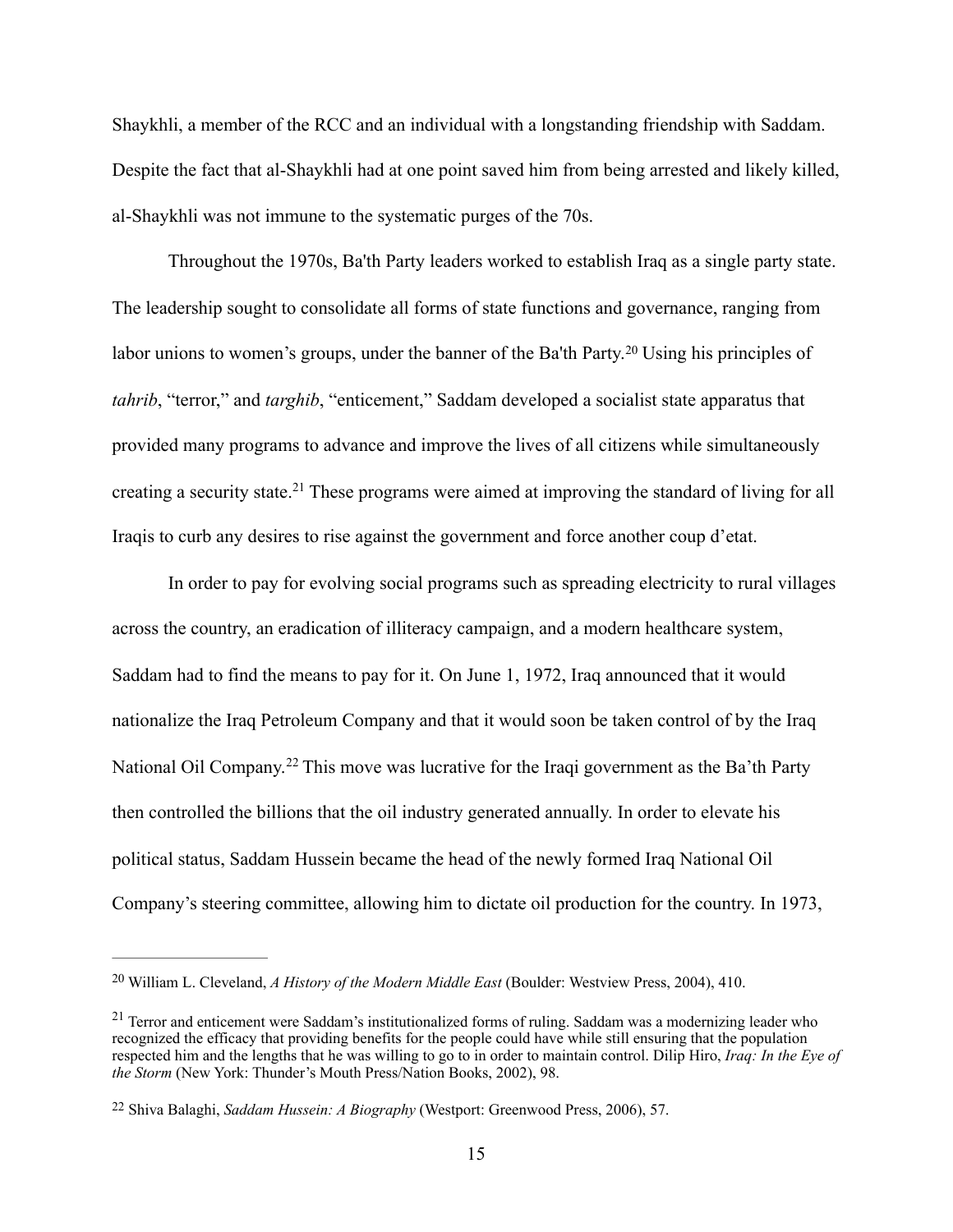after a worldwide oil crisis, the price per barrel of oil soared from \$3 to \$12, creating a large influx of profits for oil-rich Iraq. By 1975, the annual income generated from oil revenues jumped from \$75 million in 1972 to \$8 billion per year[.](#page-15-0)<sup>[23](#page-15-0)</sup> This allowed the government to continue to expand their efforts to modernize the country at a more rapid rate.

<span id="page-15-2"></span> Through the social programs that the Iraqi government adopted, the lives of most Iraqis were significantly improved. These improvements came at a price though. While the infrastructure, social welfare system, and incomes were all growing, so too was the security apparatus designed by Saddam Hussein. Given the benefits that many Iraqis were receiving as a result of the newly created and improved services and the retribution that they would face if they acted out against the government, the logical choice for many Iraqis was to pursue selfpreservation and look the other way at the humanitarian crisis that was emerging. [24](#page-15-1)

<span id="page-15-3"></span> By 1976, Saddam found himself in control of nearly all aspects of society. He had purged the party of those who challenged his leadership, tightened his control on the military and the security apparatus, nationalized oil, and defeated a Kurdish uprising. All that stood in his way in his rise to the top was President Ahmed Hassan al-Bakr. In the late 1970s, following a heart attack, al-Bakr was in ailing health and was forced to defer many of his responsibilities to Saddam Hussein, leaving Saddam as the de facto leader of Iraq.

 While serving as the Vice Chair of the Revolutionary Command Council (RCC), the entity that controlled much of Iraqi government, Saddam moved to further remove the barriers between the Ba'th Party and the RCC by appointing all senior Ba'th Party leaders to the RCC

<span id="page-15-0"></span><sup>&</sup>lt;sup>[23](#page-15-2)</sup> Dilip Hiro, *Desert Shield to Desert Storm: The Second Gulf War*, (London: Harper Collins Publishers, 1992), 27.

<span id="page-15-1"></span><sup>&</sup>lt;sup>[24](#page-15-3)</sup> Aaron M. Faust, *The Ba'thification of Iraq* (Austin: University of Texas Press, Austin, 2015), 23.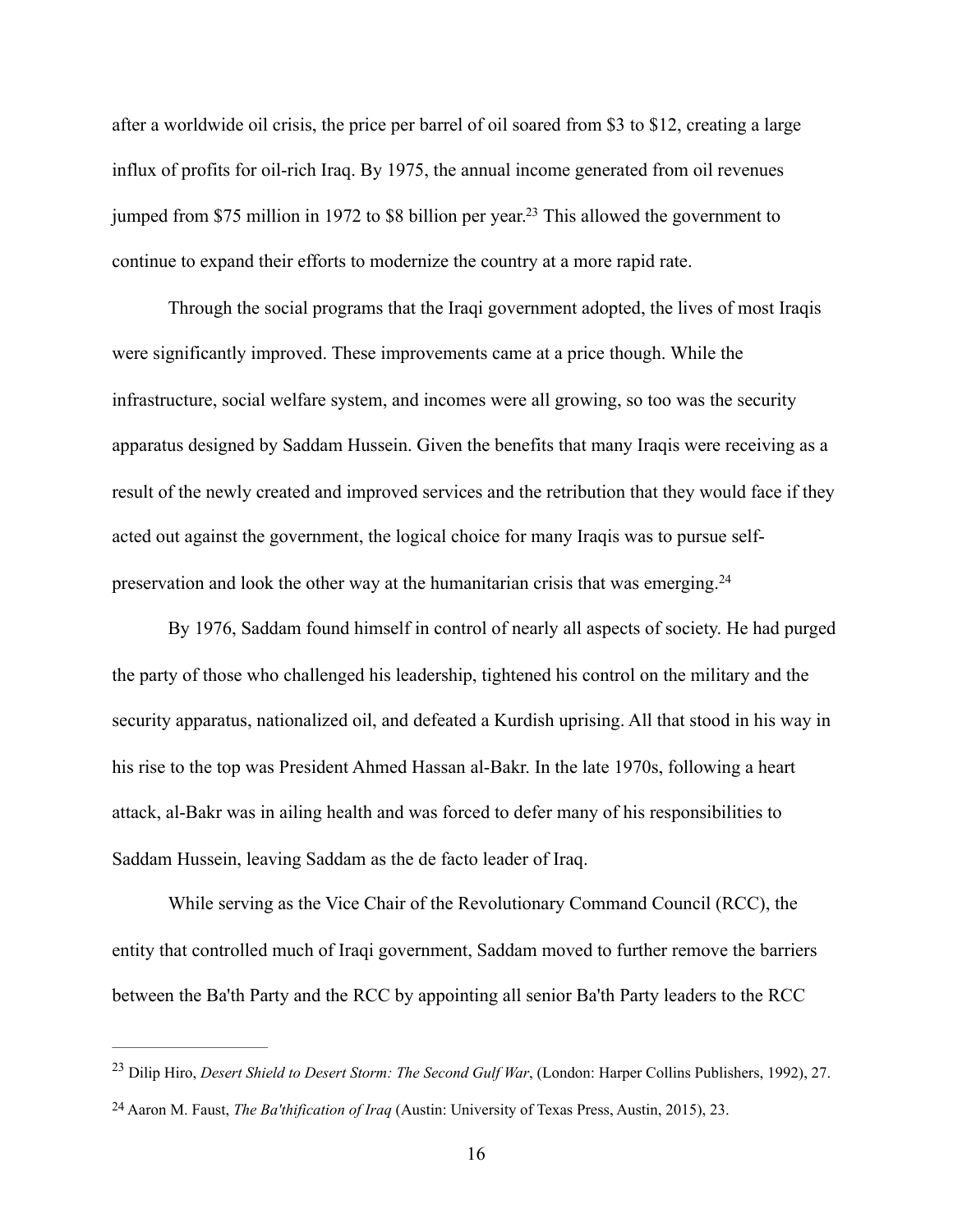<span id="page-16-5"></span>rulingcouncil.<sup>[25](#page-16-0)</sup> In this consolidation of power, Saddam Hussein was able to collect a number of titles and positions within the government, including Lieutenant General in the military, leaving President al-Bakr effectively obsolete and without a place.<sup>26</sup>

<span id="page-16-7"></span><span id="page-16-6"></span> On July 16, 1979, after an announcement by al-Bakr that he would be resigning from his post due to illness, Saddam Hussein became the President, Secretary General of the Ba'th Party, chairman of the RCC, and Commander-in-Chief of the Armed Forces of Iraq[.](#page-16-2)<sup>[27](#page-16-2)</sup> Former President al-Bakr was placed under house arrest where he would live out the final three years of his life before dying in 1982.

#### *Saddam Hussein: Cult of Personality*

<span id="page-16-9"></span><span id="page-16-8"></span> On July 18, 1979, just two days after al-Bakr announced that he would be resigning as President, Saddam Hussein called a closed meeting of the top 400 members of the RCC and Ba'th Party[.](#page-16-3)<sup>[28](#page-16-3)</sup> When all were present, Saddam showed a video of an RCC member confessing to taking part in a Syrian plot to overthrow the new President[.](#page-16-4)<sup>[29](#page-16-4)</sup> At the conclusion of this video, Saddam, while smoking a large cigar, called the names of one-third of those present who were suspected of taking part in this plot and had security haul them out of the room. A series of secret trials were conducted for the accused party members who were deemed to be conspirators and

<span id="page-16-0"></span><sup>&</sup>lt;sup>[25](#page-16-5)</sup> The RCC was established following the 1968 Ba'thist coup and served as the ultimate decision making body in Iraq all the way up until the 2003 invasion. The committee had a Chair and a Vice Chair tasked with overseeing the decision making process. The RCC was effectively the executive and legislative authority in Iraq. William L. Cleveland, *A History of the Modern Middle East* (Boulder: Westview Press, 2004), 410.

<span id="page-16-1"></span><sup>&</sup>lt;sup>[26](#page-16-6)</sup> "Ahmad Hasan al-Bakr," *Encyclopedia Britannica*[, last modified September 2, 2015,](http://www.britannica.com/biography/Ahmad-Hasan-al-Bakr) http://www.britannica.com/ biography/Ahmad-Hasan-al-Bakr.

<span id="page-16-2"></span><sup>&</sup>lt;sup>[27](#page-16-7)</sup> William L. Cleveland, *A History of the Modern Middle East* (Boulder: Westview Press, 2004), 410.

<span id="page-16-3"></span><sup>&</sup>lt;sup>[28](#page-16-8)</sup> Said K. Aburish, *Saddam Hussein: The Politics of Revenge* (New York: Bloomsbury Publishing, 2000), 171.

<span id="page-16-4"></span>Aaron M. Faust, *The Ba'thification of Iraq* (Austin: University of Texas Press, Austin, 2015), 40. [29](#page-16-9)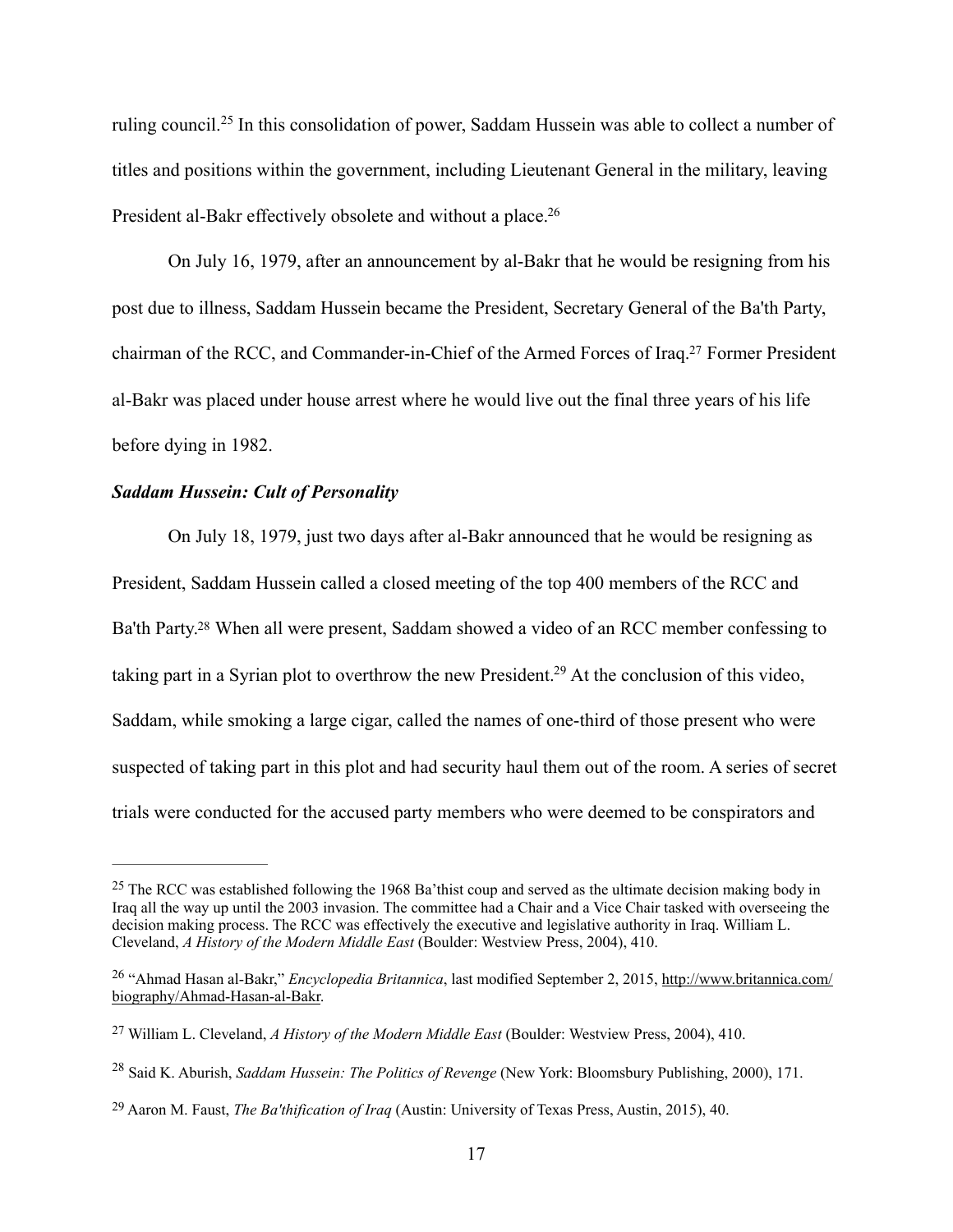<span id="page-17-2"></span>traitors. 22 people were later sentenced to death by firing squad made up of the remaining RCC members.<sup>30</sup>Members were selected for the firing squad based on their relationships with the accused. Family members were selected to execute family members and neighbors to execute neighbors. In using these members to carry out the executions, Saddam was able to gain the complicity of senior party members in his new and brutal way forward.

 From the time that Saddam Hussein took the office of President of Iraq, he used the approach of ruling with an iron fist in an effort to control the population and keep them from rising up against him. Much like historical authoritarian leaders such as Lenin and Stalin, Saddam built a cult of personality that bolstered his status in the public arena. Throughout the 1980s, the image of Saddam Hussein permeated all aspects of society. Where he had been a man in the shadows under al-Bakr, as the new President he was elevated to near prophet status. Images of Saddam could be found on Iraqi currency, his handwriting on the nation's flag, and statues of him littered the country; all a testament to the man that Saddam wanted his people to see.

 As President, Saddam rewrote Iraqi history to cement himself as the central actor from the time of the Ba'th Party coup of 1968 until his overthrow in 2003. In the 1982 Iraqi Ninth Congress Report, Saddam's name, nicknames, and titles were mentioned over 1,000 times; a starkcontrast to the 1974 report that mentions him only once.<sup>[31](#page-17-1)</sup> In this new account of history, Saddam led the first tank that stormed the Republican Palace in 1968, he was the true mastermind behind the coup, he had solved the Kurdish problem, and he had developed the

<span id="page-17-3"></span><span id="page-17-0"></span><sup>&</sup>lt;sup>[30](#page-17-2)</sup> Shiva Balaghi, *Saddam Hussein: A Biography*, (Westport: Greenwood Press, 2006), 72.

<span id="page-17-1"></span><sup>&</sup>lt;sup>[31](#page-17-3)</sup> Aaron M. Faust, *The Ba'thification of Iraq: Saddam Hussein's Totalitarianism* (Austin: University of Texas Press, 2015), 41-42.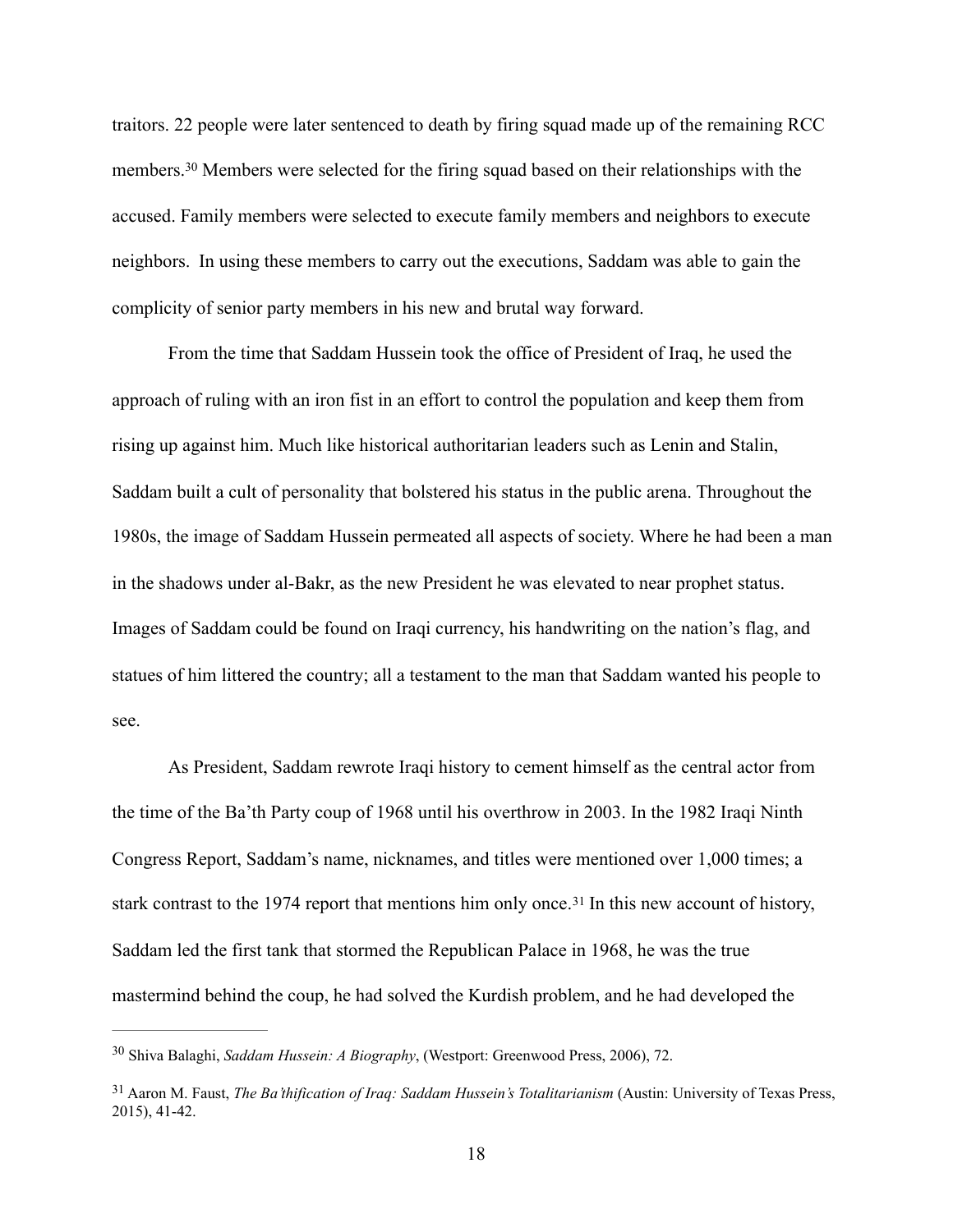<span id="page-18-6"></span><span id="page-18-5"></span>armedforces, among many other things.<sup>32</sup> In this way, Saddam and his "cult of personality"<sup>[33](#page-18-1)</sup> became a mythologized symbol of the nation, people, and party[.34](#page-18-2)

#### <span id="page-18-7"></span>*Iran-Iraq War*

<span id="page-18-8"></span> Prior to the 1970s and the Ba'th Party's rise to power, grievances between the Sunni and the Shi'a community were less noticeable on the country's landscape, though still present. Following the conclusion of WWII, many Shi'as migrated from the rural south where they had traditionallylived with their tribes and familial units, to urban Baghdad.<sup>[35](#page-18-3)</sup> Those who relocated became more integrated into Iraqi society while those that remained in the south grew more distant from the population and continued to be heavily influenced by the Shi'a ulama. "The ulama opposed the Ba'th Party on three grounds: its secularism, its refusal to appoint Shi'as to higher echelons of the government or party, and its attempts to dominate all organizations within society, including religious institutions.["36](#page-18-4)

<span id="page-18-9"></span> Between 1977 and 1979, the Shi'a population of the south began a popular resistance party called the *al-Da'wa* (Islamic Call), which formed large protests that called for the overthrow of the Ba'th Party regime. The demonstrations caused alarm within the party and government leadership and, in 1979, 5,000 protesters were arrested and many executed, proving

<span id="page-18-4"></span>[36](#page-18-9) Ibid, 412.

<span id="page-18-0"></span> $32$  Ibid.

<span id="page-18-1"></span>Marion Farouk-Sluglett and Peter Sluglett, *Iraq Since 1958 From Revolution to Dictatorship*, London: I.B.Tauris, [33](#page-18-6) 2001, 176.

<span id="page-18-2"></span><sup>&</sup>lt;sup>[34](#page-18-7)</sup> Aaron M. Faust, *The Ba'thification of Iraq: Saddam Hussein's Totalitarianism* (Austin: University of Texas Press, 2015), 41-42.

<span id="page-18-3"></span><sup>&</sup>lt;sup>[35](#page-18-8)</sup> William L. Cleveland, *A History of the Modern Middle East* (Boulder: Westview Press, 2004), 411-412.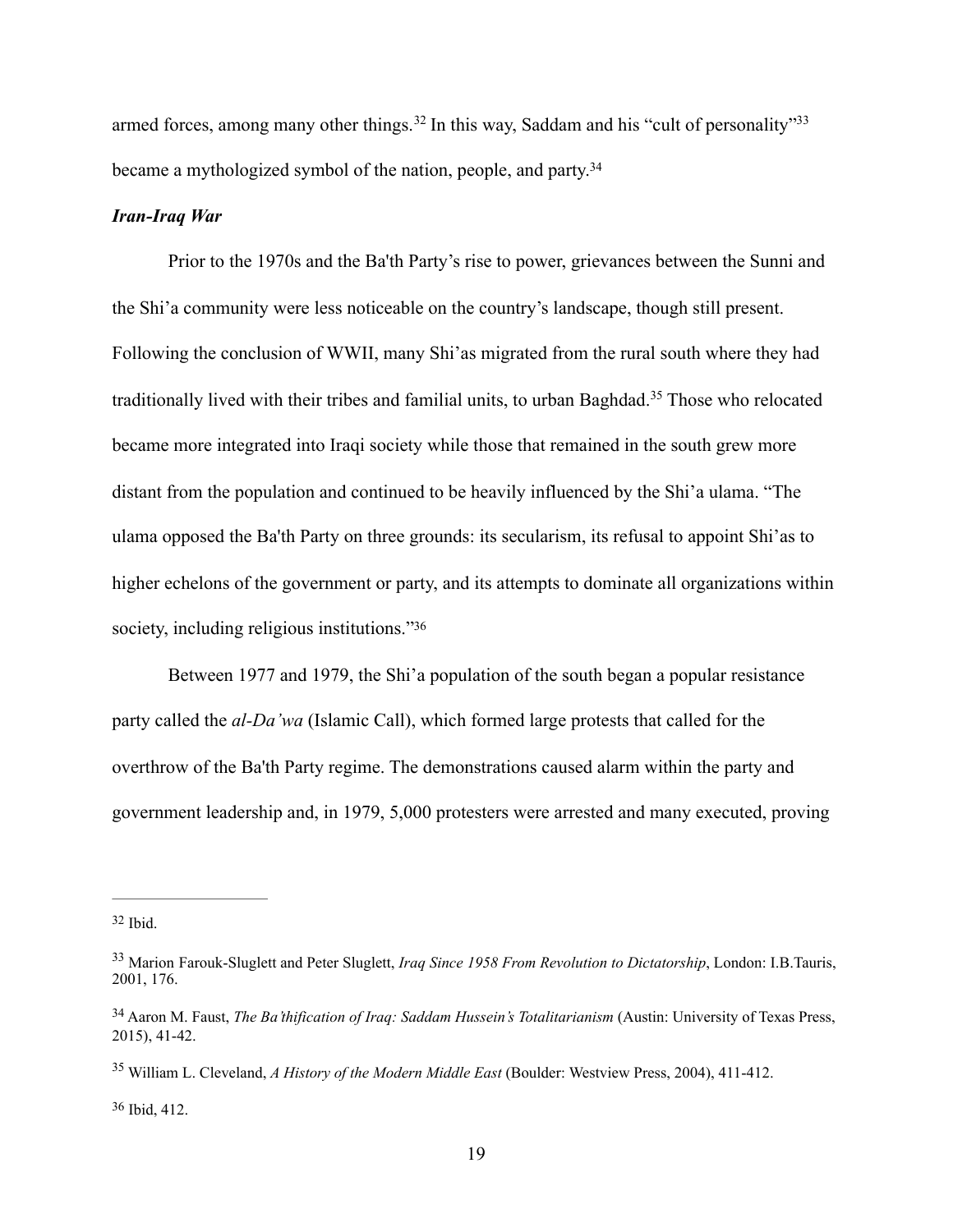<span id="page-19-3"></span>thatthe regime was willing to quell popular uprisings through violence and fear.<sup>[37](#page-19-0)</sup> At the same time these executions were taking place, a major revolution was happening in Iran to overthrow the Shah and install a theocratic (Shi'a) Islamic Republic under the leadership of Ayatollah Ruhollah Khomeini.

<span id="page-19-4"></span> After the overthrow of the Shah in Iran, and the uprisings of the Shi'a population in southern Iraq, Saddam Hussein believed that his regime was in jeopardy of being challenged and that the transitional period of leadership in Iran would offer him an opportunity to advance his missionof becoming a regional leader.<sup>[38](#page-19-1)</sup> Prior to the Iranian Revolution, Iran had been one of the largest military powers in the region, as the Shah had spent considerable amounts of time and money to revolutionize the military's structure, training, and equipment. The Iranian coup created a military vulnerability that Saddam could exploit by invading before the military could be solidified under the newly installed Ayatollah.

 On September 22, 1980, Saddam Hussein ordered a full-scale air invasion to destroy ten Iranian air fields followed by a ground invasion the next day of three border military targets. When these attacks failed to issue a short and decisive military defeat, Iran and Iraq fell into a prolonged and catastrophic war. What Saddam thought would only last a few days and end in mediation, lasted from 1980 to 1988. The war between Iran and Iraq would be the longest conventional war of the 20th century, costing the two countries hundreds of billions of dollars and nearly a million of lives. [39](#page-19-2)

<span id="page-19-5"></span><span id="page-19-0"></span><sup>&</sup>lt;sup>[37](#page-19-3)</sup> Shiva Balaghi, *Saddam Hussein: A Biography*, Westport: Greenwood Press, 2006), 77.

<span id="page-19-1"></span><sup>&</sup>lt;sup>[38](#page-19-4)</sup> Dina R. Khoury, *Iraq in Wartime* (Cambridge: Cambridge Press, 2013), 28.

<span id="page-19-2"></span>William L. Cleveland, *A History of the Modern Middle East* (Boulder: Westview Press, 2004), 415. [39](#page-19-5)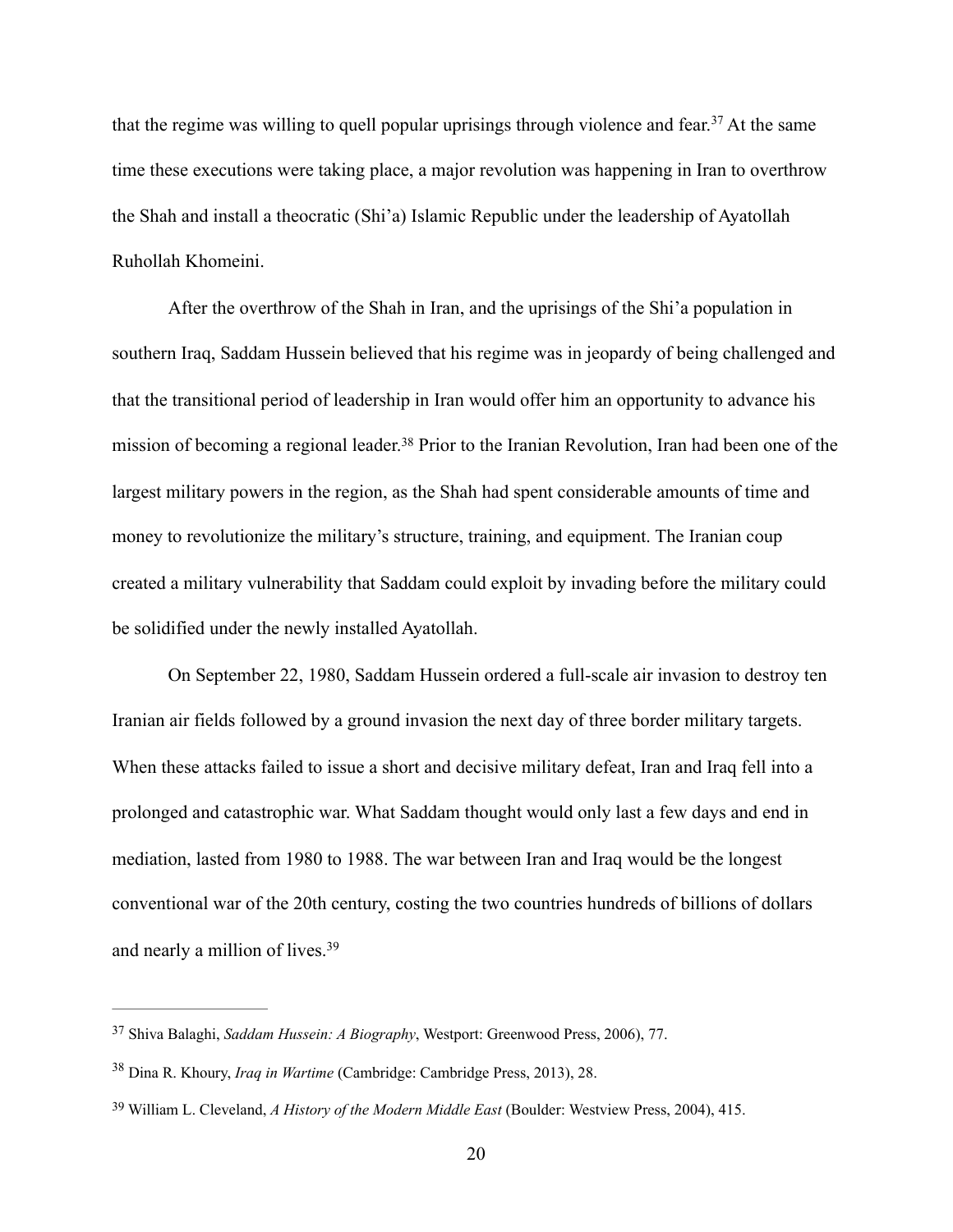<span id="page-20-5"></span> The disputes between the two countries ranged from the cultural conflict of Persians v. Arabs, to border disputes, and ultimately to the fear of the call issued by Khomeini for an Islamic uprising that would overthrow sitting governments and install an Islamic government in every regionof the Middle East.<sup>[40](#page-20-0)</sup> The costly war that ended in 1988 with the objectives unaccomplished by either side, resulted in a large debt that left funds that were desperately needed for reconstruction efforts unavailable. It was estimated that the Iraqi debt accrued over the duration of the war was approximately \$60 billion. This amount did not account for what it would cost to reconstruct the damaged infrastructure that needed to be repaired as a result of the war. $41$ 

<span id="page-20-7"></span><span id="page-20-6"></span> During the war, the Iraqi army grew from 190,000 people to nearly 1 million, establishing thecountry as a dominant military force.<sup> $42$ </sup> The increase in the force size also gave rise to the glorification of military service in society. Saddam Hussein was seen frequently on national television wearing an Iraqi military uniform, signaling his close ties to the military and further demonstrating his firm grip on total power and control[.](#page-20-3)<sup>[43](#page-20-3)</sup>

<span id="page-20-9"></span><span id="page-20-8"></span> The war came to a conclusion on August 20, 1988 when Saddam Hussein and Ayatollah Khomeinisigned a ceasefire agreement and agreed to enter peace talks in Geneva.<sup>[44](#page-20-4)</sup> Due to the end of the war arising from a UN ceasefire agreement, neither Iran nor Iraq emerged as a clear winner despite the cost that both had bore over the course of the eight year war. What had

<span id="page-20-0"></span> $40$  Ibid.

<span id="page-20-1"></span>Shiva Balaghi, *Saddam Hussein: A Biography*, Westport: Greenwood Press, 2006), 82. [41](#page-20-6)

<span id="page-20-2"></span>William L. Cleveland, *A History of the Modern Middle East* (Boulder: Westview Press, 2004), 419. [42](#page-20-7)

<span id="page-20-3"></span> $43$  Ibid.

<span id="page-20-4"></span><sup>&</sup>lt;sup>[44](#page-20-9)</sup> Shiva Balaghi, *Saddam Hussein: A Biography*, Westport: Greenwood Press, 2006), 82.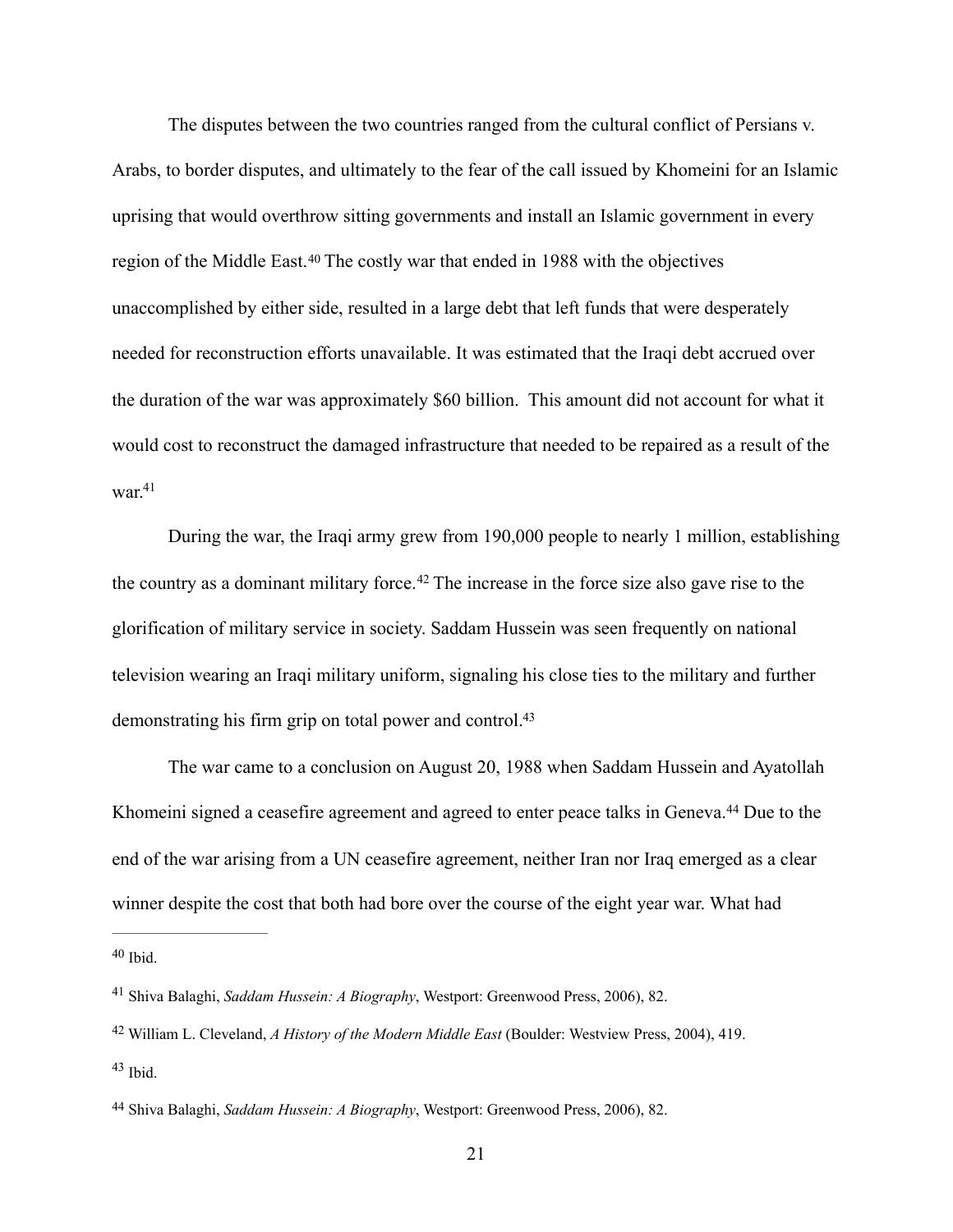emerged was the understanding that Saddam Hussein would stop at nothing to ensure the survival of his regime. Between 1985 and 1988, Saddam had launched several chemical weapon and scud missile attacks on civilian targets in Iranian cities[.](#page-21-0) [45](#page-21-0)

<span id="page-21-6"></span><span id="page-21-5"></span> An emergent problem that evolved from the Iran-Iraq War was a rising number of deserters. In 1983, it was estimated that there had been approximately 48,000 deserters, a number thatSaddam Hussein blamed on the Kurdish population of Iraq.<sup>[46](#page-21-1)</sup> In 1985, deserters were given a window in time to surrender themselves under Presidential pardon lest they be punished by strict laws that required that the right ear be cut off for first time offenders and both ears for second time offenders as well as a tattoo on the forehead of a minus sign.<sup>47</sup>

<span id="page-21-7"></span> At the end of the war in 1988, Saddam Hussein found himself commanding an army of over 1 million men with no mission to speak of. In 1989, military forces were reduced by 200,000 troops, a plan that backfired when many of the released soldiers found themselves brawling in the streets mere days or weeks after their discharge. [48](#page-21-3)

<span id="page-21-8"></span> As Saddam found himself with a crisis of military size, he also found himself desperate to generate enough revenue to continue to feed the people. In 1989, Kuwait and other oil producing Gulf states dropped the price of oil from nearly \$20 per barrel to \$12, reducing the oil revenue in Iraqfrom \$26 billion to only \$14 billion in a year.<sup>[49](#page-21-4)</sup> With the declining price of oil coupled with

<span id="page-21-9"></span><span id="page-21-0"></span> $45$  Ibid, 80-81.

<span id="page-21-1"></span><sup>&</sup>lt;sup>[46](#page-21-6)</sup> Joseph Sassoon, Saddam Hussein's Ba'th Party: Inside an Authoritarian Regime (Cambridge: Cambridge University Press, 2011), 153.

<span id="page-21-2"></span> $47$  Ibid.

<span id="page-21-4"></span><span id="page-21-3"></span><sup>&</sup>lt;sup>[48](#page-21-8)</sup> Said K. Aburish, *Saddam Hussein: The Politics of Revenge* (New York: Bloomsbury Publishing, 2000), 261. <sup>[49](#page-21-9)</sup> Ibid, 259.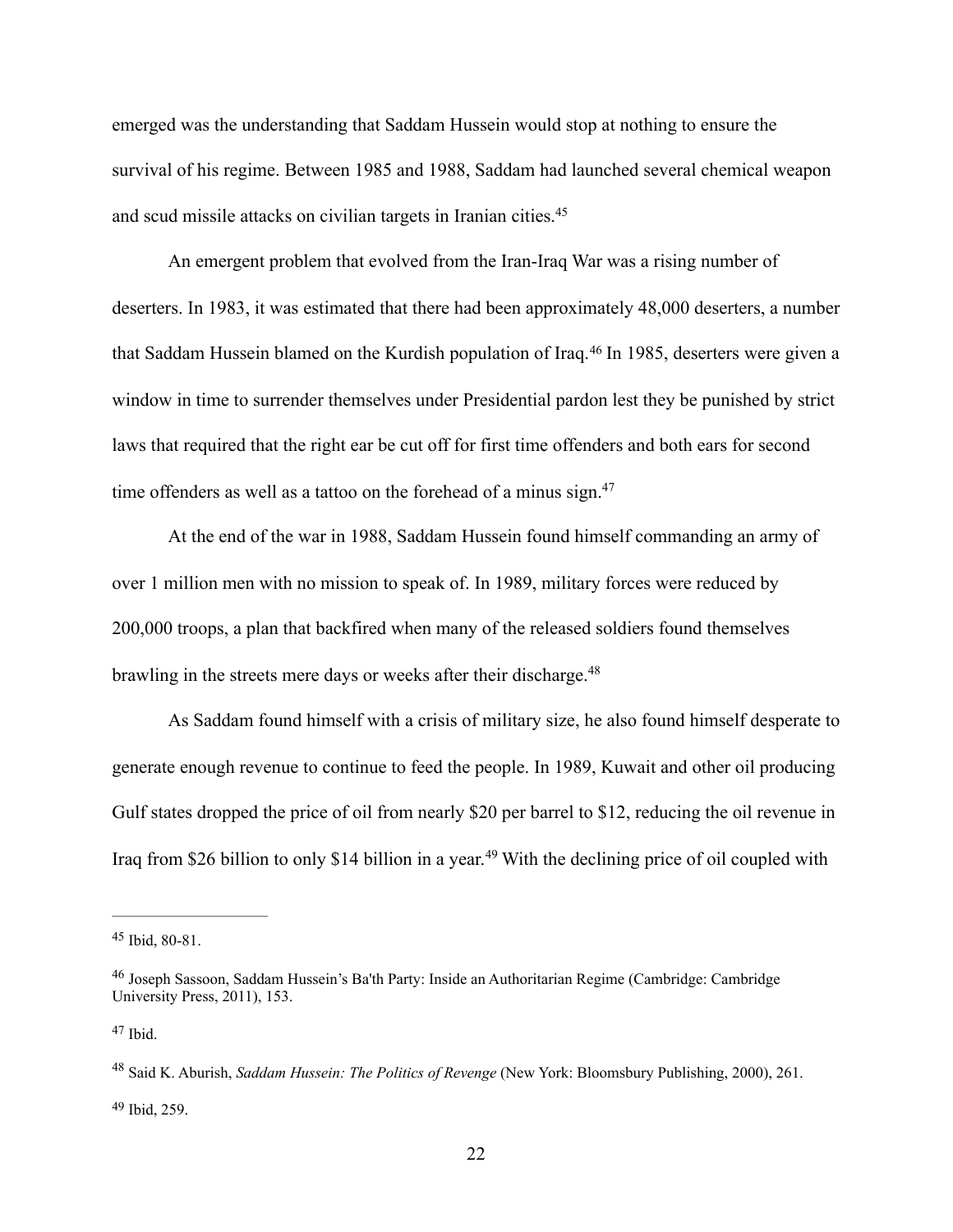an army and population that he could no longer sustain, Saddam soon found himself in the perfect storm of conditions that would ultimately lead Iraq back into war just three years after the Iran-Iraq cease fire.

#### *Out of Iran, Into Kuwait*

<span id="page-22-5"></span><span id="page-22-4"></span> On August 2, 1990, just two years after the official end of the Iran-Iraq War, Saddam Hussein ordered the invasion of the oil-rich country of Kuwait in an attempt to relieve himself of thesuffocating debt from the long war.<sup>[50](#page-22-0)</sup> Following the Iran-Iraq War, Saddam believed that Kuwaitand Saudi Arabia should have forgiven the Iraqi debt, an act that neither did.<sup>[51](#page-22-1)</sup> The attack was purely offensive and was guised as a response to the tensions over border disputes, escalation of U.S. policies and presence in the Middle East, and controversy over oil prices and production. The conquest itself took only 24 hours to complete and Iraq found itself occupying the small country with relative ease. What was initially an unopposed invasion and occupation of the Gulf state rapidly developed into a conflict between the Iraqi military and a coalition of U.S. and regional Arab forces.

 Soon after the occupation began, the international community along with the Arab League condemned the attack, issuing a series of UN resolutions calling for the unconditional withdrawalof Iraq from Kuwait.<sup>[52](#page-22-2)</sup> Most notable was UN Resolution 678, which gave the unconditional withdrawal date of January 15, 1991[.](#page-22-3)<sup>[53](#page-22-3)</sup> By November 8, 1990, President George

<span id="page-22-7"></span><span id="page-22-6"></span><span id="page-22-0"></span> $50$  Other reasons are cited as causes for the war including accusations that Kuwait and the UAE were overstepping their oil quotes and that the Kuwaitis had stolen the Rumailiaa oilfield which spanned the border.

<span id="page-22-1"></span><sup>&</sup>lt;sup>[51](#page-22-5)</sup> Sarah Graham-Brown, *Sanctioning Saddam: The Politics of Intervention in Iraq* (London: I.B. Tauris Publishers, 1999), 7.

<span id="page-22-2"></span><sup>&</sup>lt;sup>[52](#page-22-6)</sup> Dina R. Khoury, *Iraq in Wartime* (Cambridge: Cambridge Press, 2013), 36.

<span id="page-22-3"></span> $53$  Ibid.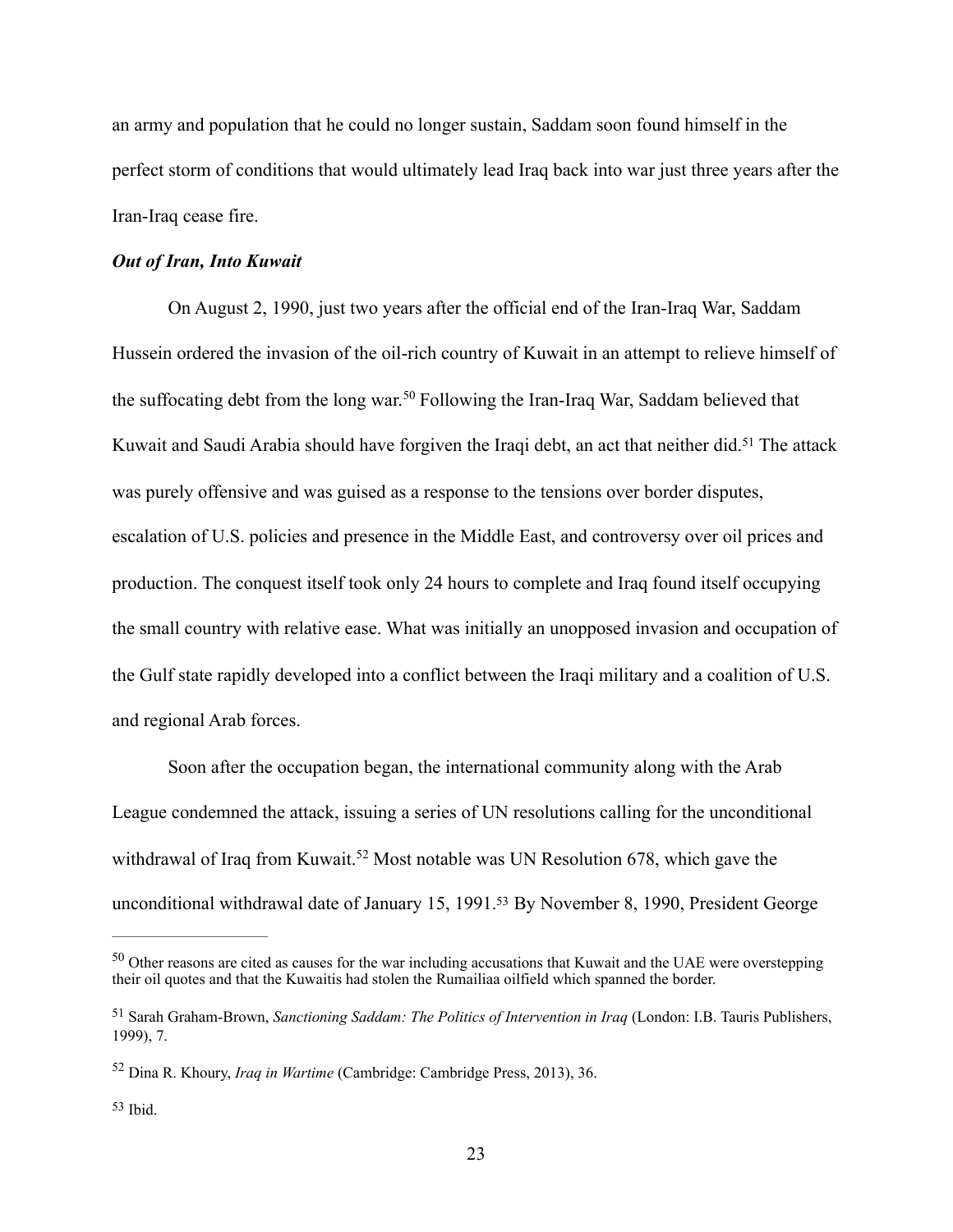H.W. Bush had gathered a coalition of 28 countries, including Egypt, Syria, and Morocco, to militarily oppose Saddam Hussein and the Iraqi Army's occupation. The U.S. then launched "Operation Desert Shield," an operation that amassed 400,000 troops in Saudi Arabia to protect the border and oil fields and wait for orders from the President to invade Kuwait and push Saddam back into Iraq[.54](#page-23-0)

<span id="page-23-5"></span><span id="page-23-4"></span> While the U.S. was looking to the international community and the American public for support of an operation to oppose Saddam in Kuwait, Saddam Hussein was looking to the Iraqi public to support his own actions. The first appeal or justification for the war drew on the perceived historical claim to Kuwait as it was only separated from Iraq because of the British drawn borders in the post-World War I Middle East[.](#page-23-1)<sup>[55](#page-23-1)</sup> The second justification came in the form of a perceived right of access to the Persian Gulf through Kuwait since Iraq had protected the border during the Iran-Iraq War from an Iranian invasion just a few years prior[.](#page-23-2)<sup>[56](#page-23-2)</sup> In his desperation, Saddam attempted to draw on the Pan-Arabist sentiment of the region, linking the withdrawal of his forces from Kuwait to the withdrawal of Israeli forces from occupied territories, Lebanon, and Syria[.57](#page-23-3)

<span id="page-23-7"></span><span id="page-23-6"></span> When his attempts to gain the support of the international community failed and the January 15, 1991 deadline approached, it appeared that war with the U.S. and coalition forces was inevitable. By January 16, Saddam Hussein had sent an estimated 1.5 million troops to

<span id="page-23-0"></span>William L. Cleveland, *A History of the Modern Middle East* (Boulder: Westview Press, 2004), 480-482. [54](#page-23-4)

<span id="page-23-1"></span><sup>&</sup>lt;sup>[55](#page-23-5)</sup> Efraim Karsh and Inari Rautsi, *Saddam Hussein: A Political Biography* (New York: The Free Press, 1991), 260.

<span id="page-23-2"></span><sup>&</sup>lt;sup>[56](#page-23-6)</sup> Dina R. Khoury, *Iraq in Wartime* (Cambridge: Cambridge Press, 2013), 37.

<span id="page-23-3"></span><sup>&</sup>lt;sup>[57](#page-23-7)</sup> Efraim Karsh and Inari Rautsi, *Saddam Hussein: A Political Biography* (New York: The Free Press, 1991), 260.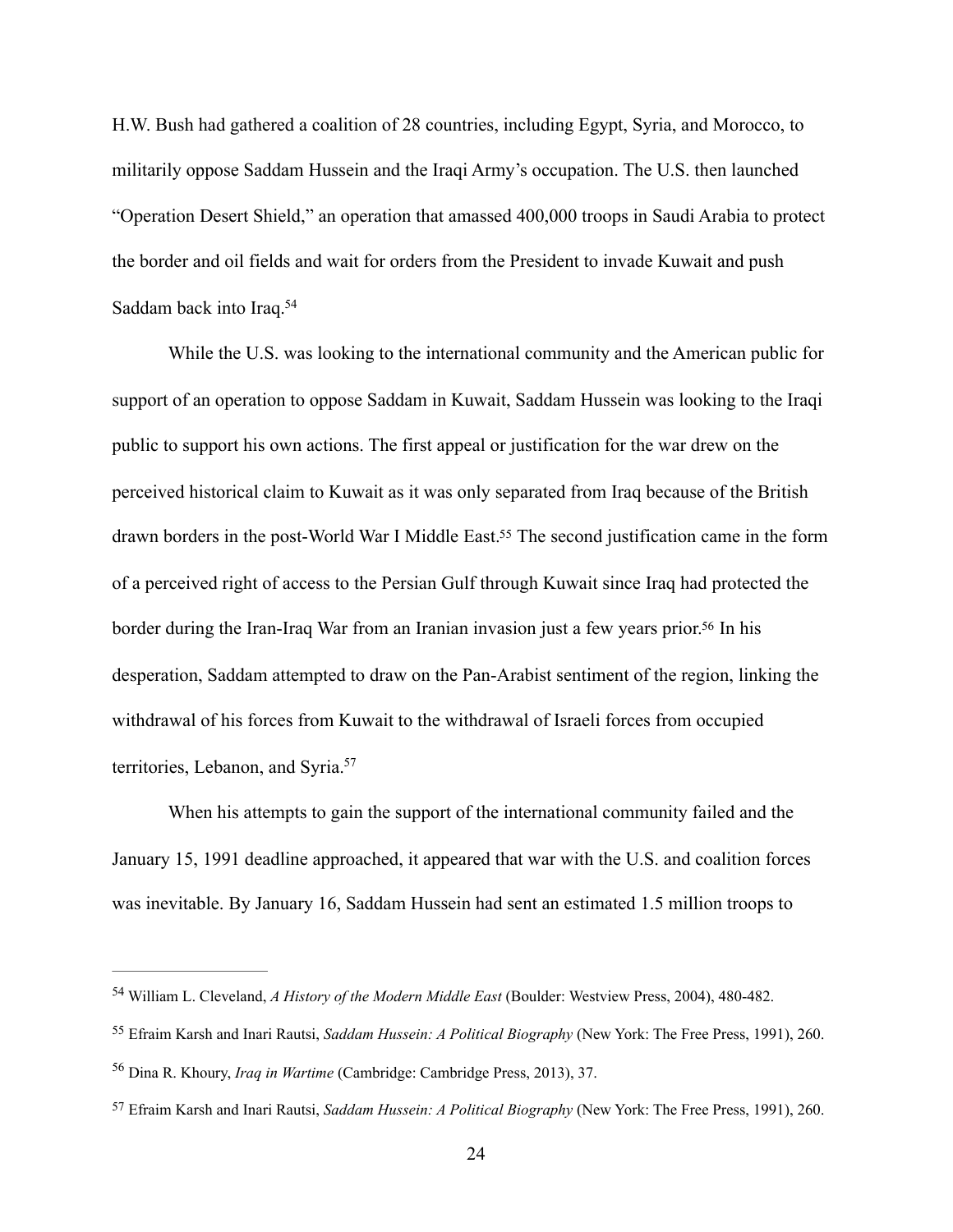<span id="page-24-4"></span>Kuwait[.](#page-24-0)<sup>[58](#page-24-0)</sup> Among them were six divisions of his elite Republican Guard and approximately 9% of the entire population of Iraq. Despite the large number of troops deployed to fight in Kuwait, the overwhelming understanding was that "the depleted Iraqi military was ill prepared for the new war technologies the coalition forces unleashed against it."[59](#page-24-1)

<span id="page-24-6"></span><span id="page-24-5"></span> "Operation Desert Shield" became "Operation Desert Storm" on January 16, 1991 and lasted a total of 42 days until a ceasefire was signed on February 28, 1991. As the number of deployed U.S. troops rose to 500,000, coalition forces launched the initial military phases of the operation, aimed at liberating Kuwait from Iraqi occupation and driving Saddam Hussein's forcesback into Iraqi territory.<sup>[60](#page-24-2)</sup> The first phase of Desert Storm lasted from January 16 to February 24 and was an air campaign designed to damage and destroy key Iraqi infrastructure components and military command centers using precision guided missiles. The inadvertent "collateral damage" of the air attacks were Iraqi civilian casualties, largely women and children in many instances. At the realization of the damage that the campaign was causing, the Iraqi Ambassador to the UN issued a statement saying, "If the high-altitude bombings against Iraq are not stopped, we [will] have no choice but to resort to using weapons of mass destruction."<sup>61</sup> These claims signaled to the international community that Iraq was building and stockpiling chemical weapons and weapons of mass destruction.

<span id="page-24-7"></span><span id="page-24-0"></span><sup>&</sup>lt;sup>[58](#page-24-4)</sup> Dina R. Khoury, *Iraq in Wartime* (Cambridge: Cambridge Press, 2013), 38.

<span id="page-24-1"></span><sup>&</sup>lt;sup>[59](#page-24-5)</sup> Dina R. Khoury, *Iraq in Wartime* (Cambridge: Cambridge Press, 2013), 127.

<span id="page-24-2"></span><sup>&</sup>lt;sup>[60](#page-24-6)</sup> William L. Cleveland, *A History of the Modern Middle East* (Boulder: Westview Press, 2004), 483.

<span id="page-24-3"></span><sup>&</sup>lt;sup>[61](#page-24-7)</sup> Efraim Karsh and Inari Rautsi, *Saddam Hussein: A Political Biography* (New York: The Free Press, 1991), 260.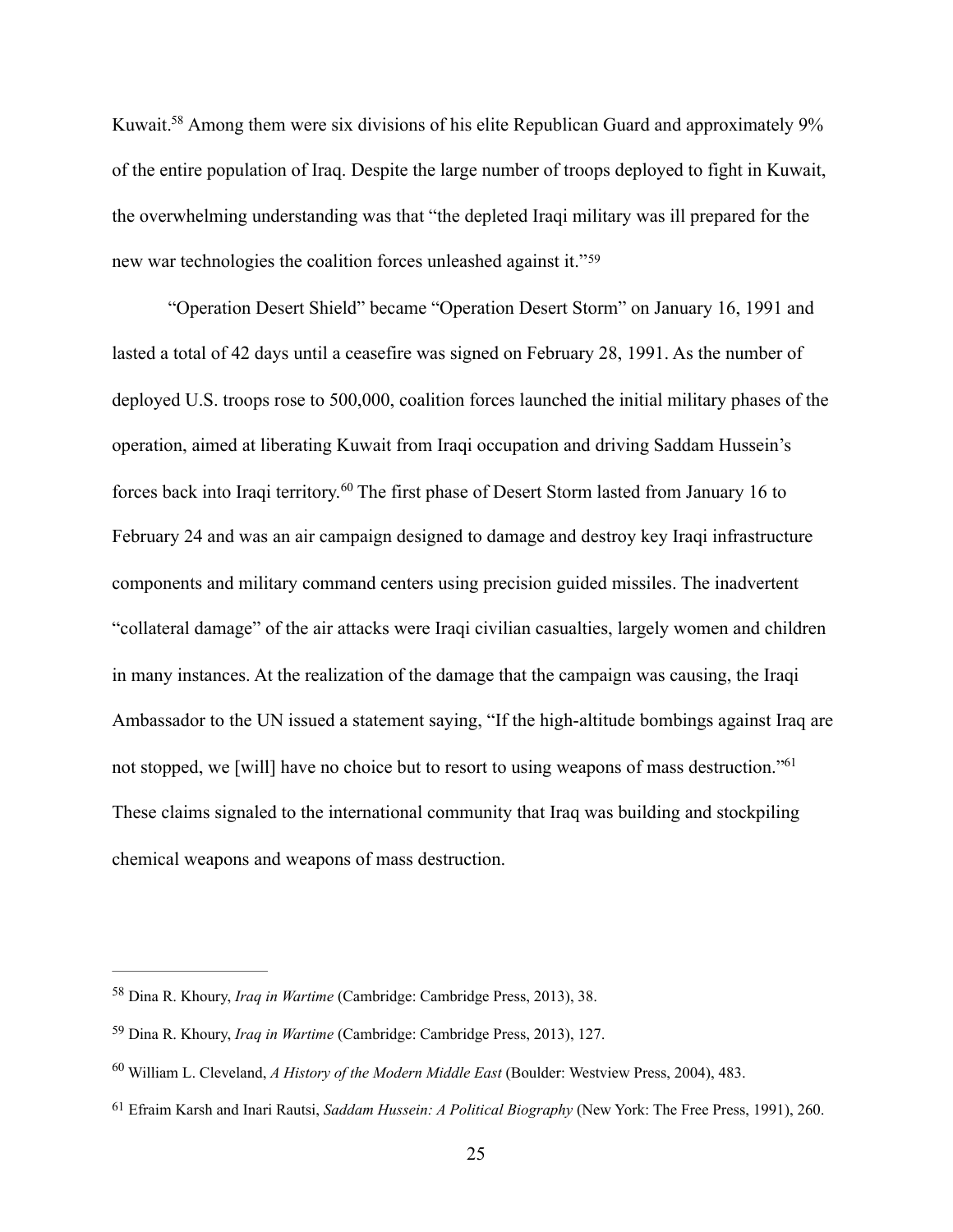<span id="page-25-4"></span> Despite the Soviet Union's attempts to broker a peace treaty between the U.S. and Iraq, the U.S. and coalition forces launched the ground component of the campaign on February 24, 1991.After just two days of ground war, the RCC ordered troop withdrawal from Kuwait.<sup>[62](#page-25-0)</sup> At this withdrawal, the U.S. blocked all routes out of Kuwait and bombarded surrendering troops before they could retreat to Iraq for 48 hours before declaring a decisive victory and signing a ceasefireon February 28, 1991.<sup>[63](#page-25-1)</sup> For the U.S. and coalition forces, the casualties sustained were limited to just 139.

<span id="page-25-5"></span> The post-war reality of the damage inflicted on Iraq and parts of Kuwait following the brutal air campaign and ground war were borderline apocalyptic in nature. According to Tony Clifton, a reporter for Newsweek embedded in the Tiger Brigade that did much of the bombing, "Apocalyptic language was not merely a cynical tool employed by the regime. It reflected the violence of the occupation of Kuwait and the ferocity of the air campaign against retreating Iraqi soldiers."<sup>64</sup>In a report that later emerged, more damage was done to the civilian infrastructure than to military arsenals and targets.<sup>[65](#page-25-3)</sup>

<span id="page-25-7"></span><span id="page-25-6"></span> With the end of the war came the demands of the U.S. and Britain, with the help of the International Atomic Energy Agency (IAEA) and the UN, for Iraq to end its production of weapons of mass destruction and submit to IAEA inspections of all possible production sites. While Saddam Hussein initially seemed to cooperate with such demands by submitting a list of

<span id="page-25-0"></span> $62$  The exact number of Iraqi casualties is unknown but estimated between 10,000 and 35,000, sometimes quoted as high as 150,000, depending on the source.

<span id="page-25-1"></span><sup>&</sup>lt;sup>[63](#page-25-5)</sup> Dina R. Khoury, *Iraq in Wartime* (Cambridge: Cambridge Press, 2013), 39.

<span id="page-25-2"></span> $64$  Ibid, 132.

<span id="page-25-3"></span>Sarah Graham-Brown, *Sanctioning Saddam, The Politics of Intervention in Iraq* (London: I.B. Tauris Publishers, [65](#page-25-7) 1999), 157.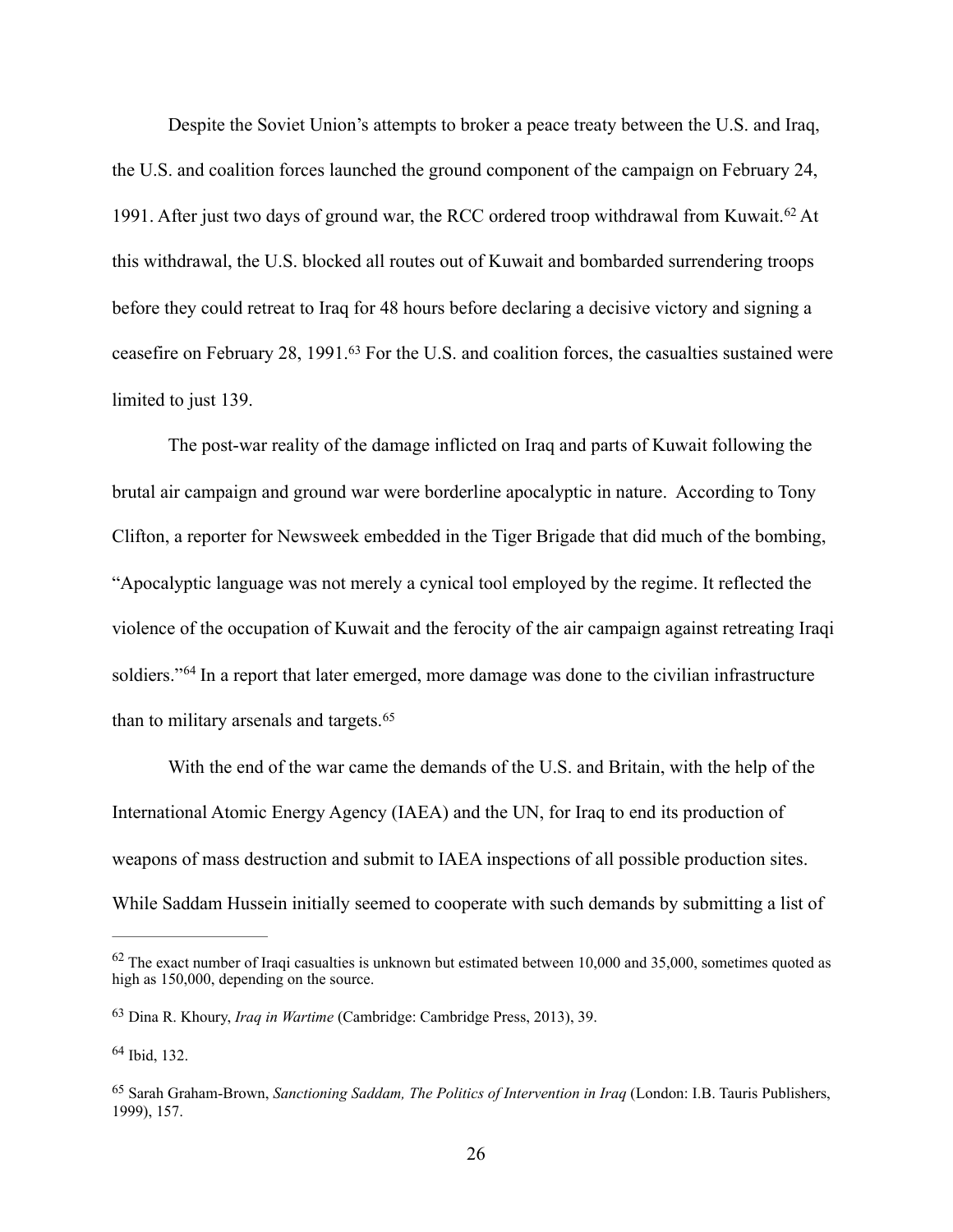<span id="page-26-3"></span>all weapons of mass destruction said to be in the possession of the regime, he later reneged on his commitment to comply with IAEA inspectors by ordering troops to obstruct these inspections.<sup>66</sup>Thus began the years of back and forth attempts at gaining unlimited and unfettered access to the entirety of the Iraqi weapons of mass destruction program. Where progress was seemingly made in the face of sanctions, embargoes, and resolutions, the end result was an outcry over the violation of Iraqi sovereignty by Saddam Hussein and a subsequent halt to such inspections.

#### *Post-Gulf War Iraq*

<span id="page-26-4"></span> The embarrassing defeat in Desert Storm coupled with destruction and devastation caused by U.S. air raids left water purification plants, sewage treatments systems, electrical powerstations, and irrigation systems in ruins.<sup>[67](#page-26-1)</sup> Much of the damage that was caused in and around Baghdad was repaired relatively quickly, but the infrastructure of outlying cities and towns were repaired very slowly or, in some cases, not at all. The extent of the infrastructure damage could be seen and felt in the loss of 90% of the total electrical capacity country-wide by the end of the campaign[.](#page-26-2)<sup>[68](#page-26-2)</sup> Sanctions against Iraq crippled the economy and left people in desperate need of the basic necessities such as food and medical supplies. The lacking sewage and water treatment plants were of primary concern as diseases in the water from both poor

<span id="page-26-5"></span><span id="page-26-0"></span>Said K. Aburish, *Saddam Hussein: The Politics of Revenge* (New York: Bloomsbury Publishing, 2000), 316. [66](#page-26-3)

<span id="page-26-1"></span><sup>&</sup>lt;sup>[67](#page-26-4)</sup> Dina Rizk Khoury, *Iraq in Wartime*, (New York: Cambridge University Press, 2013), 149 William L. Cleveland, *A History of the Modern Middle East* (Boulder: Westview Press, 2004), 489.

<span id="page-26-2"></span><sup>&</sup>lt;sup>[68](#page-26-5)</sup> Joseph Sassoon, Saddam Hussein's Ba'th Party: Inside an Authoritarian Regime (Cambridge: Cambridge University Press, 2011), 242.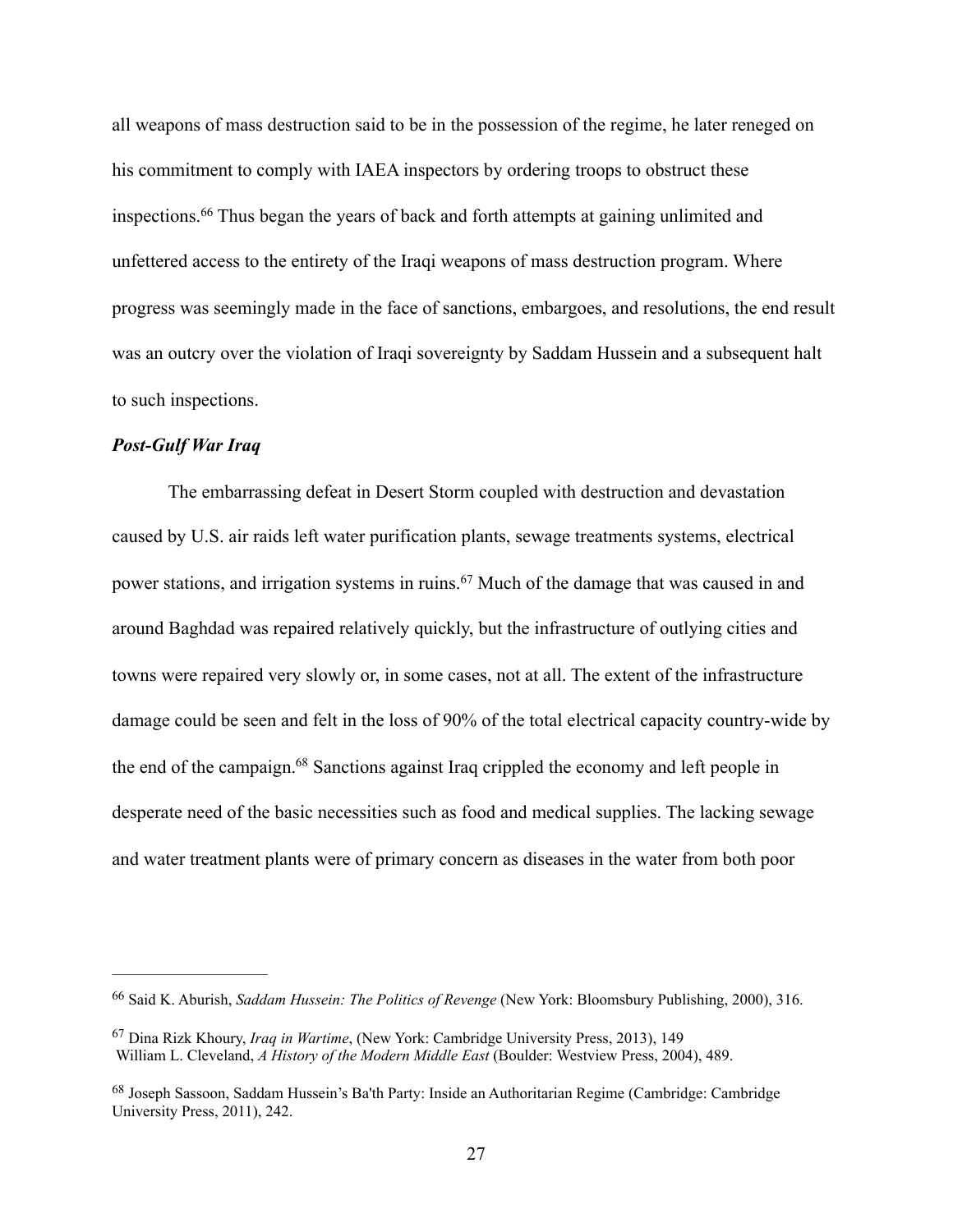chemical treatment and illegal waste dumping into the water supply began to cause high child mortality rates and increased sickness in adults.<sup>69</sup>

<span id="page-27-3"></span> Despite his illusive behavior and actions on the international stage that led the increase of sanctions against Iraq, Saddam Hussein continued to rule the Iraqi people with an iron fist. As George Washington University professor Dina Khoury stated, "The war, the ensuing uprise, and the UN-imposed sanctions did not destroy the regime, but they did deplete state institutions, weaken and transform the Ba'th Party, and, perhaps most important, decimate the fabric of Iraqi society."<sup>70</sup>Saddam's surveillance and security programs continued to become more robust as tensions increased from within the population. The regime ruthlessly persecuted suspected opponents and discouraged dissent through the threat of violence against traitors and their families.

<span id="page-27-4"></span> In March 1991, after the Iraqi withdrawal from Kuwait, popular uprisings against the regime began taking place in many provinces called, collectively, the *intifada*. The mythical story of the beginning of the *intifada* is that it was sparked by a soldier who, fleeing the battlefields of Kuwait, shot at an image of Saddam Hussein as an act of defiance against the leader who had sent him and his comrades into battle. While the story cannot be confirmed, the myth captures an important truth about the uprisings in Basra and parts of the south: "It was fueled by returning soldiers who were hungry, defeated, bedraggled, and tired of being at war."[71](#page-27-2)

<span id="page-27-5"></span><span id="page-27-0"></span><sup>&</sup>lt;sup>[69](#page-27-3)</sup> William L. Cleveland, *A History of the Modern Middle East* (Boulder: Westview Press, 2004), 490.

<span id="page-27-1"></span><sup>&</sup>lt;sup>[70](#page-27-4)</sup> Dina R. Khoury, *Iraq in Wartime* (Cambridge: Cambridge Press, 2013), 123.

<span id="page-27-2"></span> $71$  Ibid, 133.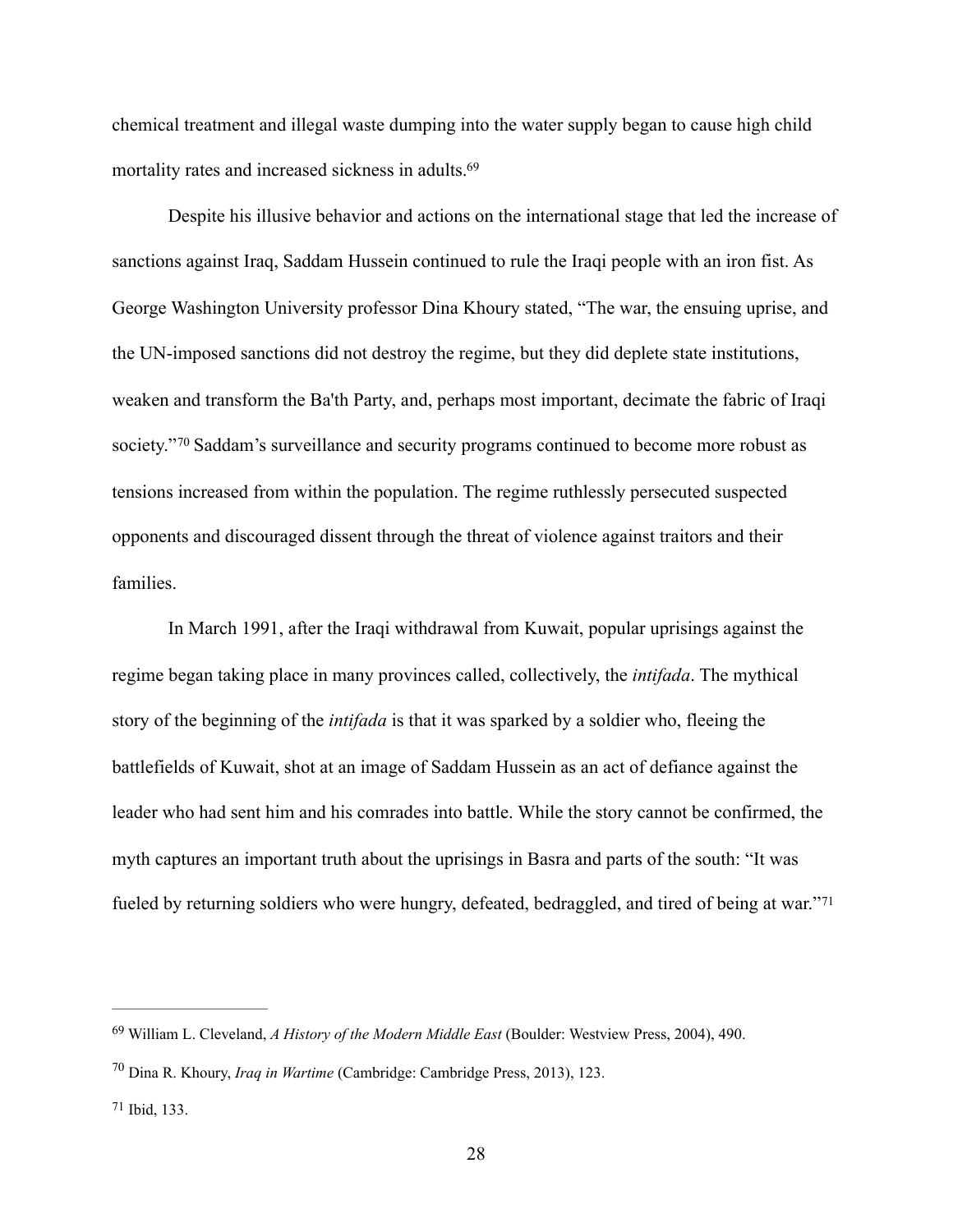It is important to note that, while much of the *intifada* took place in the southern Shi'a dominated region and northern Kurdish region, the uprisings were non-sectarian in nature.

 In response to the *intifada*, Saddam Hussein launched full-scale attacks on any individuals or groups that could be linked to any uprisings against the government. In these attacks, the security apparatus that was constructed earlier in Saddam's career was used to root out any traitors, deserters, movement organizers, and individuals involved in the uprisings. Within hours of learning of the uprisings in Basra and Nassiriya, Saddam appointed Ali Hassan al-Majid, his cousin, to the position of Minister of the Interior and gave him instructions "to crush the centre of treason and perfidy.["](#page-28-0)<sup>[72](#page-28-0)</sup>

<span id="page-28-4"></span><span id="page-28-3"></span> Due to the lack of organization, support, and allies who would come to their aid, the uprisings failed to succeed in overthrowing the Saddam Hussein regime. In all, thousands were killed in the uprisings. The estimated number of people killed in the Shi'a south range from  $50,000$  to  $300,000$ [.](#page-28-1)<sup>[73](#page-28-1)</sup> For their crimes, nurses who had aided insurgents were molested, whole families of traitors were thrown out of helicopters alive, and those suspected of being a part of the uprisings were either branded on their foreheads or had their ears removed. In the case of Army officers who were suspected of sympathizing with the insurgents, many were executed without a trial for their crimes[.](#page-28-2)<sup>[74](#page-28-2)</sup> Despite the constant calls for help from the Shi'a and Kurds during the *intifada*, the U.S. and outside world prioritized the search for an Iraqi weapons of mass destruction program over the thousands who were dying at the hands of the Ba'thist regime.

<span id="page-28-5"></span><span id="page-28-0"></span><sup>&</sup>lt;sup>[72](#page-28-3)</sup> Said K. Aburish, *Saddam Hussein: The Politics of Revenge* (New York: Bloomsbury Publishing, 2000), 309.  $^{73}$  $^{73}$  $^{73}$  Ibid, 312.

<span id="page-28-2"></span><span id="page-28-1"></span> $74$  Ibid.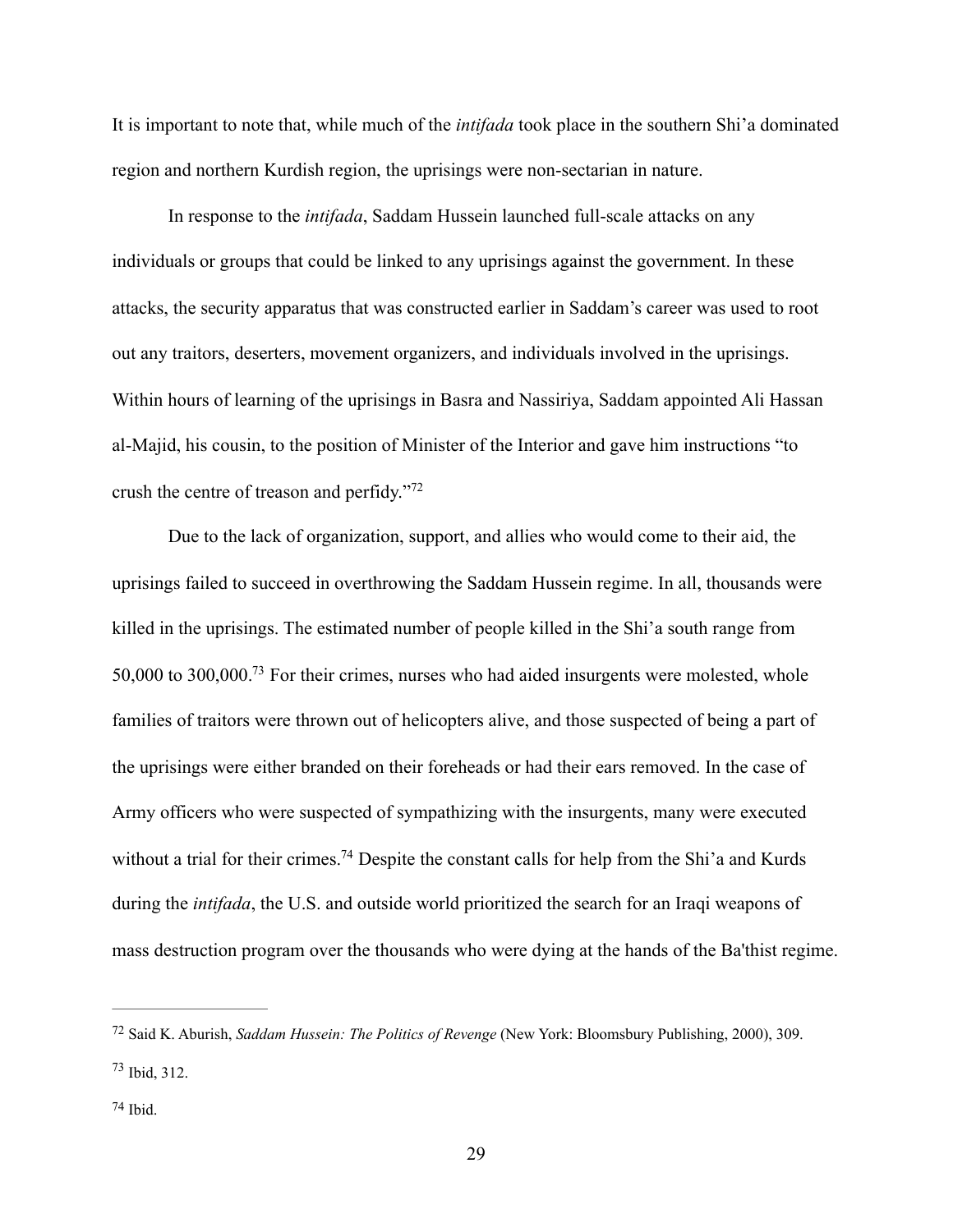After being driven out of Kuwait, Iraq found itself crippled by the sanctions that were imposed by the U.S. and UN in 1990, leaving the people suffering the most. Many attempts were made by all sides (U.S., Britain, UN, and Saddam Hussein to an extent) to find a middle ground that would satisfy all parties in order to reach an agreement that would lead to the easing of sanctions, but Saddam Hussein repeatedly refused to allow IAEA and UNSCOM inspectors into the sites that were believed to house Iraq's stockpile of weapons of mass destruction or components of an outlawed weapons facility.

<span id="page-29-2"></span> Throughout the 1990s, the people continued to suffer as the basic necessities for sustaining human life deteriorated. Due to a damaged infrastructure from U.S. bombings of Iraqi cities over skirmishes between Saddam and, then, President Clinton, there was no drinking water, electricitywas intermittent, and all remnants of modern life were nowhere to be found.<sup>[75](#page-29-0)</sup> Food scarcity was a problem for most of the population, especially following the Iraqi government's food rationing program was introduced, aimed at conserving what little food the country did have. At one point, the government allotted just 1,000 calories worth of food per day, per person.<sup>76</sup>Even more suffering came at the degradation of the once modernized medical system that had been reduced to single doctors who were responsible for tens-of thousands with little to no medical supplies.

<span id="page-29-3"></span> Outside of the U.S. and U.K., many countries such as France and Russia were in favor of loosening or lifting the sanctions altogether due to the widespread internal suffering that was a byproduct of the crippled economy. The U.S. and U.K., however, saw Saddam Hussein's

<span id="page-29-0"></span> $^{75}$  $^{75}$  $^{75}$  Ibid, 334.

<span id="page-29-1"></span>[<sup>76</sup>](#page-29-3) Ibid.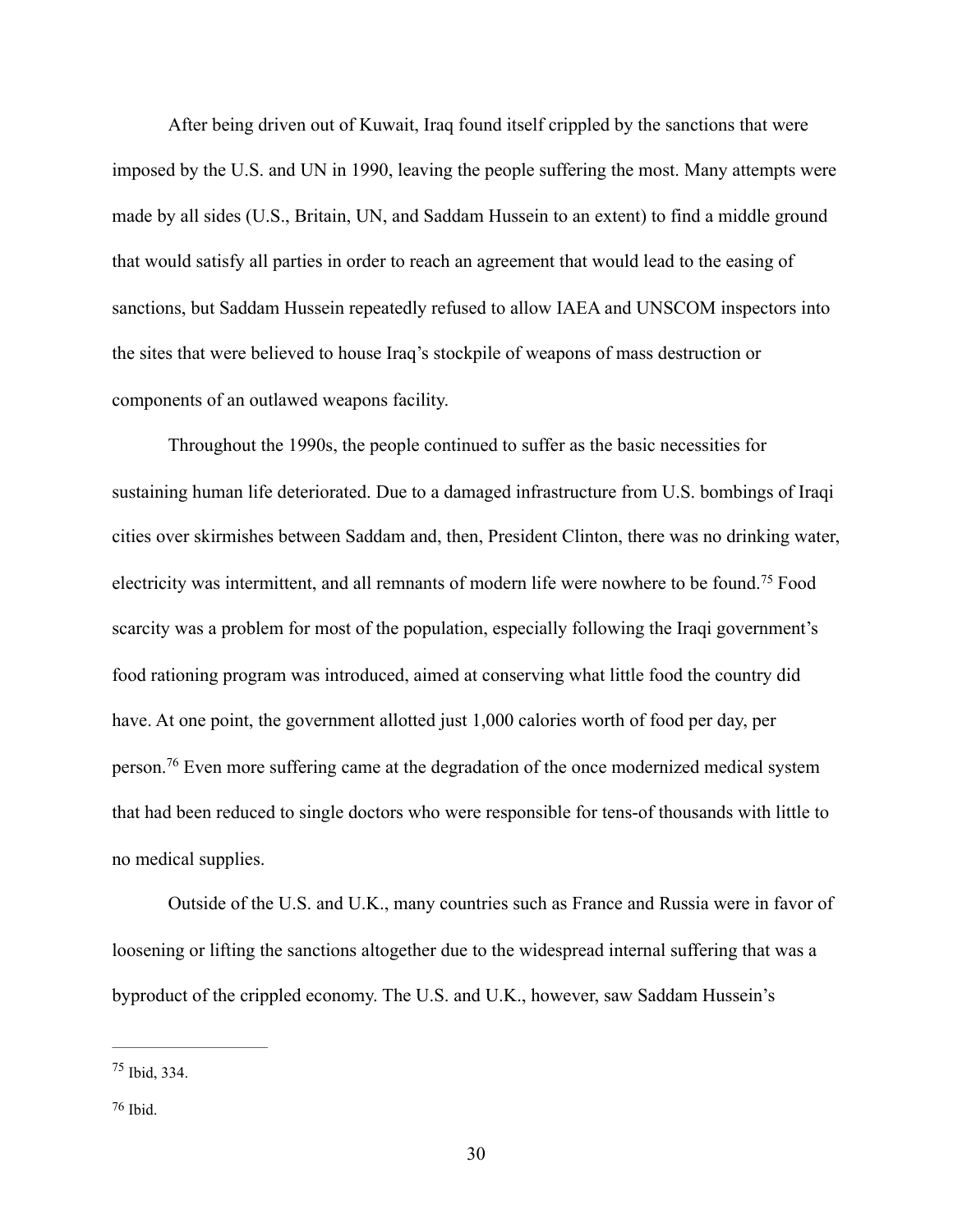continued use of his own people's suffering as pawns or political ploy to garner the support of the international community and refused to lift the sanctions until he complied with their demands.

<span id="page-30-3"></span> Amidst a country whose population was starving, impoverished, and dying due to the repercussions of the sanctions that continued to deprive the nation of the basic necessities to sustain its people, the ruling elites of Iraq continued to live with no luxuries spared. Sanction busters, led by Saddam's two sons Uday and Qusay, continued to smuggle oil out of Iraq and import expensive luxury items for those closest to the regime within the Ba'th Party[.](#page-30-0)<sup>[77](#page-30-0)</sup> The regime itself reportedly amassed a fortune equaling roughly \$10.9 billion while the population suffered. They did so by charging illicit surcharges on barrels of oil that were part of the UN "oilfor-food" program, receiving kick-backs of up to 10% on UN sanctioned imports, and exporting petroleum to parties outside of the UN mandate[.](#page-30-1)<sup>[78](#page-30-1)</sup> This economic success from smuggling networks allowed the regime to continue to control the population through programs like the food-rationing program while still garnering more public support in solidarity of the suffering inflictedby sanctions imposed by foreign actors.<sup>[79](#page-30-2)</sup> For the remainder of the 20th century, the Ba'th Party, with Saddam at the helm, showed no signs of losing power.

#### <span id="page-30-5"></span><span id="page-30-4"></span>*9/11/2001 and Tensions for Saddam Hussein*

<span id="page-30-0"></span>William L. Cleveland, *A History of the Modern Middle East* (Boulder: Westview Press, 2004), 490. [77](#page-30-3)

<span id="page-30-1"></span><sup>&</sup>lt;sup>[78](#page-30-4)</sup> Sassoon. Saddam Hussein's Ba'th Party: Inside an Authoritarian Regime. Pg. 248.

<span id="page-30-2"></span><sup>&</sup>lt;sup>[79](#page-30-5)</sup> In 1991, the Iraqi government introduced a food rationing program that was aimed at addressing the threat of mass starvation. Through the program the Iraqi government would provide food staples to the people but the problem was that the food issued was well below the standard number of calories and protein per person. For many, the food that was allotted only lasted between half to two-thirds of the month. Sarah Graham-Brown, *Sanctioning Saddam: The Politics of Intervention in Iraq* (London: I.B. Tauris Publishers, 1999), 168.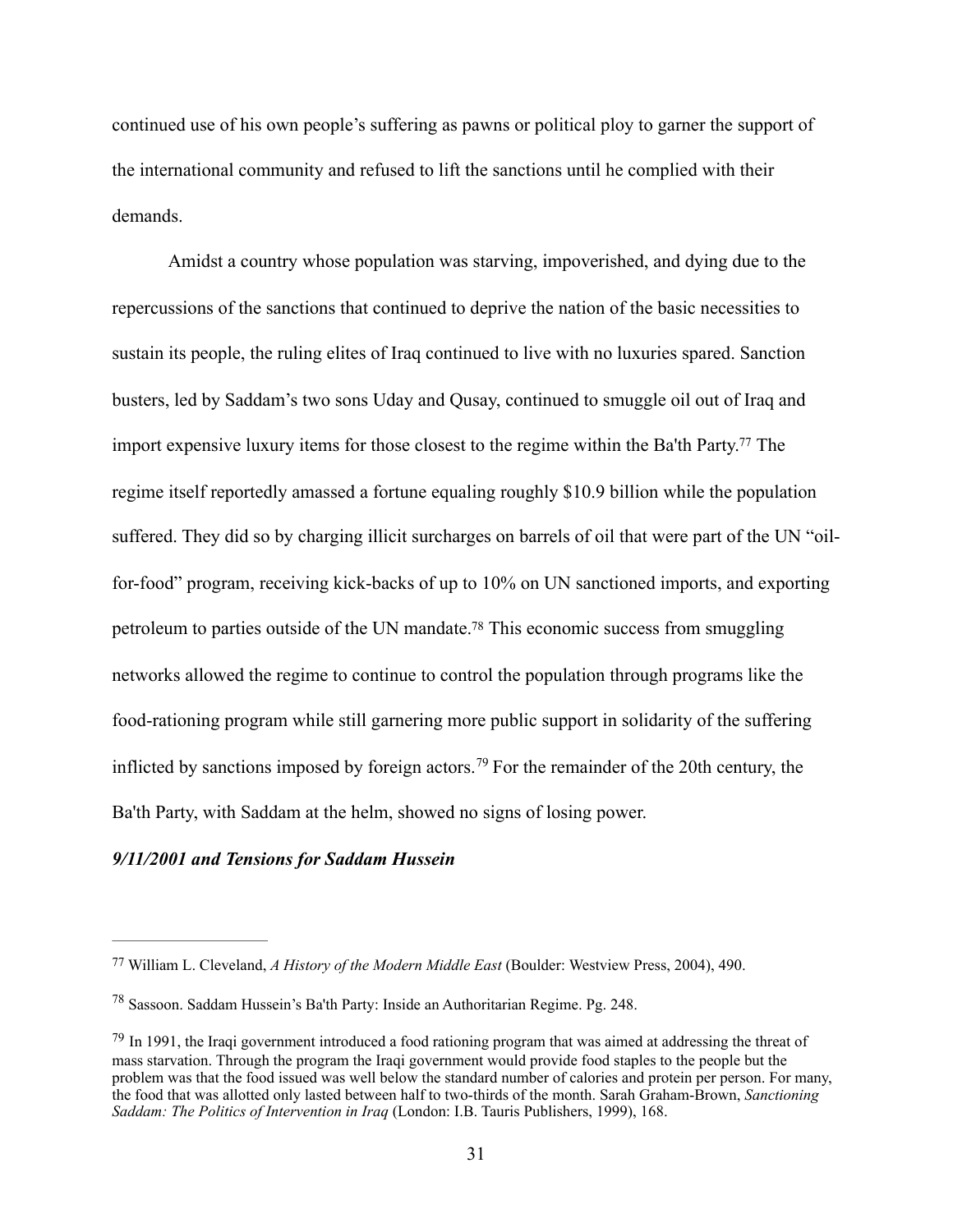Following the attacks of September 11, 2001 on the World Trade Center and the

Pentagon, the U.S., under the leadership of President George W. Bush, launched its Global War on Terrorism. The initial campaign began with the invasion of Afghanistan, aimed at capturing Osama bin Laden and the Al Qaeda network that planned and carried out the attacks on the U.S. Though there was no established connection between the attacks on September 11th and Saddam Hussein, the Ba'th Party, or Iraq, President Bush and U.S. policy makers quickly turned their attention to Iraq in 2002.[80](#page-31-0)

<span id="page-31-2"></span> In his 2002 State of the Union address, President Bush used the term "Axis of Evil" to describe three countries that were accused of helping terrorism and seeking, producing, or stockpiling weapons of mass destruction. The countries that Bush focused on were Iran, North Korea, and Iraq. Bush's focus on Iraq was, arguably harshest, saying,

"Iraq continues to flaunt its hostility toward America and to support terror. The Iraqi regime has plotted to develop anthrax and nerve gas and nuclear weapons for over a decade. This is a regime that has already used poison gas to murder thousands of its own citizens, leaving bodies of mothers, huddled over their dead children. This is a regime that agreed to international inspections, then kicked out the inspectors. This is a regime that has something to hide from the civilized world."[81](#page-31-1)

<span id="page-31-3"></span>Following this address, Saddam Hussein was officially notified by the U.S. and President Bush that he would need to take extreme action on the international stage or he would soon find himself invaded by U.S. and coalition forces.

<span id="page-31-0"></span><sup>&</sup>lt;sup>[80](#page-31-2)</sup> Dilip Hiro, *Iraq: In the Eye of the Storm* (New York: Thunder's Mouth Press/Nation Books, 2002), 177-178.

<span id="page-31-1"></span><sup>&</sup>lt;sup>[81](#page-31-3)</sup> George W. Bush, "State of the Union Address," U.S. Congress, Washington, D.C., January 29, 2002.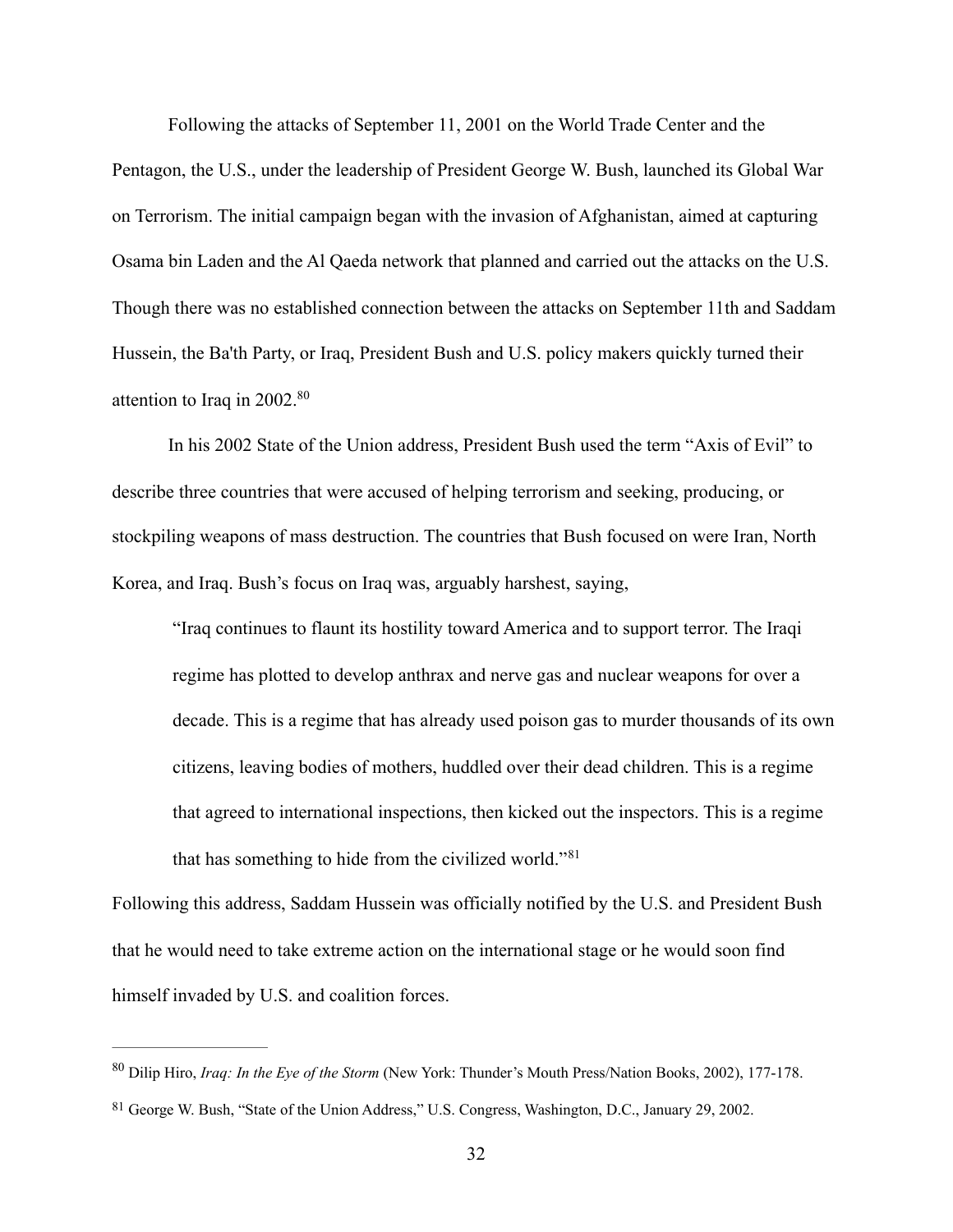Though there are many speculations as to why the U.S. shifted its attention to Iraq, the justification widely accepted for this pivot is attributed to the wide spread belief that Iraq was still manufacturing and stock-piling weapons of mass destruction.

<span id="page-32-4"></span> On November 8th, 2002, the UN Security Council issued Resolution 1441, calling for Iraq to disclose its stock-pile of weapons of mass destruction and allow unrestricted access to all sites requested for inspection by IAEA inspectors[.](#page-32-0)<sup>[82](#page-32-0)</sup> By the end of November, inspectors had returned to Iraq and, according to Swedish diplomat Hans Blix who led the weapons inspections, ["](#page-32-1)conducted the most far-ranging and effective inspections of Iraq to date."<sup>[83](#page-32-1)</sup>

<span id="page-32-6"></span><span id="page-32-5"></span> For Saddam Hussein, surrendering was not an option, despite pressures for him to step down mounting. In an attempt to avoid a long, costly, and bloody war, Saudi officials offered to secure amnesty for Saddam and other top Iraqi officials if they would resign their posts[.](#page-32-2)<sup>[84](#page-32-2)</sup> This idea was of no interest to Saddam who, in February 2003, spoke with CBS reporter Dan Rather, asserting that Iraq was the "cradle of civilization" and would remain standing against any foreign military[.85](#page-32-3)

<span id="page-32-7"></span> As inspectors were called upon to give a progress report on their inspections, Secretary of State Colin Powell was making his argument to the UN Security Council for the use of force in Iraq. To Powell, the idea of Iraq and al Qaeda joining forces to put weapons of mass destruction in the hands of a rogue Islamic militancy group was not a far stretch. In drawing connections

<span id="page-32-0"></span><sup>&</sup>lt;sup>[82](#page-32-4)</sup> William L. Cleveland, *A History of the Modern Middle East* (Boulder: Westview Press, 2004), 545.

<span id="page-32-1"></span>[<sup>83</sup>](#page-32-5) Shiva Balaghi, *Saddam Hussein: A Biography*, Westport: Greenwood Press, 2006), 143.

<span id="page-32-2"></span> $84$  Ibid, 145.

<span id="page-32-3"></span>[<sup>85</sup>](#page-32-7) Ibid, 146.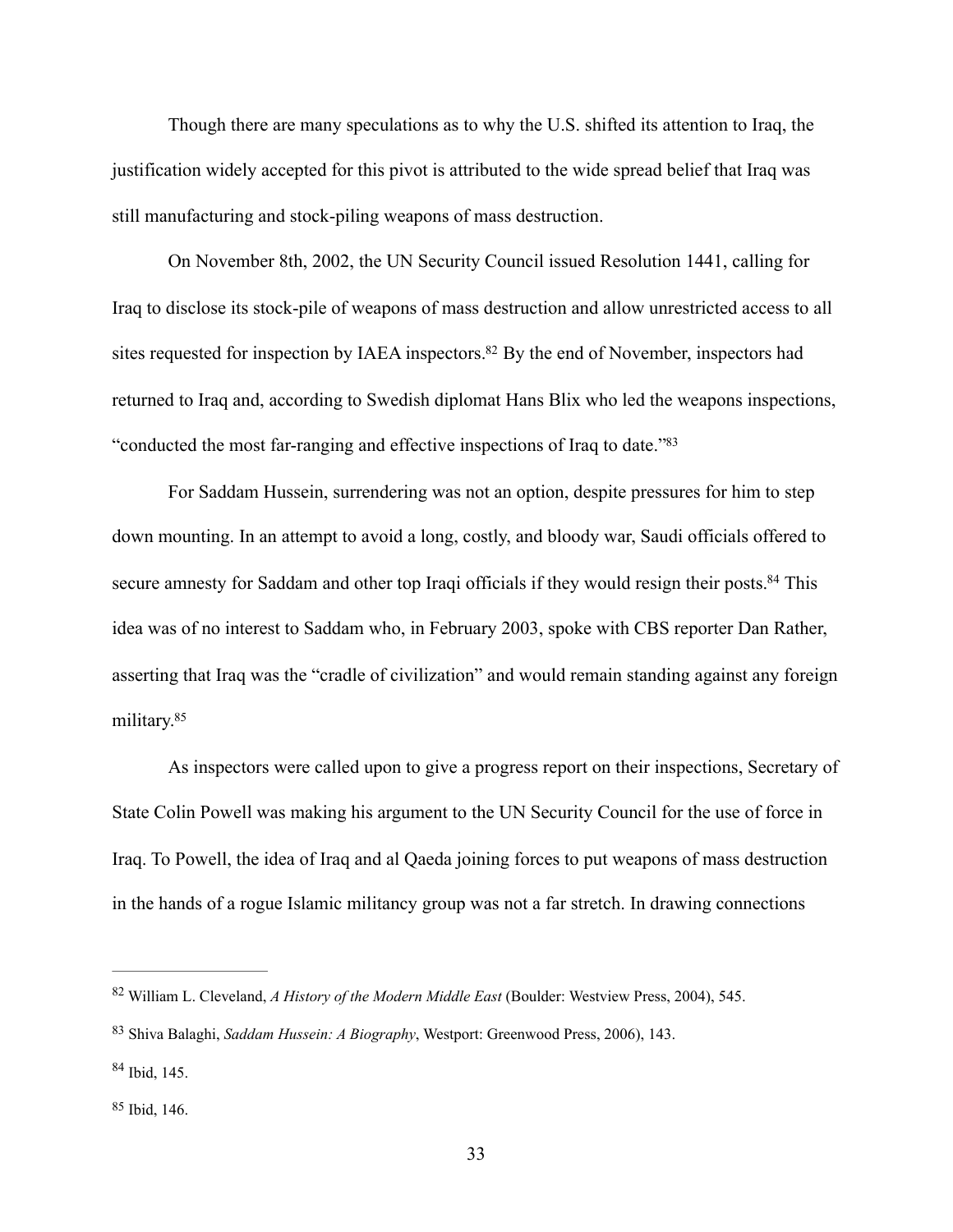between Saddam Hussein and Osama bin Laden, Powell said, "They say Saddam Hussein's secular tyranny and al Qaeda's religious tyranny do not mix. I am not comforted by this though. Ambition and hatred are enough to bring Iraq and al Qaeda together, enough so al Qaeda could learn how to build more sophisticated bombs and learn how to forge documents, and enough so that al Qaeda could turn to Iraq for help in acquiring expertise on weapons of mass destruction."[86](#page-33-0)

<span id="page-33-2"></span> On March 17, 2003 at 8:01 PM, President George W. Bush spoke from the White House to the international community saying,

 "Today, no nation can possibly claim that Iraq has disarmed. And it will not disarm so long as Saddam Hussein holds power. For the last four-and-a-half months, the United States and our allies have worked within the Security Council to enforce that Council's long-standing demands…In recent days, some governments in the Middle East have been doing their part. They have delivered public and private messages urging the dictator to leave Iraq, so that disarmament can proceed peacefully. He has thus far refused. All the decades of deceit and cruelty have now reached an end. Saddam Hussein and his sons must leave Iraq within 48 hours. Their refusal to do so will result in military conflict, commenced at a time of our choosing. For their own safety, all foreign nationals -- including journalists and inspectors -- should leave Iraq immediately."<sup>87</sup>

<span id="page-33-3"></span>When Saddam Hussein did not abdicate as Bush had demanded, U.S. forces executed operations that had long since been in the works by military strategists and planners.

<span id="page-33-0"></span> $86$  Ibid, 147.

<span id="page-33-1"></span><sup>&</sup>lt;sup>[87](#page-33-3)</sup> George W. Bush, "President Bush Says Saddam Hussein Must Leave Iraq Within 48 Hours," Speech from the Oval Office, Washington, D.C., March 17, 2003.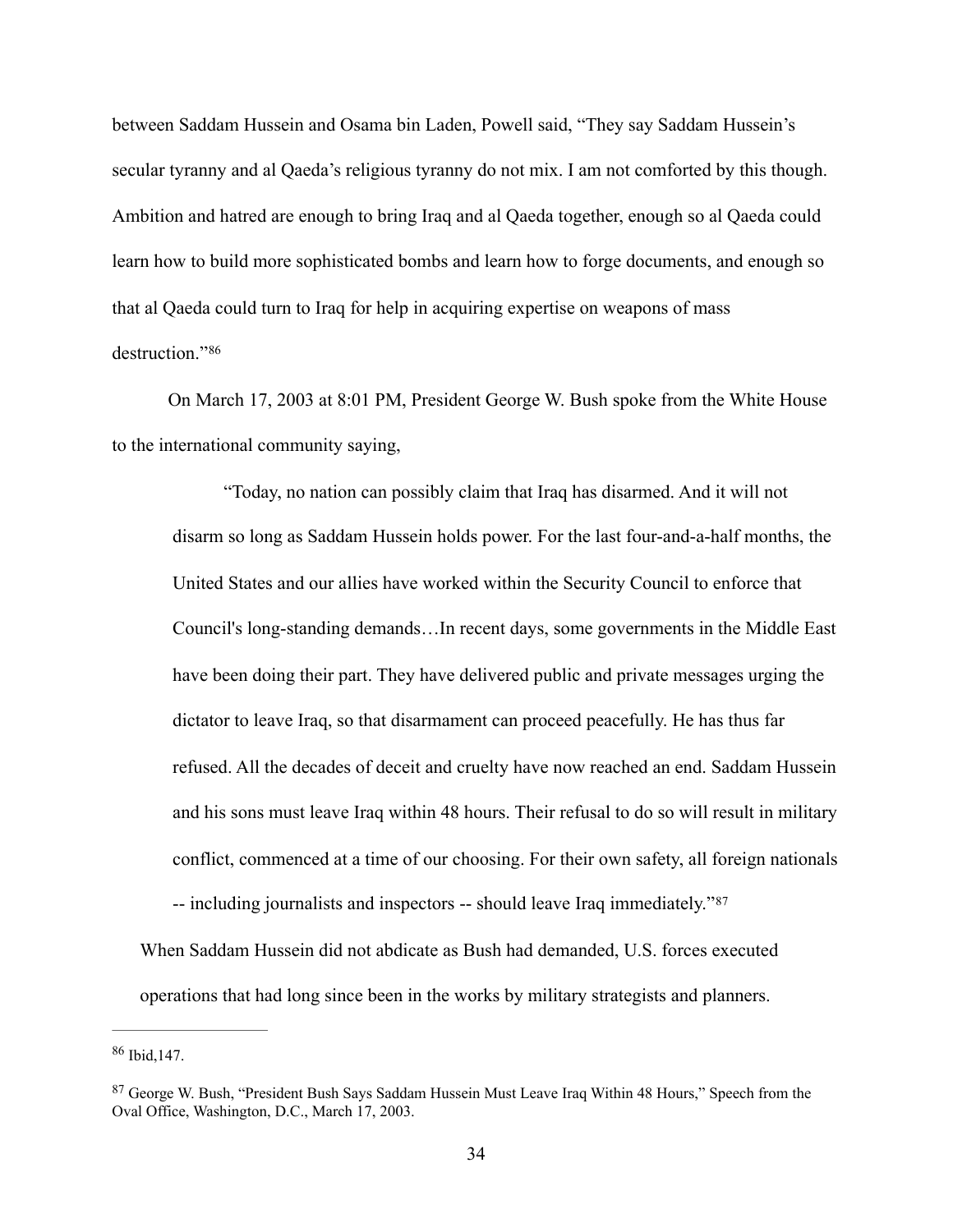# **Section III:**

# **2003-2011: U.S. Led Invasion and the Destruction of Iraq**

*"We went into Iraq because Saddam Hussein refused to account for his weapons of mass destruction, consistently violated UN resolutions, and in a post-9/11 world, no American president could afford to give Saddam Hussein the benefit of the doubt."* 

*-Peter T. King* 

#### *Invasion and Collapse of the Iraqi Opposition*

<span id="page-34-1"></span> On March 19, 2003 at 10:16 PM, after months of allusions to a war with Saddam Hussein, President George W. Bush addressed the American people to announce that U.S. forces launchedhad their initial invasion of Iraq.<sup>[88](#page-34-0)</sup> Bush spoke of the bravery of the young men and women who were entering the Middle East as part of the Global War on Terrorism, saying,

<span id="page-34-0"></span><sup>&</sup>lt;sup>[88](#page-34-1)</sup> Ali A. Allawi, *The Occupation of Iraq: Winning the War, Losing the Peace* (New Haven: Yale University Press, 2007), 89.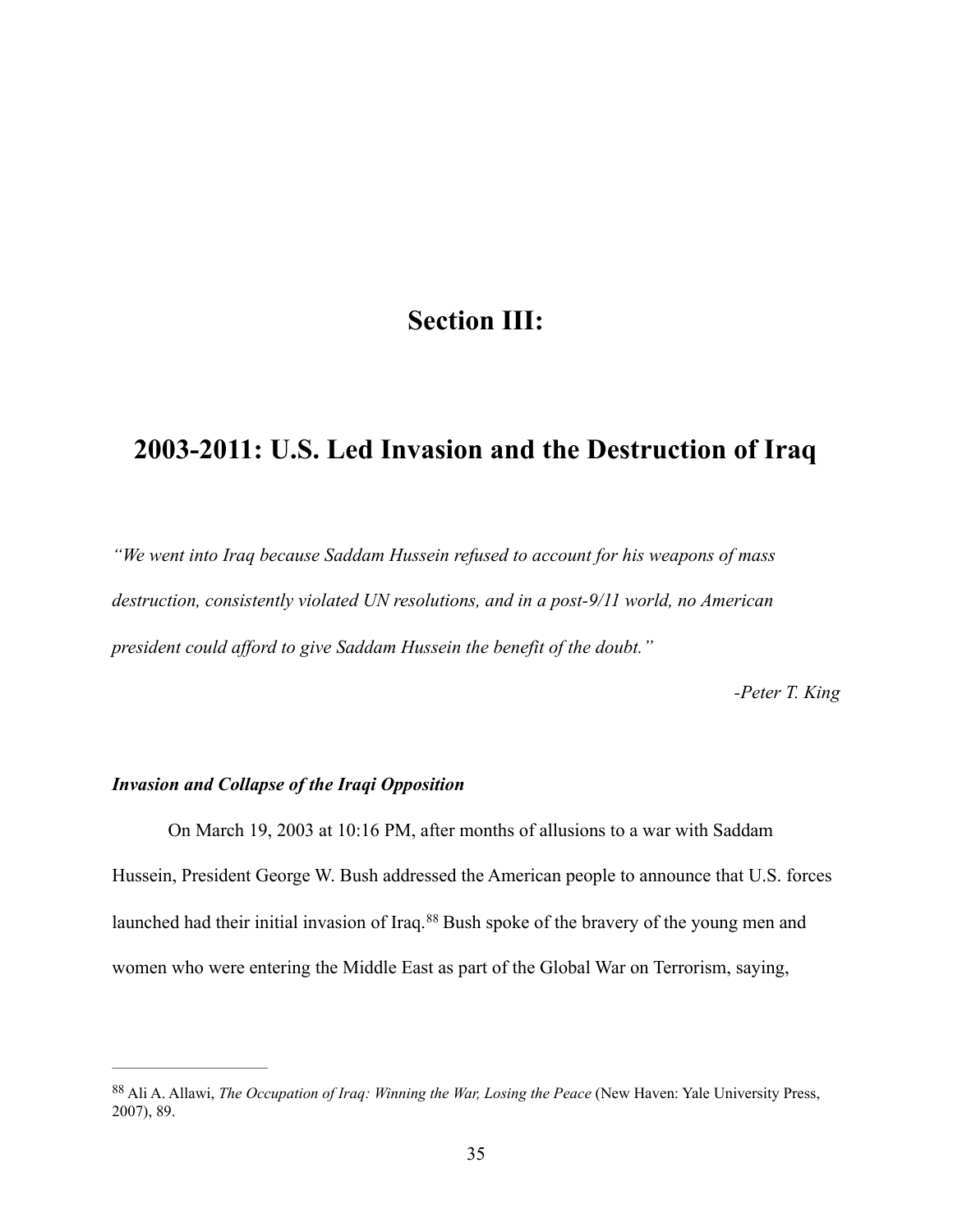"To all the men and women of the United States Armed Forces now in the Middle East, the peace of a troubled world and the hopes of an oppressed people now depend on you. That trust is well placed.

 The enemies you confront will come to know your skill and bravery. The people you liberate will witness the honorable and decent spirit of the American military. In this conflict, America faces an enemy who has no regard for conventions of war or rules of morality. Saddam Hussein has placed Iraqi troops and equipment in civilian areas, attempting to use innocent men, women and children as shields for his own military -- a final atrocity against his people.["](#page-35-0)[89](#page-35-0)

<span id="page-35-6"></span><span id="page-35-5"></span><span id="page-35-4"></span> Operations began through the air with an assault by two F-117A "Stealth" fighters carrying2,000-pound bombs, followed by Tomahawk cruise missile attacks.<sup>[90](#page-35-1)</sup> Altogether, the initial bombing campaign targeted 3,000 sites over the course of several days. The ground invasion began on March 20, 2003 with thousands of vehicles from the Third Infantry Division striking border outposts[.](#page-35-2)<sup>[91](#page-35-2)</sup> The objectives of these first days of major combat operations were to secure the southern oil fields and the bridges across the Tigris and Euphrates Rivers in Nasiriyah[.](#page-35-3)<sup>[92](#page-35-3)</sup> These river crossings were strategically significant as they served as a pass-through for coalition forces as they began their march to the outskirts of southern Baghdad. Along the way, coalition forces faced spotty attacks by Iraqi opposition

<span id="page-35-3"></span> $92$  Ibid, 53.

<span id="page-35-7"></span><span id="page-35-0"></span><sup>&</sup>lt;sup>[89](#page-35-4)</sup> George W. Bush, "President Bush Addresses the Nation on Iraqi Invasion," Speech from the Oval Office, Washington, D.C., March 19, 2003.

<span id="page-35-1"></span><sup>&</sup>lt;sup>[90](#page-35-5)</sup> Thomas Donnely, *Operation Iraqi Freedom* (Washington, D.C.: The AEI Press, 2004), 53.

<span id="page-35-2"></span> $91$  Ibid, 54.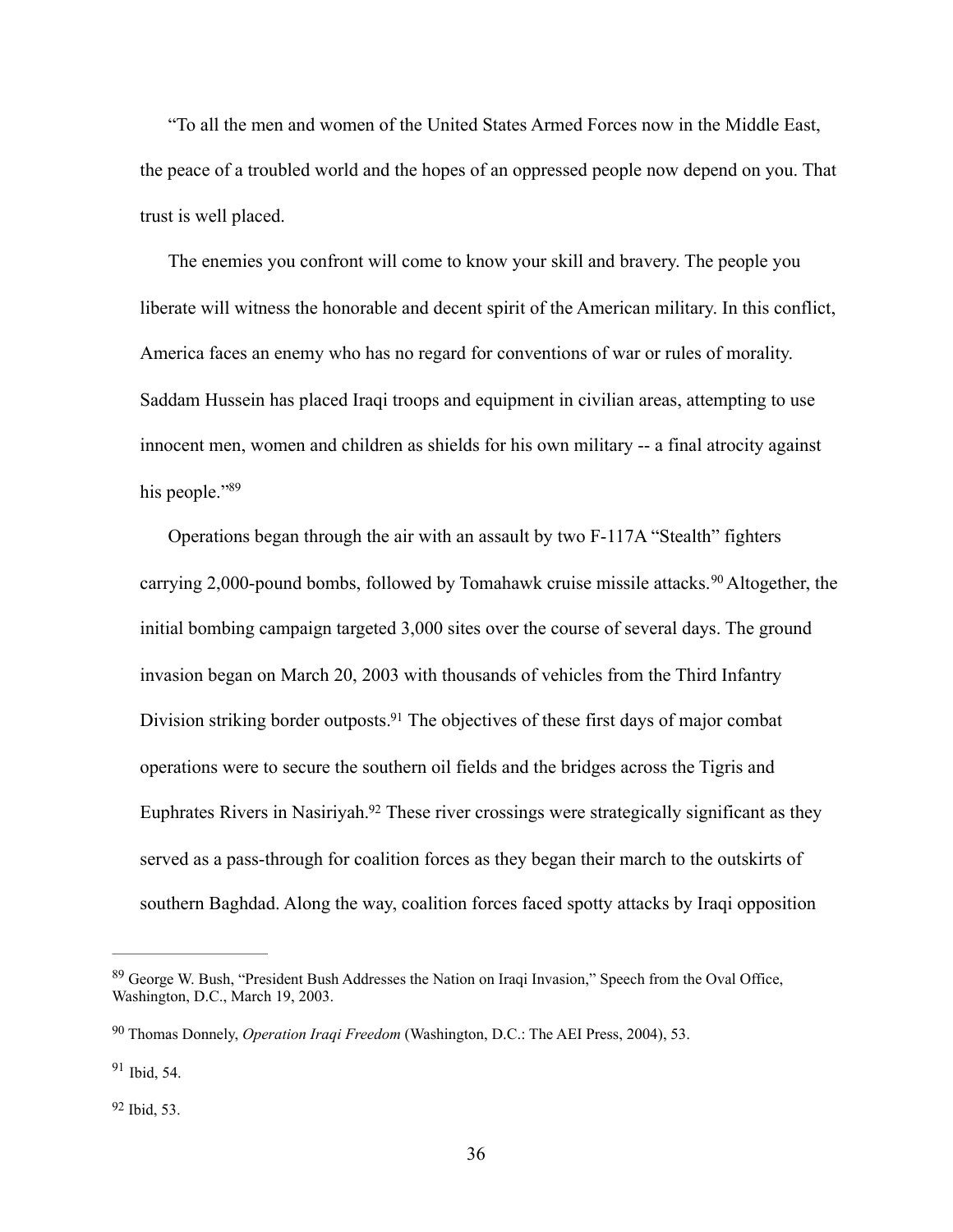

<span id="page-36-1"></span><span id="page-36-0"></span>forces loyal to Saddam; though many had abandoned their posts as U.S. and coalition forces began their invasion. Much of the opposition to the invasion came in the form of guerrilla attacks and irregular warfare, taking advantage of the sand storm weather conditions as cover for firefights. [93](#page-36-0)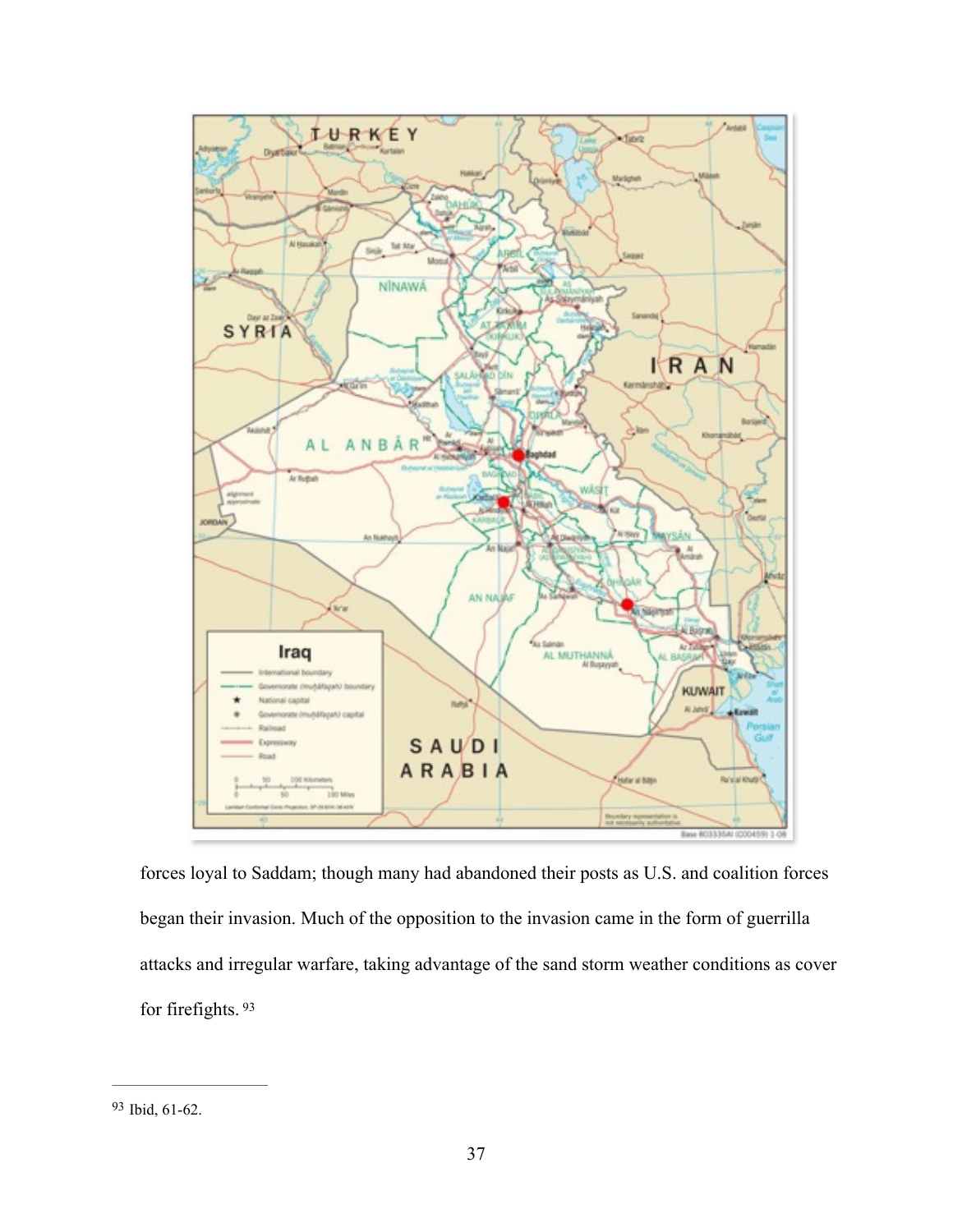<span id="page-37-3"></span> As coalition forces closed in on Baghdad, they faced one final obstacle, the Karbala Gap, which led to a battle between the coalition and Iraqi forces. As U.S. forces reached the Karbala Gap, air attacks were launched to provide cover for ground forces as they crossed the Euphrates bridge.<sup>94</sup>As a testament to the overwhelming power of the air assaults, enemy forces were not encountered until forces reached the town of Karbala. Throughout the Gap and Karbala itself, coalition forces raced to remove charges from many of the bridges and infrastructure points that they needed in order to keep lines open for forces to reach Baghdad safely. In many cases, engineers were able to remove the explosives in time, but in others, the infrastructure suffered severedamage.<sup>[95](#page-37-1)</sup> The battle of the Karbala Gap lasted two days in total and the coalition success enabled them the access that they needed to forge a relatively unobstructed path to the capital city.

<span id="page-37-5"></span><span id="page-37-4"></span> The final push from Karbala to Baghdad took until April 3, 2003, when coalition forces launched their final assault on the city in an effort to cause the collapse of the Saddam Hussein regime[.](#page-37-2)<sup>[96](#page-37-2)</sup> The first step was to take control of Saddam International Airport in a bloody battle that lasted over 24 hours. At first light on April 5, 2003, street-by-street attacks began in the city limits of Baghdad. The strategy was to enter Baghdad in overwhelming numbers as a show of force that would prove to enemy combatants that the reign of Saddam Hussein was over and their resistance was futile and unnecessary. The maneuver was unsuccessful in dissuading the

<span id="page-37-0"></span>[<sup>94</sup>](#page-37-3) Ibid, 69.

<span id="page-37-1"></span> $95$  Ibid, 70.

<span id="page-37-2"></span>[<sup>96</sup>](#page-37-5) Ibid, 77-78.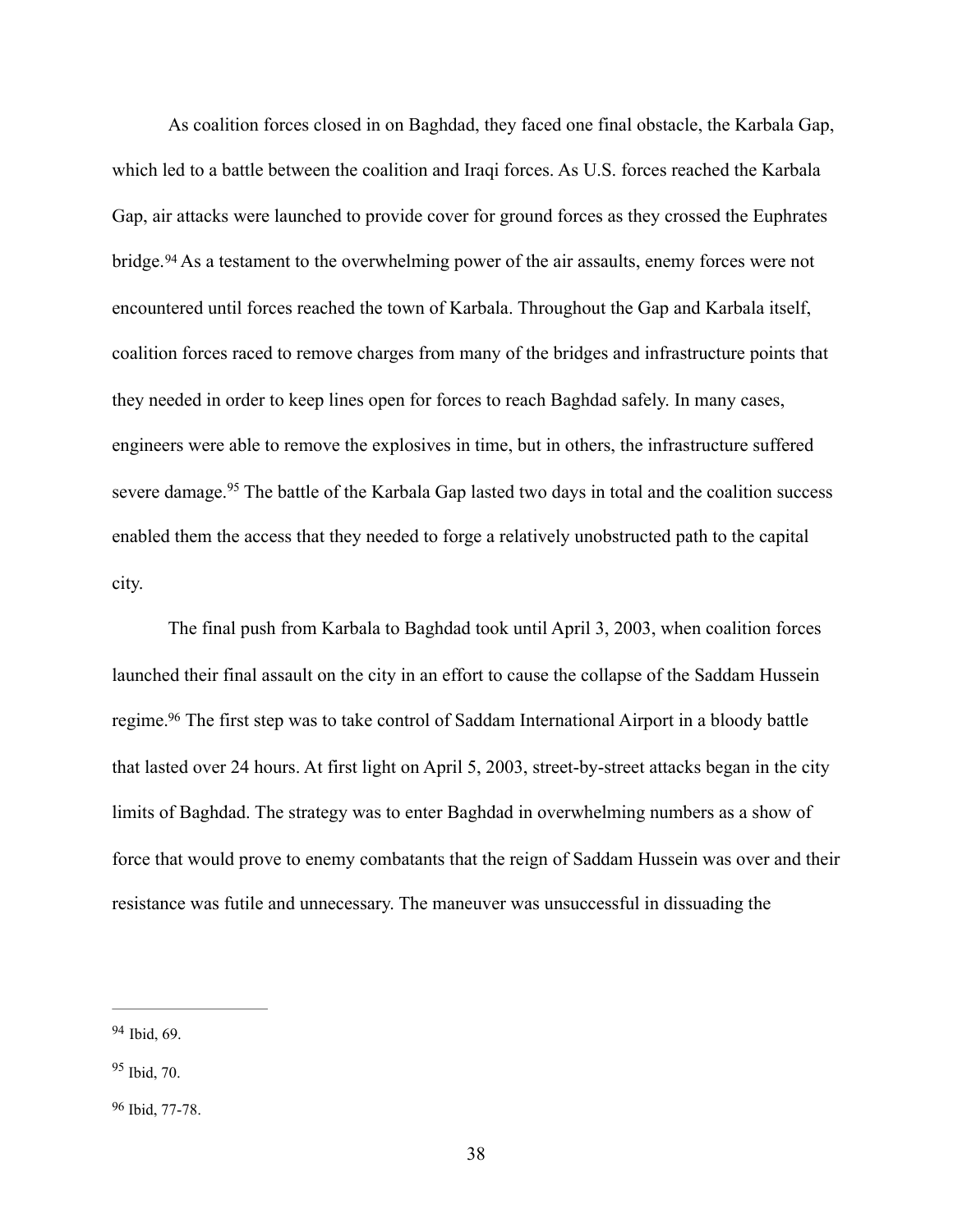resistance, as hundreds lined the streets with small arms and RPGs, seemingly "waiting to die" at the hands of the U.S. forces as they marched on to the heart of the capital.<sup>[97](#page-38-0)</sup>

<span id="page-38-4"></span> On April 8th, 2003, coalition forces had officially taken control of the city of Baghdad, landing American aircraft at what was then dubbed Baghdad International Airport. As of April 9th, Saddam Hussein was officially a fugitive and his regime no longer in control of the country.[98](#page-38-1)

<span id="page-38-6"></span><span id="page-38-5"></span> With regards to the size of forces, the U.S. military contributed fewer troops to Operation Iraqi Freedom in 2003 than they had in 1991 for Operation Desert Storm. When in the planning phases of operations, policy makers and analysts had figured that for every 1,000 Iraqis, the U.S. would need to commit 43 soldiers or police officers in order to keep the peace in a post-invasion scenario.<sup>99</sup>According to this scenario, the U.S. should have committed  $400,000-500,000$  troops to maintain the peace after the invasion. In the middle of the invasion, the U.S. had 116,000 soldiersin country and a total of  $310,000$  troops in theater.<sup>[100](#page-38-3)</sup> For this reason, after the initial invasion of Iraq, U.S. and coalition forces struggled to maintain law and order while the country fell to a state of chaos with looting and destruction of symbols of the fallen regime happening throughout Baghdad.

#### <span id="page-38-7"></span>*Damage and Destruction of Infrastructure*

<span id="page-38-0"></span> $97$  Ibid, 79-80.

<span id="page-38-1"></span>[<sup>98</sup>](#page-38-5) Ibid, 84.

<span id="page-38-2"></span><sup>&</sup>lt;sup>[99](#page-38-6)</sup> Rick Fawn and Raymond Hinnebusch, *The Iraq War: Causes and Consequences* (Boulder: Lynne Ripener Publishers, 2006), 213.

<span id="page-38-3"></span><sup>&</sup>lt;sup>[100](#page-38-7)</sup> In country means that troops were in the actual country being referenced. In this instance, in country means Iraq. In theater means an area in which military operations are being carried out. In this instance, in theater consists of Iraq, Kuwait, Saudi Arabia, and the Persian Gulf. Ibid.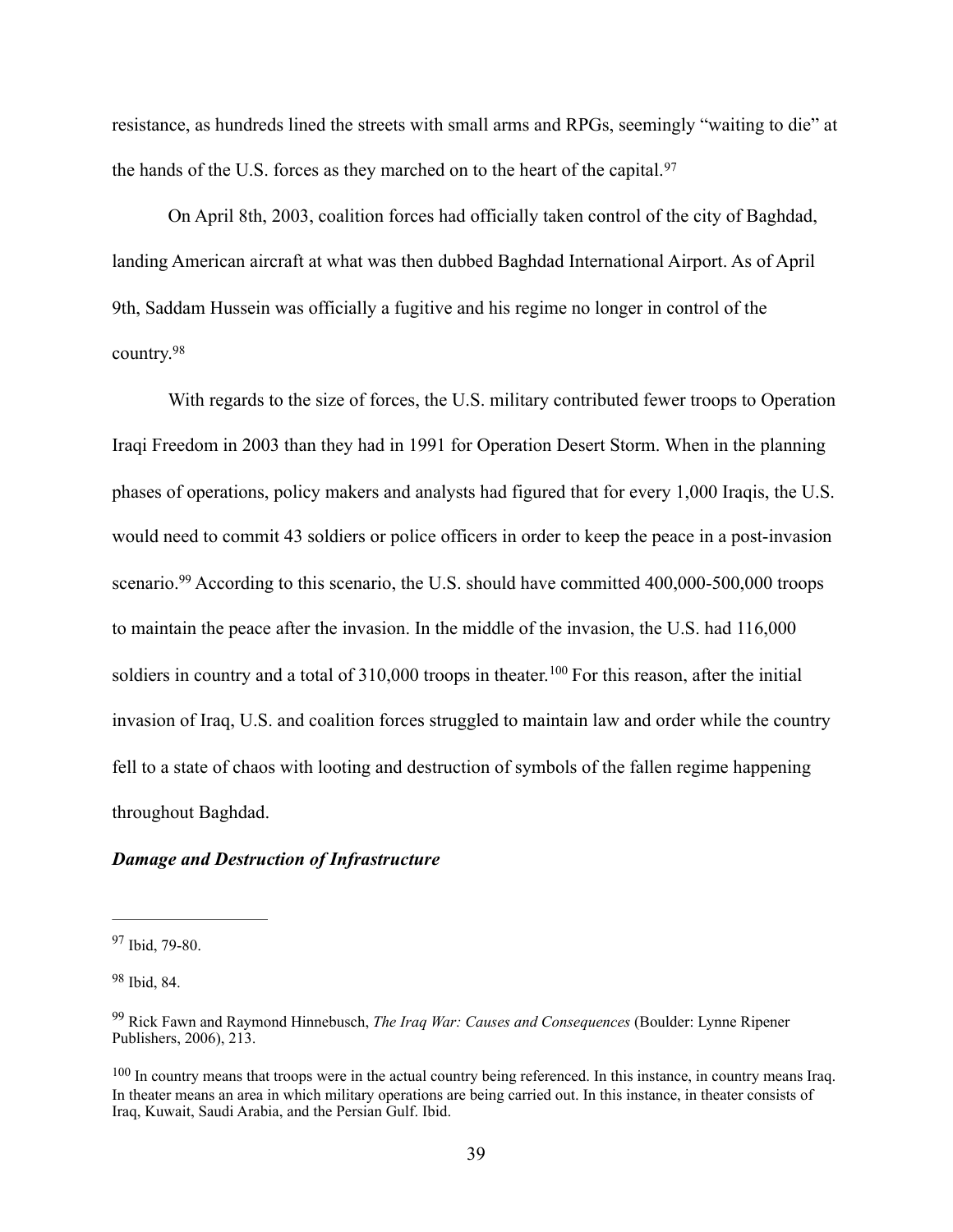As Baghdad fell into a state of disarray, coalition forces were faced with the need to draft a new strategy that would restore order to the country. The invasion, in particular the air assaults on Baghdad and outlying cities, had caused catastrophic damage to an already ailing infrastructure as a result of crippling sanctions and decades of war. During the invasion, heavy tanks and vehicles passing through the streets caused the fracture of fragile water and sewage pipes[.](#page-39-0)<sup>[101](#page-39-0)</sup> As a result, water supplies became sparse and intermittent in many areas.

<span id="page-39-4"></span><span id="page-39-3"></span> The once hailed electrical grids that had been developed in the 1980s had decayed over the years leading up to the invasion. After the invasion, electricity production dropped and many received twelve hours or less of power per day in Baghdad, while outlying cities received closer tothree hours per day.<sup>[102](#page-39-1)</sup> The larger issue caused by the drop in the availability of electricity was that things that required the use of electrical power to function, could no longer do so. In the case of fuel, the spotty availability of electricity caused fuel shortages and wait times of up to five hours to fill up a tank of gasoline.  $103$ 

<span id="page-39-5"></span> In an effort to "rebuild Iraq," reconstruction contracts were issued to foreign companies such as Halliburton whose primary focus was to rebuild the oil infrastructure to continue production for foreign exports. The plans did not seem to take into consideration that the fleet of skilled laborers residing in Iraq were better equipped than imported coalition laborers to repair the damage caused by the invasion. Rather, the failing middle class continued to suffer and struggle to find the basic necessities required to sustain life for themselves and their families.

<span id="page-39-0"></span> $101$  Ibid, 230.

<span id="page-39-1"></span> $102$  Ibid.

<span id="page-39-2"></span> $103$  Ibid.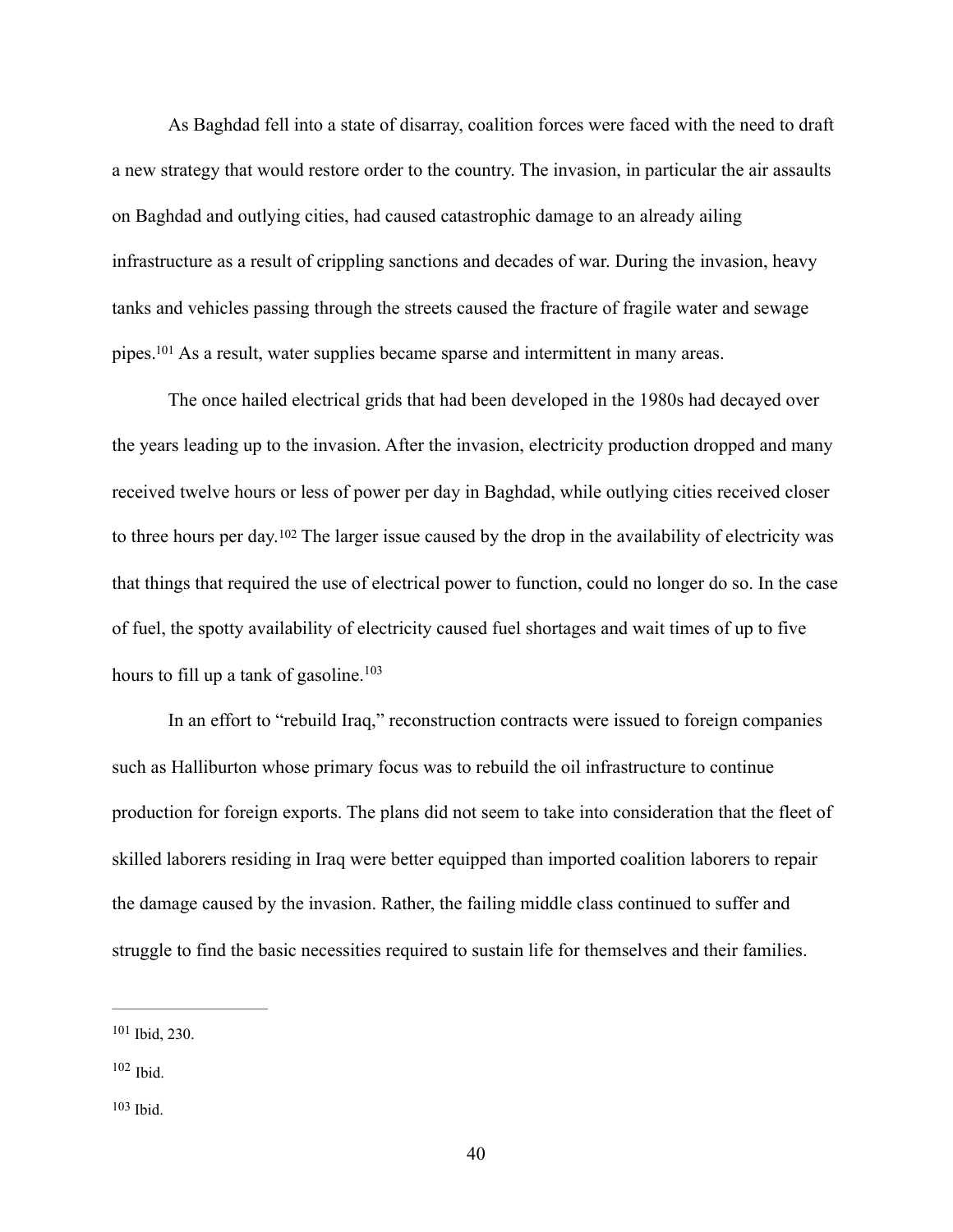These actions forged a deep seated animosity for the foreign occupiers who seemingly cared more about rebuilding the components of Iraqi infrastructure that were in their own national interests rather than rebuilding the middle class.

#### *De-Ba'thification*

<span id="page-40-3"></span> In May 2003, President Bush appointed a new ambassador to Iraq, L. Paul Bremer to heada Coalition Provisional Authority (CPA).<sup>[104](#page-40-0)</sup> As the new leader of the CPA, Bremer was charged with building a sustainable Iraqi government and establishing post-invasion security and stability for Iraq. In order to do this, the CPA undertook measures to convince Iraqis that the country would not fall back into an authoritarian state.

 Bremer's first act as leader of the CPA was to enact Coalition Provisional Authority Order #1, titled the "De-Ba'thification of Iraqi Society." The order, passed down on May 16, 2003, called for the top four levels of Ba'th Party members and leaders to be excluded from holding positions in the new government. The order also mandated that the top three levels of every ministry were to be reviewed and investigated for any possible ties or connections to the Ba'th Party.<sup>105</sup>The purpose of this order was to ensure that Party loyalists were removed from their positions of power and not able to organize and topple the new government as it was forming. At the time of the regime collapse, the Ba'th Party consisted of more than one million members in all aspects of government and security[.106](#page-40-2)

<span id="page-40-5"></span><span id="page-40-4"></span><span id="page-40-0"></span><sup>&</sup>lt;sup>[104](#page-40-3)</sup> James Dobbins, *Occupying Iraq: A History of the Coalition Provisional Authority*, New York: The RAND Corporation, 2009, 12-13.

<span id="page-40-1"></span> $105$  Ibid, 112

<span id="page-40-2"></span><sup>&</sup>lt;sup>[106](#page-40-5)</sup> Zaki Chehab, *Iraq Ablaze: Inside the Insurgency*, New York: I.B. Tauris, 2006, 62.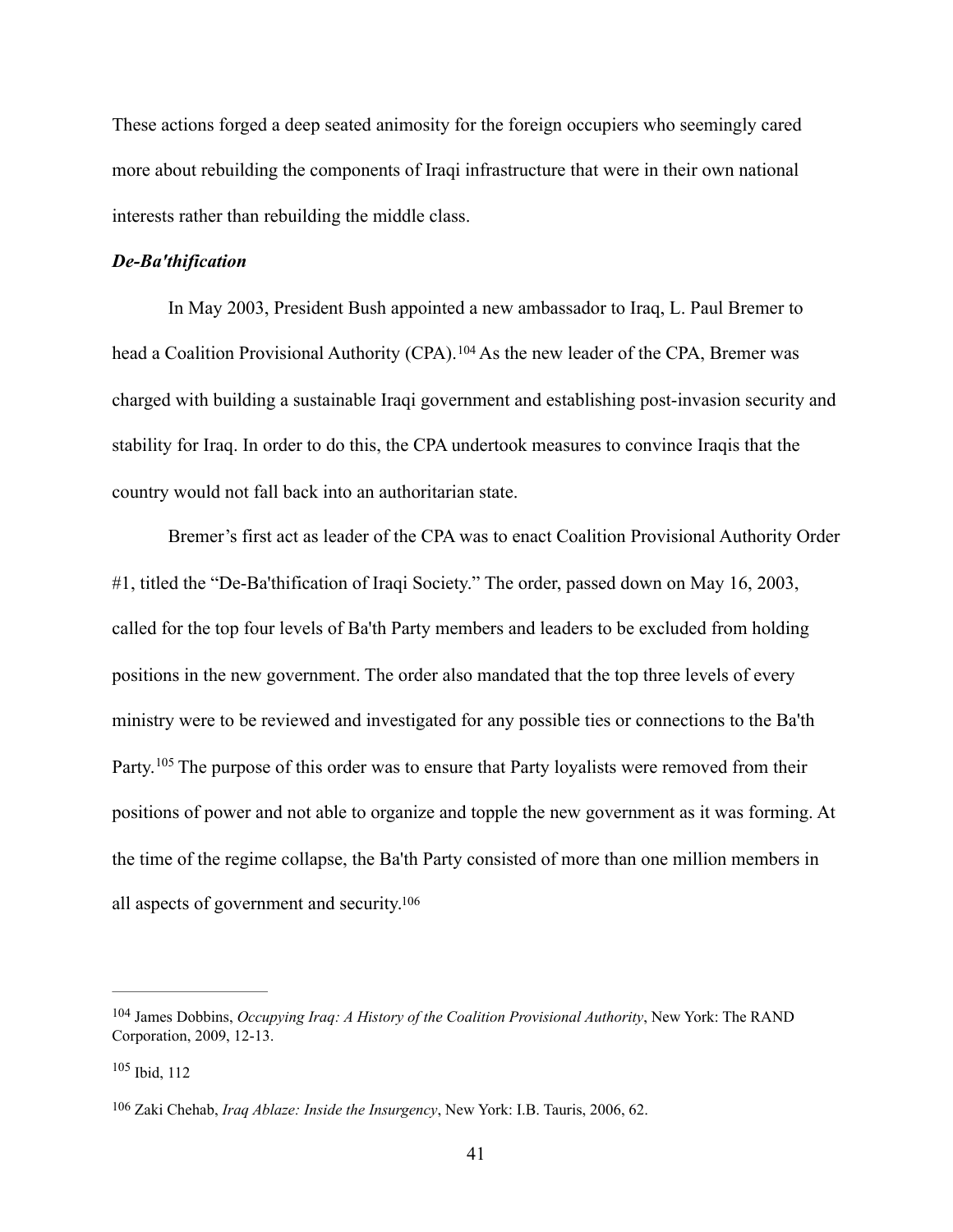As the de-Ba'thification was taking place, Bremer, in an attempt to ensure the population that it was the Iraqis that were in charge of these efforts and not the U.S. or the CPA, created the High National De-Ba'thification Commission. In doing so, Bremer turned over control of the de-Ba'thification orders to the Iraqi Governing Council, an entity that took a harder line on the order than the CPA had previously[.](#page-41-0)<sup>[107](#page-41-0)</sup> The first two orders of the Commission were to revoke any exceptions that the CPA had previously granted and to further expand the reach of the order to include public activities and positions in institutions of civil society, press, and the media.<sup>108</sup>

<span id="page-41-7"></span><span id="page-41-6"></span><span id="page-41-5"></span><span id="page-41-4"></span>All totaled, the CPA's De-Ba'thification Order removed 3[0](#page-41-2),000-50,000<sup>[109](#page-41-2)</sup> Ba'th Party members from their positions in government and ministries that were considered to be "true believers" and adherents to Saddam's regime.<sup>[110](#page-41-3)</sup> Some of these individuals were allowed to appeal their dismissal and were permitted to return to work after their hearings. The collateral damages of the De-Ba'thification Order were the individuals who had joined the Ba'th Party out of necessity in order to gain and maintain employment. The portion of Iraqi society that was most affected was the education system because teachers were considered the propagators of the Ba'th Party message due to their influence on the education of youth and were thus required to join the Ba'th Party in order to hold their posts.

<span id="page-41-1"></span> $108$  Ibid, 117.

<span id="page-41-0"></span><sup>&</sup>lt;sup>[107](#page-41-4)</sup> James Dobbins, *Occupying Iraq: A History of the Coalition Provisional Authority*, New York: The RAND Corporation, 2009, 117.

<span id="page-41-2"></span> $109$  The exact number of Ba'thists that were removed from their offices ranges based on the source of information. Some U.S. military publications place the number closer to 30,000, other publications that are more anti-Iraq War place the number as high as 70-90,000.

<span id="page-41-3"></span>Charles Ferguson, *No End in Sight: Iraq's Decent into Chaos* (New York: Public Affairs), 2008, 147-8. (http:// [110](#page-41-7) [pfiffner.gmu.edu/files/pdfs/Articles/CPA%20Orders,%20Iraq%20PDF.pdf Page 79\)](http://pfiffner.gmu.edu/files/pdfs/Articles/CPA%2520Orders,%2520Iraq%2520PDF.pdf)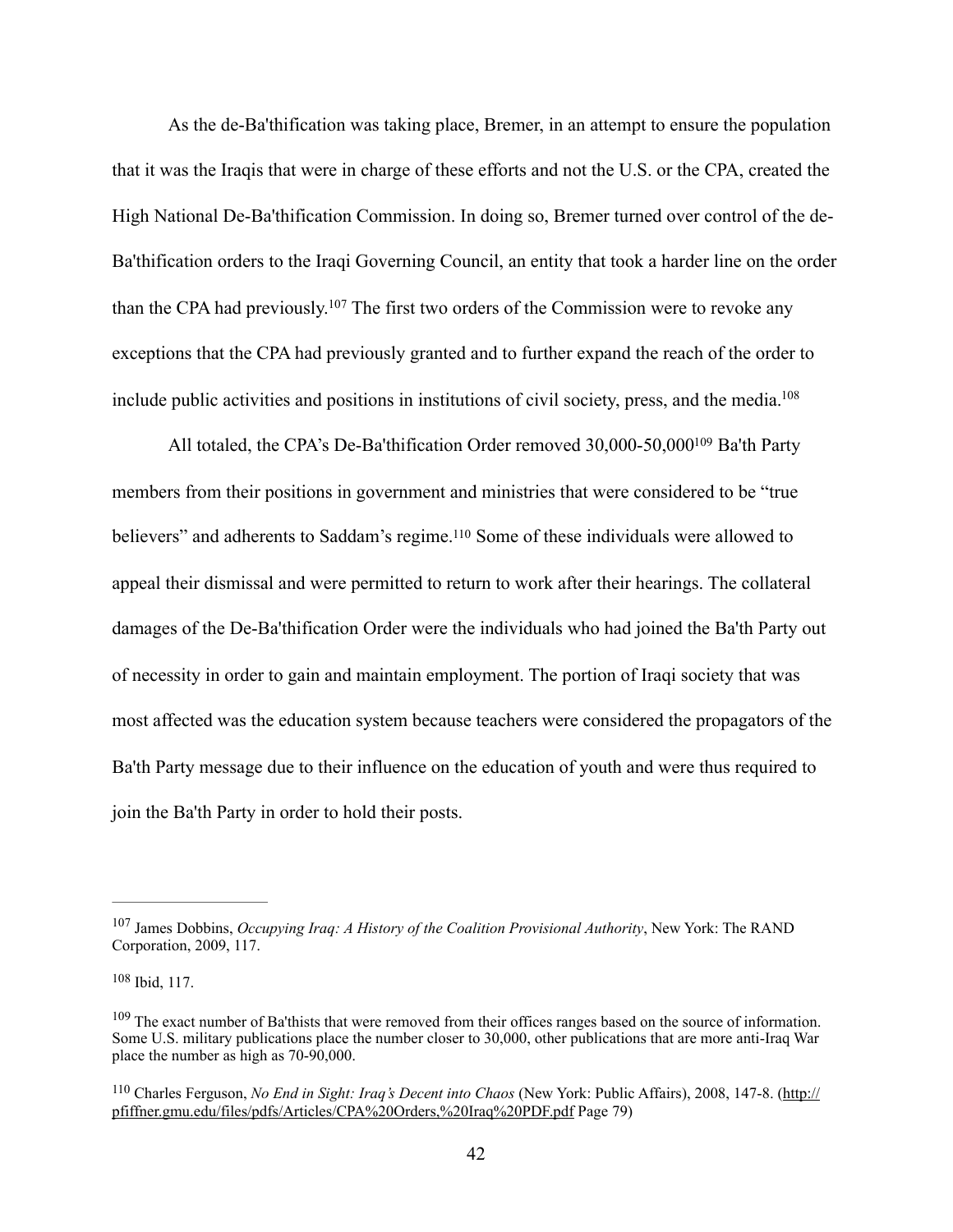<span id="page-42-3"></span> The objectives and purposes of the De-Ba'thification Order were initially supported by a 94.6% majority of individuals polled, as it removed Party loyalists from power and showed the people that Saddam and his regime would not soon return to their posts.<sup>[111](#page-42-0)</sup> This initial report of support by the population later became a problematic as it was unclear who was being polled and if the Sunni population was accurately represented in that number.

#### *Disbanding the Military*

 On May 23, 2003, just six days after the De-Ba'thification Order was issued, Bremer announced CPA Order #2, the "Dissolution of Entities". The new order mandated that the former Iraqi Army be disbanded along with the security and intelligence infrastructure that served under Saddam Hussein in favor of the creation of a New Iraqi Army. At the time of the fall of Saddam Hussein, security forces included 385,000 members of the military, 285,000 police officers, and 50,000 in other presidential security forces; totaling 720,000 people who faced the possibility of unemployment.<sup>112</sup>In a note to Defense Secretary Donald Rumsfeld, Bremmer wrote that the disbanding of the Ministry of Defense and the old armed forces left only 230,000 soldiers unemployed[.](#page-42-2)<sup> $113$ </sup> The discrepancy in overall numbers is of importance in this case because it seems to be indicative of an overall misunderstanding in the security situation and the potentially catastrophic implications of the decision to disband the military at the time.

<span id="page-42-5"></span><span id="page-42-4"></span><span id="page-42-0"></span><sup>&</sup>lt;sup>[111](#page-42-3)</sup> According to polling reported by the Iraq Center for Research and Strategic Studies, 94.6% of initial Iraqis surveyed supported the removal of Ba'thists from public office. It is possible that the polling represents the Shi'a population to the exclusion of many Sunnis residents.

<span id="page-42-1"></span><sup>&</sup>lt;sup>[112](#page-42-4)</sup> James P. Pfiffner, "U.S. Blunders in Iraq: De-Ba'thification and Disbanding the Army," *Intelligence and National Security* 25, no. 1 (2010): 80.

<span id="page-42-2"></span><sup>&</sup>lt;sup>[113](#page-42-5)</sup> James Dobbins, *Occupying Iraq: A History of the Coalition Provisional Authority*, New York: The RAND Corporation, 2009, 59.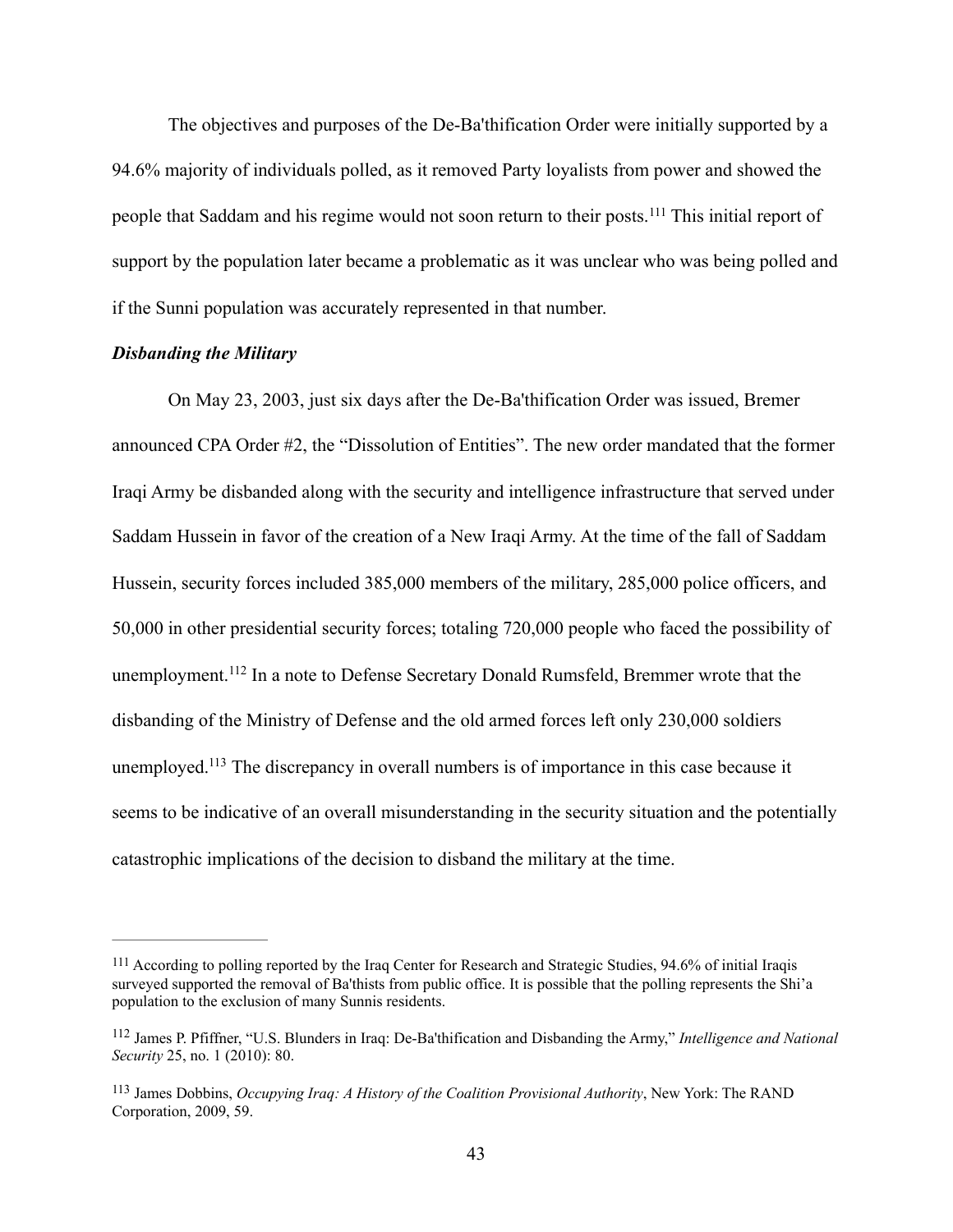With disbanding came the decision of whether or not to continue to pay the former soldiers a stipend while the CPA decided how it would rebuild the Iraqi Army. The ultimate decision was to pay the former soldiers stipends but the issuance of these funds took months, leading to mass demonstrations by former military personnel. The delay pushed a large population of trained, unemployed, and hostile individuals to act out against the U.S. occupiers who had allowed former soldiers to keep their service weapons. This decision proved to be grave as the first wave of attacks began soon after, marking the beginning of the Sunni Insurgency[. 114](#page-43-0)

# <span id="page-43-3"></span>*Sectarian Violence*

<span id="page-43-4"></span> On August 7, 2003, militants planted a car bomb outside of the Jordanian Embassy in Baghdad,killing 11 and wounding 65.<sup>[115](#page-43-1)</sup> Many of the violent attacks that would follow were carried out by groups that were made up of displaced members of the disbanded military. The security situation continued to grow worse for both the U.S. and the Iraqi people. On August 28, 2003, an assessment was done for Secretary Rumsfeld that stated, "the emerging threat and attacks against the Iraqi infrastructure are reaching a level that requires immediate and unprecedented action. We are losing the consent of the Iraqi people by failing to meet their expectations in some of the most basic areas of life support. As such, we risk losing the peace."[116](#page-43-2)

<span id="page-43-5"></span> Following the implementation of CPA Order #1 and #2, hundred of thousands of Iraqis, the majority of whom were Sunni, were removed from their posts for their affiliation with the

<span id="page-43-0"></span> $114$ The Sunni Insurgency was a period of resistance to the U.S. occupation when there was an upsurge in violence by the Sunni tribes and groups that continued until 2006 when a full-scale Iraqi civil war broke out.

<span id="page-43-1"></span><sup>&</sup>lt;sup>[115](#page-43-4)</sup> Thomas Donnely, *Operation Iraqi Freedom*, Washington, D.C.: The AEI Press, 2004, 99.

<span id="page-43-2"></span><sup>&</sup>lt;sup>[116](#page-43-5)</sup> James Dobbins, *Occupying Iraq: A History of the Coalition Provisional Authority*, New York: The RAND Corporation, 2009, 101.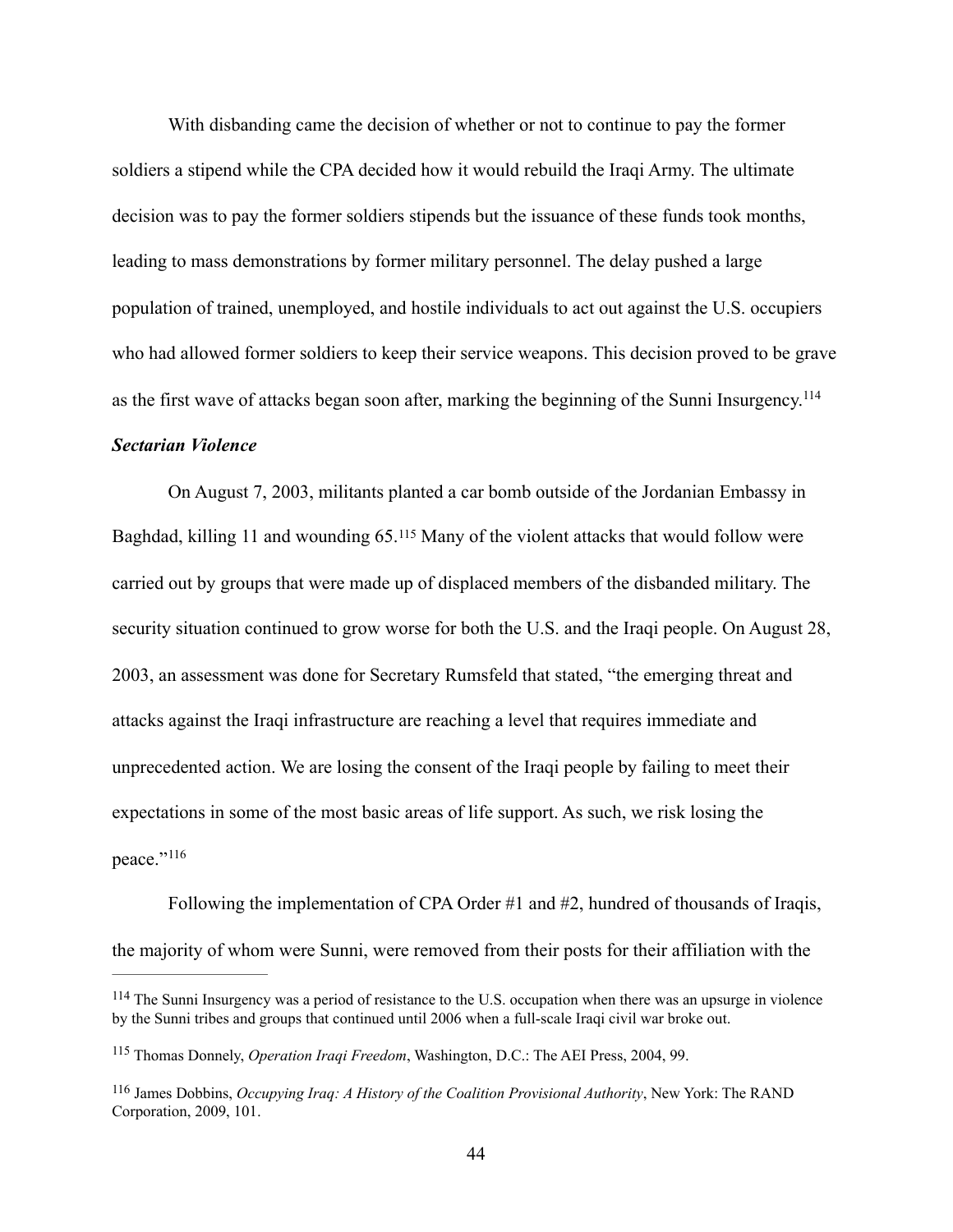former Ba'th Party. The result was a large group of marginalized individuals, resentful of the coalition occupation and control of Iraq.

<span id="page-44-3"></span> As the violence and attacks raged on, it was becoming clear that there was a deep level of animosity and hatred toward the American occupation by the larger Sunni population. On March 31, 2004, insurgents burned and mutilated the bodies of four Blackwater<sup>[117](#page-44-0)</sup> security personnel in the streets of Fallujah.<sup>[118](#page-44-1)</sup> This incident was a demonstration of the hatred that many Iraqis felt toward the American presence in Iraq.

<span id="page-44-4"></span>In an attempt to curb the violence that had risen in Iraq, the CPA announced its plan that they called the Light Footprint; a plan that meant that American forces would retreat to large bases and only engage with enemy forces in extreme cases. This new way forward functioned to slow the rate of violence in Iraq and showed the CPA potential that the coalition might be able to successfully turn over the government by the 2004 deadline set by Secretary of Defense Donald Rumsfeld.

 Meanwhile in southern Iraq, the Mahdi Army under the leadership of Muqtada al-Sadr made a deal with the Americans after a long and bloody campaign against the U.S. The deal stipulated that the Shia militia would not oppose the Americans if they bought back weapons for nearly \$1.2 million and issued nearly \$330 million in reconstruction funds.<sup>[119](#page-44-2)</sup> In a similar agreement to the one made with the Mahdi Army, U.S. forces also made a deal with the Sunni

<span id="page-44-5"></span><span id="page-44-0"></span> $117$ Blackwater is a private American military company and consulting company. The company was hired initially to protect the CPA but remained in Iraq until 2007 when its license to operate was revoked for killing 17 Iraqi civilians. The license was again reinstated in 2008 by the U.S. government but denied by the Iraqi government. Their presence in Iraq was highly contested and controversial.

<span id="page-44-1"></span><sup>&</sup>lt;sup>[118](#page-44-4)</sup> Bruce R. Pirnie and Edward O'Connell, *Counterinsurgency in Iraq (2003-2006)*, Santa Monica: RAND Corporation, 2008, 11.

<span id="page-44-2"></span>Harold M. North, *Hunting Muqtada: Iraq's Most Dangerous Man*, New York: iUniverse, 2009, 212. [119](#page-44-5)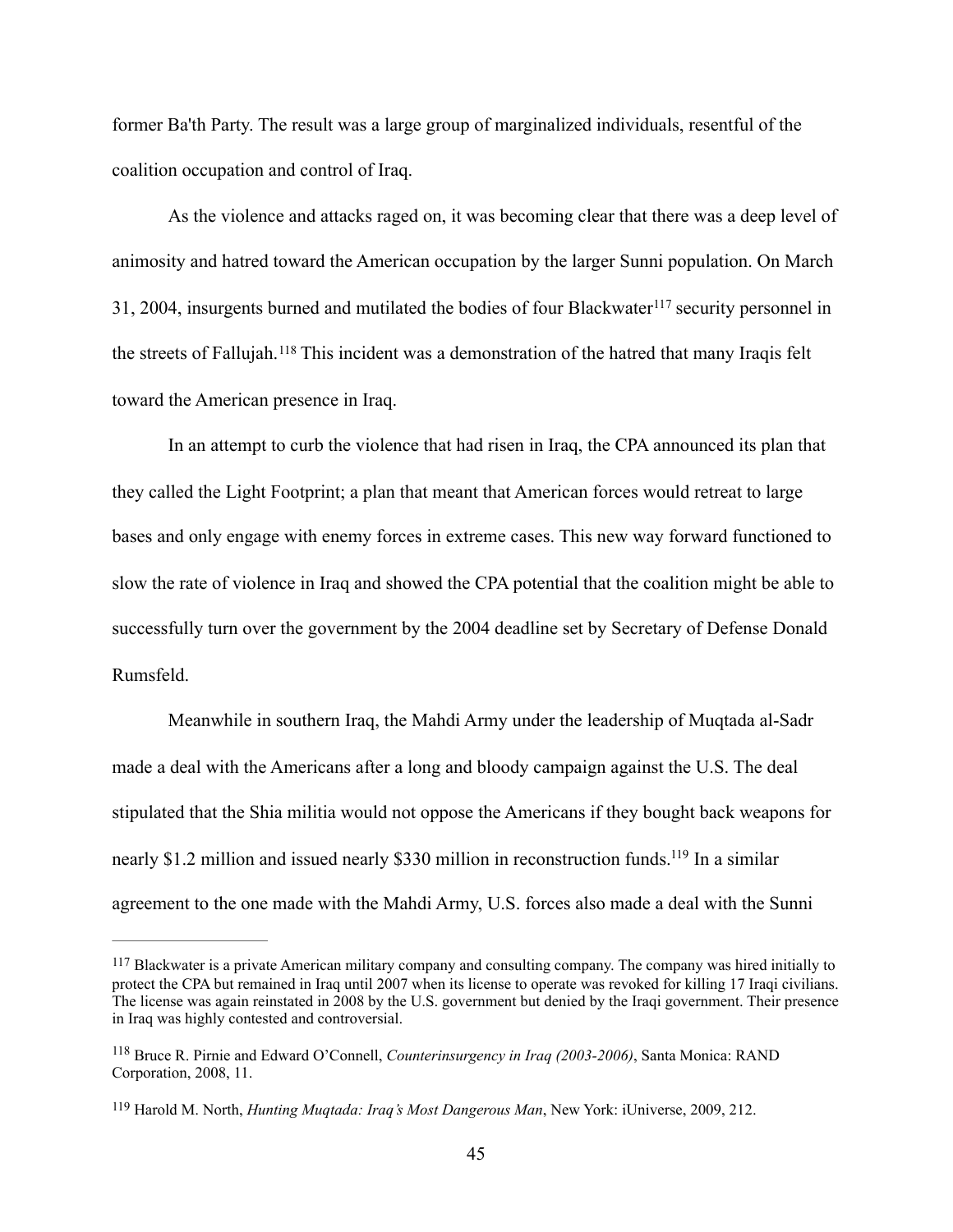"Sons of Iraq" (SOI). In the agreement, U.S. forces enlisted the services of 103,000 Sunni fighters to combat al-Qeada forces in Iraq; a program that cost the U.S. \$400 million. [120](#page-45-0)

<span id="page-45-3"></span><span id="page-45-2"></span> In February 2006, after the bombing of the Shi'a Al Askari Mosque, major Iraqi-on-Iraqi sectarian violence broke out. To help to quell the violence between the two groups, the U.S. began the "surge" which committed an additional 30,000 troops to blunt the momentum of the insurgent groups and restore order and discipline[.](#page-45-1)<sup>[121](#page-45-1)</sup> This brought troops out from big bases and into the cities for the first time during the occupation. As the "surge" drew on into 2008, overall violence continued to decrease and sectarian violence seemed to be slowing. This was in part due to the Iraqi government adopting laws aimed at reconciling the differences between Sunnis and Shi'as and allowing the Sunnis to reclaim positions in the government and cabinets; a grievance that dated back to the original de-Ba'thification of the government.

#### *Reformation attempts of the Iraqi Government*

 While security and stability were the focus of the initial months of the occupation of Iraq, turning the country back to the Iraqi people quickly became the next priority for the CPA and U.S. leadership. The initial target date for transitioning the government from CPA leadership to a new Iraqi government was set by Secretary Rumsfeld. This goal was seemingly met when, in

<span id="page-45-0"></span> $120$  The deal made with the Sons of Iraq took place in 2008 and lasted until the U.S. withdrawal from Iraq. The continued employment of the Sons of Iraq to combat the Sunni insurgency was a point of contention with the Shi'a government. *Losing Iraq*, produced by Michael Kirk, Jim Gilmore, and Mike Wiser (2014; Boston: Frontline/PBS), Film.

<span id="page-45-1"></span><sup>&</sup>lt;sup>[121](#page-45-3)</sup> Kenneth Katzman and Carla E. Humud, "Iraq: Politics and Governance," *The Congressional Research Service*, last updated March 9, 2016, 5. [https://www.fas.org/sgp/crs/mideast/RS21968.pdf.](https://www.fas.org/sgp/crs/mideast/RS21968.pdf)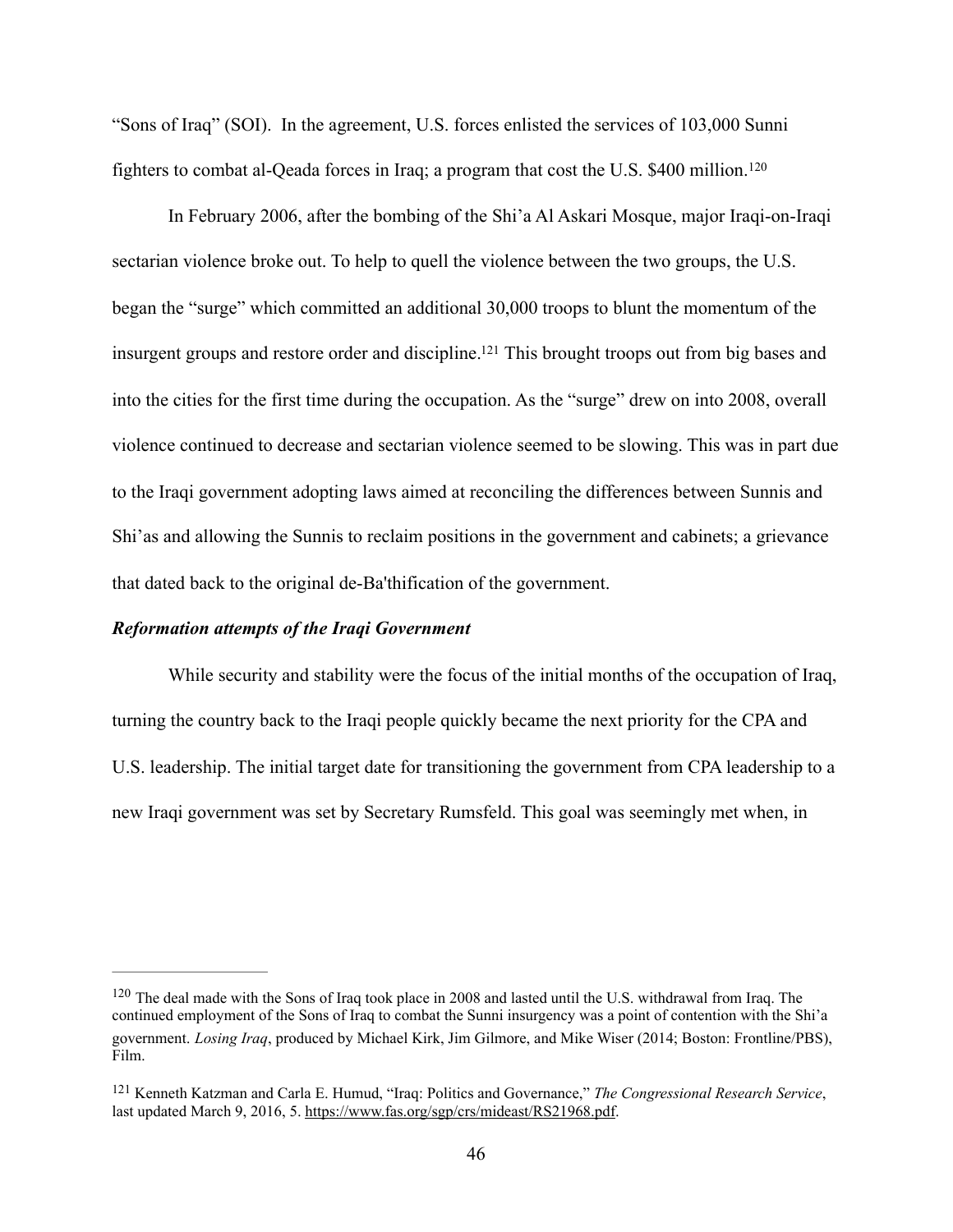June 2004, an interim government was appointed by the CPA with a Shi'a Prime Minister, Iyad al-Allawi, and Sunni President, Ghazi al-Yawar.[122](#page-46-0)

<span id="page-46-5"></span><span id="page-46-4"></span> In January 2005, the first parliamentary elections were held to form a 275-seat transitional National Assembly that would be responsible for producing and ratifying a new constitutionand for holding elections for a permanent government.<sup>[123](#page-46-1)</sup> The elections were held on a partisan basis, where voters voted only on "political entities," not on individual representatives. At this point, the majority of the Sunni population was embittered with the way that the government was taking shape and with the way that Sunnis were being treated. This led to a large portion of the Sunni population boycotting the election. On election day, only about 20% of Sunnis turned out to vote, resulting in a lack of representation in the newly formed government; Sunnis winning only 17 seats.<sup>[124](#page-46-2)</sup>

<span id="page-46-7"></span><span id="page-46-6"></span> In October 2005, the new constitution established by the transitional National Assembly went to a popular vote. Despite an attempted veto by the Sunni provinces of Anbar and Salahuddin,the constitution passed, winning by a narrow margin.<sup>[125](#page-46-3)</sup> At the time, there was an increased sense of urgency on behalf of the U.S. to find someone who could take over the Iraqi government so that U.S. troops could withdraw. The year 2006 brought the newly formed government a leader; a little known politician named Nuri al-Maliki. For the U.S., Maliki appeared to be a leader that they could turn the government over to but there was still a deep

<span id="page-46-3"></span> $125$  Ibid, 4.

<span id="page-46-0"></span><sup>&</sup>lt;sup>[122](#page-46-4)</sup> Bruce P. Pirnie and Edward O'Connell, *Counterinsurgency in Iraq (2003-2006)* (Santa Monica: RAND Corporation, 2008), 11.

<span id="page-46-1"></span><sup>&</sup>lt;sup>[123](#page-46-5)</sup> Kenneth Katzman and Carla E. Hamud, "Iraq: Politics and Governance," *Congressional Research Service*, 2-3. <http://fas.org/sgp/crs/mideast/RS21968.pdf>

<span id="page-46-2"></span> $124$  Ibid.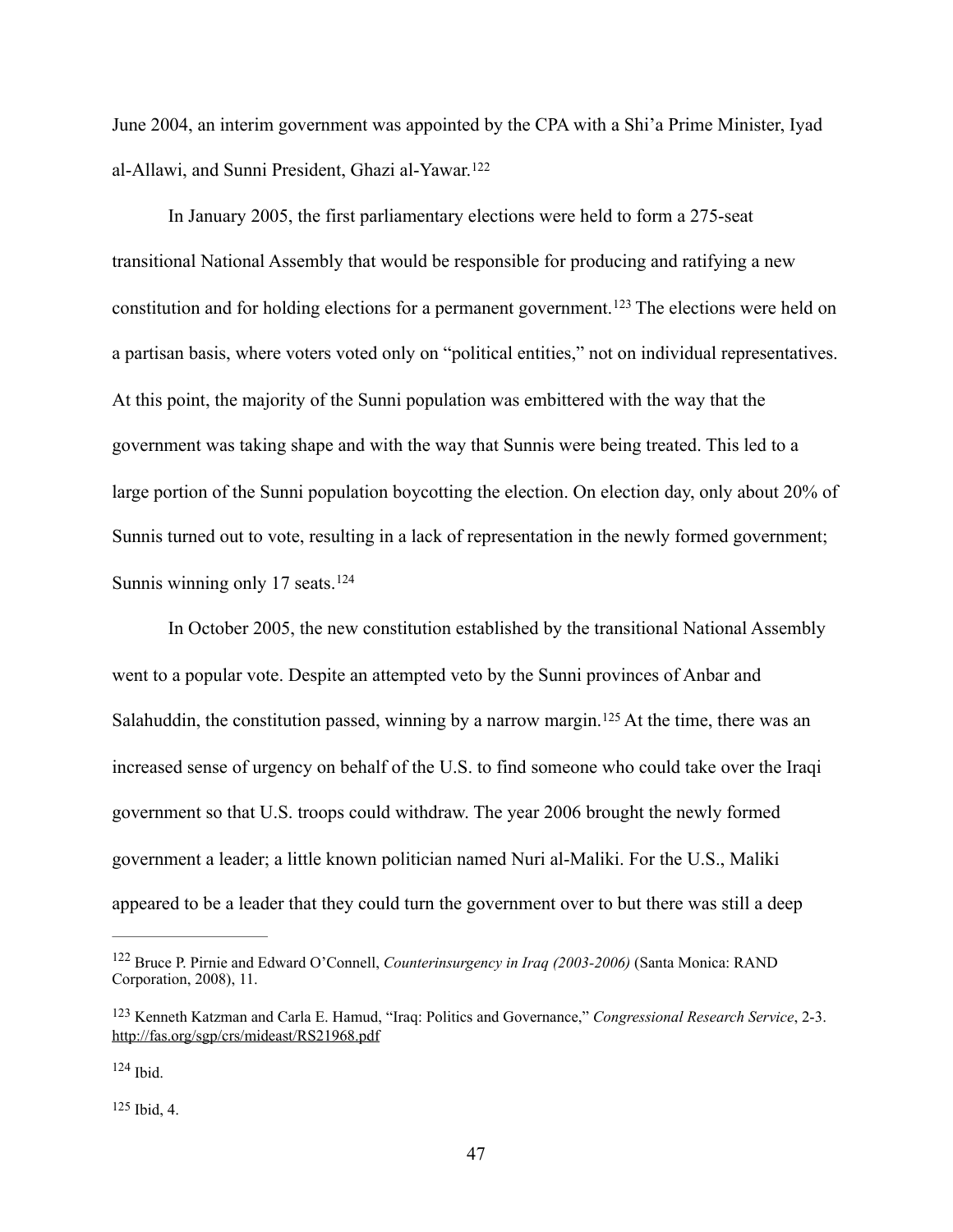divide within the country between the Sunni and Shi'a populations. With the Sunnis still feeling displaced, violence in Iraq began to intensify and the U.S. was forced to reassess their position on the newly formed government.

 In 2009, elections were conducted for a second time and resulted in a reelection of Nuri al-Maliki as Prime Minister of Iraq. With the second government taking form, the U.S. signed a security agreement with Iraq that stipulated that the U.S. would complete its withdraw by the end of 2011.

# *Withdrawal from Iraq*

<span id="page-47-3"></span> On October 21, 2011, President Obama announced that the U.S. and Iraq had reached an agreement that the U[.](#page-47-0)S. forces would leave Iraq by the end of  $2011$ .<sup>[126](#page-47-0)</sup> As part of the agreement, the U.S. would transition out of Iraq, leaving Maliki to lead the Iraqi military of roughly 800,000 soldiers, police personnel, and other military forces. The U.S. would still continue its support by maintainingthe flow of arms to the Iraqis.<sup>[127](#page-47-1)</sup> It was estimated in 2014 that 80% of the military was Shi'a Muslim, further dividing the population along sectarian lines. [128](#page-47-2)

<span id="page-47-5"></span><span id="page-47-4"></span> As combat missions were drawing to an end and troops were leaving Iraq, the U.S. did a final reassessment of its original agreement to have troops out of Iraq by the end of 2011. Fears were mounting of Iranian influence gaining support with the Shi'as, of Iraqi forces being ill prepared to maintain control in the absence of the U.S., and of deeply rooted sectarian rifts growing. The U.S. attempted to extend the agreed upon withdrawal date to 2012. Attempts to

<span id="page-47-2"></span> $128$  Ibid.

<span id="page-47-0"></span> $126$  Ibid, 8.

<span id="page-47-1"></span> $127$  Ibid, 10.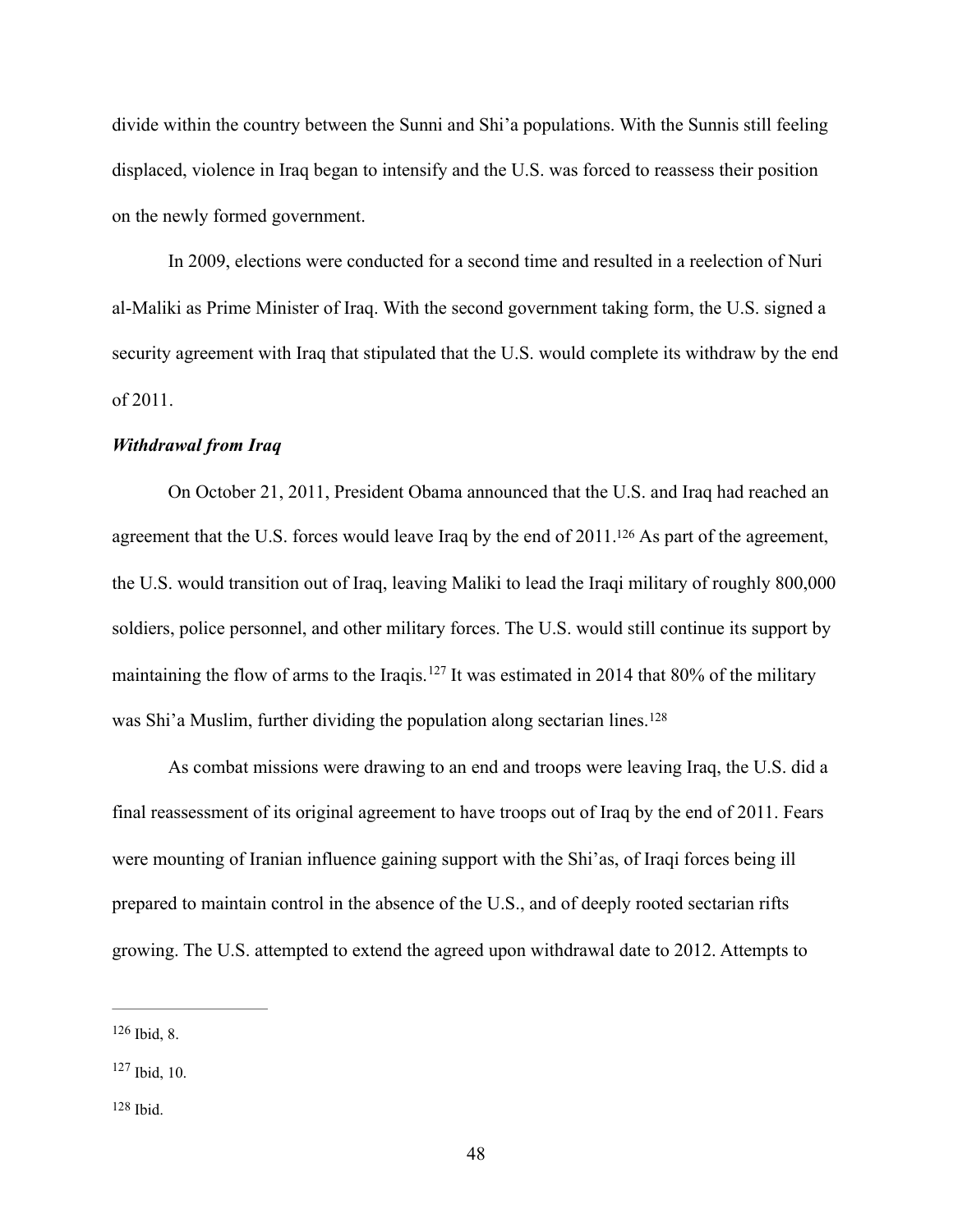negotiate this new deadline failed and the U.S. withdrew its forces as scheduled despite many indications that the withdrawal was premature.

When the U.S. withdrew from Iraq, violence was overall very low though many resistance groups still remained operational. Sectarian and political grievances that had led to the Sunni insurgency remained unresolved and soon caused divides among the people. These sectarian divides came to a head when, just one day following the official U.S. withdrawal, (December 12, 2011) the Shi'a government, under the leadership of Maliki, issued an arrest warrant for the Sunni Vice President Tariq al-Hashimi for allegations that he ordered his security staff to carry out assassination plans[.](#page-48-0)<sup>[129](#page-48-0)</sup> When Hashimi heard this, he fled to Turkey where he reportedly still remains[.130](#page-48-1)

<span id="page-48-6"></span><span id="page-48-5"></span><span id="page-48-4"></span> The persecution of Hashimi was only the beginning of the targeting of Sunni leaders by the Maliki government. It was becoming apparent that Maliki was working to consolidate power around himself and other Shi'a leaders in the Iraqi government. In late 2012, Maliki orderedthe arrest of 10 bodyguards of the Sunni Finance Minister, Rafi al-Issawi.<sup>[131](#page-48-2)</sup> This action sparked an unrest and anti-Maliki demonstrations in Sunni dominated cities and the Sunni districtsof Baghdad.<sup>[132](#page-48-3)</sup> The unrest continued into 2013 and caused destabilization and chaos that ISIS would soon take advantage of to begin its offensive through Iraq.

<span id="page-48-7"></span><span id="page-48-0"></span><sup>&</sup>lt;sup>[129](#page-48-4)</sup> Kenneth Katzman and Carla E. Hamud, "Iraq: Politics and Governance," *Congressional Research Service*, 20. <http://fas.org/sgp/crs/mideast/RS21968.pdf>

<span id="page-48-1"></span>Ibid. [130](#page-48-5)

<span id="page-48-2"></span> $131$  Ibid.

<span id="page-48-3"></span> $132$  Ibid.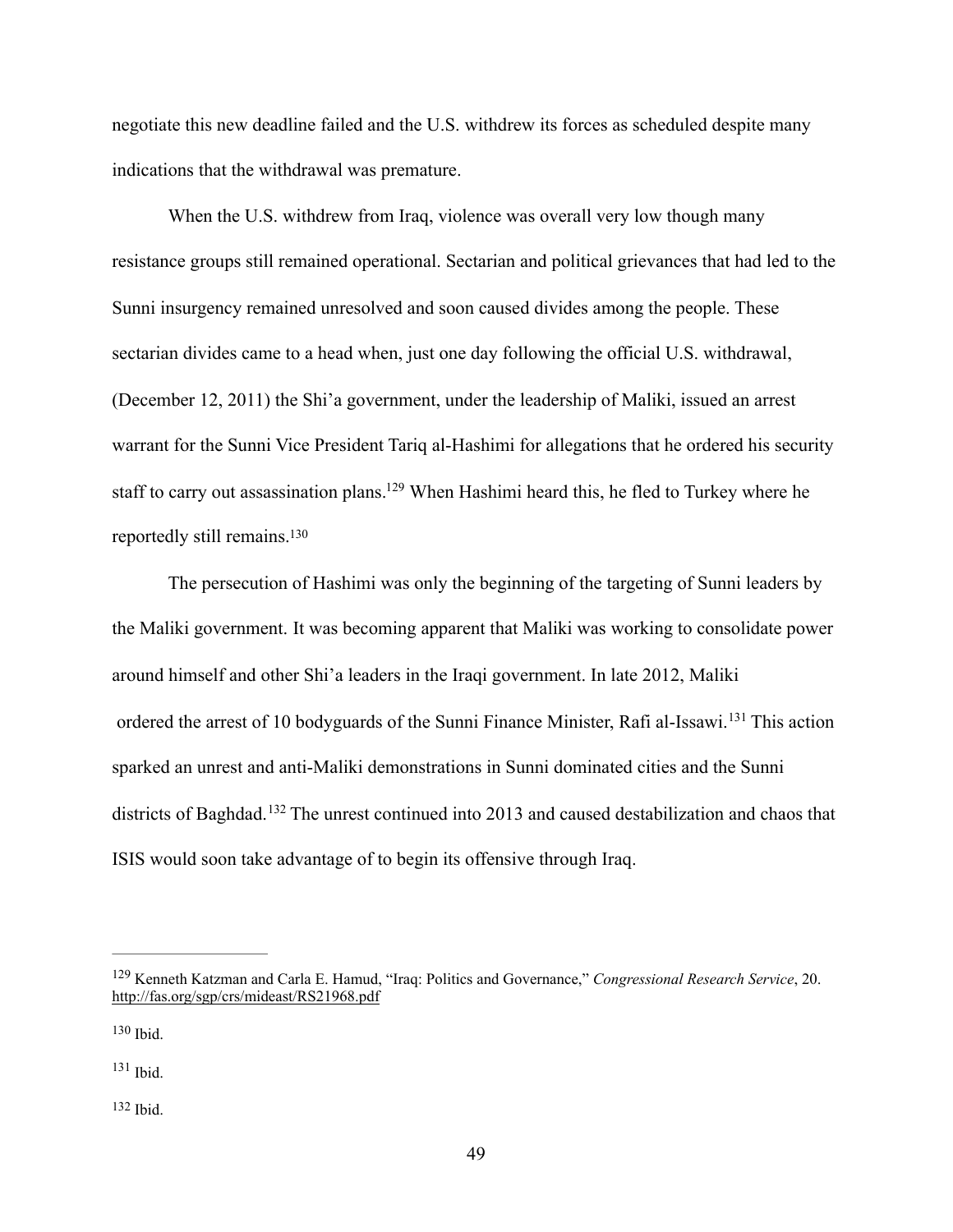# <span id="page-49-3"></span>**Section IV:**

# **2011-Present: U.S. Withdraws, Enter ISIS**

# *Post-U.S. Occupation Iraq*

 Following the U.S. withdrawal from Iraq, there were approximately 800,000 military and security forces actively working around the country[.](#page-49-0)<sup>[133](#page-49-0)</sup> When the U.S. had fully withdrawn, Maliki began to replace commanders of the armed forces with individuals who were loyal to him and his party. These positions were seen by the new commandersas "financial and political rewards."<sup>[134](#page-49-1)</sup> By 2014, 80% of the military Shi'a Muslim, a fact that meant many Sunni Muslims felt that the Iraqi Security Forces were merely an "occupation force."<sup>[135](#page-49-2)</sup>

<span id="page-49-5"></span><span id="page-49-4"></span> In 2012 and 2013, unrest flared in as the Shi'a Prime Minister Nuri al-Maliki and Sunni President Jalal Talabani struggled for control on the international stage. As

<span id="page-49-0"></span><sup>&</sup>lt;sup>[133](#page-49-3)</sup> Kenneth Katzman and Carla E. Humud, "Iraq: Politics and Governance," *The Congressional Research Service*, last updated March 9, 2016, [https://www.fas.org/sgp/crs/mideast/RS21968.pdf,](https://www.fas.org/sgp/crs/mideast/RS21968.pdf) 16.

<span id="page-49-1"></span> $134$  Ibid.

<span id="page-49-2"></span> $135$  Ibid.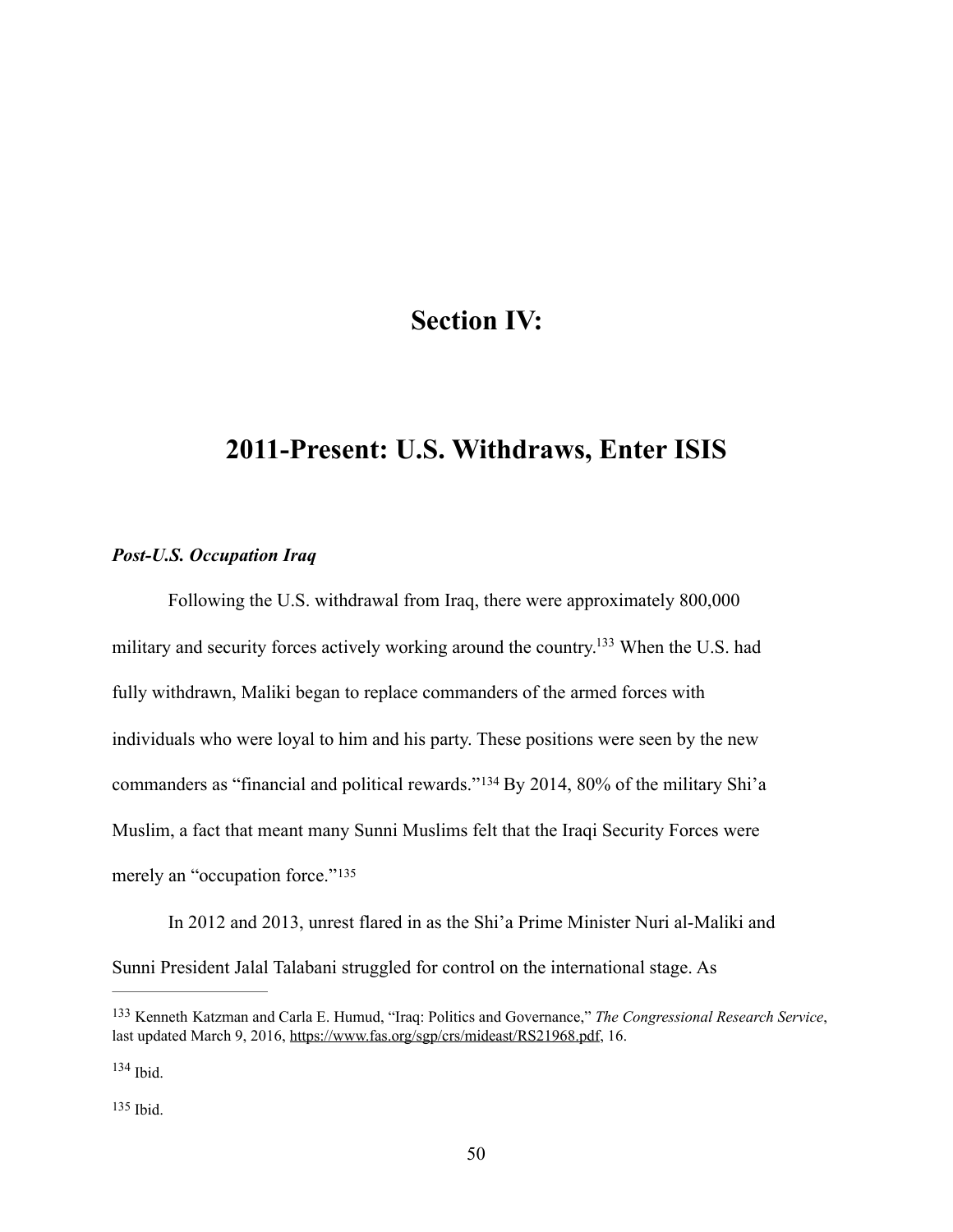<span id="page-50-4"></span>elections neared in 2013, police forces were accused of using excessive force against Sunni protestors, sparking an increase from Sunni insurgent groups (ISIS included)[.136](#page-50-0) When Nuri al-Maliki was elected to another term and immediately issued an arrest warrant for another prominent Sunni leader, parliamentarian Ahmad al-Alwani, insurgent groups began a mass opposition in the form of attacks on Iraqi Security Forces in Sunni dominated cities and provinces. By the end of 2013, ISIS fighters had begun their assault on Ramadi, Fallujah, and other Anbar cities[.137](#page-50-1)

# <span id="page-50-5"></span>*Evolution of ISIS*

<span id="page-50-6"></span> ISIS was born out of the group Jama'at al-Tawhid wal-Jihad in 2003 under the leadership of Abu Musab al-Zarqawi[.](#page-50-2)<sup>[138](#page-50-2)</sup> The group is an Islamist militant group that originated in Jordan and operates under the banner of Sunni brand of Salafi Islam. The Salafist movement gets its name from the Arabic word *salaf* meaning "predecessor" or "ancestor," referring to the first three generations of Islamic leadership. The Salafists base their principles on a popular hadith of the Prophet: "The people of my generation are the best, then those who come after them, and then those of the next generation."[139](#page-50-3)

<span id="page-50-7"></span> Salafi Islam is practiced in many countries but is most popular in Saudi Arabia where it is called Wahhabism. It is from this form of Salafism that ISIS draws many of its beliefs and practices and where many believe the organization's extremist practices are derived. In their

<span id="page-50-0"></span> $136$  Ibid, 23.

<span id="page-50-1"></span>[<sup>137</sup>](#page-50-5) Ibid, 24.

<span id="page-50-2"></span> $138$  Because ISIS is such a new phenomenon and very little literature has been published to-date, it is difficult to know much about the organization with absolute certainty. Michael Weiss and Hassan Hassan, *ISIS: Inside the Army of Terror*, (New York: Regan Arts, 2015), 13.

<span id="page-50-3"></span>[<sup>139</sup>](#page-50-7) Sahih Bukhari 5:57:2.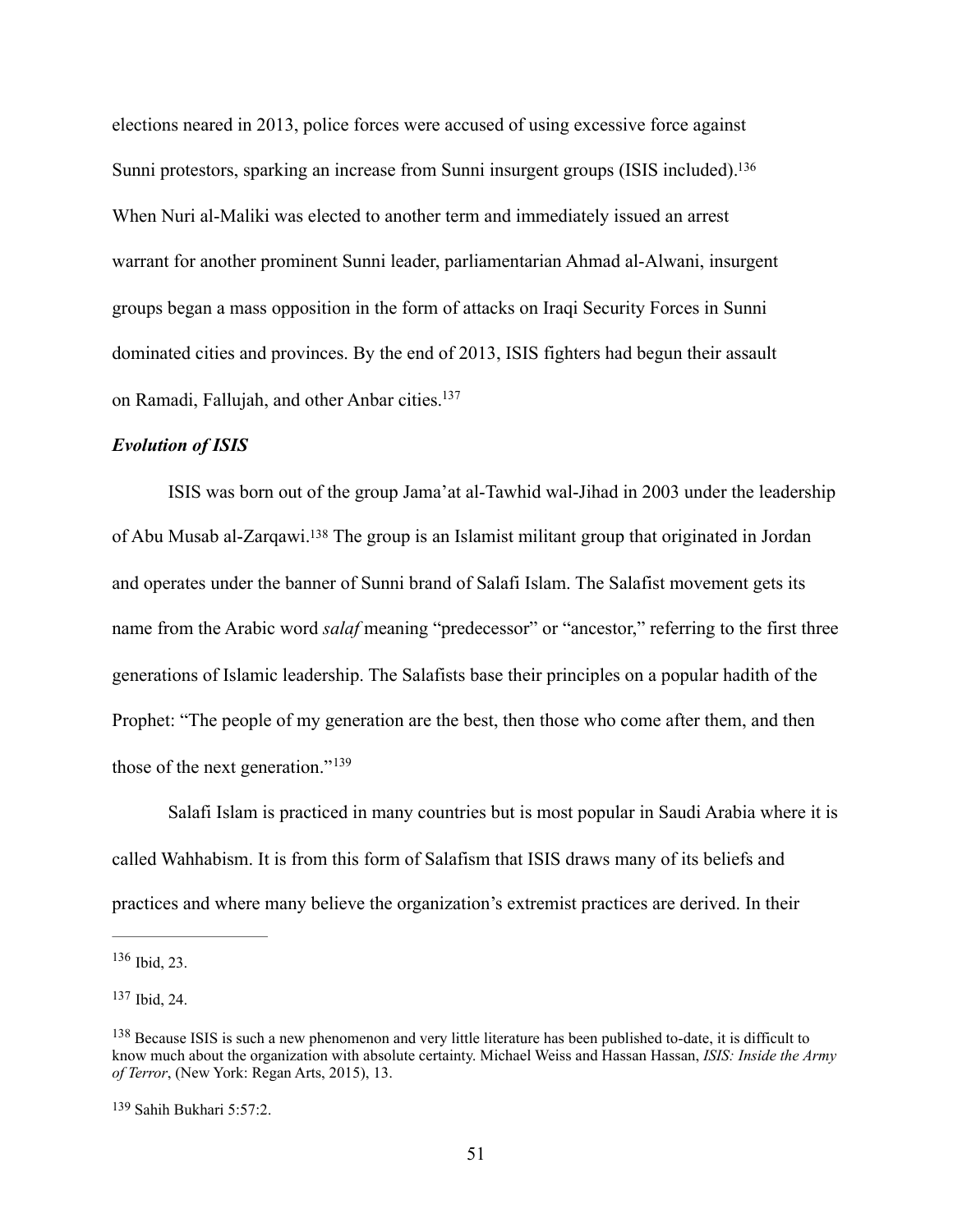efforts to return Islam to the days of its ancestors, ISIS has used Wahhabi tenets to commit violent acts to purify the community of believers.

 Zarqawi, who was known to use beheadings and executions to shock the world and display his brutality, established the leadership style and ultra-violent ways that have been seen intoday's ISIS campaigns.  $140$  In 2004, as Zarqawi's group grew and evolved, they swore their allegiance to Osama bin Laden, who was believed to be in Afghanistan at the time, in an online statement saying,

<span id="page-51-3"></span><span id="page-51-2"></span>"Let it be known that Jama'at al-Tawhid wal-Jihad pledges both its leaders and its soldiers to the mujahid commander, Sheikh "Osama bin Laden" in word and in deed and to jihad for the sake of God until there is no more discord among the ranks of Islam and all of the religion turns toward God." [141](#page-51-1)

Following this pledge in 2003, Jama'at al-Tawhid wal-Jihad underwent major changes in their organizational structure as al-Qaeda accepted them into their network and made them their frontrunner in Iraq. The group became known as al-Qaeda in Iraq (AQI) and began a highly active campaign during the Iraqi insurgency following the American invasion of Iraq.

 In 2006, as the U.S. campaign in Iraq proceeded and increased in violence and brutality, AQI was called upon to carry out attacks against the U.S. forces and assets throughout the country. During the course of the war, in an attempt at unifying all of the Sunni insurgents in Iraq, AQI joined forces with other Sunni Iraqi insurgent groups to form the Mujahideen Shura

<span id="page-51-0"></span><sup>&</sup>lt;sup>[140](#page-51-2)</sup> Michael Weiss and Hassan Hassan, *ISIS: Inside the Army of Terror*, (New York: Regan Arts, 2015), 30.

<span id="page-51-1"></span>[<sup>141</sup>](#page-51-3) Jeffrey Pool, "Zarqawi's Pledge of Allegiance to al-Qaeda," *Terrorism Monitor* 2, no. 11 (2004), doi: http:// [www.jamestown.org/single/?tx\\_ttnews%5Btt\\_news%5D=27305#.VzEAaTbSZiY.](http://www.jamestown.org/single/?tx_ttnews%255Btt_news%255D=27305#.VzEAaTbSZiY)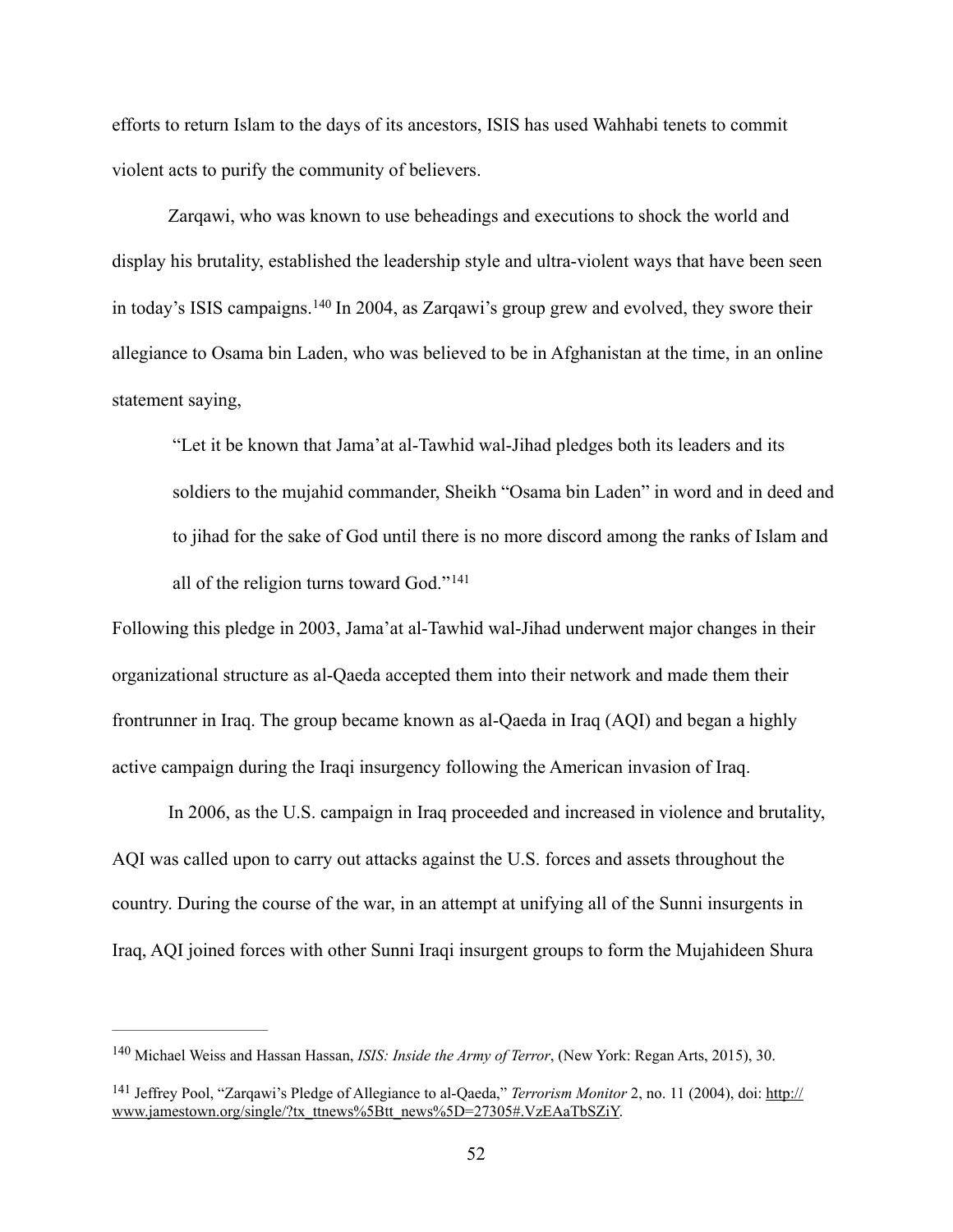<span id="page-52-5"></span>Council (MSC)[.](#page-52-0)<sup>[142](#page-52-0)</sup> One of the groups that made up the MSC was the small militant group called the Jama'at Jaysh Ahl al-Sunna wal Jamaah, led by Abu Omar al-Baghdadi with Abu Bakr al-Baghdadi serving as the head of the *sharia* committee.<sup>[143](#page-52-1)</sup>

<span id="page-52-8"></span><span id="page-52-7"></span><span id="page-52-6"></span> In 2006, AQI suffered the death of its leader, Zarqawi, who was killed in a U.S. air raid ona market in al-Rahman.<sup>[144](#page-52-2)</sup> Zarqawi was succeeded in leadership by Abu Omar al-Baghdadi who led the group to join with other insurgent groups to form the Islamic State of Iraq (ISI).<sup>[145](#page-52-3)</sup> Baghdadi's organization existed to oppose the American occupation of Iraq and was responsible for attacks against U.S. troops in the region. In March 2010, just months before his death, Baghdadi helped to organize the boycott of parliamentary elections; an action that further destabilized the country in his absence.

 Much like Zarqawi before him, Baghdadi was known for his brutality and violent practices. During the four years that Abu Omar al-Baghdadi led ISI, the group found great success and increased their organization's size by drawing in more displaced Sunnis who found themselves increasingly disenfranchised by the Shi'a dominated government.

<span id="page-52-9"></span> In 2010, like Zarqawi, Abu Omar al-Baghdadi was killed in a U.S. air raid of a safe house in the Anbar province[.](#page-52-4)<sup>[146](#page-52-4)</sup> Also killed in this attack was Baghdadi's second in command, Abu Ayyub al-Masri. Both the U.S. and the Iraqi government boasted about the death of these two

<span id="page-52-3"></span> $145$  Ibid, 63-64.

<span id="page-52-4"></span>[146](#page-52-9) Ibid, 115.

<span id="page-52-0"></span>Christopher M. Blanchard and Carla E. Humud, "The Islamic State and U.S. Policy," *Congressional Research* [142](#page-52-5) *Service*, last modified February 9, 2016, [https://www.fas.org/sgp/crs/mideast/R43612.pdf,](https://www.fas.org/sgp/crs/mideast/R43612.pdf) 8.

<span id="page-52-1"></span><sup>&</sup>lt;sup>[143](#page-52-6)</sup> Archana Dalmia, "What Made IS Founder Baghdadi a Fundamentalist: Was He a Reluctant Fundamentalist or a Savage One?" *DailyO.com*[, last modified November 14, 2014, http://www.dailyo.in/politics/what-made-is-founder](http://www.dailyo.in/politics/what-made-is-founder-baghdadi-a-fundamentalist/story/1/660.html)baghdadi-a-fundamentalist/story/1/660.html.

<span id="page-52-2"></span><sup>&</sup>lt;sup>[144](#page-52-7)</sup> Michael Weiss and Hassan Hassan, *ISIS: Inside the Army of Terror*, (New York: Regan Arts, 2015), 61.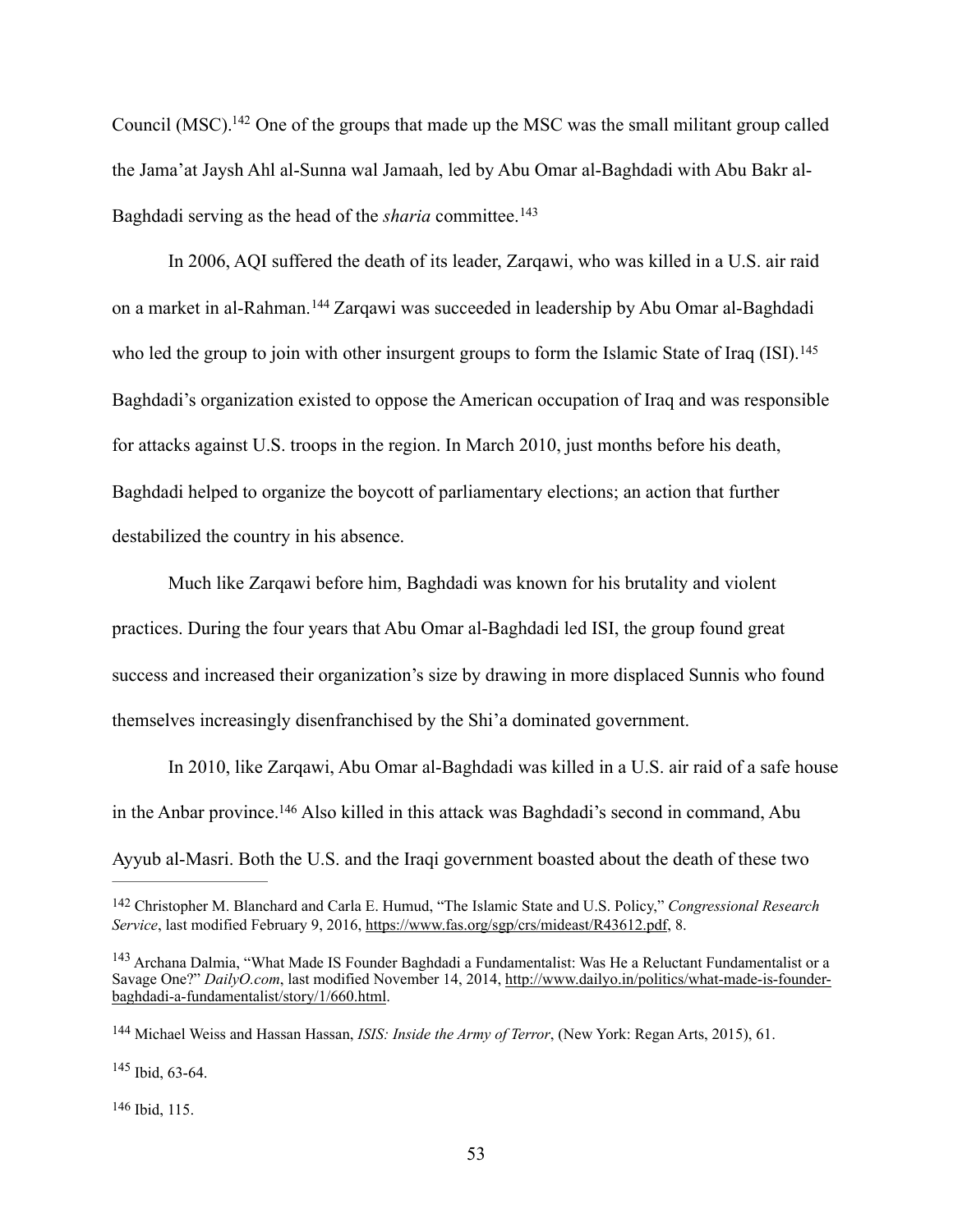<span id="page-53-4"></span><span id="page-53-3"></span>leaders saying, "The death of these two terrorists is potentially the most significant blow to al-Qaedasince the beginning of the insurgency."<sup>[147](#page-53-0)</sup> While the death of its leaders was a blow to the organization, ISI wasted little time in naming a new leader. On May 16, 2010, Abu Bakr al-Baghdadi, previously known as Alwwad al-Badari, was named the leader of ISI[.](#page-53-1)<sup>[148](#page-53-1)</sup> At this point, the new leader was little known by outsiders and the international community. Baghdadi resumed operations where his predecessor left off nearly immediately following the US troop withdrawal in 2011 when ISI carried out a large scale IED and car bomb operation across Baghdad.<sup>[149](#page-53-2)</sup>

<span id="page-53-5"></span> Under Baghdadi's leadership, ISI flourished and found a great deal of success as they carried out missions in both Syria and Iraq. Much of the strength of the organization can be attributed to the many former high-ranking Ba'thist leaders who made a home within the ISI ranks. Many of those who joined ISI were former members of Saddam's army who had been displaced by CPA Order #2. Those who left the Iraqi military to join ISI had advanced military training and were capable of developing complex military strategies to counter the American occupation of Iraq.

 In April 2013, ISI announced that it would merge with Jabhat al-Nusra (a fact that would later be of contention with other Sunni insurgent groups) and change its name to the Islamic State of Iraq and the Levant (or the Islamic State of Iraq and Syria depending on the translation)

<span id="page-53-0"></span><sup>&</sup>lt;sup>[147](#page-53-3)</sup> "Al Qaeda Confirms Death of 2 Top Leaders," *CNN.com*, last modified April 25, 2010, http://www.cnn.com/ 2010/WORLD/meast/04/25/iraq.militant.leaders.killed/.

<span id="page-53-1"></span><sup>&</sup>lt;sup>[148](#page-53-4)</sup> Michael Weiss and Hassan Hassan, *ISIS: Inside the Army of Terror*, (New York: Regan Arts, 2015), 116.

<span id="page-53-2"></span><sup>&</sup>lt;sup>[149](#page-53-5)</sup> Richard Barrett, "The Islamic State," *The Soufan Group*, last modified November 2014, http://soufangroup.com/ [wp-content/uploads/2014/10/TSG-The-Islamic-State-Nov14.pdf, 12.](http://soufangroup.com/wp-content/uploads/2014/10/TSG-The-Islamic-State-Nov14.pdf)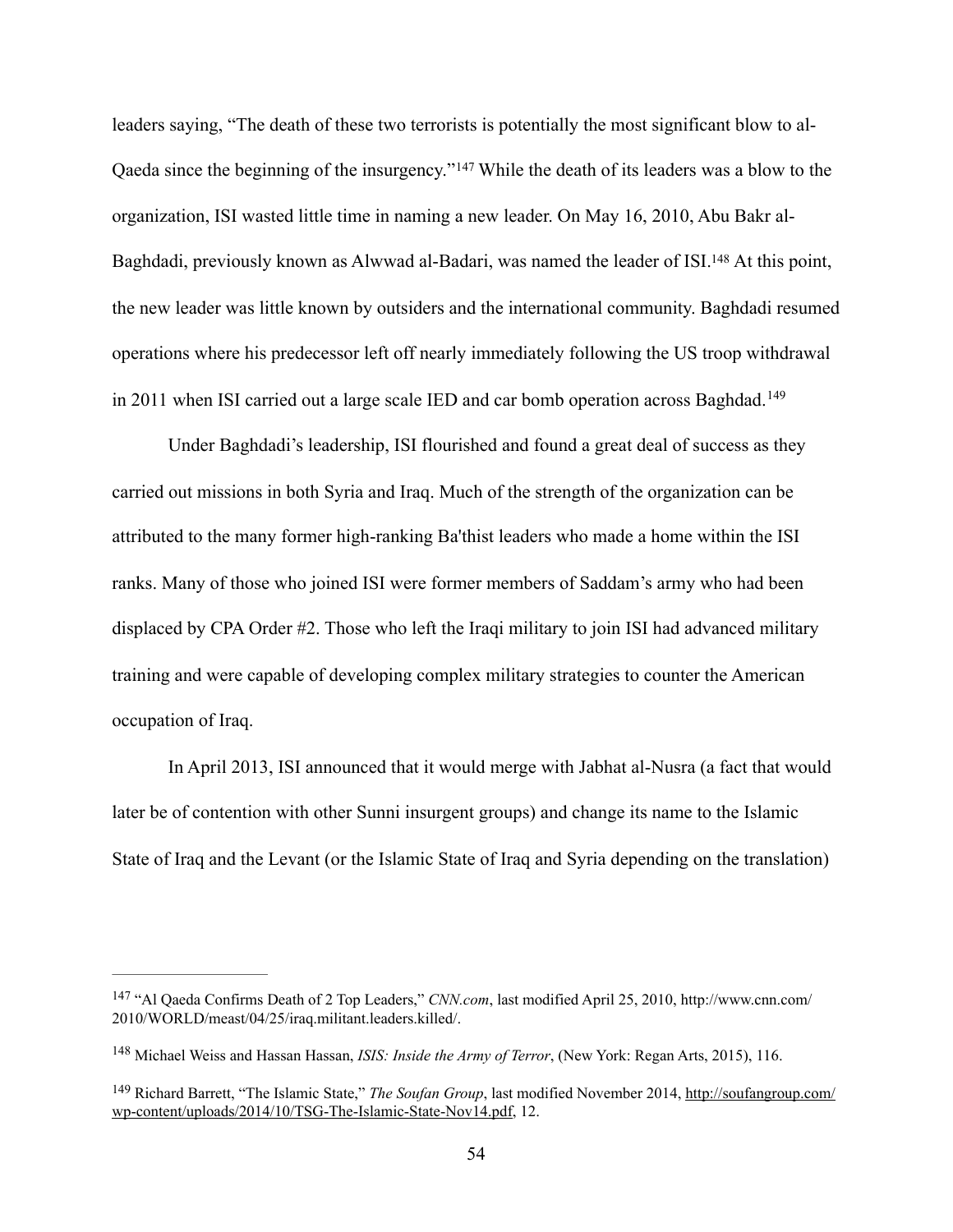<span id="page-54-4"></span>after expanding its operations into Syria[.](#page-54-0)<sup>[150](#page-54-0)</sup> The group continued to grow in numbers, wealth, and prosperity under Baghdadi's leadership. In December 2013, ISIL began a large-scale attack, beginning in the al-Anbar province of Iraq and taking up large swaths of territory along the Euphrates and Tigris Rivers.

<span id="page-54-6"></span><span id="page-54-5"></span> By February 2014, after attempting, without success, to discourage the joining of ISI and al-Nusra and in opposition to its extremist and barbaric methods and tactics, al-Qaeda's general commandcut ties with ISIL.<sup>[151](#page-54-1)</sup> It is then that the world began to take notice and heed warnings that ISIL was capturing large parts of Iraq and Syria and forcing the surrender and conversion of allthose who stood in their way. <sup>152</sup> As the group was gaining power by the day, Abu Bakr al-Baghdadi proclaimed the Islamic State of Iraq and the Levant would henceforth be known as only the Islamic State. In a statement issued by Baghdadi, he proclaimed the group a new Caliphate and he would be the self-declared caliph to be known as Amir al-Mu'minin Caliph Ibrahim.[153](#page-54-3)

# <span id="page-54-7"></span>*Leadership of Abu Bakr al-Baghdadi*

 Abu Bakr al-Baghdadi is currently one of the world's most prominent extremist leaders, but it is believed that until around 2003, he was a relatively quiet and studious religious

<span id="page-54-0"></span><sup>&</sup>lt;sup>[150](#page-54-4)</sup> Michael Jenkins, "The Dynamics of Syria's Civil War," *Rand Corporation*, accessed May 11, 2016, http:// [www.rand.org/content/dam/rand/pubs/perspectives/PE100/PE115/RAND\\_PE115.pdf.](http://www.rand.org/content/dam/rand/pubs/perspectives/PE100/PE115/RAND_PE115.pdf)

<span id="page-54-1"></span><sup>&</sup>lt;sup>[151](#page-54-5)</sup> Oliver Holmes, "Al Qaeda Breaks Link with Syrian Militant Group ISIL," *Reuters.com*, February 3, 2016, http:// [www.reuters.com/article/2014/02/03/us-syria-crisis-qaeda-idUSBREA120NS20140203.](http://www.reuters.com/article/2014/02/03/us-syria-crisis-qaeda-idUSBREA120NS20140203)

<span id="page-54-2"></span><sup>&</sup>lt;sup>[152](#page-54-6)</sup> While some portions of the intelligence and academic communities may have been acutely aware of the group's progress, mainstream journalists didn't turn their attention and focus to ISIS until June 2014 when the group began their assault on Iraq.

<span id="page-54-3"></span><sup>&</sup>lt;sup>[153](#page-54-7)</sup> Richard Barrett, "The Islamic State," *The Soufan Group*, last modified November 2014, http://soufangroup.com/ [wp-content/uploads/2014/10/TSG-The-Islamic-State-Nov14.pdf, 13.](http://soufangroup.com/wp-content/uploads/2014/10/TSG-The-Islamic-State-Nov14.pdf)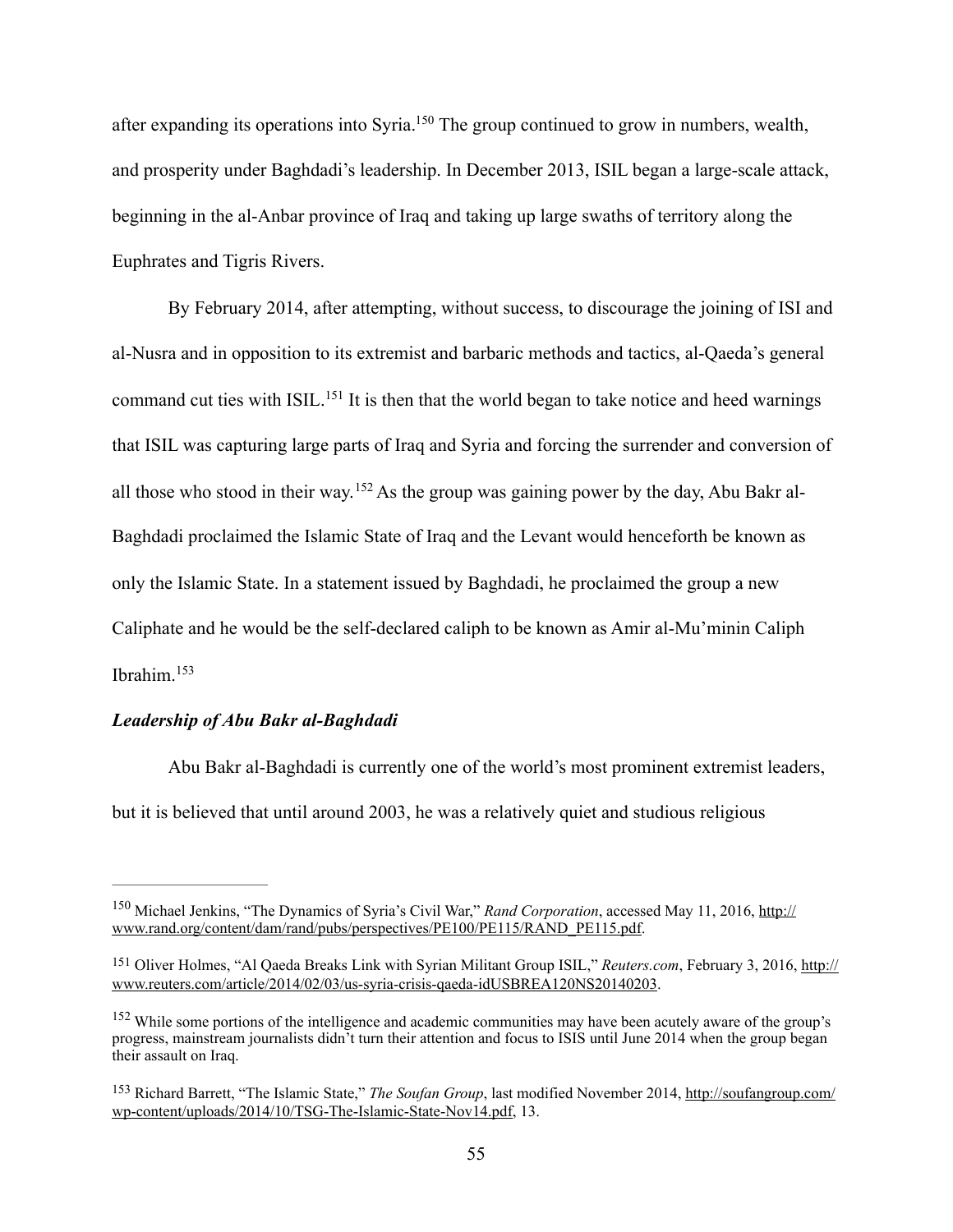<span id="page-55-4"></span><span id="page-55-3"></span>scholar.<sup>[154](#page-55-0)</sup> Following the U.S. invasion of Iraq, Baghdadi was imprisoned in Camp Bucca for ten monthsin 2004.<sup>[155](#page-55-1)</sup> Some believe that in this time, Baghdadi became radicalized and was drawn into militancy by his fellow prisoners whom he used to create a broad network of contacts.

When Baghdadi began his leadership of ISI, he brought with him a "cult of personality" that showed in his many grandiose ideas and plans. Despite the competing nature of Saddam's secular Ba'th Party and Baghdadi's Salafist Sunni ideology, many of the ideas and practices that Baghdadi has adopted have been similar to that of Saddam Hussein. Some of these ideas are:

- Both held a similar animosity toward the Shi'a population and went to great lengths to suppress, terrorize, or slaughter them.
- Both maintained their control of the population through large, public displays of violence (i.e. beheadings, executions, beatings, etc.), which instilled fear in the people and kept them in submission and compliance.
- Both launched campaigns that were aimed at gaining larger portions of territory through any means necessary, usually through forceful takeover or acts of war.[156](#page-55-2)
- <span id="page-55-5"></span>• Both exploited the needs of the people and positioned themselves as the sole providers of the basic necessities for the population.

<span id="page-55-0"></span>[<sup>154</sup>](#page-55-3) William McCants, "The Believer: How an Introvert with a Passion for Religion and Soccer Became Abu Bakr al-Baghdadi, Leader of the Islamic State," *Brookings Institute*, last modified September 1, 2015, http:// [www.brookings.edu/research/essays/2015/thebeliever.](http://www.brookings.edu/research/essays/2015/thebeliever)

<span id="page-55-1"></span><sup>&</sup>lt;sup>[155](#page-55-4)</sup> Some sources report that Baghdadi was imprisoned in Camp Bucca for considerably longer than the claimed ten month period. Others place his time served as 2005-2009 though the majority believe his time was less than a year.

<span id="page-55-2"></span><sup>&</sup>lt;sup>[156](#page-55-5)</sup> In Saddam Hussein's case, this can be seen in his attempts at gaining territory in the Iran-Iraq War and in his invasion of Kuwait. For ISIS, this can be seen in their origins in Syria and the destruction of the border between Iraq and Syria in 2014.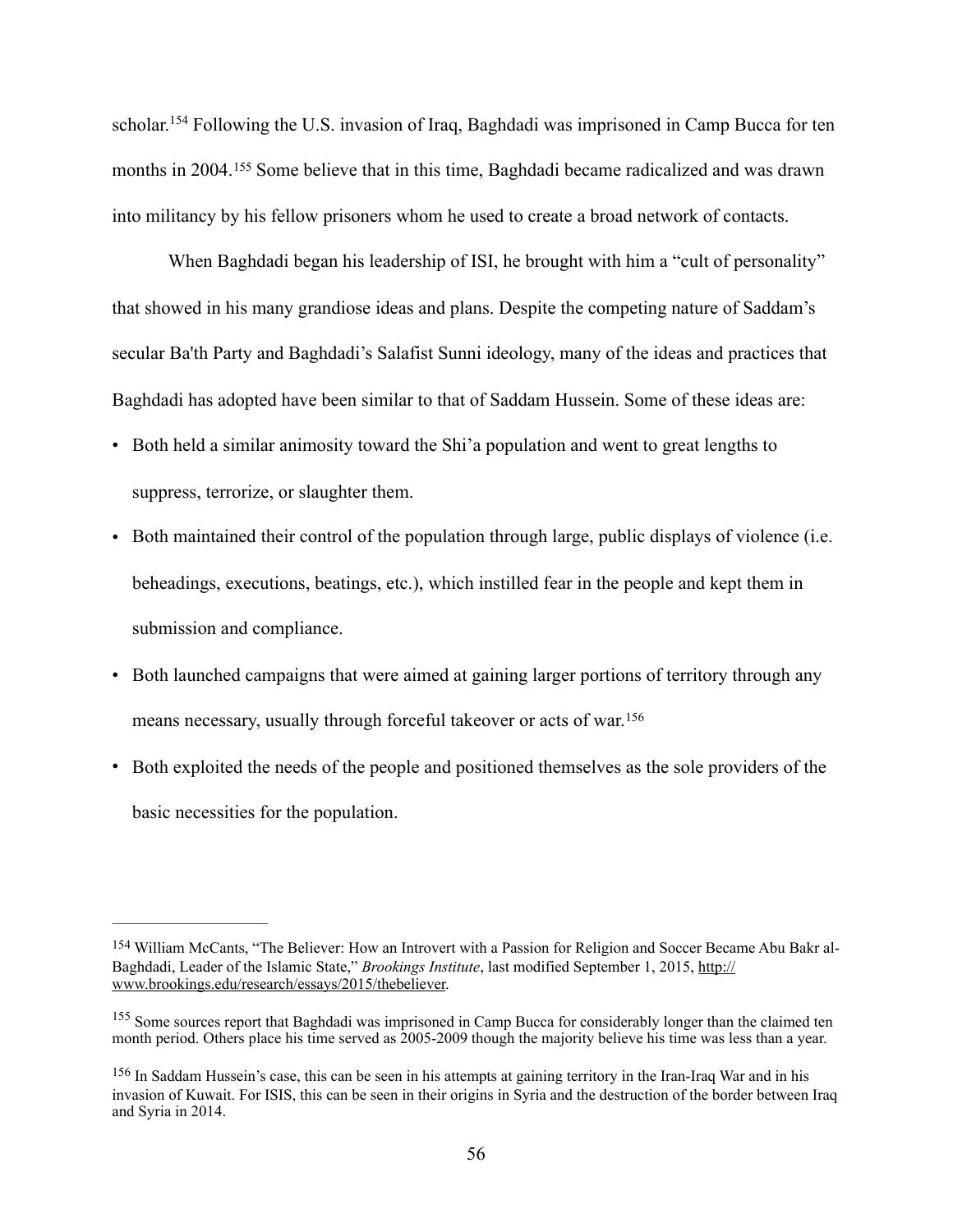<span id="page-56-4"></span> Much like Saddam Hussein, Baghdadi has been described as having a "cult of personality" that has made him an effective and engaging leader. From a young age, Baghdadi was a religious leader, teaching children Qur'anic chanting and serving as a reciter for the local mosquethat his father taught at.<sup>[157](#page-56-0)</sup> Following high school, Baghdadi went to the University of Baghdad to study the Qur'an and continued on to Saddam University where he studied Islamic Studiesand received a master's in Qur'anic recitation.<sup>[158](#page-56-1)</sup> This background in religious studies helped Baghdadi immensely as it gave him the legitimacy needed to lead ISIS and gain adherents from all around the world who believed in the group's goal of creating a single Islamic state.

<span id="page-56-5"></span> The emergence of Baghdadi as a radicalized leader has been traced back to his ten-month imprisonment in Camp Bucca in 2004 where he is said to have been a leader in the American-run prison. In Camp Bucca, Baghdadi had the opportunity to network with ex-Ba'thist leaders who had been imprisoned for fighting against the American occupation. In an article published by the *Guardian*, a former prisoner recalls his time with Baghdadi in Camp Bucca saying, "Every time there was a problem in the camp, he was at the center of it. He wanted to be the head of the prison—and when I look back now, he was using a policy of conquer and divide to get what he wanted,which was status. And it worked."<sup>[159](#page-56-2)</sup> At its peak, Camp Bucca housed 24,000 prisoners, many of them Sunni Arabs who had served in Saddam Hussein's Ba'th Party[.](#page-56-3)<sup>[160](#page-56-3)</sup> The importance

<span id="page-56-7"></span><span id="page-56-6"></span><span id="page-56-0"></span><sup>&</sup>lt;sup>[157](#page-56-4)</sup> William McCants, "The Believer: How an Introvert with a Passion for Religion and Soccer Became Abu Bakr al-Baghdadi, Leader of the Islamic State," *Brookings Institute*, last modified September 1, 2015, http:// [www.brookings.edu/research/essays/2015/thebeliever.](http://www.brookings.edu/research/essays/2015/thebeliever)

<span id="page-56-1"></span>[<sup>158</sup>](#page-56-5) Ibid.

<span id="page-56-2"></span> $159$  Ibid.

<span id="page-56-3"></span> $160$  Ibid.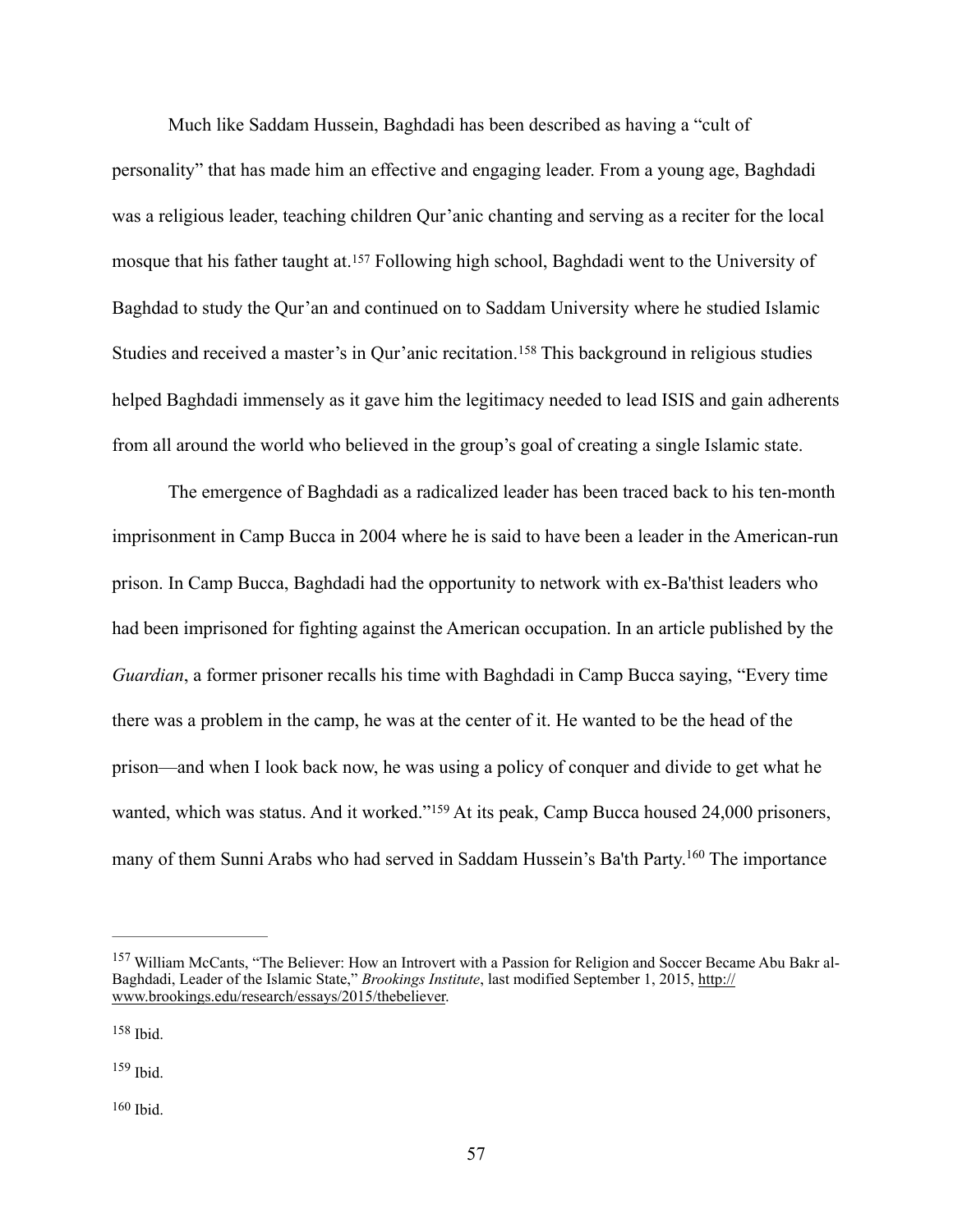of the network that was built in Camp Bucca can be seen in the command structure of ISIS where eight of the senior leaders were at one point imprisoned in Camp Bucca.<sup>[161](#page-57-0)</sup>

<span id="page-57-4"></span> After his release from Camp Bucca, Baghdadi took a position with al-Qaeda and operated inside Syria while he continued his religious schooling. When al-Qaeda in Iraq created an umbrella organization for jihadist groups opposing the American occupation, Baghdadi and his organization at the time were among the first to join, along with Abu Musab al-Zarqawi. The concept of the Islamic State was originally Zarqawi's and, when he was killed in a U.S. airstrike, hissuccessors (including Baghdadi) continued with his plans when they created ISI.<sup>[162](#page-57-1)</sup> Before Zarqawi's death, Baghdadi had the opportunity to observe Zarqawi's brutal methods in action and understand the efficacy of his indiscriminate use of violence against all who he deemed to be *infidels*.

<span id="page-57-5"></span> Once ISI was firmly in control of Syria in 2010, Baghdadi began to set his sights on further expansion and pursued the ultimate goal of creating an Islamic State that transcended all boundaries; especially those created by Great Britain and the Allied Forces' Sykes-Picot agreementfollowing World War I.<sup>[163](#page-57-2)</sup> When Baghdadi declared the Islamic State a Caliphate with himselfas Caliph<sup> $164$ </sup> in 2014, he gave himself the space to operate more freely and make more

<span id="page-57-7"></span><span id="page-57-6"></span><span id="page-57-0"></span><sup>&</sup>lt;sup>[161](#page-57-4)</sup> Richard Barrett, "The Islamic State," *The Soufan Group*, last modified November 2014, http://soufangroup.com/ [wp-content/uploads/2014/10/TSG-The-Islamic-State-Nov14.pdf, 20.](http://soufangroup.com/wp-content/uploads/2014/10/TSG-The-Islamic-State-Nov14.pdf) 

<span id="page-57-1"></span><sup>&</sup>lt;sup>[162](#page-57-5)</sup> William McCants, "The Believer: How an Introvert with a Passion for Religion and Soccer Became Abu Bakr al-Baghdadi, Leader of the Islamic State," *Brookings Institute*, last modified September 1, 2015, http:// [www.brookings.edu/research/essays/2015/thebeliever.](http://www.brookings.edu/research/essays/2015/thebeliever)

<span id="page-57-2"></span><sup>&</sup>lt;sup>[163](#page-57-6)</sup> Richard Falk, "A New World Order? ISIS and the Sykes-Picot Backlash," *ForeignPolicyJournal.com*, last [modified December 26, 2015, http://www.foreignpolicyjournal.com/2015/12/26/a-new-world-order-isis-and-the](http://www.foreignpolicyjournal.com/2015/12/26/a-new-world-order-isis-and-the-sykes-picot-backlash/)sykes-picot-backlash/.

<span id="page-57-3"></span><sup>&</sup>lt;sup>[164](#page-57-7)</sup> The supreme Muslim civil and religious ruler, regarded as the successor of Muhammad. The caliph ruled in Baghdad until 1258 and then in Egypt until the Ottoman conquest of 1517; the title was then held by the Ottoman sultans until it was abolished in 1924 by Atatürk.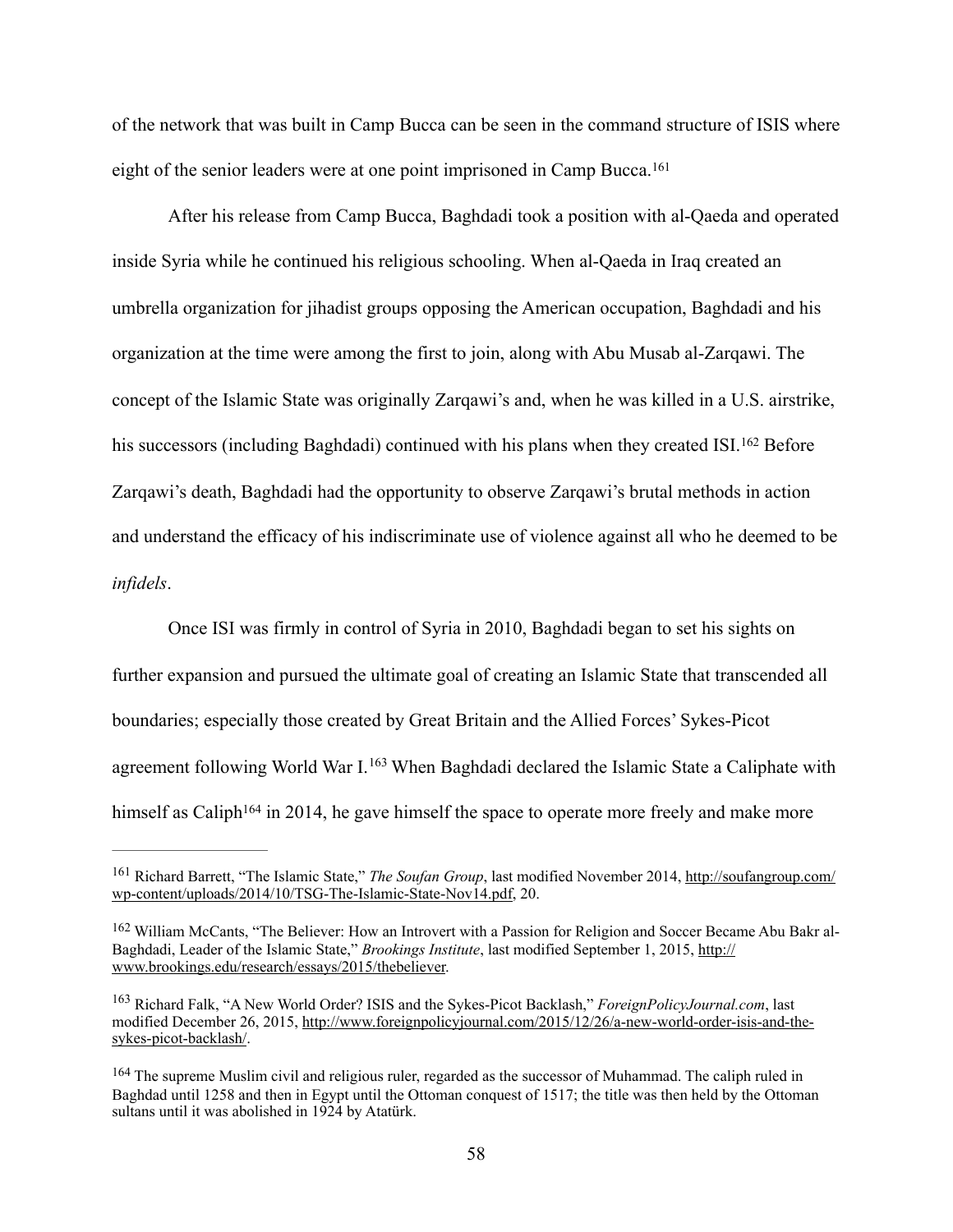autonomous decisions. Where he was merely a leader before, Baghdadi immediately became a nearly infallible figure to most subordinates who could order the assassination of any who opposed him. Much like Saddam, Baghdadi has been able to use his security department to root out any opposition to his plans and crush the will of those who might rise up against him. This can be seen in the ISIS takeover of Mosul where many senior ex-Ba'thists were executed for standing against ISIS in the fight for Mosul[.165](#page-58-0)

<span id="page-58-1"></span> Ultimately, what we see in Baghdadi and ISIS is the leader of an organization that is wellorganized, well-funded, technologically savvy, and able to both understand and exploit the weaknesses of the populations that they look to dominate. ISIS is a more coordinated version of the Sunni insurgency that opposed the U.S. occupation after the fall of Saddam Hussein with a stronger, more charismatic leader. Baghdadi reaches disaffected populations, gives them a sense of home within his organization, and uses their loyalty to carry out his larger plans no matter the consequences.

# *Structure of Governing*

As ISIS continues to gain territory in Iraq and Syria every day, the group has built a leadership structure that governs all matters. Though Abu Bakr al-Baghdadi is the most prominent figure in the ISIS leadership structure, there are two deputies that reside under him for each garrison, Iraq and Syria. Under both deputies there are 12 governors for each garrison

<span id="page-58-0"></span><sup>&</sup>lt;sup>[165](#page-58-1)</sup> Richard Barrett, "The Islamic State," *The Soufan Group*, last modified November 2014, http://soufangroup.com/ [wp-content/uploads/2014/10/TSG-The-Islamic-State-Nov14.pdf, 20.](http://soufangroup.com/wp-content/uploads/2014/10/TSG-The-Islamic-State-Nov14.pdf)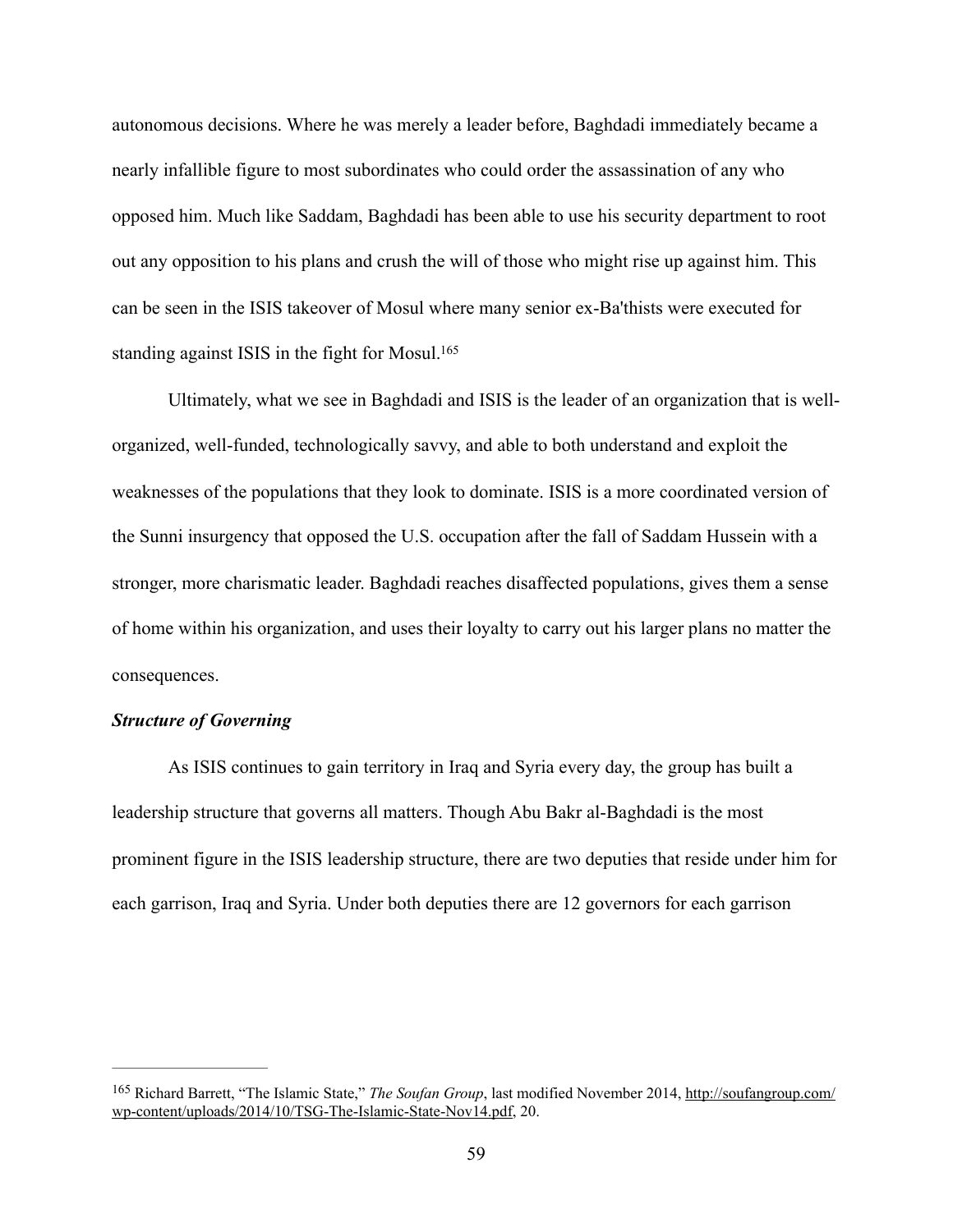respectively and eight councils who advise on matters of finance, military, leadership, and intelligence, among others.[166](#page-59-0)

<span id="page-59-2"></span>The hierarchy of ISIS contains the following positions:

- <span id="page-59-3"></span>**• Caliph:** The self-declared "leader" of the Muslim *ummah* (community) who is reportedly a descendent of the Prophet Muhammad and a former religious scholar.<sup>167</sup> Baghdadi's role as Caliph has been highly contested among the Islamic *ummah* and considered void due to his lack of endorsement from the entire Muslim population; a prerequisite for being a Caliph in Sunni Islam.
- **Shura Council:** Religious mentors to the Caliph, Baghdadi, who ensure that the deputies, governors, and local councils adhere to ISIS's strict version of Islam. Should any leader diverge from the tenants of ISIS, the Shura Council can censure and remove them from their appointment.
- **Deputies:** Along with the Caliph, the two deputies comprise the executive branch of the state. The deputies advise Baghdadi and serve as the liaison between the Caliph and the local leadership by delivering orders to the various sub-states within the caliphate who then instruct local leadership on how to implement the orders of the executive branch.

<span id="page-59-0"></span> $^{166}$  $^{166}$  $^{166}$  For a chart that outlines the structure of ISIS and its different levels of leadership and councils, see Appendix III. Gregor Aisch, Joe Burgess, C.J. Chivers, Alicia Parlapiano, Sergio Peçanha, Archie Tse, Derek Watkins and Karen Yourish, "How ISIS Works," *[NYTimes.com](http://NYTimes.com)*, last updated September 16, 2014, http://www.nytimes.com/interactive/ [2014/09/16/world/middleeast/how-isis-works.html?action=click&contentCollection=Middle](http://www.nytimes.com/interactive/2014/09/16/world/middleeast/how-isis-works.html?action=click&contentCollection=Middle%2520East&module=RelatedCoverage®ion=Marginalia&pgtype=article) %20East&module=RelatedCoverage&region=Marginalia&pgtype=article.

<span id="page-59-1"></span><sup>&</sup>lt;sup>[167](#page-59-3)</sup> "Baghdadi's Sunni forefathers claimed to descend from the Prophet Muhammad through the Shiite leaders buried in Samarra's golden-domed shrine. Baghdadi's lineage is one instance of the many overlapping religious identities in Iraq that belie the supposedly eternal divide between Sunnis and Shiites." William McCants, "The Believer: How an Introvert with a Passion for Religion and Soccer Became Abu Bakr al-Baghdadi, Leader of the Islamic State," *Brookings Institute*[, last modified September 1, 2015, http://www.brookings.edu/research/essays/](http://www.brookings.edu/research/essays/2015/thebeliever) 2015/thebeliever.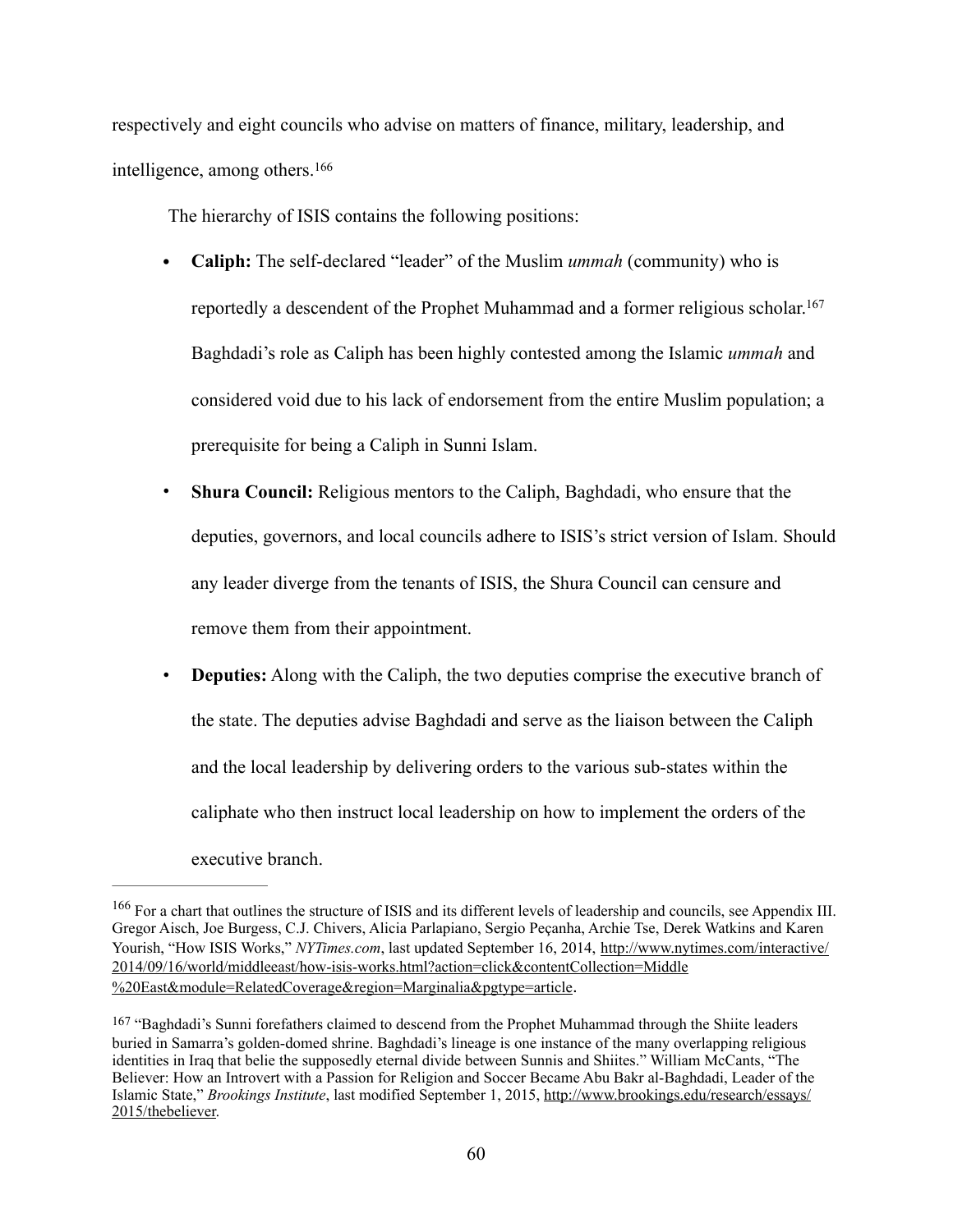- **• Governors:** In charge of the sub-states of Iraq and Syria that relay messages from the executive branch to the various councils at the local levels. Responsible for aiding localities in their implementation of the executive branch order.
- **Councils:** Comprised of many former members of Saddam Hussein's disbanded army. Each council is responsible for a specific component of government including financial, security, and media matters. Councils also advise governors and deputies in their field on recommended actions.

The structure that ISIS has developed demonstrates the organization's growing strength and the desire to create a fully functional state, capable of governing, providing services, and protecting its people and territory. Many factors have and will play in to their success or failure as a state such as the support of the general population, their ability to provide uninterrupted services, and the amount of time they spend establishing a state.

 Another noteworthy characteristic about the structure of ISIS is the way that the state has been built allows for compartmentalization. Though governors are important components of the leadership makeup, the 12 governors do not make direct contact with Baghdadi, just as the local council members do not have direct contact with the deputies. This structure allows for an insulated hierarchy, which lessens the likelihood of infiltration by outsiders and thus, the likelihood of Baghdadi being arrested or assassinated.

## *Theology of ISIS*

 The fundamental beliefs of ISIS are difficult to nail down but from what is known about the group currently, their theology and ideology is based in Sunni tenants and is an evolution of Salafist Islam. In the first days of the ISIS insurgency through Iraq in early 2014, ISIS destroyed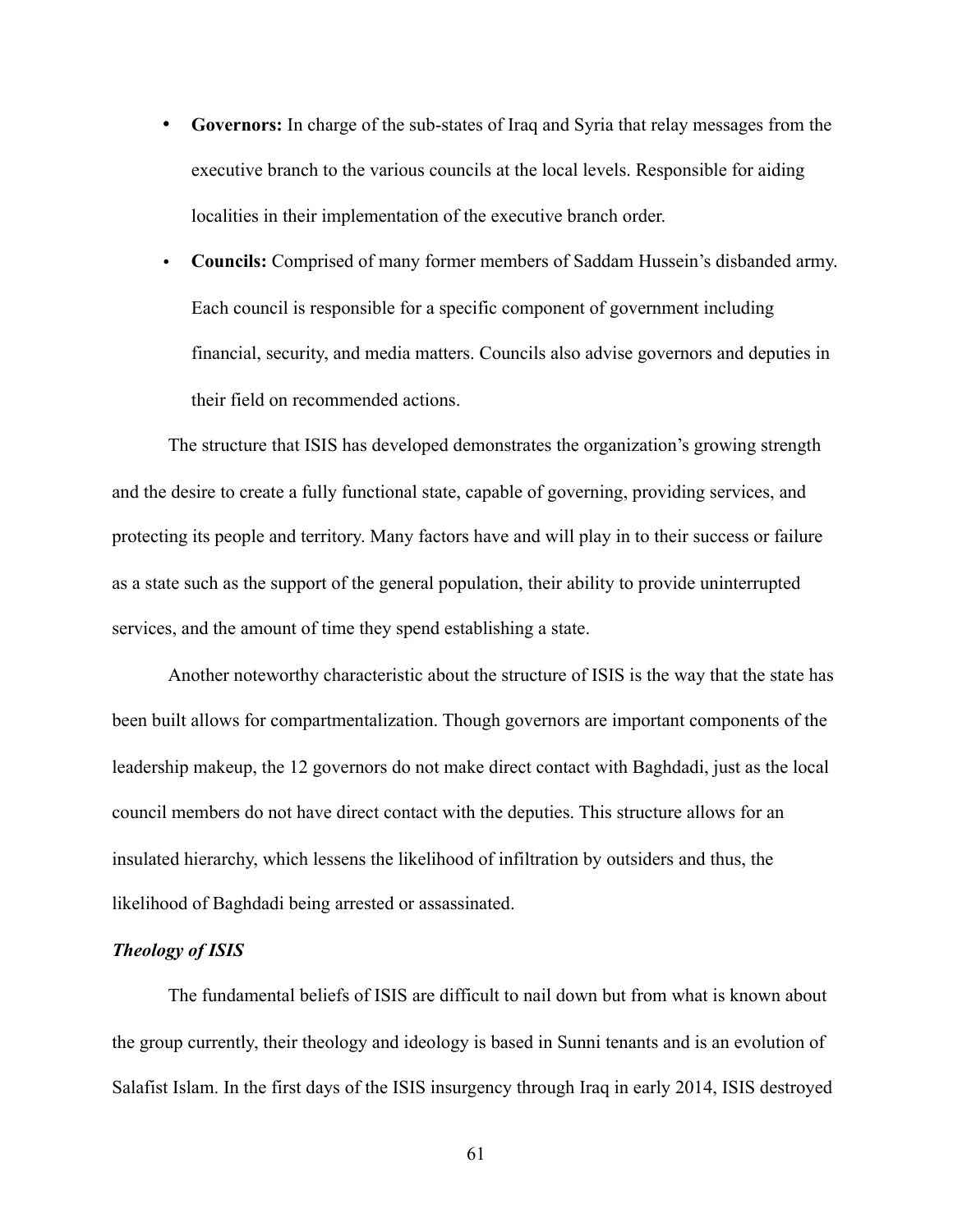<span id="page-61-5"></span><span id="page-61-4"></span>many tombs and mosques throughout the region[.](#page-61-0)<sup>[168](#page-61-0)</sup> This is believed to have been "an unchecked outburst of extreme Wahhabism" as the actions are based on the belief that idol worship is heretic in nature and is *shirk*[.](#page-61-1)<sup>[169](#page-61-1)</sup> The ideologies that ISIS follows are similar to that of the Egyptian Muslim Brotherhood of the 1920s in that they believe that drawing borders between nations is un-Islamic. To the Muslim Brotherhood (and ISIS currently), being Muslim is the most important part of an individual's identity and that identity should unite the people under one Islamic nation[.](#page-61-2)<sup>[170](#page-61-2)</sup> This is consistent with the ISIS name, the declaration of a caliphate, and their destruction of the border between Iraq and Syria along the Tigris and the Euphrates Rivers.

<span id="page-61-7"></span><span id="page-61-6"></span> ISIS has begun a campaign in all of their captured territories to mobilize a religious police that is responsible for enforcing Sharia Law[.](#page-61-3)<sup>[171](#page-61-3)</sup> Under the law, religious police patrol the streets looking for violations of their specific brand of Islam such as not conducting the five mandatory daily prayers and not completely veiling the face and body for women. Punishment under the law has ranged from having valuables confiscated to capital punishment; killing by

<span id="page-61-0"></span><sup>&</sup>lt;sup>[168](#page-61-4)</sup> These mosques included the Mosque of the Prophet Yunus, Mar Behnam Monstery, and a Shi'a mosque in Baghdad in April 2016, among several others throughout Iraq and the region. http://news.nationalgeographic.com/2015/09/150901-isis-destruction-looting-ancient-sites-iraq-syria-archaeology/

<span id="page-61-1"></span><sup>&</sup>lt;sup>[169](#page-61-5)</sup> In Islam, *shirk* is the sin of practicing polytheism or idolatry and is a sin that is unforgivable if unpardoned before death. According to Islamic tradition, Allah may forgive any sin at death except *shirk*. Irfan al-Alawi, "Extreme Wahhabism on Display in Shrine Destruction in Mosul," *Gatestone Institute*, last updated August 4, 2014, [http://www.gatestoneinstitute.org/4574/jonah-shrine-destruction.](http://www.gatestoneinstitute.org/4574/jonah-shrine-destruction)

<span id="page-61-2"></span><sup>&</sup>lt;sup>[170](#page-61-6)</sup> "The Two –isms of the Middle East," *aljazeera.com*, last updated February 4, 2008, http://www.aljazeera.com/ focus/arabunity/2008/02/200852518534468346.html.

<span id="page-61-3"></span><sup>&</sup>lt;sup>[171](#page-61-7)</sup> ISIS reportedly has two forms of religious police: *hisbah* who are responsible for patrolling the entire population and the *Khansaa Brigade* who are responsible specifically for policing the female population. Fazel Hawramy, Shalaw Mohammed, and Kareem Shaheen, "Life Under ISIS in Raqqa and Mosul: 'We're Living in a Giant Prison," *TheGuardian.com*, last updated December 9, 2015, http://www.theguardian.com/world/2015/dec/09/lifeunder-isis-raqqa-mosul-giant-prison-syria-iraq.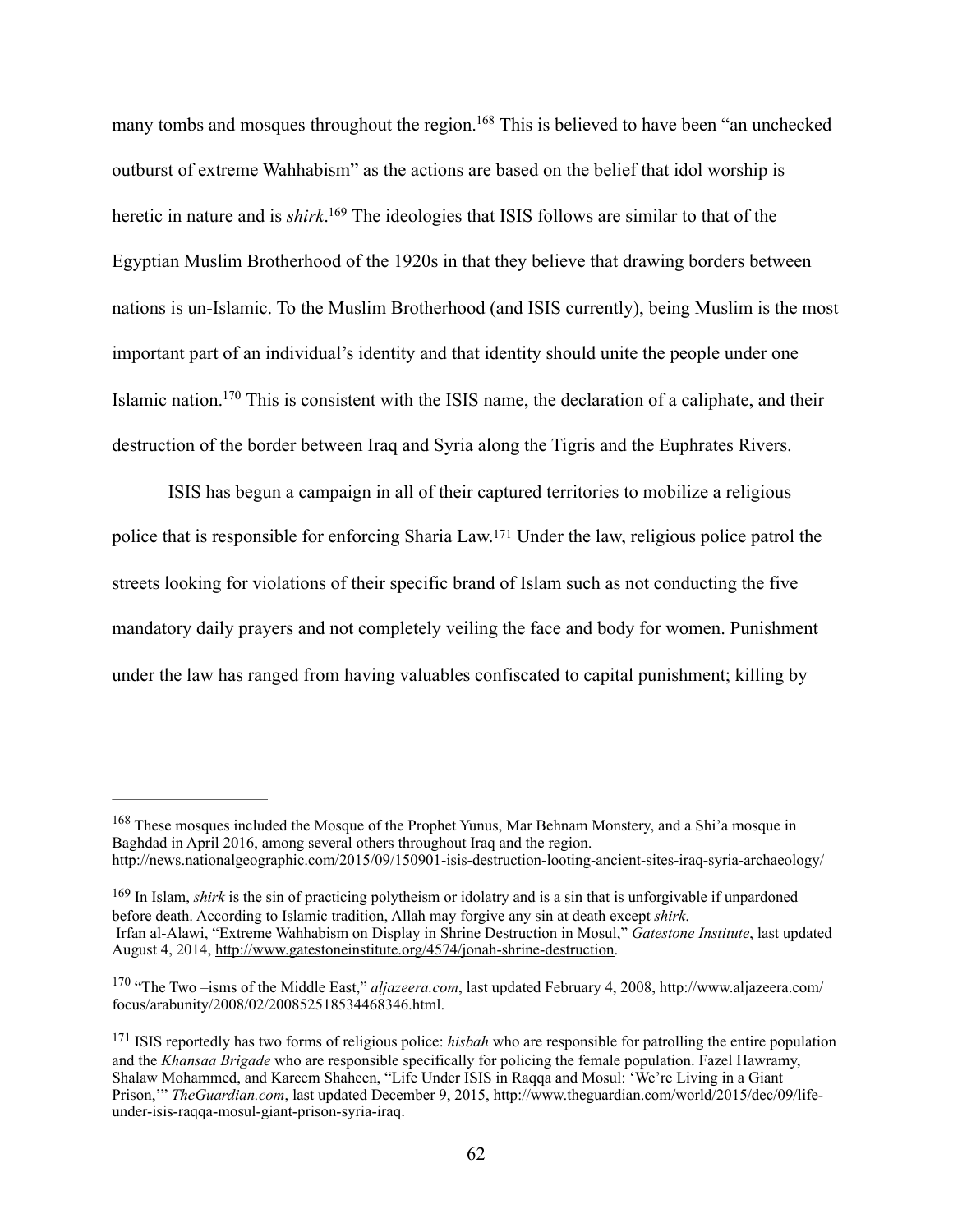<span id="page-62-4"></span>beheading,stoning, and hanging.  $172$  In many cities, ISIS has destroyed, in very conspicuous ways, churches and non-Sunni mosques as a warning sign of what will happen if people do not join them.<sup>[173](#page-62-1)</sup>

<span id="page-62-6"></span><span id="page-62-5"></span> The larger goal of ISIS has been to create an Islamic state that operates under the caliphate system, led by a caliph who is a successor of the Prophet. In July 2013, a biography of Baghdadi was released by a Bahraini ideologue who traced the lineage of Baghdadi to the Prophet Muhammad[.](#page-62-2)<sup>[174](#page-62-2)</sup> This fact gains him little more legitimacy in Sunni Islam but is a fact that has gained him some respect in some factions of the larger Muslim community. In public speeches, Baghdadi has demanded that all Muslims declare their allegiance to him and to ISIS. He has used religious jurisprudence (or *fiqh*) to call for Muslims to pledge their allegiance to him and the state, though this has been highly contested by leaders of the Islamic *ummah* and his actions deemed against Islam.[175](#page-62-3)

#### <span id="page-62-7"></span>*Use of Violence*

 ISIS's extreme violence is of concern to both the people living in Iraq and for the international community. Bernard Haykel, a Princeton University professor, contrasts ISIS with

<span id="page-62-0"></span><sup>&</sup>lt;sup>[172](#page-62-4)</sup> Heather Saul, "ISIS Publishes Penal Code Listing Amputation, Crucifixion, and Stoning as Punishments - and Vows to Vigilantly Enforce Them," *Independent.co.uk*, last modified January 22, 2015, http:// www.independent.co.uk/news/world/middle-east/isis-publishes-penal-code-listing-amputation-crucifixion-andstoning-as-punishments-and-vows-to-9994878.html.

<span id="page-62-1"></span><sup>&</sup>lt;sup>173</sup> ["ISIS Militants Blow Up Prophet Jonas' Tomb in Iraq,"](https://www.rt.com/news/175636-iraq-jonah-tomb-mosul/) *RT.com*, last updated July 27, 2014, https://www.rt.com/ news/175636-iraq-jonah-tomb-mosul/.

<span id="page-62-2"></span><sup>&</sup>lt;sup>[174](#page-62-6)</sup> William McCants, "ISIS Leader Abu Bakr al-Baghdadi's Family Tree," *Brookings.edu*, last updated September 10, 2015, <http://www.brookings.edu/blogs/markaz/posts/2015/09/10-isis-baghdadi-family-tree-mccants>.

<span id="page-62-3"></span> $175$  Many Muslim leaders have openly condemned the actions of ISIS, calling the group un-Islamic for their use of violence. In September 2014, more than 120 Muslim leaders from across the world released an open letter to Baghdadi outlining each of his offenses and calling on him to cease and desist his actions and return to the religion [of mercy. "Open Letter to Al-Baghdadi,"](http://www.lettertobaghdadi.com) *LettertoBaghdadi.com*, last accessed May 12, 2016, http:// www.lettertobaghdadi.com.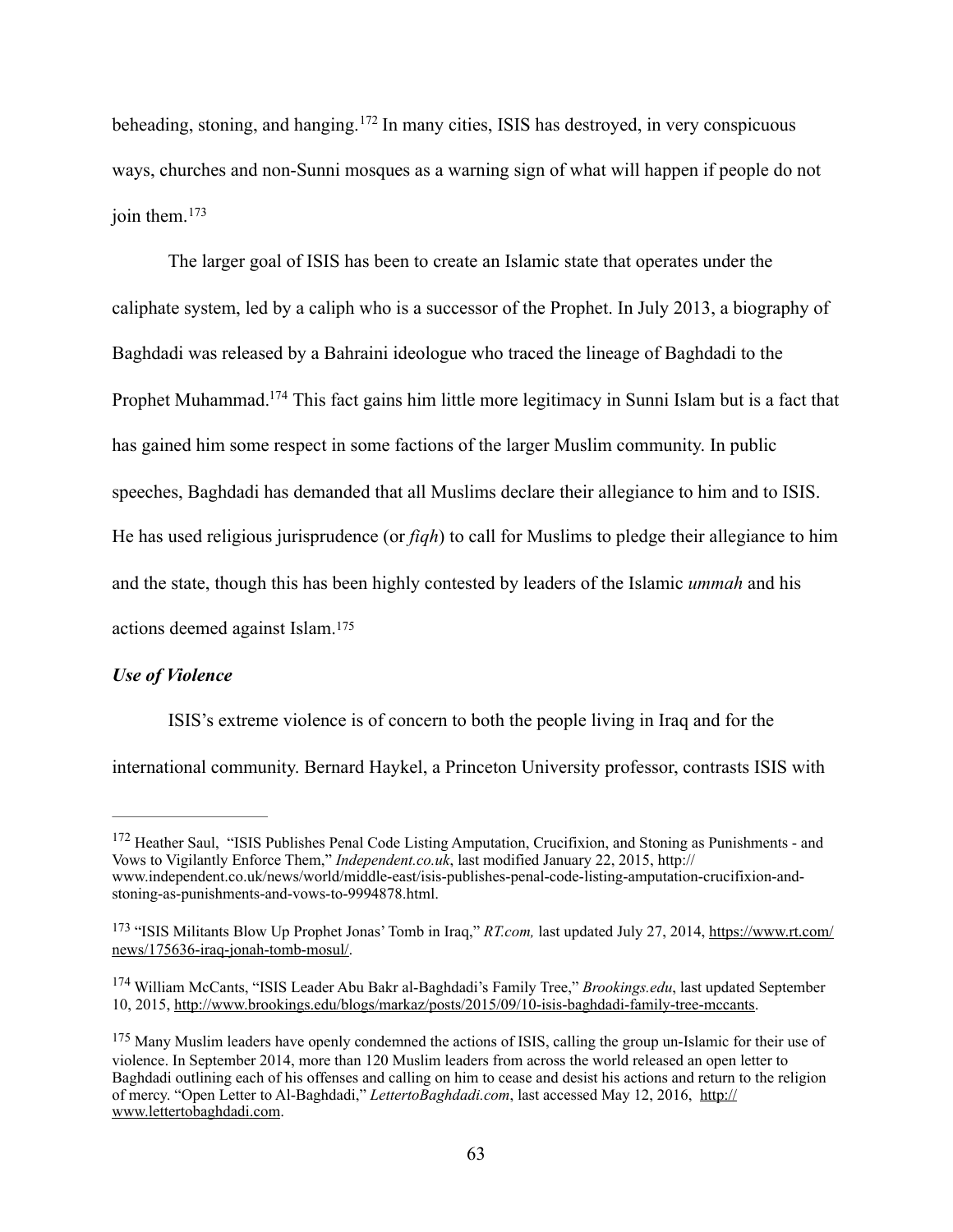<span id="page-63-5"></span>al-Qaeda saying, "For al-Qaeda, violence is a means to an ends, for ISIS it is an ends itself."[176](#page-63-0) While ISIS has used violence as their primary means of operating since the initial days of their conquest, the international community largely began to take note of the barbarity of the group in August 2014, when U.S. journalist James Foley was beheaded by a member of ISIS dressed in all black who demanded that President Barack Obama end all U.S. military operations in Iraq.[177](#page-63-1) The video was then posted online and viewed by millions across the world as a symbol of the threat that ISIS posed to the international community.

<span id="page-63-7"></span><span id="page-63-6"></span> For Iraqis, these acts of violence had became commonplace as early as June 2014 when ISIS began its large-scale operations by destroying the border crossing between Iraq and Syria in the town Qaim[.](#page-63-2)<sup>[178](#page-63-2)</sup> As ISIS began their march toward the capital city of Baghdad along the Tigris River, reports began to surface that many members of the Iraqi Security Forces had been abandoning their posts before fighting the insurgents[.](#page-63-3)<sup>[179](#page-63-3)[180](#page-63-4)</sup> In capturing Mosul, hundreds were killed in the fighting, while tens of thousands fled the city. For those who remained in the cities that ISIS came to control, strict punishments were inflicted that were in accordance with

<span id="page-63-9"></span><span id="page-63-8"></span><span id="page-63-0"></span><sup>&</sup>lt;sup>[176](#page-63-5)</sup> David Kirkpatrick, "ISIS' Harsh Brand of Islam is Rooted in Austere Saudi Creed," *NewYorkTimes.com*, September 24, 2014, [http://www.nytimes.com/2014/09/25/world/middleeast/isis-abu-bakr-baghdadi-caliph](http://www.nytimes.com/2014/09/25/world/middleeast/isis-abu-bakr-baghdadi-caliph-wahhabi.html)wahhabi.html.

<span id="page-63-1"></span><sup>&</sup>lt;sup>[177](#page-63-6)</sup> Chelsea J. Carter, "Video Shows ISIS Beheading U.S. Journalist James Foley," *CNN.com*, August 20, 2014, http://www.cnn.com/2014/08/19/world/meast/isis-james-foley/.

<span id="page-63-2"></span><sup>&</sup>lt;sup>[178](#page-63-7)</sup> "ISIS Takes Control of Border Crossing Between Iraq and Syria," *TheGuardian.com*, June 21, 2014, http:// [www.theguardian.com/world/2014/jun/21/isis-iraq-crossing-border-syria.](http://www.theguardian.com/world/2014/jun/21/isis-iraq-crossing-border-syria)

<span id="page-63-3"></span><sup>&</sup>lt;sup>[179](#page-63-8)</sup> Chelsea J. Carter, Salma Abdelaziz, and Mohammed Tawfeeq, "Iraqi Soldiers, Police Drop Weapons, Flee Posts in Portions of Mosul," *CNN.com,* last updated June 13, 2014, http://www.cnn.com/2014/06/10/world/meast/iraqviolence/.

<span id="page-63-4"></span><sup>&</sup>lt;sup>[180](#page-63-9)</sup> Scholars attribute the rapid collapse of security forces to the rampant cronyism, bribery, kickbacks, and extortion that had left troops demoralized and lacking the requisite skills and intelligence necessary to fight against the insurgents. Keren Fraiman, Austin Long, and Caitlin Talmadge, "Why the Iraqi Army Collapsed (and what can be done about it)," *Project on Middle East Political Science*, 24, June 13, 2014, http://pomeps.org/wp-content/uploads/ 2014/07/POMEPS\_BriefBooklet24\_Iraq\_Web.pdf.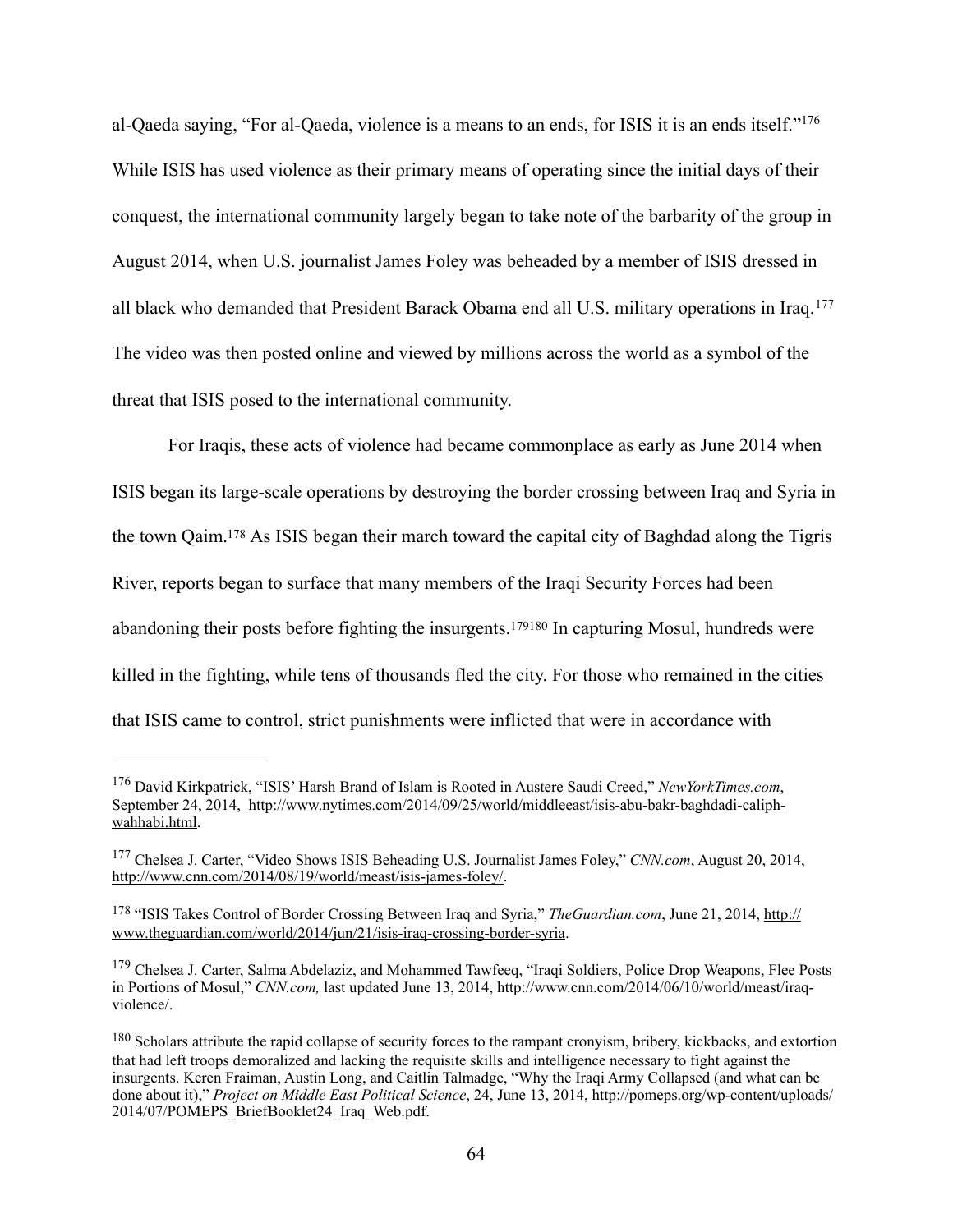Wahhabi Islamic practices; "adulterers were stoned, alcohol drinkers were whipped, thieves had their hands amputated, and "apostates" were executed.["181](#page-64-0)

<span id="page-64-4"></span> Much like Saddam Hussein had done when he took office in 1979, Baghdadi and ISIS carried out mass executions in the streets of the cities that they captured, they pushed homosexuals off the side of towers in the city, and conducted spectacular acts of violence for the publicto see. <sup>[182](#page-64-1)</sup> In order to legitimize these acts of violence, Baghdadi has used Islamic law and scripture as he recognized "the utility of brutality in the name of religion."<sup>[183](#page-64-2)</sup>

<span id="page-64-6"></span><span id="page-64-5"></span>For ISIS, much of the violence and extreme behavior has been attributed to the work of Abu Naji Bakr in *The Management of Savagery*. In the book, Bakr outlines how the use of violence is a necessary evil of reviving the caliphate and only the use of violence, as was used in the time of the Prophet, will instill enough fear in the people to force them into submitting to the will of God. According to Bakr, if ISIS is able to manage the savagery, it will not matter if the organizationis good or evil, the people will accept them.<sup>[184](#page-64-3)</sup> The work of Bakr is believed to be akin to the ISIS playbook for violence as it covers the many barbaric acts that ISIS has used to

<span id="page-64-7"></span><span id="page-64-0"></span><sup>&</sup>lt;sup>[181](#page-64-4)</sup> William McCants, "The Believer: How an Introvert with a Passion for Religion and Soccer Became Abu Bakr al-Baghdadi, Leader of the Islamic State," *Brookings Institute*, last modified September 1, 2015, http:// [www.brookings.edu/research/essays/2015/thebeliever.](http://www.brookings.edu/research/essays/2015/thebeliever)

<span id="page-64-1"></span><sup>&</sup>lt;sup>[182](#page-64-5)</sup> "Inside Look at ISIS' Brutal Persecution of Gays," *CBSNews.com*, last modified December 2, 2015, http:// [www.cbsnews.com/news/isis-persecution-gay-men-murder-lgbt-muslim-society/.](http://www.cbsnews.com/news/isis-persecution-gay-men-murder-lgbt-muslim-society/) 

<span id="page-64-2"></span><sup>&</sup>lt;sup>[183](#page-64-6)</sup> William McCants, "The Believer: How an Introvert with a Passion for Religion and Soccer Became Abu Bakr al-Baghdadi, Leader of the Islamic State," *Brookings Institute*, last modified September 1, 2015, http:// [www.brookings.edu/research/essays/2015/thebeliever.](http://www.brookings.edu/research/essays/2015/thebeliever)

<span id="page-64-3"></span><sup>&</sup>lt;sup>[184](#page-64-7)</sup> Abu Naji Bakr, "The Management of Savagery," last updated May 23, 2006, 27.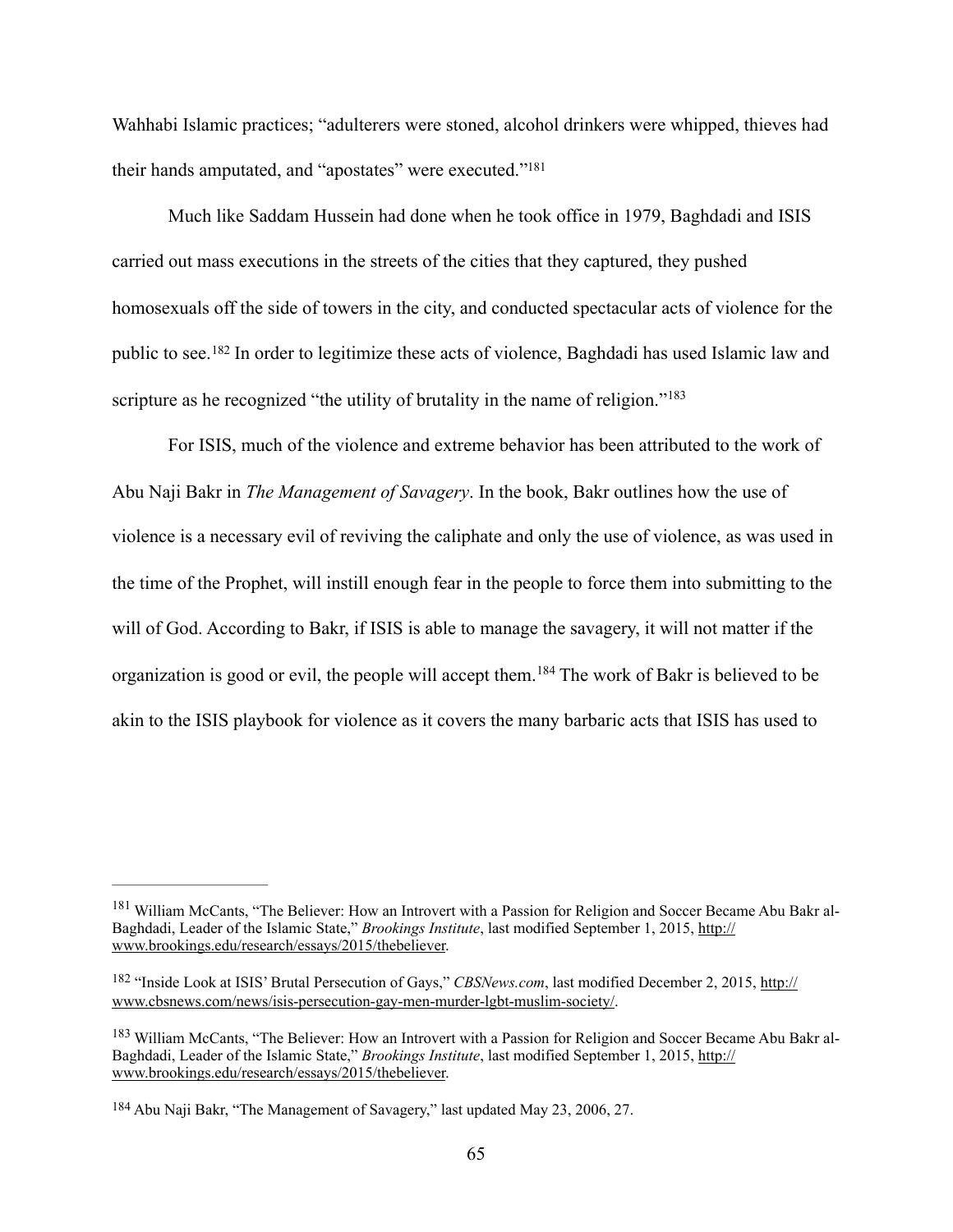force submission ranging from the immolation of the enemy to the public beheadings of the crusaders (Westerners)[.185](#page-65-0)

# <span id="page-65-5"></span>*The Numbers*

<span id="page-65-6"></span> Collecting numbers of ISIS fighters has been nearly impossible given the current condition of relations with the group. It was estimated that in June 2014 that there were approximately4,000 fighters operating in Iraq.<sup>[186](#page-65-1)</sup> This number grew exponentially by September, when the CIA released an estimate that there were 20,000-31,500 fighters operating in Iraq and Syria[.](#page-65-2)<sup>[187](#page-65-2)</sup> These numbers are highly contended by other organizations such as the Syrian Observatory for Human Rights who put the numbers closer to 80,000-100,000 (50,000 in Syria,  $30,000$ in Iraq)<sup>188</sup> and Reuters who estimates that the numbers are closer to  $40,000$ -60,000.<sup>[189](#page-65-4)</sup>

<span id="page-65-9"></span><span id="page-65-8"></span><span id="page-65-7"></span> Despite the efforts of an international coalition formed to destroy and degrade ISIS fighting capabilities, the estimated number of fighters still operating in Iraq and Syria has changed little since the beginning of their campaign. Based on U.S. intelligence assessments, in January 2016, the number of ISIS fighters operating in Iraq and Syria was approximately 30,000

<span id="page-65-0"></span><sup>&</sup>lt;sup>[185](#page-65-5)</sup> Terrence McCoy, "The Calculated Madness of the Islamic State's Horrifying Brutality," *TheWashingtonPost.com*[, last updated August 12, 2014, https://www.washingtonpost.com/news/morning-mix/wp/](https://www.washingtonpost.com/news/morning-mix/wp/2014/08/12/the-calculated-madness-of-the-islamic-states-horrifying-brutality/) 2014/08/12/the-calculated-madness-of-the-islamic-states-horrifying-brutality/.

<span id="page-65-1"></span><sup>&</sup>lt;sup>[186](#page-65-6)</sup> Jessica Lewis, "The Terrorist Army Marching on Baghdad," *TheWallStreetJournal.com*, last updated June 12, 2014, [http://www.wsj.com/articles/jessica-lewis-the-terrorist-army-marching-on-baghdad-1402614950.](http://www.wsj.com/articles/jessica-lewis-the-terrorist-army-marching-on-baghdad-1402614950)

<span id="page-65-2"></span><sup>&</sup>lt;sup>[187](#page-65-7)</sup> "IS has 20,000–31,500 fighters in Iraq and Syria: CIA," *Yahoo.com*, last updated September 11, 2014, https:// www.yahoo.com/news/20-000-31-500-fighters-iraq-syria-cia-230059844.html?ref=gs.

<span id="page-65-3"></span><sup>&</sup>lt;sup>[188](#page-65-8)</sup> "Islamic State 'has 50,000 fighters in Syria," *AlJazeera.com*, last updated August 19, 2014, http:// www.aljazeera.com/news/middleeast/2014/08/islamic-state-50000-fighters-syria-2014819184258421392.html.

<span id="page-65-4"></span><sup>&</sup>lt;sup>[189](#page-65-9)</sup> "ISIS has 100,000 Fighters, Growing Fast – Iraqi Govt Adviser," *RT.com*, last updated August 27, 2014, https:// www.rt.com/news/183048-isis-grow-expand-jihadist/.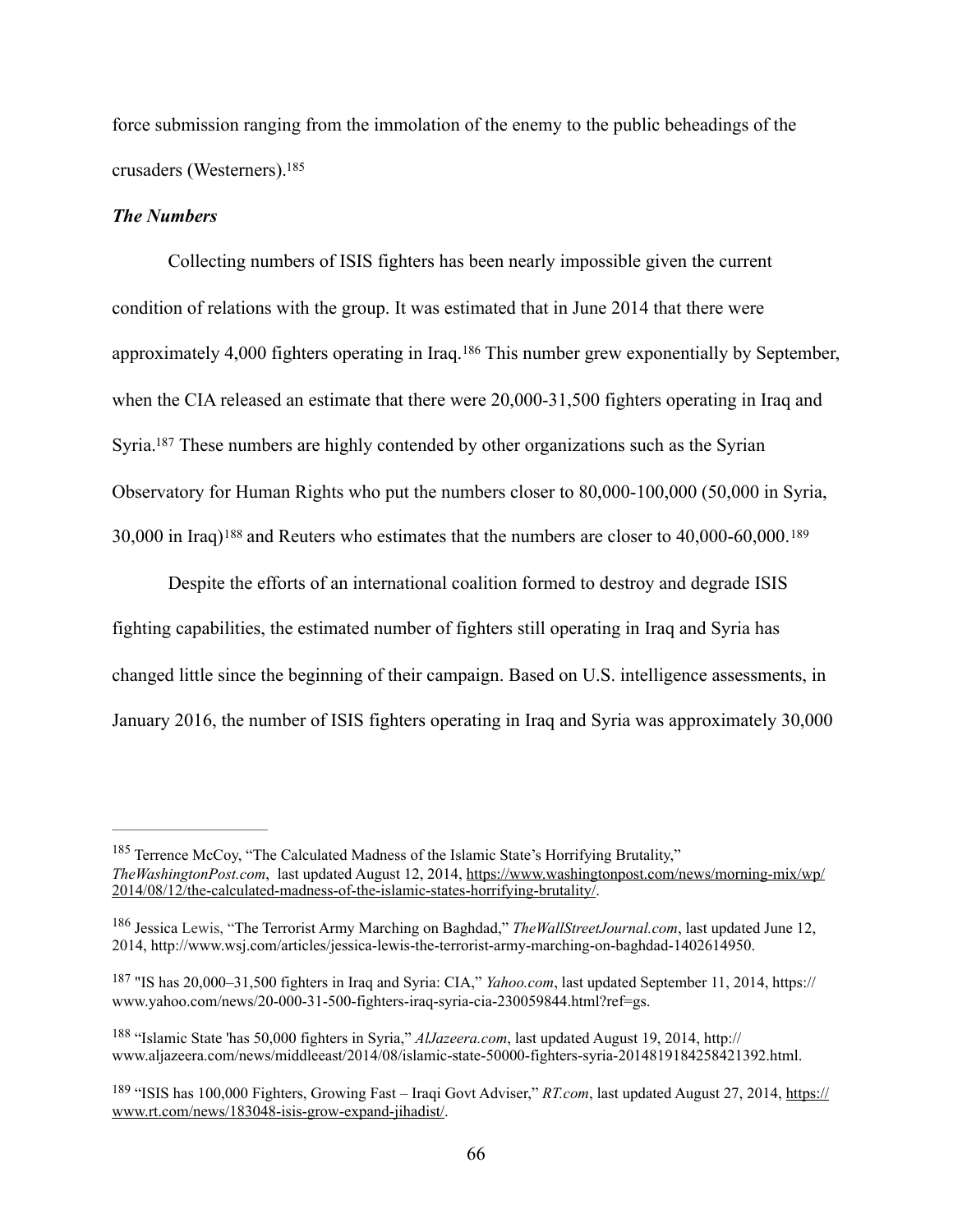<span id="page-66-2"></span>fromroughly 100 different countries.<sup>[190](#page-66-0)</sup> Some have challenged these numbers, stating that estimates are low given the amount of territory and people ISIS controls in Iraq and Syria. In Iraq alone, ISIS controls Mosul, Hamdaniya, Tal Afar, al-Hadar, and Ba'aj districts of Ninawa (approximately 1,984,829 people); al-Dibs, Daquq, and Hawija districts of Kirkuk (525,758); al-Qa'im, Rutba, Anah, Hit, and Fallujah districts of Anbar (1,767,686); and al-Sharqat, Tikrit, and Dawrdistricts of Salafhaddin (367,244).<sup>[191](#page-66-1)</sup> With control of each of these territories, ISIS controls approximately 4,645,217 people in Iraq alone.

<span id="page-66-3"></span> Given the number of people that are under ISIS control in Iraq, it is reasonable to believe that the estimates of the number of ISIS fighters operating in Iraq is significantly higher than reported. If estimates are correct, it would indicate that less than 1% of the total population under ISIS control is a part of the ISIS regime in both Iraq and Syria. While this is possible, it does not seem likely given the level of discontent that has been expressed for the ISIS theology and their modes of operating.

<span id="page-66-0"></span><sup>&</sup>lt;sup>[190](#page-66-2)</sup> Thomas Gibbons-Neff, "Number of Foreign Fighters Entering Iraq and Syria Drops 90 Percent, Pentagon Says," *WashingtonPost.com*, last updated April 26, 2016, https://www.washingtonpost.com/news/checkpoint/wp/ 2016/04/26/number-of-foreign-fighters-entering-iraq-and-syria-drops-by-90-percent-pentagon-says/.

<span id="page-66-1"></span><sup>&</sup>lt;sup>[191](#page-66-3)</sup> David Gartenstein-Ross, "How Many Fighters Does the Islamic State Really Have?" *WarontheRocks.com*, last updated February 9, 2015, http://warontherocks.com/2015/02/how-many-fighters-does-the-islamic-state-reallyhave/.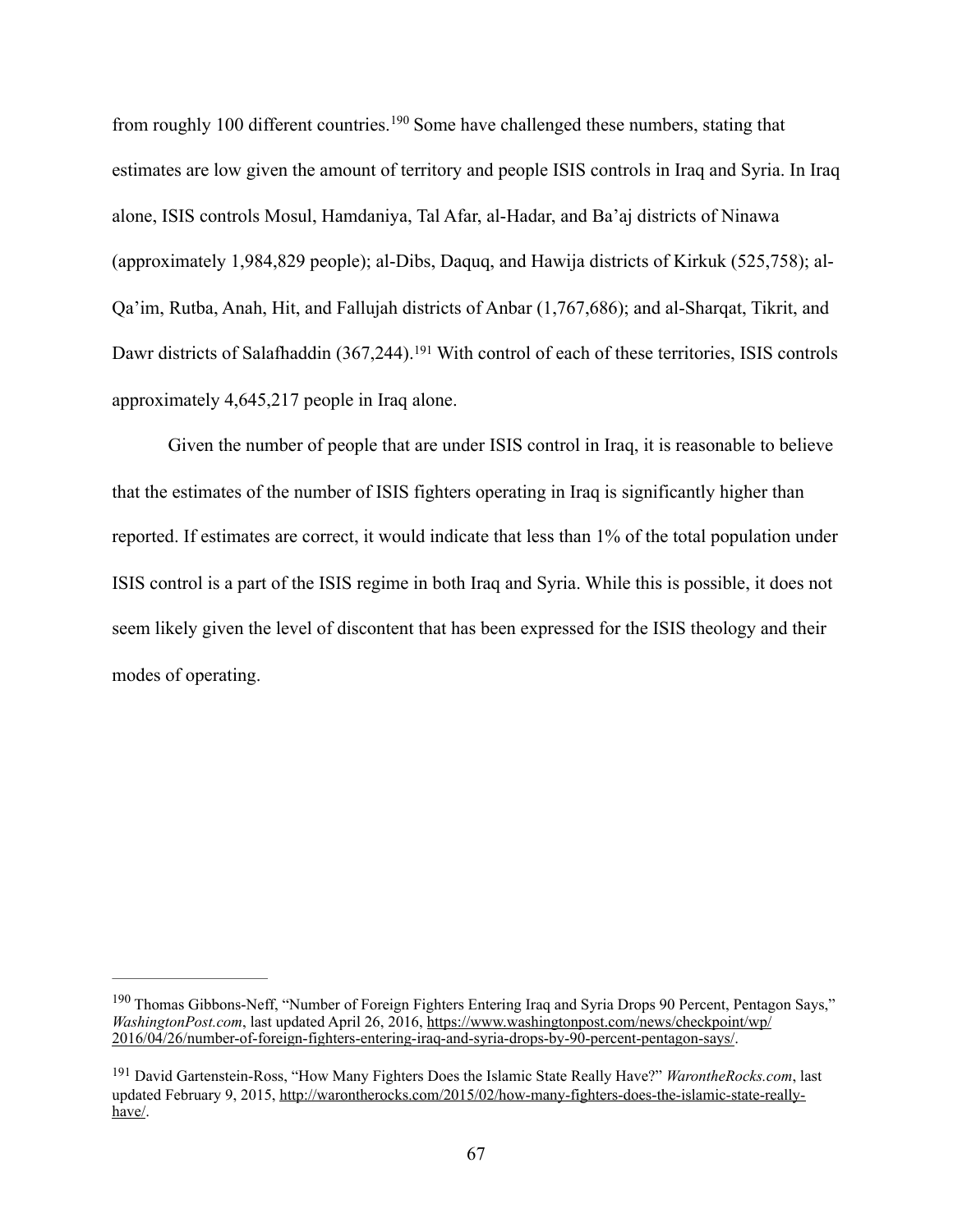# <span id="page-67-3"></span>**Section V:**

# **Conclusion: Why So Many Iraqis Have Joined ISIS**

# *Effects of the ISIS Crisis in Iraq on the Iraqi People*

<span id="page-67-2"></span> Since the beginning of the ISIS crisis in Iraq and Syria, the populations of both countries have been affected in profound ways. Many Iraqis have faced the dilemma of whether to flee the war-torn areas that they call home or stay and sacrifice their own safety to remain in ISIS controlled territories. As of June 2015, there were reportedly 3,962,142 internally displaced peoplethroughout Iraq.<sup>[192](#page-67-0)</sup> Refugees and asylum seekers living abroad totaled 519,660, making a grandtotal of  $4.485,881$  displaced Iraqis living in and out of the country. <sup>[193](#page-67-1)</sup> There are currently dozens of non-governmental organizations working across Iraq to serve the displaced populations but, with limited resources and the strict restrictions that ISIS places on humanitarian

<span id="page-67-0"></span><sup>&</sup>lt;sup>192</sup> ["2015 UNHCR Country Operations Profile-Iraq,"](http://www.unhcr.org/pages/49e486426.html) *UNHCR.org*, last accessed May 17, 2016, http:// www.unhcr.org/pages/49e486426.html.

<span id="page-67-1"></span> $193$  Ibid.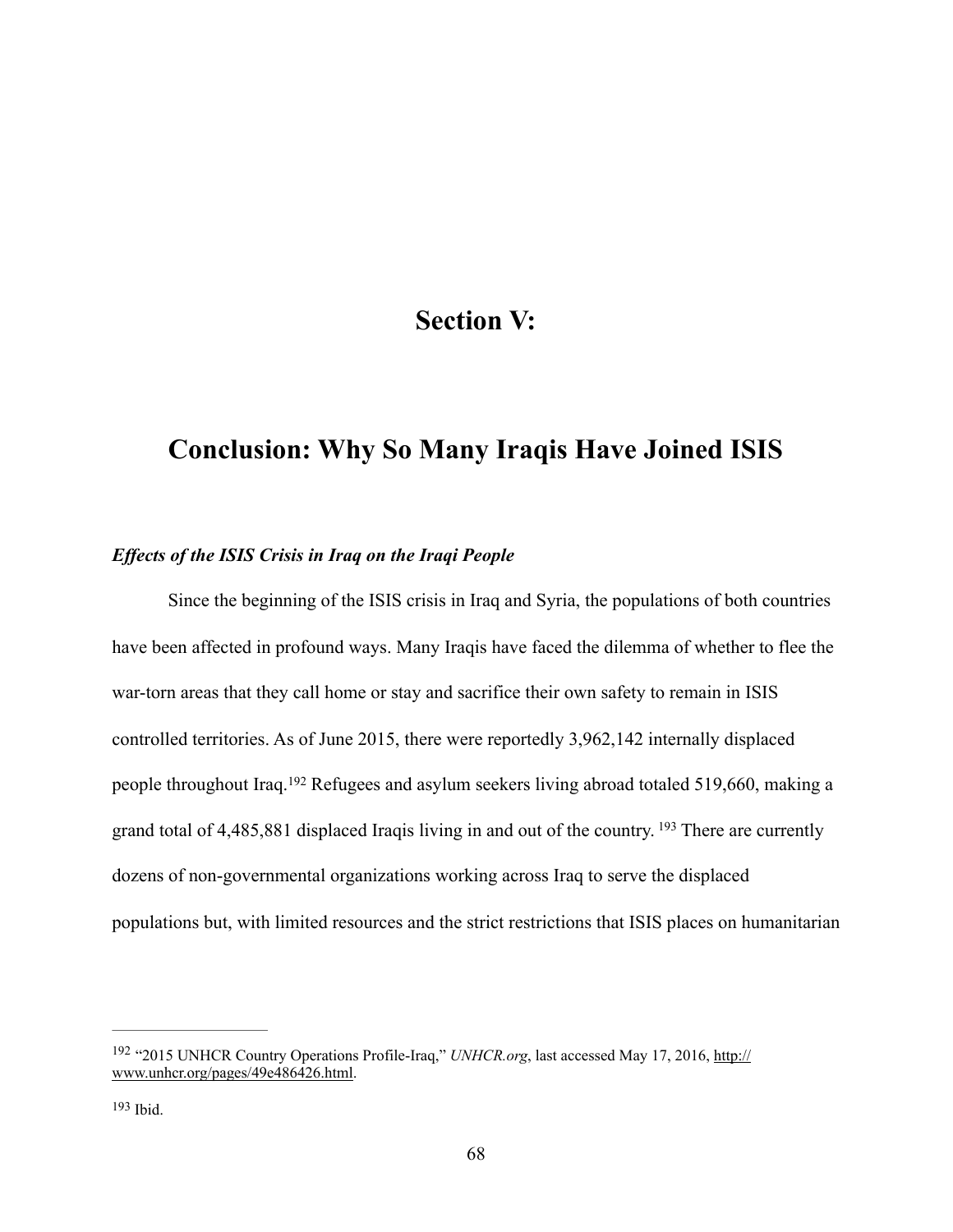<span id="page-68-3"></span>aid workers, it has been impossible to serve the complex needs of all refugees.  $194$ The international community has pledged to continue to support humanitarian aid flowing to the wartorn areas of Iraq. On April 8, 2016, U.S. Secretary of State John Kerry announced that the U.S. would commit an additional \$155 million in humanitarian support through organizations such as USAID's Office of Foreign Disaster Assistance, Office for Food and Peace, and the U.S. State Department's Bureau of Population, Refugees, and Migration[.](#page-68-1) [195](#page-68-1)

<span id="page-68-4"></span> Despite the foreign aid being sent to Iraq to aid the humanitarian crisis, the economic impact has affected Iraqis across the country. In a recent report produced by the World Bank, analysts looked at the effects of the conflict created by ISIS and the associated disintegration of regional trade in the Levant with six countries in particular in mind: Iraq, Syria, Turkey, Jordan, Lebanon, and Egypt. In the report, results suggested that in 2015, Iraq and Syria bore the brunt of the effects of the Syrian Civil War and subsequent crisis of ISIS in Iraq. For Iraqis, the projected total loss in per capita welfare due to the effects of war was  $16\%$  in 2014[.](#page-68-2)<sup>[196](#page-68-2)</sup> The impact of this loss has been felt by individual Iraqis and has led to desperation, in some cases, to find the means to support themselves and their families. As noted above, millions have chosen to flee ISIS controlled areas in Iraq but many have chosen to remain in their homes leaving the dilemmas of how to continue to provide for their families.

<span id="page-68-5"></span><span id="page-68-0"></span><sup>&</sup>lt;sup>[194](#page-68-3)</sup> As a policy, ISIS has placed restrictions on foreign aid, workers, and non-governmental organizations. ISIS leaders have recognized the necessity of allowing humanitarian aid to flow to their territories in order to gain some legitimacy as a future state. Examples of the restrictions that the group has placed on humanitarian aid are a strict ban on any labels on food or supplies and a limitation that no international staffs from any organization are to serve in their territories. Armin Rosen, "Here's How ISIS Abuses Humanitarian Aid," *BusinessInsider.com*, last updated February 3, 2015, <http://www.businessinsider.com/how-isis-abuses-humanitarian-aid-2015-2>.

<span id="page-68-1"></span><sup>&</sup>lt;sup>[195](#page-68-4)</sup> "Iraq," *USAID.gov*, last updated April 20, 2016, https://www.usaid.gov/crisis/iraq.

<span id="page-68-2"></span><sup>&</sup>lt;sup>[196](#page-68-5)</sup> Elena Ianchovichina and Maros Ivanic, "Economic Effects of the Syrian Civil War and the Spread of the Islamic State on the Levant," *Policy Research Working Papers* 7135 (2014): 4, http://www-wds.worldbank.org/external/ [default/WDSContentServer/WDSP/IB/2014/12/08/000158349\\_20141208155229/Rendered/PDF/WPS7135.pdf.](http://www-wds.worldbank.org/external/default/WDSContentServer/WDSP/IB/2014/12/08/000158349_20141208155229/Rendered/PDF/WPS7135.pdf)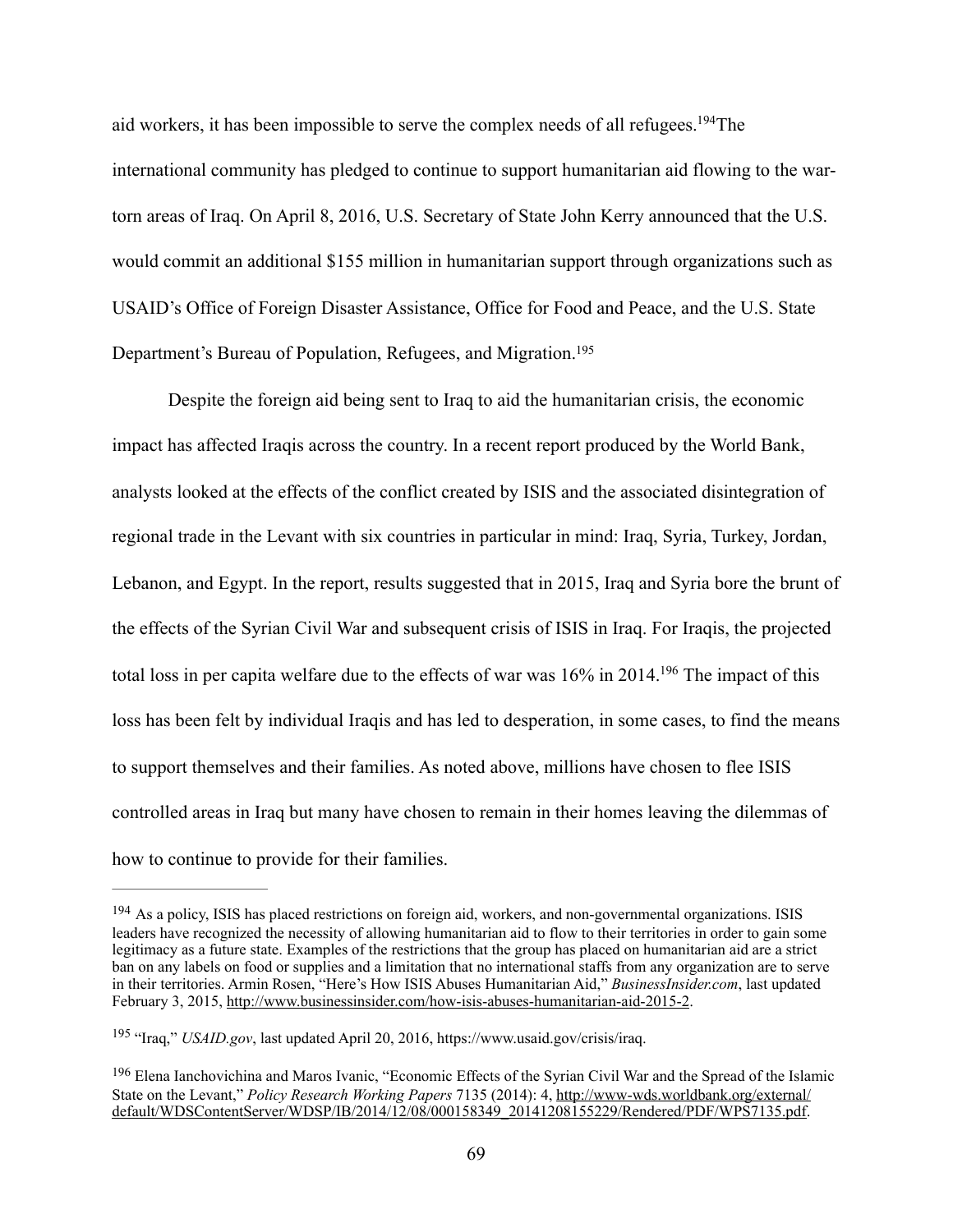#### *Opportunities in ISIS Controlled Territories*

<span id="page-69-3"></span> For those who have elected to stay in ISIS controlled territories, opportunities to earn a livable wage outside of the Caliphate are limited. Should an individual choose to join the ISIS fighting forces, their economic opportunities are expanded considerably. Soldiers in the ISIS military can reportedly earn a salary of \$200-600 per month based on the family size and nationalityof the soldier. <sup>[197](#page-69-0)</sup> On top of a salary, ISIS fighters are also given free housing that is said to be the confiscated properties of Shi'as, Christians, and other non-Sunnis who have left the controlled areas[.](#page-69-1)<sup>[198](#page-69-1)</sup> ISIS also employs a civilian workforce to maintain administration of the pseudo-state that the group has set up. Civilians can make between \$300-2,000 per month based on the position that they hold in the administration. [199](#page-69-2)

<span id="page-69-5"></span><span id="page-69-4"></span> The point has been made, that in order to combat the growing number of Iraqis joining ISIS and becoming "radicalized," there must be an alternative to joining the group. In order for this to be the case, there must be job creation within the Iraqi economy that creates a viable and stable alternative to the Iraqi people. In a television interview, State Department spokeswoman Marie Harf stated,

"We're killing a lot of them (ISIS combatants), and we're going to keep killing more of them. So are the Egyptians, so are the Jordanians – they're in this fight with us, but we cannot win this war by killing them. We cannot kill our way out of this war. We need in the medium to longer term to go after the root causes that lead people to join these

<span id="page-69-1"></span> $198$  Ibid.

<span id="page-69-2"></span> $199$  Ibid.

<span id="page-69-0"></span><sup>&</sup>lt;sup>[197](#page-69-3)</sup> Richard Barrett, "The Islamic State," *The Soufan Group*, last modified November 2014, 45, http:// [soufangroup.com/wp-content/uploads/2014/10/TSG-The-Islamic-State-Nov14.pdf.](http://soufangroup.com/wp-content/uploads/2014/10/TSG-The-Islamic-State-Nov14.pdf)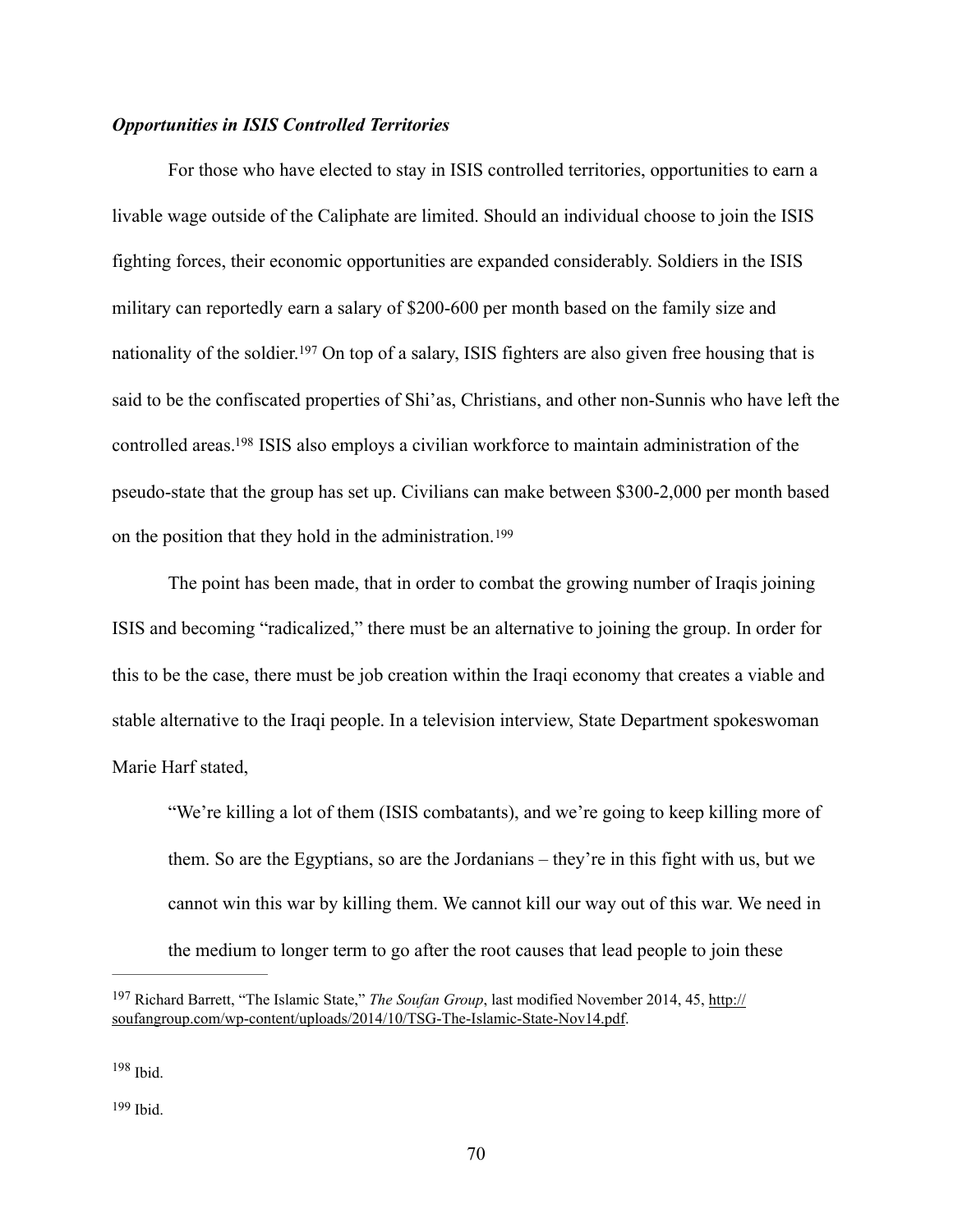<span id="page-70-1"></span>groups, whether it's a lack of opportunity for jobs, whether… I think this just underscores this isn't just a fight in Iraq and Syria and that isn't just a fight about dropping bombs on terrorists. It is about how we stop the causes that lead to extremism."[200](#page-70-0)

## *Why Many Iraqis Have Joined ISIS or Resisted Fighting*

 The question that this paper has sought to answer is 'Why have native Iraqis joined the ISIS fighting forces rather than rejecting the organization for their brutal ways and harsh brand of Islam?' When looking at Iraqi history from the days of Saddam Hussein's Ba'thist regime, it is apparent that the legacy lasting wars has impacted the collective memory of the Iraqi people, leaving historical cleavages in society that allowed ISIS to grow, expand and take over large portions of Iraq. The argument that this paper has sought to make is that there are several primary reasons that native Iraqis have joined ISIS:

- The tactics of the Saddam Hussein regime and the security apparatus that was built while Saddam was in power created a culture of fear among the Iraqi population that would later be exploited by ISIS;
- The Iraqi government under Saddam Hussein and ISIS under the control of Abu Bakr al-Baghdadi have had little deference for the cost in Iraqi lives during their time in power;
- The U.S. invasion of Iraq and subsequent occupation inflicted catastrophic damage to the Iraqi infrastructure that was never repaired, causing a dramatic decrease in the quality of life of Iraqis, ultimately leading to the radicalization of many Iraqis;

<span id="page-70-0"></span><sup>&</sup>lt;sup>[200](#page-70-1)</sup> "U.S. Cannot Win War Against ISIS by Killing, They Need Job Opportunities – State Department," *RT.com*, last updated February 19, 2015, <https://www.rt.com/usa/233275-war-against-isis-job-opportunities/>.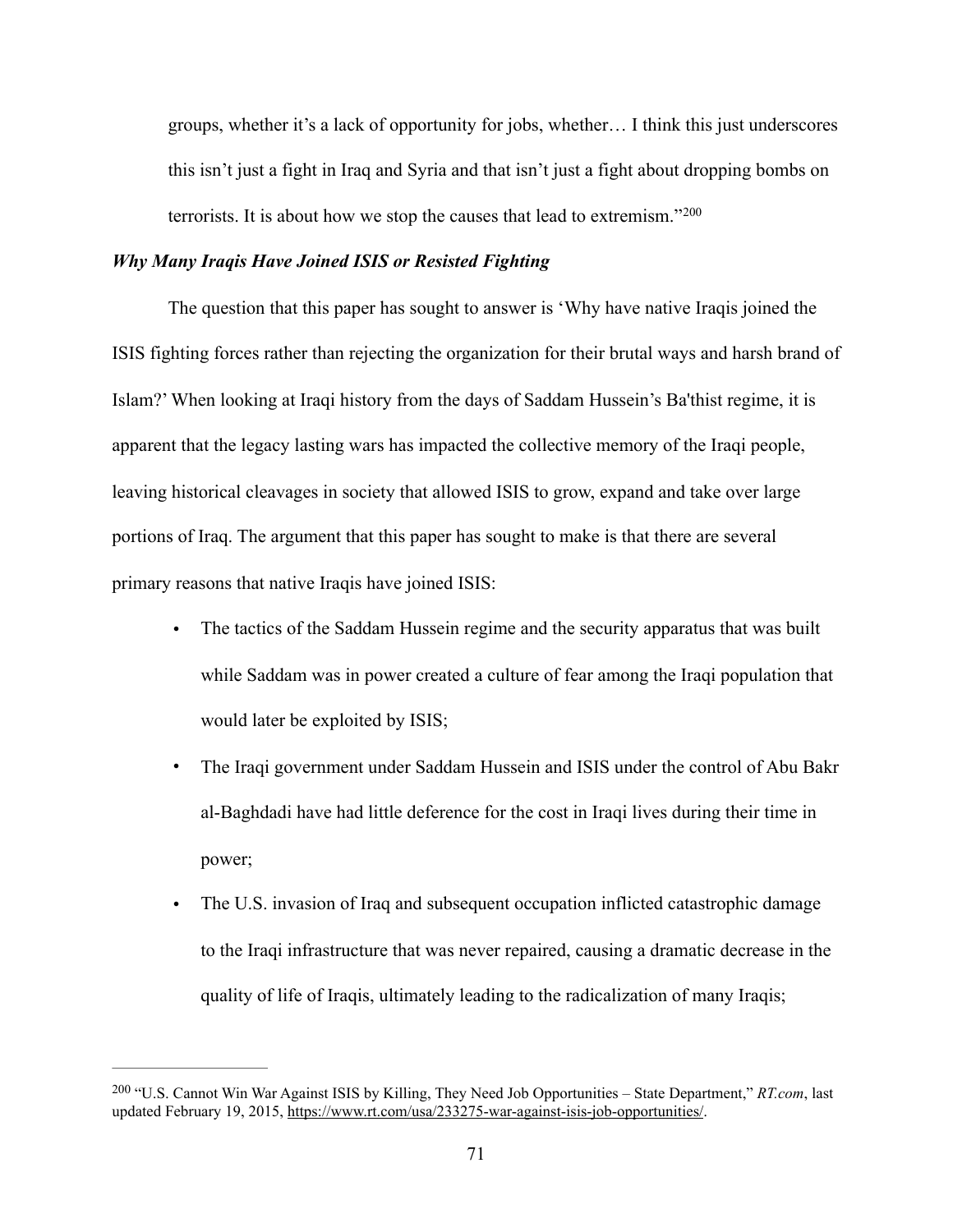- Iraq, following the U.S. withdrawal, was a weakened state with serious factional disputes that left the country polarized and easily toppled by an organized opponent that was willing to take drastic measures to seize control; and
- The current economic and political climate in Iraq has left the population with three choices: flee their homes and become refugees, defy ISIS and face death by execution, or submit to the will of ISIS and become a compliant and complicit resident.

 What this analysis is indicative of for the future of Iraq in the presence of ISIS is that in order to dispel their forces, it is imperative that the Iraqi people find a way to unite the population under the flag of Iraq while looking to bridge the artificial divide that exists between Sunnis and Shias. In order for Iraq to have a future free of ISIS and other insurgent groups, a plan must be developed that will help to rebuild the destroyed infrastructure and move Iraq from a post-war country to a fully functional society, allowing the subjugated population to reintegrate into society.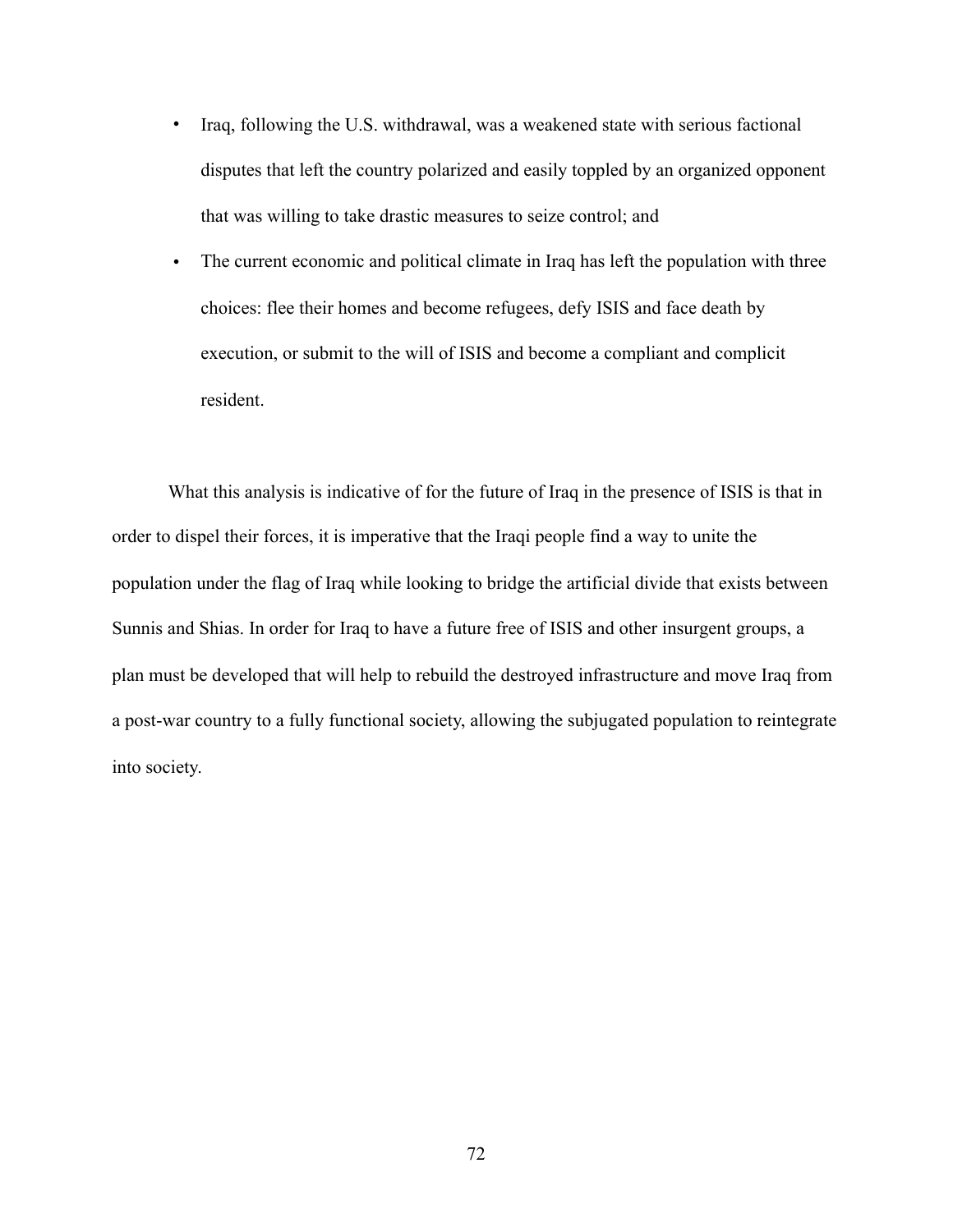# **Appendix I**

Purges of high-ranking officers, Ba'thist Old Guard, and politicians of ministerial or higher rank

| <b>Name</b>            |          | Date Purged Method Used | <b>State Position</b> | Regular           | Party              |
|------------------------|----------|-------------------------|-----------------------|-------------------|--------------------|
|                        |          |                         | <b>Post 1968</b>      | Occupation        | <b>Affiliation</b> |
| Abdul Razzaq al-       | July 30, | Arrested, then          | Prime minister;       | Army officer      | None               |
| <b>Nayef</b>           | 1968     | exiled. First           | member of RCC         |                   |                    |
|                        |          | assassination           | July 17-30            |                   |                    |
|                        |          | attempt in              |                       |                   |                    |
|                        |          | London 1973.            |                       |                   |                    |
|                        |          | Gunned down in          |                       |                   |                    |
|                        |          | London 1978             |                       |                   |                    |
| <b>Ibrahim al-Daud</b> | July 30, | In Jordan at            | Minister of           | Army officer      | None               |
|                        | 1968     | time. Stayed in         | defense; member       |                   |                    |
|                        |          | exile                   | of RCC, July          |                   |                    |
|                        |          |                         | 17-30                 |                   |                    |
| Nasir al-Hani          | November | Taken by group          | Foreign minister      | Career diplomat;  | None               |
|                        | 1968     | of Baathists at         |                       | scholar; literary |                    |
|                        |          | night. Body             |                       | critic            |                    |
|                        |          | found in ditch          |                       |                   |                    |
|                        |          | riddled with            |                       |                   |                    |
|                        |          | bullets                 |                       |                   |                    |

<span id="page-72-1"></span><sup>1968-1979</sup>[201](#page-72-0)

<span id="page-72-0"></span>Kanan Makiya, *Republic of Fear: The Politics of Modern Iraq* (Berkeley: University of California Press, 1989), [201](#page-72-1) 292-296.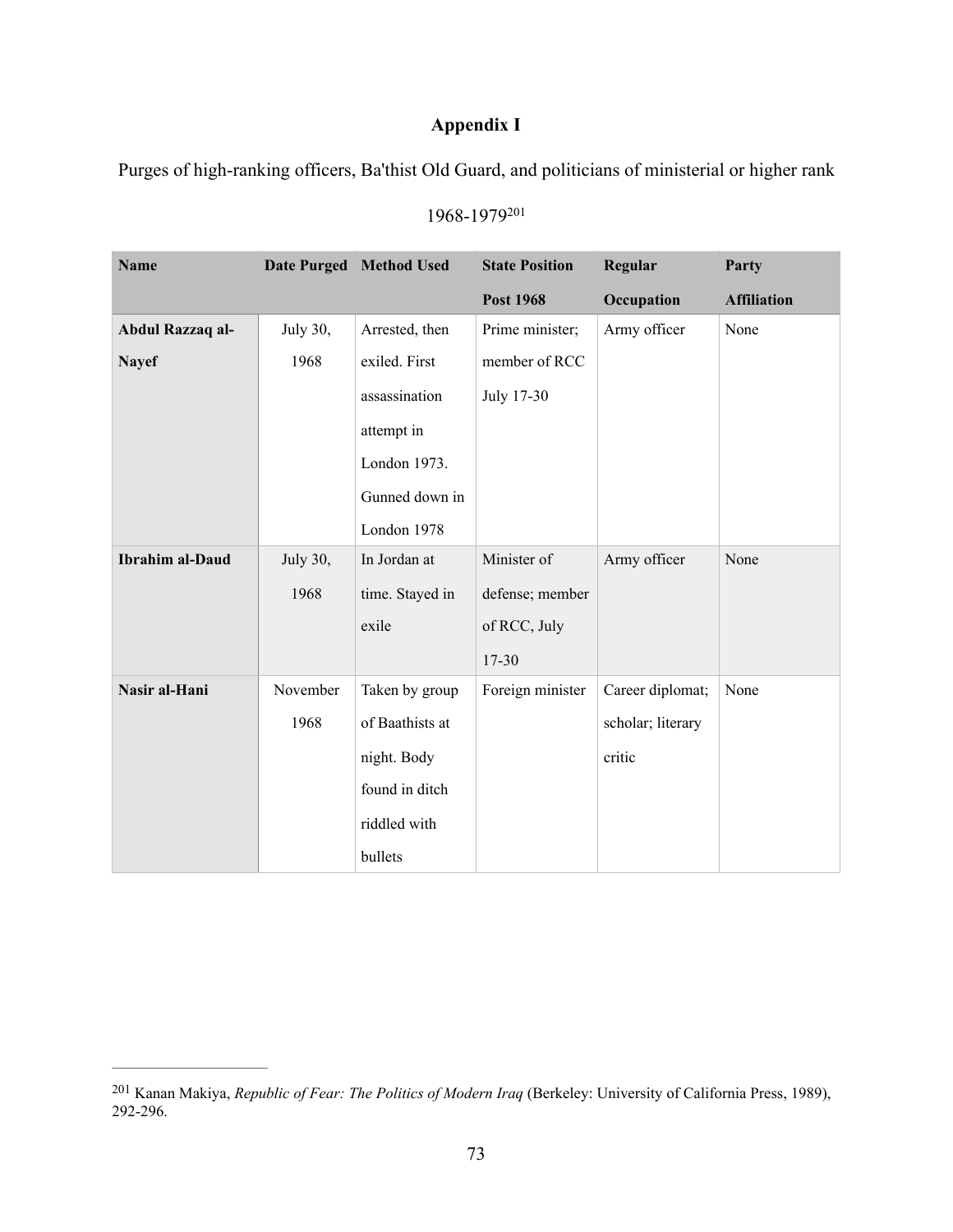| <b>Name</b>        |             | Date Purged Method Used | <b>State Position</b> | Regular         | Party              |
|--------------------|-------------|-------------------------|-----------------------|-----------------|--------------------|
|                    |             |                         | <b>Post 1968</b>      | Occupation      | <b>Affiliation</b> |
| Ibrahim Faysal al- | December    | Dismissed, then         | Chief of Army         | Army officer    | None               |
| Ansari             | 1968        | arrested, accused       | General Staff         |                 |                    |
|                    |             | of conspiracy.          |                       |                 |                    |
|                    |             | Sentenced to 12         |                       |                 |                    |
|                    |             | years                   |                       |                 |                    |
|                    |             | imprisonment            |                       |                 |                    |
| Abd al-Rahman al-  | October     | Tortured and            | None                  | Career diplomat | None               |
| <b>Bazzaz</b>      | 1969        | sentenced to 15         |                       | and scholar     |                    |
|                    |             | years                   |                       |                 |                    |
|                    |             | imprisonment            |                       |                 |                    |
|                    |             | for "spying for         |                       |                 |                    |
|                    |             | Israel"                 |                       |                 |                    |
| Abdul Aziz al-     | 1969        | Arrested and            | None                  | General in Army | None               |
| <b>Uqaili</b>      |             | sentenced to            |                       |                 |                    |
|                    |             | death                   |                       |                 |                    |
| Hardan al-Tikriti  | October 15, | Dismissed from          | Deputy premier;       | Army officer    | Ba'thi since 1961  |
|                    | 1970        | all positions.          | minister of           |                 |                    |
|                    |             | Assassinated in         | defense; deputy       |                 |                    |
|                    |             | Kuwait on               | commander in          |                 |                    |
|                    |             | March 30, 1971          | chief of the          |                 |                    |
|                    |             |                         | Army; member          |                 |                    |
|                    |             |                         | of RCC                |                 |                    |
| Hasan al-Naqib     | October     | Dismissed and           | Deputy chief of       | Army officer    | Ba'thi after 1958  |
|                    | 1970        | made                    | Army General          |                 |                    |
|                    |             | Ambassador in           | Staff                 |                 |                    |
|                    |             | Spain. Retired          |                       |                 |                    |
|                    |             | from Army               |                       |                 |                    |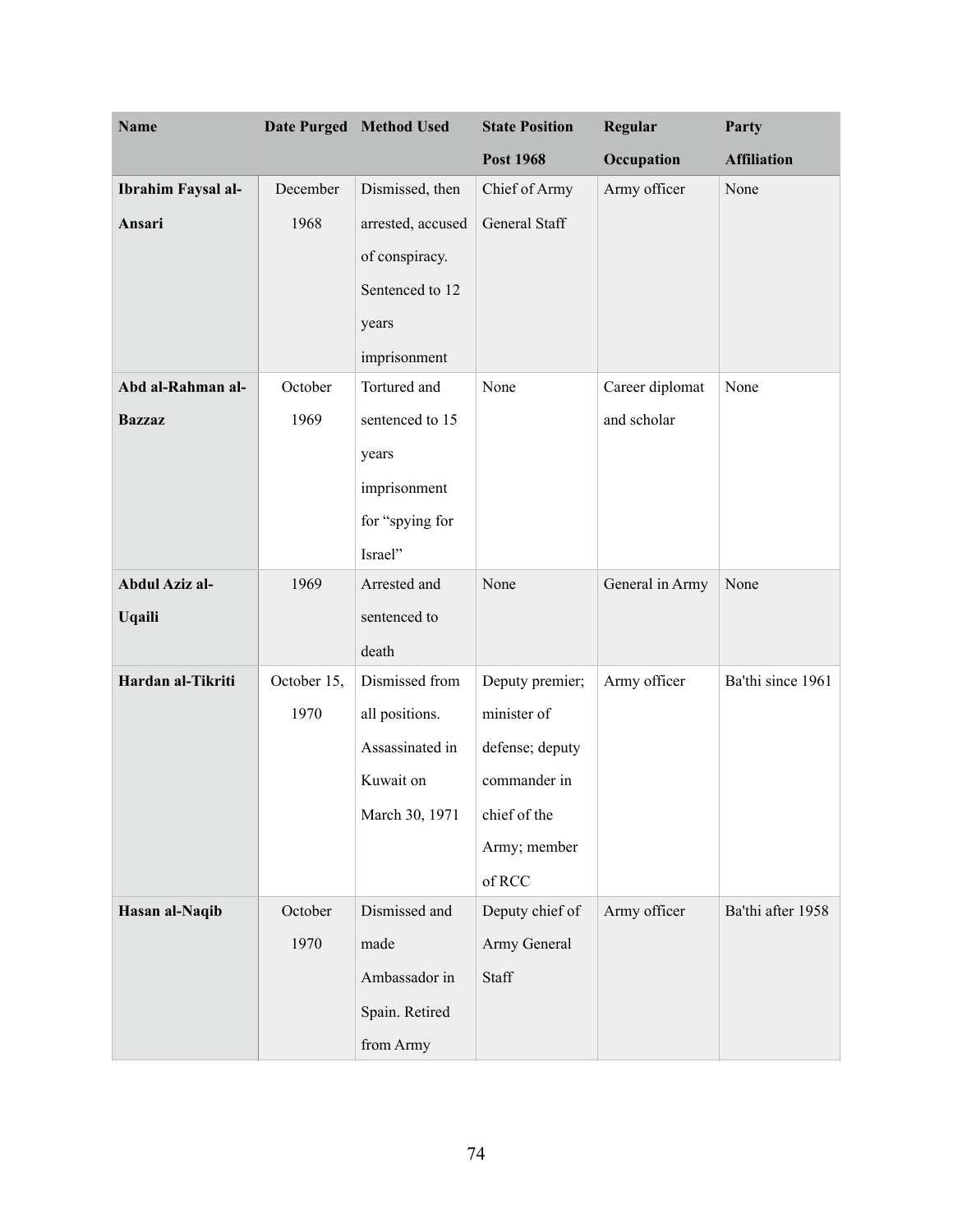| <b>Name</b>            |             | Date Purged Method Used | <b>State Position</b> | Regular      | Party              |
|------------------------|-------------|-------------------------|-----------------------|--------------|--------------------|
|                        |             |                         | <b>Post 1968</b>      | Occupation   | <b>Affiliation</b> |
| <b>Abdullah Sallum</b> | 1970        | Dismissed from          | Minister of           | Party man    | Ba'thi from the    |
| al-Samarra'i           |             | all positions,          | information;          |              | 1950s (member      |
|                        |             | then made               | minister of state;    |              | Regional           |
|                        |             | ambassador to           | member of RCC         |              | Commands)          |
|                        |             | India                   |                       |              |                    |
| Salih Mahdi            | September   | Dismissed from          | Deputy premier;       | Army officer | Ba'thi since 1952  |
| 'Ammash                | 28, 1971    | all positions,          | minster of            |              | (member            |
|                        |             | then made               | interior              |              | Regional and       |
|                        |             | ambassador to           | $(1968-1970);$        |              | Pan-Arab           |
|                        |             | Finland                 | member of RCC         |              | Commands)          |
| Abd al-Karim           | August 1971 | Stabbed to death        | Minister              | Army officer | Ba'thi from late   |
| <b>Mustafa Nasrat</b>  |             | at his house            |                       |              | 1950s              |
| Abd al-Karim al-       | September   | Dismissed and           | Foreign minister;     | Party worker | Ba'thi (member     |
| Shaikhli               | 28, 1971    | appointed to UN.        | member of RCC         |              | Regional and       |
|                        |             | Later                   |                       |              | Pan-Arab           |
|                        |             | assassinated in         |                       |              | Commands)          |
|                        |             | his car                 |                       |              |                    |
| <b>Fuad al-Rikkabi</b> | November19  | Murdered in             | None                  | Engineer     | Ba'thi since       |
|                        | 71          | prison                  |                       |              | 1950; party        |
|                        |             |                         |                       |              | leader             |
|                        |             |                         |                       |              | 1952-1958          |
| Salah 'Umar al-'Ali    | 1972        | Dismissed. Made         | Minister of           | Party worker | Ba'thi (member     |
|                        |             | ambassador to           | guidance;             |              | Regional           |
|                        |             | Sweden                  | member of RCC         |              | Command)           |
| <b>Hammad Shehab</b>   | June 30,    | Killed in Kzar in       | Minister of           | Army officer | Ba'thi after 1968  |
|                        | 1973        | coup attempt            | defense; chief of     |              |                    |
|                        |             |                         | Army General          |              |                    |
|                        |             |                         | Staff; member of      |              |                    |
|                        |             |                         | <b>RCC</b>            |              |                    |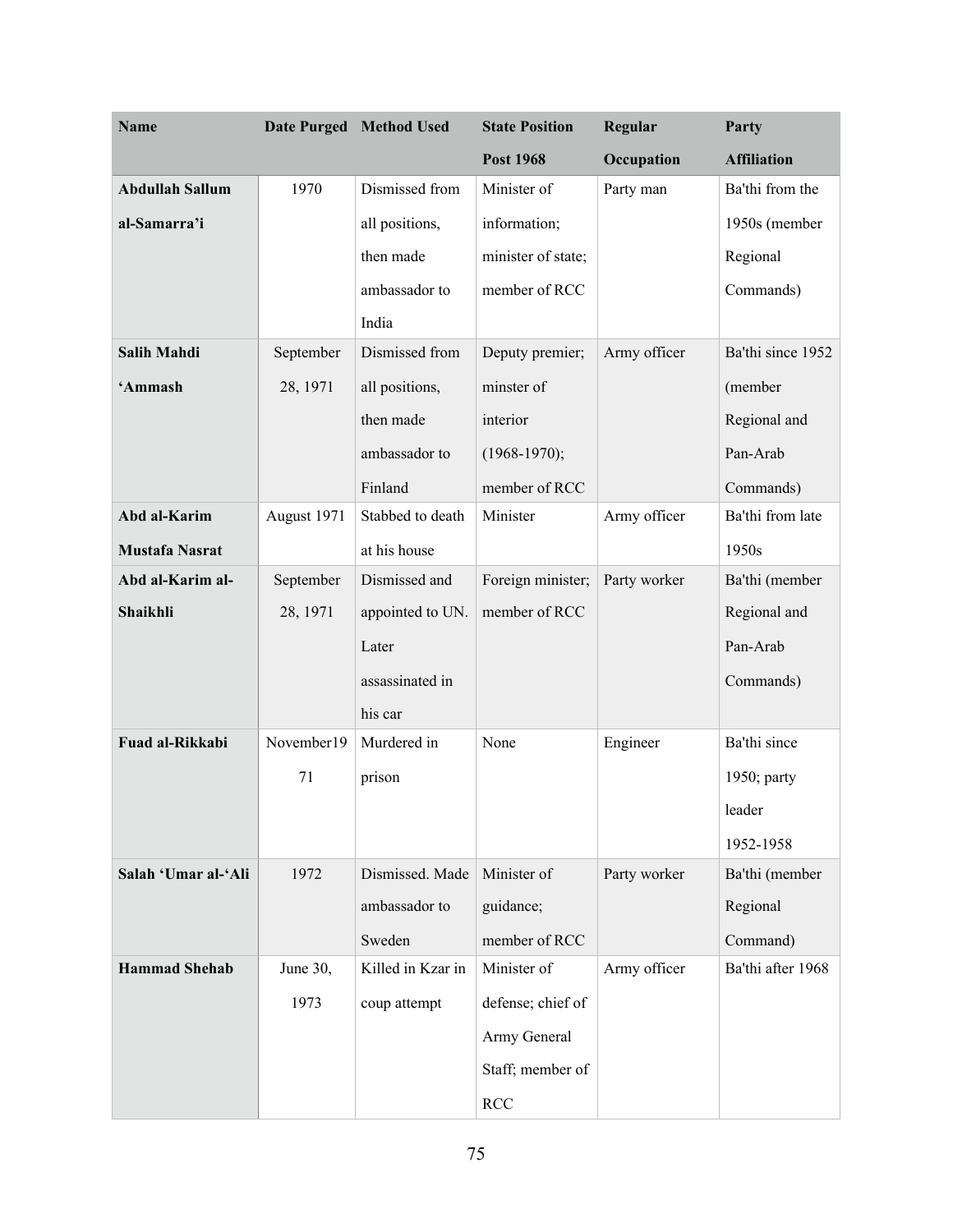| <b>Name</b>           |                  | Date Purged Method Used | <b>State Position</b>    | Regular         | Party              |
|-----------------------|------------------|-------------------------|--------------------------|-----------------|--------------------|
|                       |                  |                         | <b>Post 1968</b>         | Occupation      | <b>Affiliation</b> |
| <b>Nadhim Kzar</b>    | July 8, 1973     | Executed                | Chief of Internal        | Party worker    | Ba'thi since 1950  |
|                       |                  |                         | Security                 |                 |                    |
| <b>Muhammad Fadel</b> | July 9, 1973     | Executed                | Head of Ba'th            | Army officer    | Ba'thi             |
|                       |                  |                         | Military Bureau          |                 |                    |
| Na'im Haddad          | <b>July 1973</b> | Imprisoned              | $\overline{\mathcal{L}}$ | Party worker    | Ba'thi (member     |
|                       |                  |                         |                          |                 | Regional           |
|                       |                  |                         |                          |                 | Command)           |
| Abd al-Khaliq al-     | <b>July 1973</b> | Sentenced to life       | Member of RCC            | Municipal Clerk | Ba'thi (member     |
| Sammara'i             |                  | imprisonment.           |                          | became party    | Regional and       |
|                       |                  | Shot in July            |                          | theoretician    | Pan-Arab           |
|                       |                  | 1979 purges             |                          |                 | Commands)          |
| <b>Hasan Mustafa</b>  | 1974-1975        | Imprisoned              | General in Army          | Army officer    | Not known          |
| <b>Saddiq Mustafa</b> | 1974-1975        | Imprisoned              | General in Army          | Army officer    | Not known          |
| Taha Shakarchi        | 1974-1975        | Imprisoned              | General in Army          | Army officer    | Not known          |
| Husain Hayawi         | 1974-1975        | Dismissed.              | Commander of             | Army officer    | Not known          |
|                       |                  | Appointed               | Air Force                |                 |                    |
|                       |                  | military attache        |                          |                 |                    |
|                       |                  | in Pakistan             |                          |                 |                    |
| Dawood al-Janabi      | mid-1970s        | Dismissed               | Commander of             | Army officer    | Not known          |
|                       |                  |                         | Republican               |                 |                    |
|                       |                  |                         | Guard (elite             |                 |                    |
|                       |                  |                         | units in                 |                 |                    |
|                       |                  |                         | Baghdad)                 |                 |                    |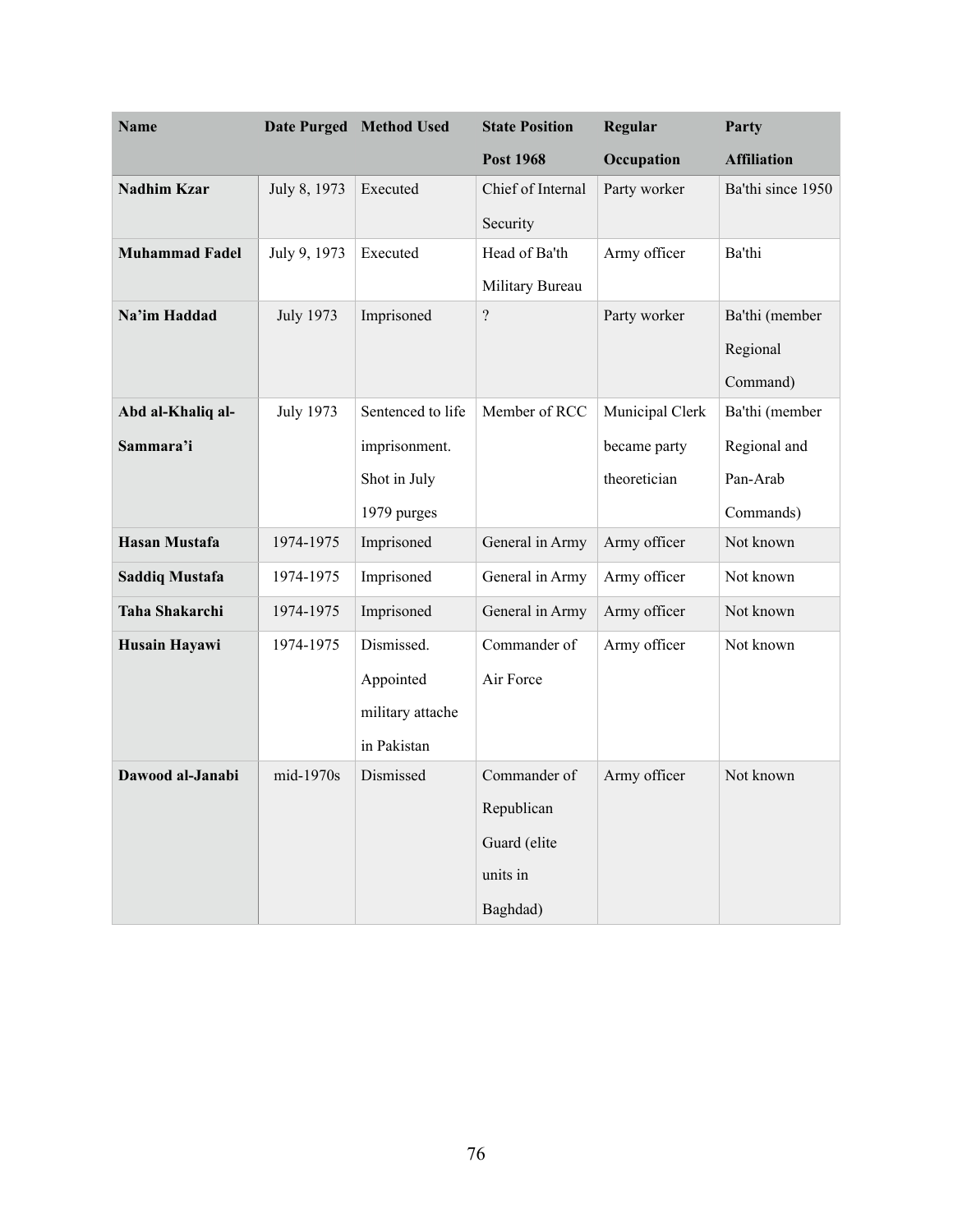| <b>Name</b>          |                  | Date Purged Method Used | <b>State Position</b> | <b>Regular</b> | Party              |
|----------------------|------------------|-------------------------|-----------------------|----------------|--------------------|
|                      |                  |                         | <b>Post 1968</b>      | Occupation     | <b>Affiliation</b> |
| Dr. 'Izzat Mustafa   | March 1977       | Dismissed. Kept         | Minister of           | Physician      | Ba'thi since late  |
|                      |                  | under house             | health (1968-69;      |                | 1940s; early       |
|                      |                  | arrest                  | minister of           |                | 1950s (member      |
|                      |                  |                         | labour (1976);        |                | Regional           |
|                      |                  |                         | minister of           |                | Command)           |
|                      |                  |                         | municipalities        |                |                    |
|                      |                  |                         | $(1977)$ ; member     |                |                    |
|                      |                  |                         | of RCC                |                |                    |
|                      |                  |                         | $(1968-77)$           |                |                    |
| Ahmad Hasan al-      | <b>July 1979</b> | Placed under            | President;            | Army officer   | Ba'thi since early |
| <b>Bakr</b>          |                  | house arrest.           | commander in          |                | 1950s (Secretary   |
|                      |                  | Gradually               | chief of Army;        |                | General Ba'th      |
|                      |                  | stripped of all         | minister of           |                | Regional           |
|                      |                  | positions               | defense               |                | Command;           |
|                      |                  |                         | $(1973-1977)$         |                | member Pan-        |
|                      |                  |                         |                       |                | Arab Command)      |
| Muhyi 'Abd al-       | <b>July 1979</b> | Forced to               | Secretary of          | Party man      | Prominent Ba'thi   |
| <b>Husain Rashid</b> |                  | "confess" to            | <b>RCC</b>            |                | (member of Pan-    |
|                      |                  | RCC, then shot          |                       |                | Arab Command)      |
|                      |                  | along with whole        |                       |                |                    |
|                      |                  | family                  |                       |                |                    |
| <b>Khaled Abed</b>   | <b>July 1979</b> | Executed                | Minister of           |                | Ba'thi             |
| Osman                |                  |                         | Kurdish affairs;      |                |                    |
|                      |                  |                         | member of RCC         |                |                    |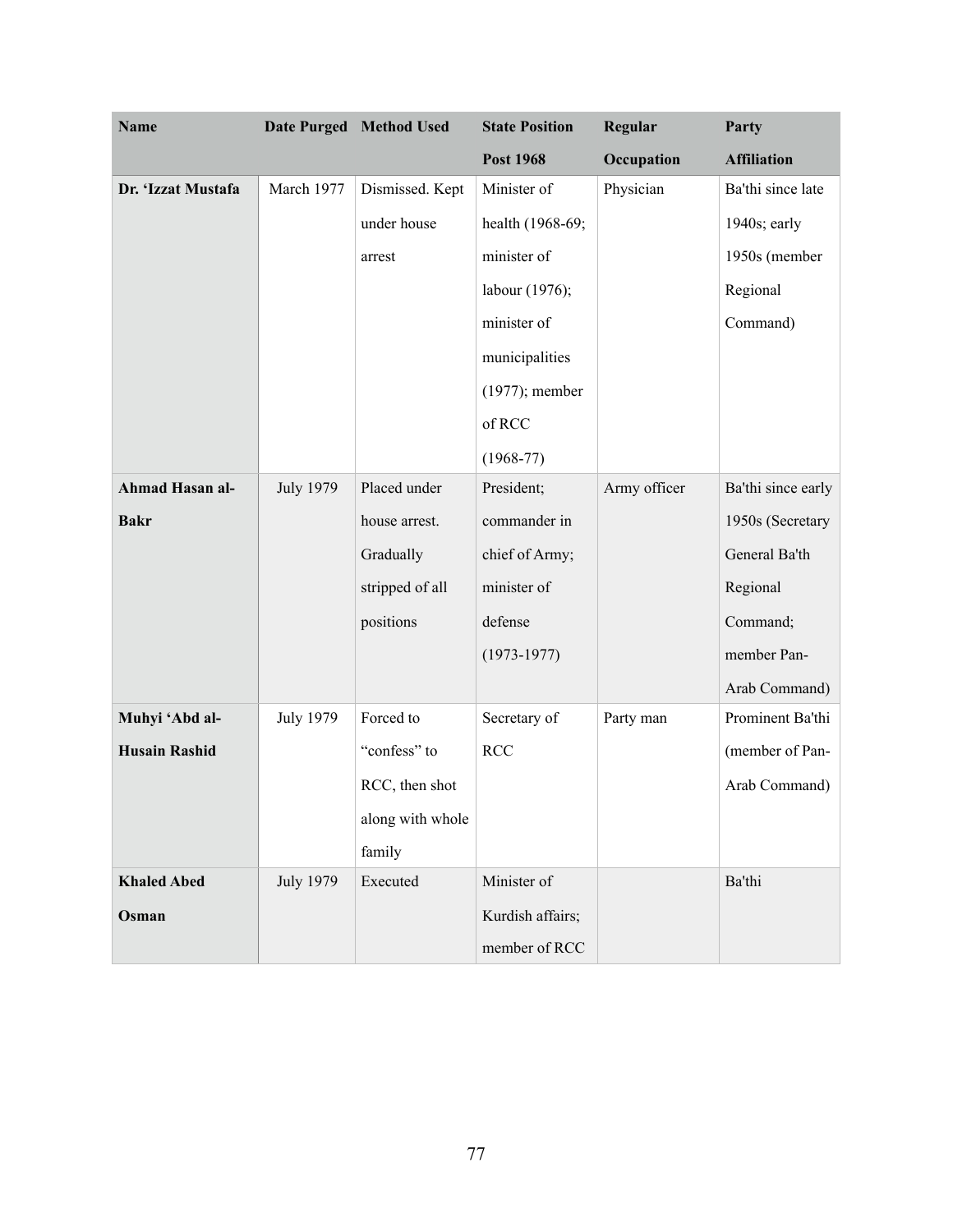| <b>Name</b>               |                  | Date Purged Method Used | <b>State Position</b> | <b>Regular</b> | Party              |
|---------------------------|------------------|-------------------------|-----------------------|----------------|--------------------|
|                           |                  |                         | <b>Post 1968</b>      | Occupation     | <b>Affiliation</b> |
| <b>Adnan Husain</b>       | <b>July 1979</b> | Executed                | Deputy prime          |                | Ba'thi (member     |
|                           |                  |                         | minister and          |                | Regional           |
|                           |                  |                         | chief of              |                | Command)           |
|                           |                  |                         | President's           |                |                    |
|                           |                  |                         | Bureau; member        |                |                    |
|                           |                  |                         | of RCC                |                |                    |
| <b>Mohammed</b>           | <b>July 1979</b> | Executed                | Minster of            |                | Ba'thi (member     |
| Mahjoud                   |                  |                         | education;            |                | Regional           |
|                           |                  |                         | member of RCC         |                | Command)           |
| Mohammad 'Ayeh            | <b>July 1979</b> | Executed                | Minister of           |                | Ba'thi             |
|                           |                  |                         | industry;             |                |                    |
|                           |                  |                         | member of RCC         |                |                    |
| <b>Ghanin Abdul Jalil</b> | <b>July 1979</b> | Executed                | Chief of vice         |                | Ba'thi (member     |
|                           |                  |                         | president's           |                | Regional           |
|                           |                  |                         | office; member        |                | Command)           |
|                           |                  |                         | of RCC                |                |                    |
| Muhammed 'Ayish           | <b>July 1979</b> | Executed                | Member of RCC         | Leading party  | Ba'thi (member     |
|                           |                  |                         |                       | organizer      | Regional           |
|                           |                  |                         |                       |                | Command)           |
| Adnan Hamdani             | <b>July 1979</b> | Executed                | Director general      | Lawyer and     | Ba'thi             |
|                           |                  |                         | of president's        | party man      |                    |
|                           |                  |                         | office; minister      |                |                    |
|                           |                  |                         | of planning           |                |                    |
|                           |                  |                         | $(1976-79);$          |                |                    |
|                           |                  |                         | member of RCC         |                |                    |
|                           |                  |                         | and Committee         |                |                    |
|                           |                  |                         | on Oil Affairs        |                |                    |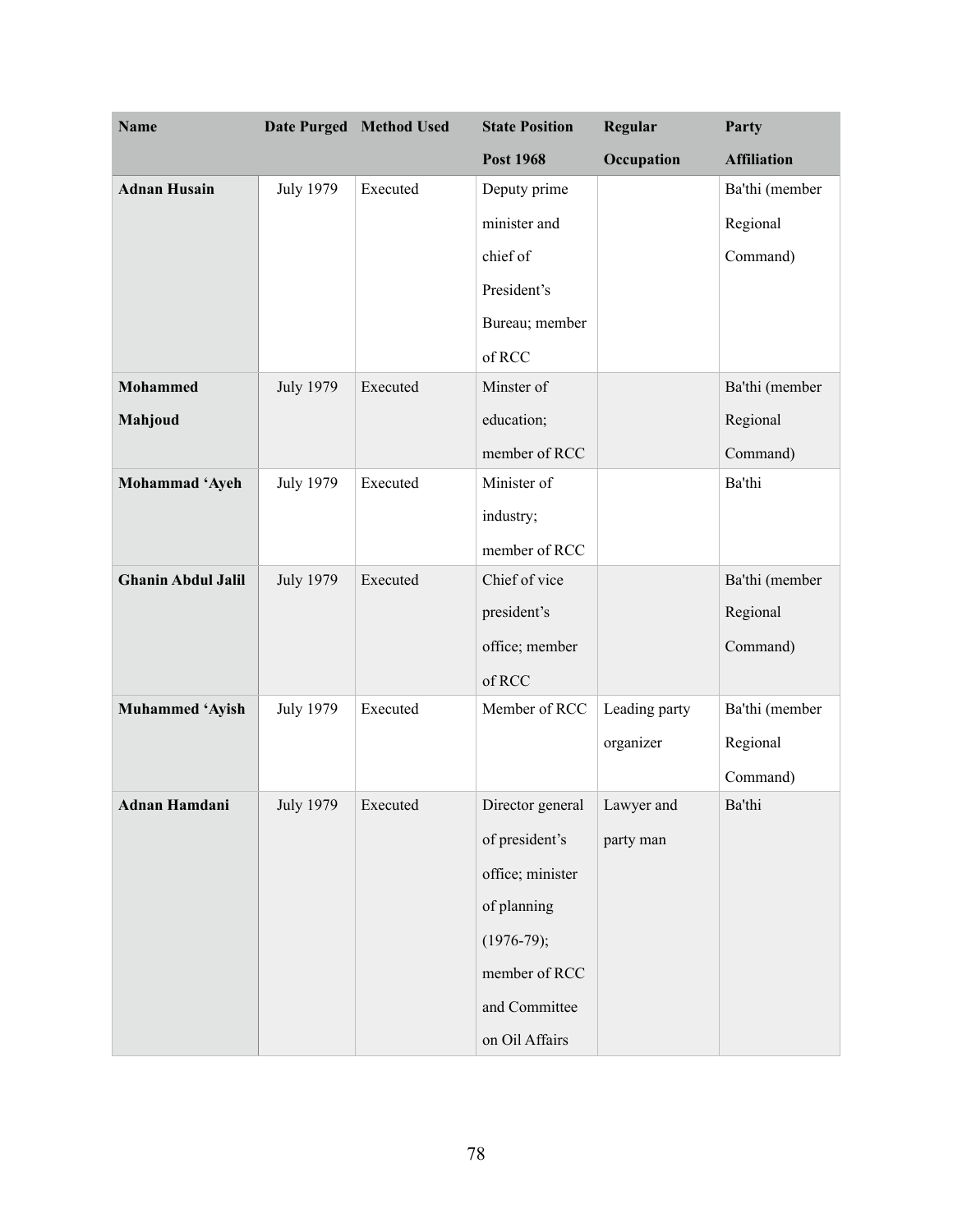#### **Appendix II**

George W. Bush, March 17, 2003 8:10 PM

 My fellow citizens, events in Iraq have now reached the final days of decision. For more than a decade, the United States and other nations have pursued patient and honorable efforts to disarm the Iraqi regime without war. That regime pledged to reveal and destroy all its weapons of mass destruction as a condition for ending the Persian Gulf War in 1991.

 Since then, the world has engaged in 12 years of diplomacy. We have passed more than a dozen resolutions in the United Nations Security Council. We have sent hundreds of weapons inspectors to oversee the disarmament of Iraq. Our good faith has not been returned.

 The Iraqi regime has used diplomacy as a ploy to gain time and advantage. It has uniformly defied Security Council resolutions demanding full disarmament. Over the years, U.N. weapon inspectors have been threatened by Iraqi officials, electronically bugged, and systematically deceived. Peaceful efforts to disarm the Iraqi regime have failed again and again -- because we are not dealing with peaceful men.

 Intelligence gathered by this and other governments leaves no doubt that the Iraq regime continues to possess and conceal some of the most lethal weapons ever devised. This regime has already used weapons of mass destruction against Iraq's neighbors and against Iraq's people. The regime has a history of reckless aggression in the Middle East. It has a deep hatred of America and our friends. And it has aided, trained and harbored terrorists, including operatives of al Qaeda.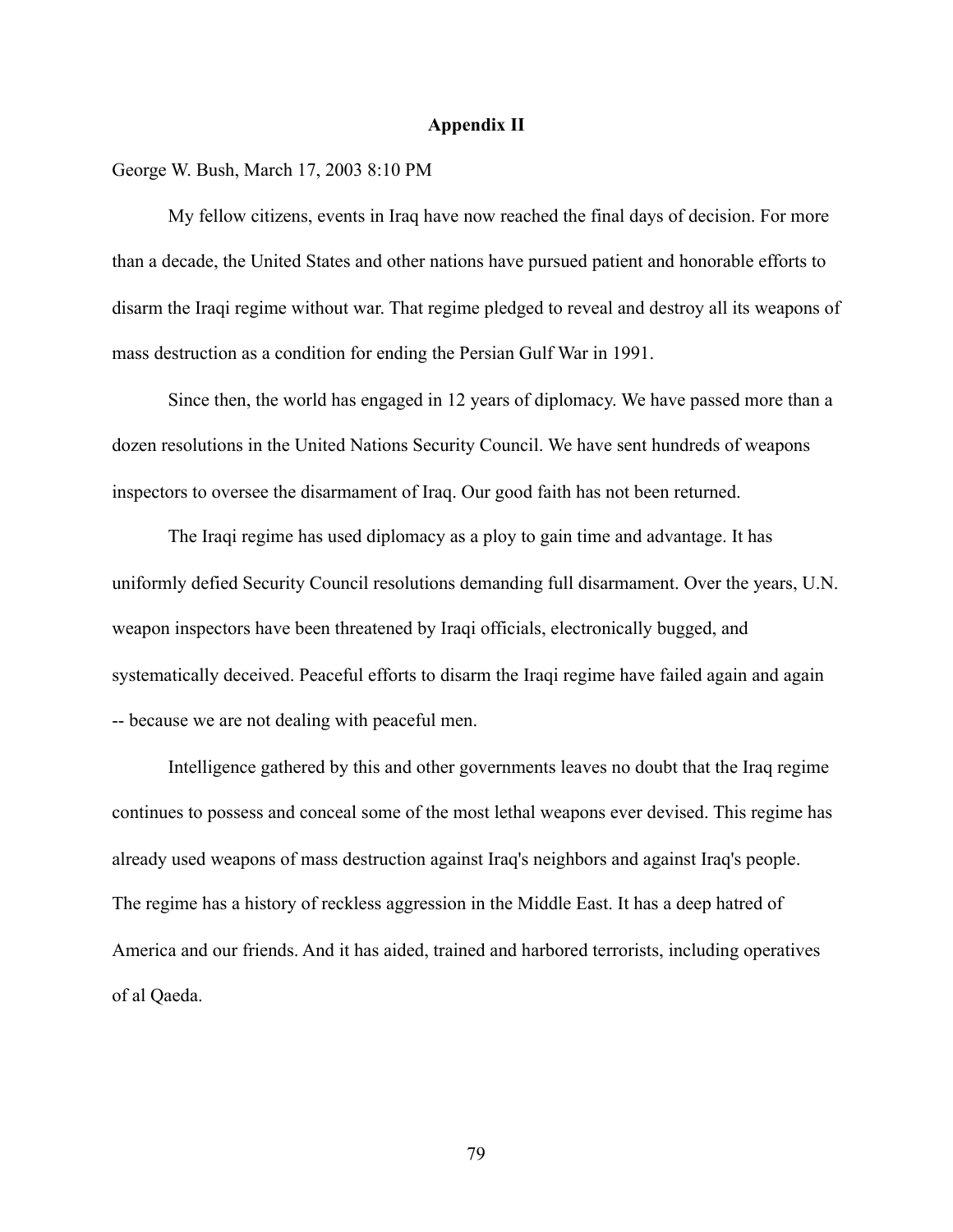The danger is clear: using chemical, biological or, one day, nuclear weapons, obtained with the help of Iraq, the terrorists could fulfill their stated ambitions and kill thousands or hundreds of thousands of innocent people in our country, or any other.

 The United States and other nations did nothing to deserve or invite this threat. But we will do everything to defeat it. Instead of drifting along toward tragedy, we will set a course toward safety. Before the day of horror can come, before it is too late to act, this danger will be removed.

 The United States of America has the sovereign authority to use force in assuring its own national security. That duty falls to me, as Commander-in-Chief, by the oath I have sworn, by the oath I will keep.

 Recognizing the threat to our country, the United States Congress voted overwhelmingly last year to support the use of force against Iraq. America tried to work with the United Nations to address this threat because we wanted to resolve the issue peacefully. We believe in the mission of the United Nations. One reason the U.N. was founded after the second world war was to confront aggressive dictators, actively and early, before they can attack the innocent and destroy the peace.

 In the case of Iraq, the Security Council did act, in the early 1990s. Under Resolutions 678 and 687 -- both still in effect -- the United States and our allies are authorized to use force in ridding Iraq of weapons of mass destruction. This is not a question of authority, it is a question of will.

 Last September, I went to the U.N. General Assembly and urged the nations of the world to unite and bring an end to this danger. On November 8th, the Security Council unanimously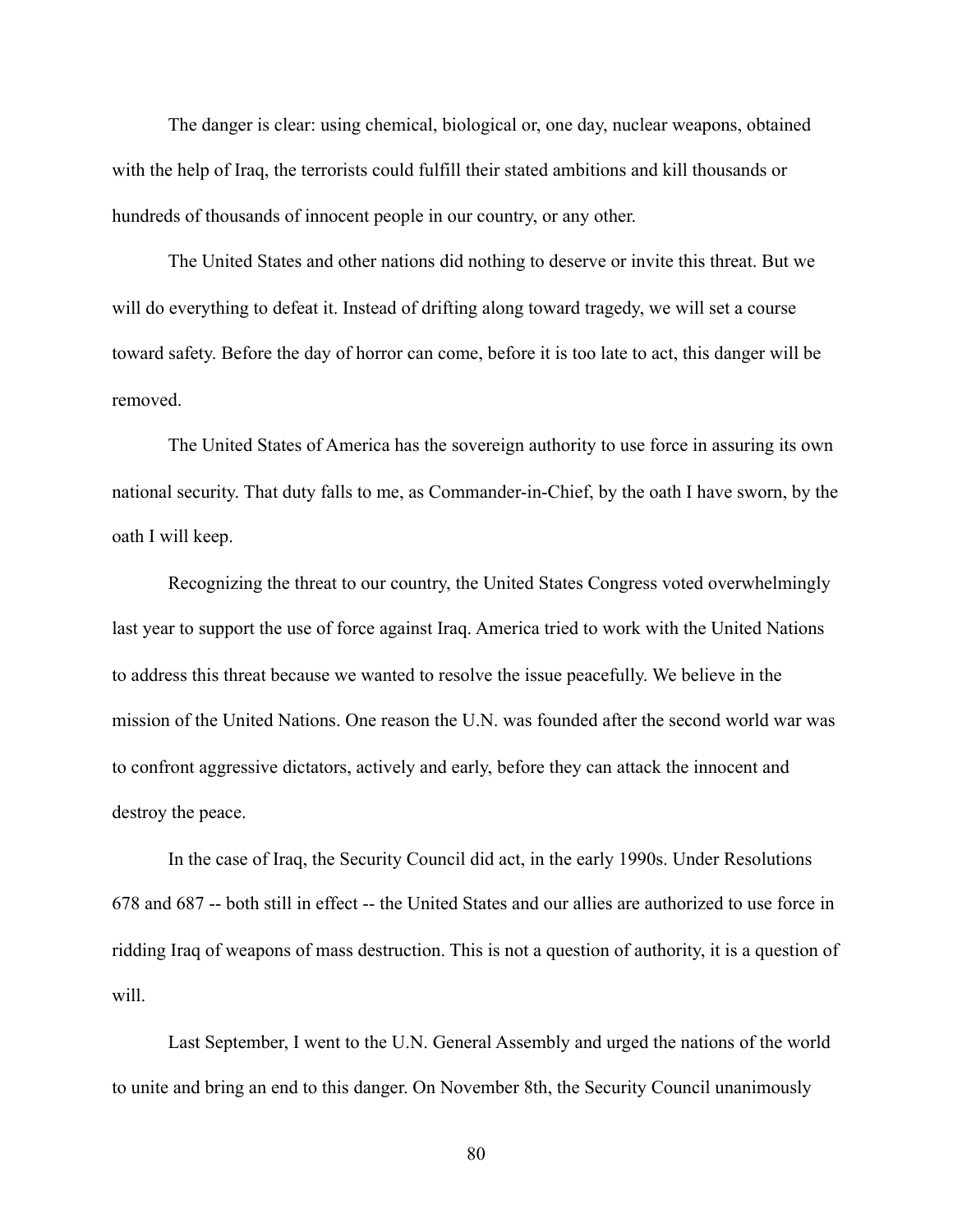passed Resolution 1441, finding Iraq in material breach of its obligations, and vowing serious consequences if Iraq did not fully and immediately disarm.

 Today, no nation can possibly claim that Iraq has disarmed. And it will not disarm so long as Saddam Hussein holds power. For the last four-and-a-half months, the United States and our allies have worked within the Security Council to enforce that Council's long-standing demands. Yet, some permanent members of the Security Council have publicly announced they will veto any resolution that compels the disarmament of Iraq. These governments share our assessment of the danger, but not our resolve to meet it. Many nations, however, do have the resolve and fortitude to act against this threat to peace, and a broad coalition is now gathering to enforce the just demands of the world. The United Nations Security Council has not lived up to its responsibilities, so we will rise to ours.

 In recent days, some governments in the Middle East have been doing their part. They have delivered public and private messages urging the dictator to leave Iraq, so that disarmament can proceed peacefully. He has thus far refused. All the decades of deceit and cruelty have now reached an end. Saddam Hussein and his sons must leave Iraq within 48 hours. Their refusal to do so will result in military conflict, commenced at a time of our choosing. For their own safety, all foreign nationals -- including journalists and inspectors -- should leave Iraq immediately.

 Many Iraqis can hear me tonight in a translated radio broadcast, and I have a message for them. If we must begin a military campaign, it will be directed against the lawless men who rule your country and not against you. As our coalition takes away their power, we will deliver the food and medicine you need. We will tear down the apparatus of terror and we will help you to build a new Iraq that is prosperous and free. In a free Iraq, there will be no more wars of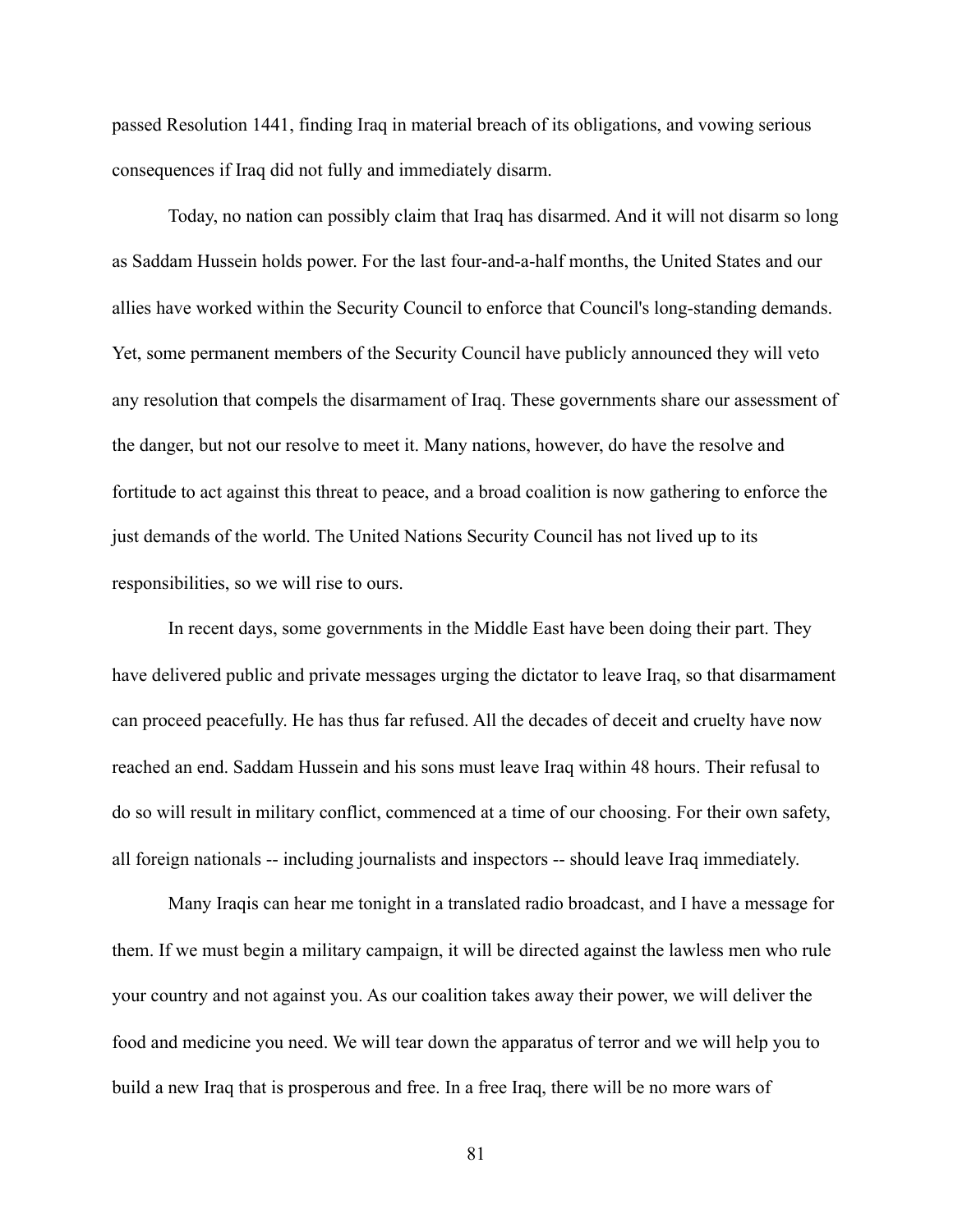aggression against your neighbors, no more poison factories, no more executions of dissidents, no more torture chambers and rape rooms. The tyrant will soon be gone. The day of your liberation is near.

 It is too late for Saddam Hussein to remain in power. It is not too late for the Iraqi military to act with honor and protect your country by permitting the peaceful entry of coalition forces to eliminate weapons of mass destruction. Our forces will give Iraqi military units clear instructions on actions they can take to avoid being attacked and destroyed. I urge every member of the Iraqi military and intelligence services, if war comes, do not fight for a dying regime that is not worth your own life.

 And all Iraqi military and civilian personnel should listen carefully to this warning. In any conflict, your fate will depend on your action. Do not destroy oil wells, a source of wealth that belongs to the Iraqi people. Do not obey any command to use weapons of mass destruction against anyone, including the Iraqi people. War crimes will be prosecuted. War criminals will be punished. And it will be no defense to say, "I was just following orders."

 Should Saddam Hussein choose confrontation, the American people can know that every measure has been taken to avoid war, and every measure will be taken to win it. Americans understand the costs of conflict because we have paid them in the past. War has no certainty, except the certainty of sacrifice.

 Yet, the only way to reduce the harm and duration of war is to apply the full force and might of our military, and we are prepared to do so. If Saddam Hussein attempts to cling to power, he will remain a deadly foe until the end. In desperation, he and terrorists groups might try to conduct terrorist operations against the American people and our friends. These attacks are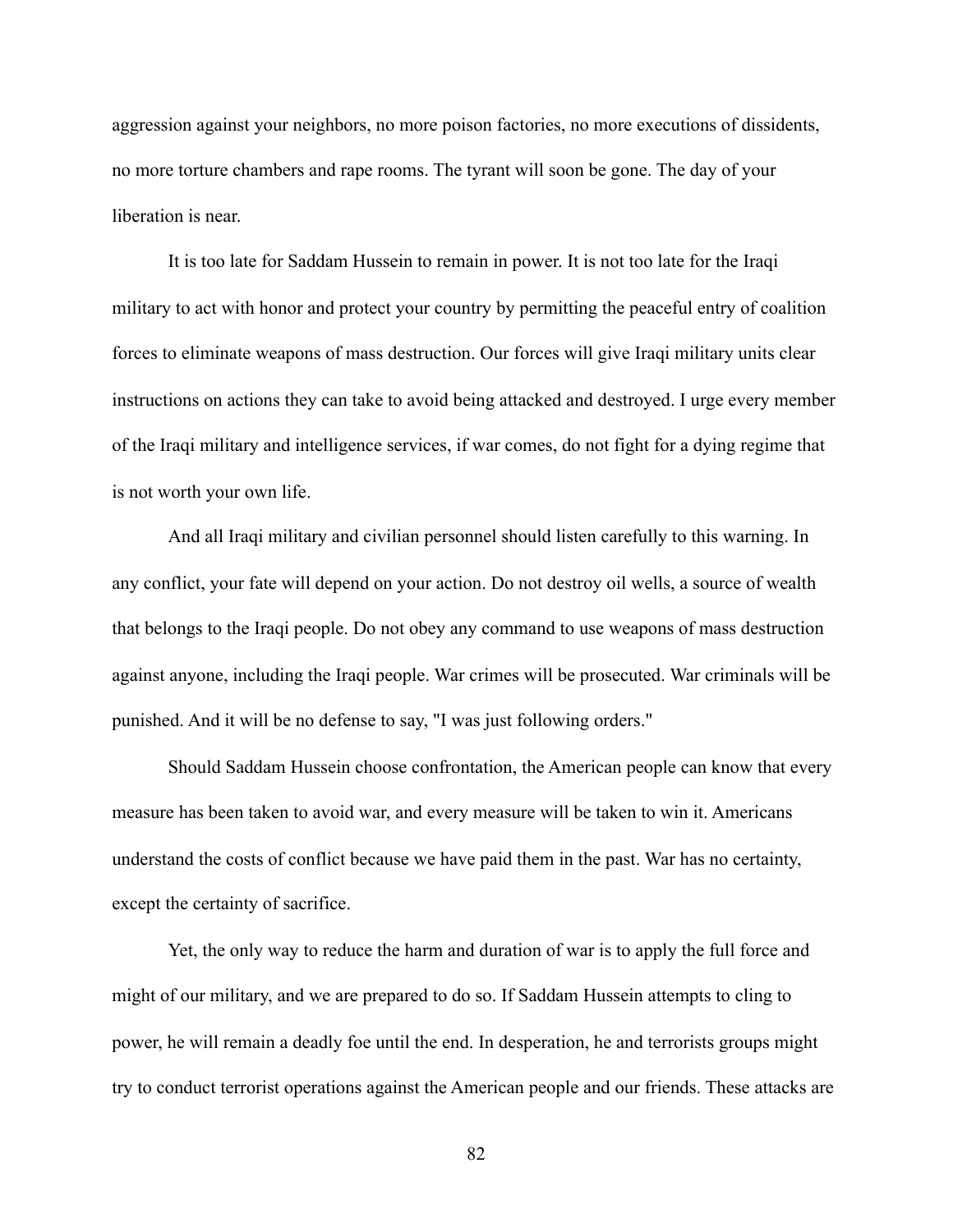not inevitable. They are, however, possible. And this very fact underscores the reason we cannot live under the threat of blackmail. The terrorist threat to America and the world will be diminished the moment that Saddam Hussein is disarmed.

 Our government is on heightened watch against these dangers. Just as we are preparing to ensure victory in Iraq, we are taking further actions to protect our homeland. In recent days, American authorities have expelled from the country certain individuals with ties to Iraqi intelligence services. Among other measures, I have directed additional security of our airports, and increased Coast Guard patrols of major seaports. The Department of Homeland Security is working closely with the nation's governors to increase armed security at critical facilities across America.

 Should enemies strike our country, they would be attempting to shift our attention with panic and weaken our morale with fear. In this, they would fail. No act of theirs can alter the course or shake the resolve of this country. We are a peaceful people -- yet we're not a fragile people, and we will not be intimidated by thugs and killers. If our enemies dare to strike us, they and all who have aided them, will face fearful consequences.

 We are now acting because the risks of inaction would be far greater. In one year, or five years, the power of Iraq to inflict harm on all free nations would be multiplied many times over. With these capabilities, Saddam Hussein and his terrorist allies could choose the moment of deadly conflict when they are strongest. We choose to meet that threat now, where it arises, before it can appear suddenly in our skies and cities.

 The cause of peace requires all free nations to recognize new and undeniable realities. In the 20th century, some chose to appease murderous dictators, whose threats were allowed to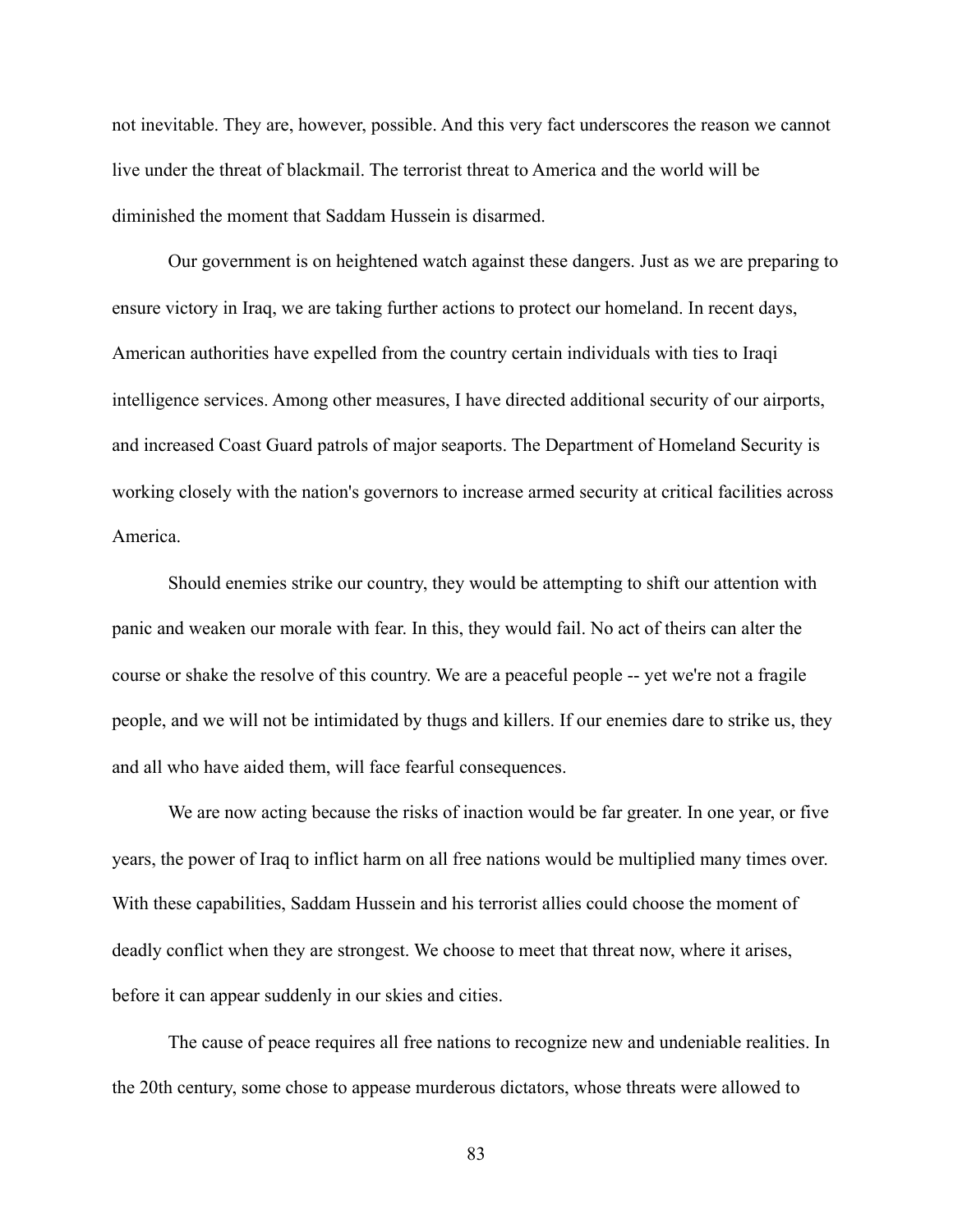grow into genocide and global war. In this century, when evil men plot chemical, biological and nuclear terror, a policy of appeasement could bring destruction of a kind never before seen on this earth.

 Terrorists and terror states do not reveal these threats with fair notice, in formal declarations -- and responding to such enemies only after they have struck first is not selfdefense, it is suicide. The security of the world requires disarming Saddam Hussein now. As we enforce the just demands of the world, we will also honor the deepest commitments of our country. Unlike Saddam Hussein, we believe the Iraqi people are deserving and capable of human liberty. And when the dictator has departed, they can set an example to all the Middle East of a vital and peaceful and self-governing nation.

 The United States, with other countries, will work to advance liberty and peace in that region. Our goal will not be achieved overnight, but it can come over time. The power and appeal of human liberty is felt in every life and every land. And the greatest power of freedom is to overcome hatred and violence, and turn the creative gifts of men and women to the pursuits of peace.

 That is the future we choose. Free nations have a duty to defend our people by uniting against the violent. And tonight, as we have done before, America and our allies accept that responsibility.

Good night, and may God continue to bless America.

#### <span id="page-83-1"></span>END 8:15 P.M. ES[T202](#page-83-0)

<span id="page-83-0"></span>George W. Bush, "President Bush Addresses the Nation," *WhiteHouseArchives.gov*, last updated March 19, [202](#page-83-1) 2003, https://georgewbush-whitehouse.archives.gov/news/releases/2003/03/20030319-17.html.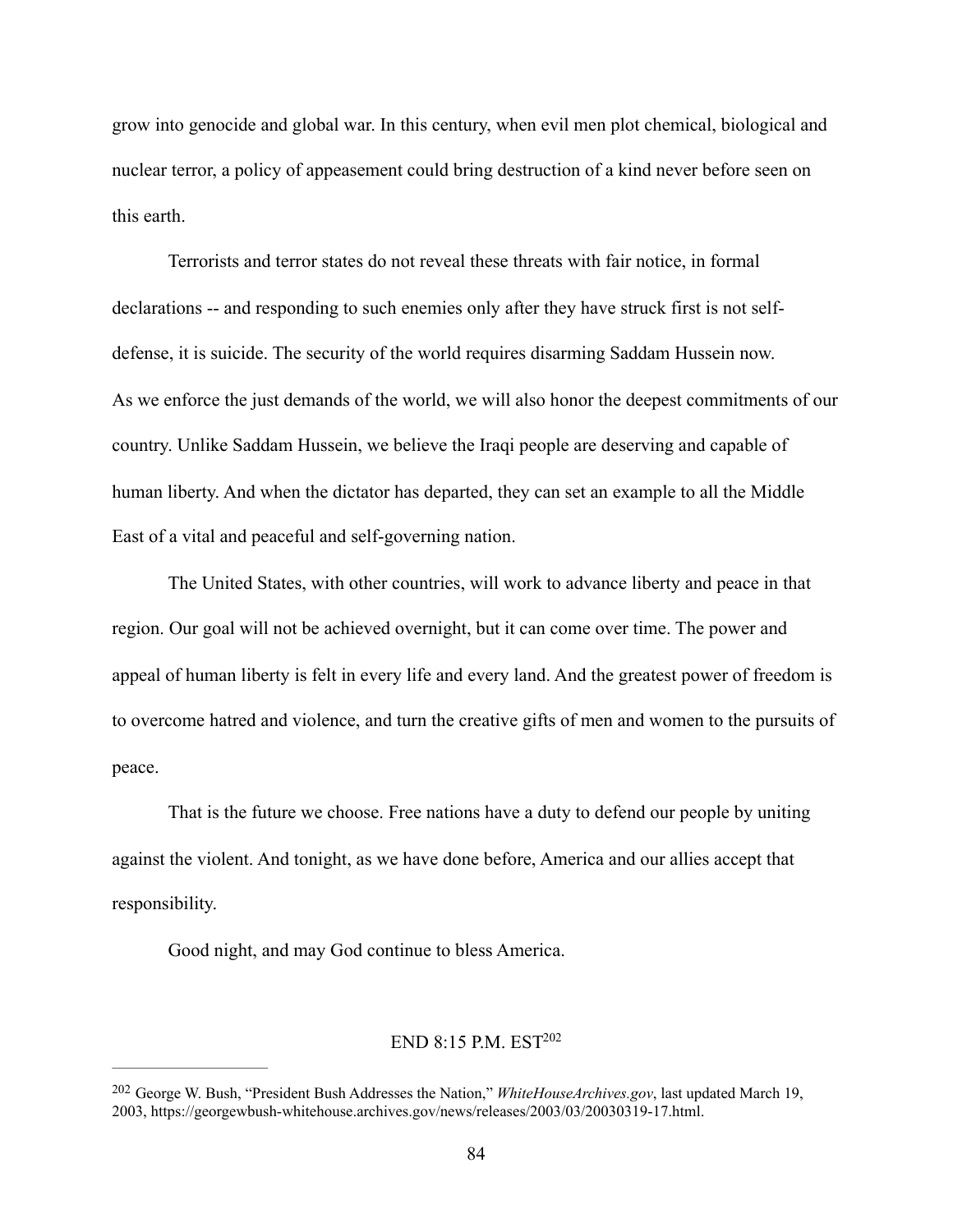#### **Appendix III**

 The chart below outlines the command structure for ISIS and what the responsibilities of each position are.



<span id="page-84-1"></span>\*Terrorism Research and Analysis Consortium (via CNN[\)203](#page-84-0)

<span id="page-84-0"></span><sup>&</sup>lt;sup>[203](#page-84-1)</sup> Nick Thompson and Atika Shubert, "The Anatomy of ISIS: How the 'Islamic State' is Run, From Oil to Beheadings," *cnn.com*[, last updated January 14, 2015, http://www.cnn.com/2014/09/18/world/meast/isis-syria-iraq](http://www.cnn.com/2014/09/18/world/meast/isis-syria-iraq-hierarchy/)hierarchy.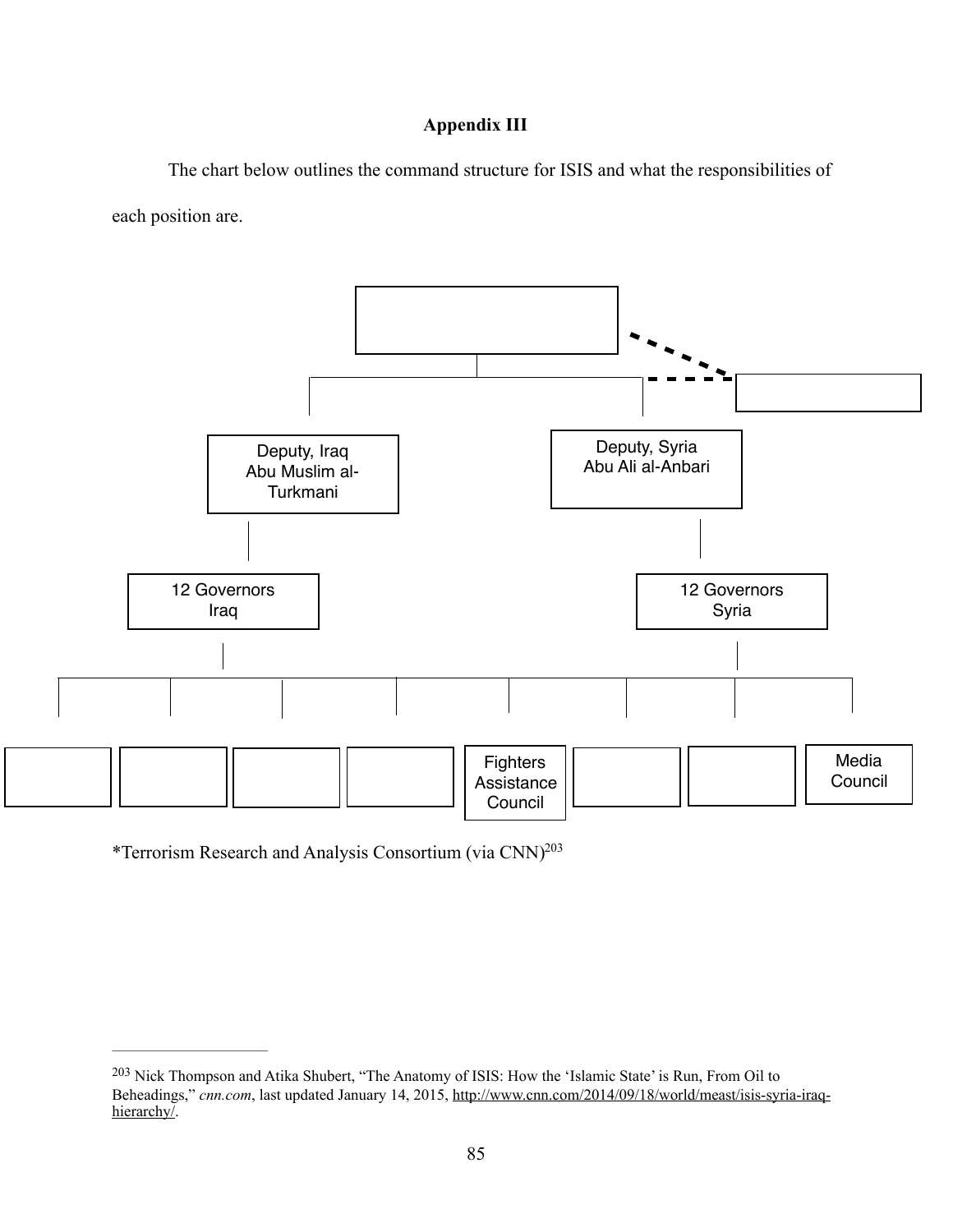## **Appendix IV**  Cycles Observed

| 1968-2003                                                       | 2003-2011                                                                  | 2011-Present                                                         |
|-----------------------------------------------------------------|----------------------------------------------------------------------------|----------------------------------------------------------------------|
| Strong leader                                                   | No leader                                                                  | Weak leader<br>-Strong leader                                        |
| Culture of Fear                                                 | Eliminate culture of fear                                                  | Culture of fear                                                      |
| Low standard of living<br>-Improved standard of<br>living       | Destruction of standard of living<br>-Improved standard of living          | Destruction of standard of<br>living<br>-Improved standard of living |
| Infrastructure development<br>-Destruction of<br>infrastructure | Further destruction of<br>infrastructure<br>-Development of infrastructure | Infrastructure "development"<br>-Radicalization                      |
| Militarization                                                  | "De-militarization"                                                        | Militarization                                                       |
| History as justification                                        | History as justification                                                   | History as justification                                             |
| No alternatives                                                 | No alternatives                                                            | No alternatives                                                      |
| People as pawns                                                 | People as pawns                                                            | People as pawns                                                      |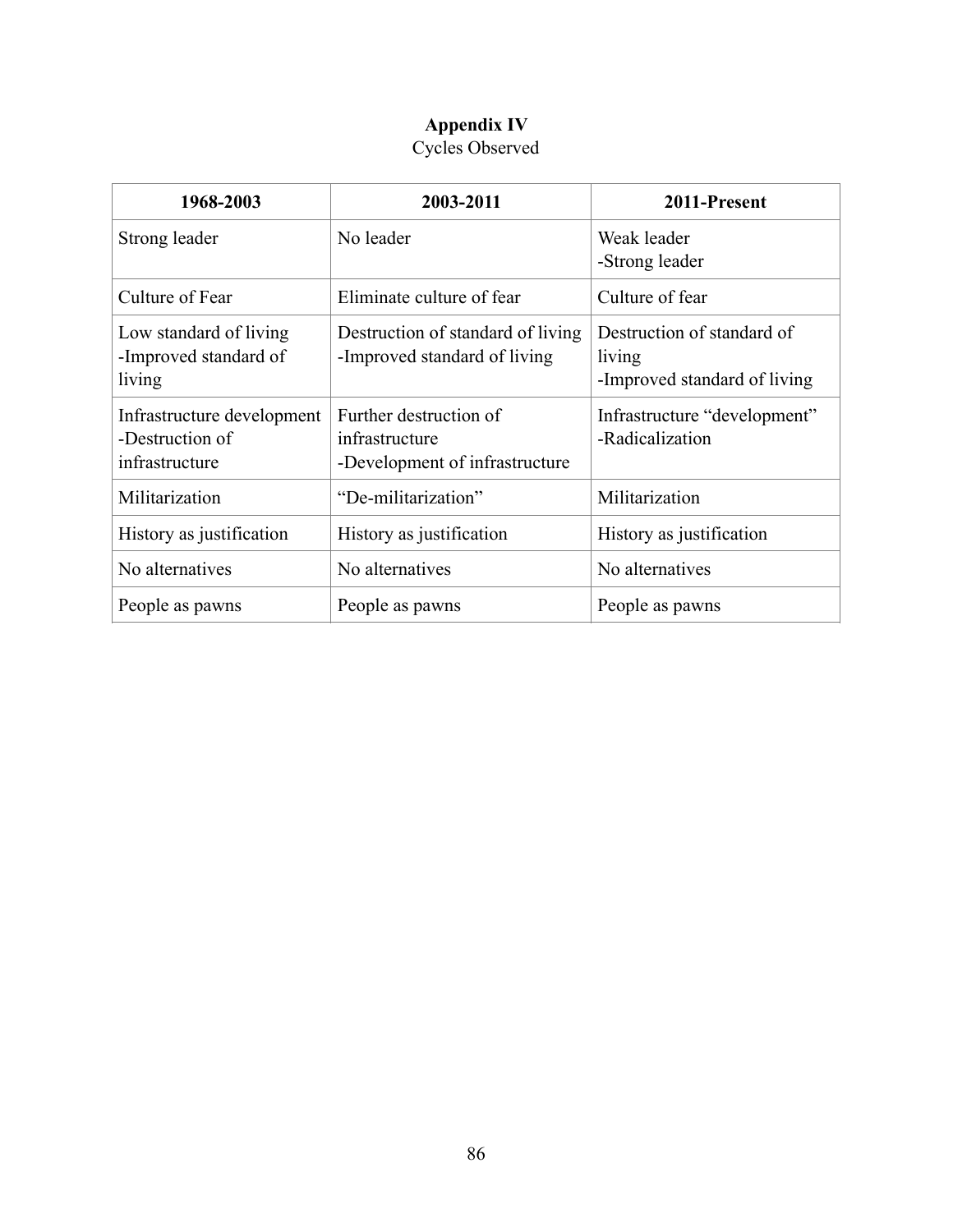### Bibliography

Aburish, Said K. *Saddam Hussein: The Politics of Revenge.* New York: Bloomsbury Publishing, 2000.

Aisch, Gregor Aisch, Joe Burgess, C.J. Chivers, Alicia Parlapiano, Sergio Peçanha, Archie Tse, Derek Watkins and Karen Yourish. "How ISIS Works." *[NYTimes.com](http://NYTimes.com)*. Last updated September [16, 2014. http://www.nytimes.com/interactive/2014/09/16/world/middleeast/how-isis](http://www.nytimes.com/interactive/2014/09/16/world/middleeast/how-isis-works.html?action=click&contentCollection=Middle%2520East&module=RelatedCoverage®ion=Marginalia&pgtype=article)works.html?action=click&contentCollection=Middle %20East&module=RelatedCoverage&region=Marginalia&pgtype=article.

Al-Alawi, Irfan. "Extreme Wahhabism on Display in Shrine Destruction in Mosul." *Gatestone Institute*[. Last updated August 4, 2014. http://www.gatestoneinstitute.org/4574/jonah-shrine](http://www.gatestoneinstitute.org/4574/jonah-shrine-destruction)destruction.

Allawi, Ali A. *The Occupation of Iraq: Winning the War, Losing the Peace*. New Haven: Yale University Press, 2007.

Balaghi, Shiva. *Saddam Hussein: A Biography*. Westport: Greenwood Press, 2006.

Barrett, Richard. "The Islamic State." *The Soufan Group*. Last modified November 2014, 12. [http://soufangroup.com/wp-content/uploads/2014/10/TSG-The-Islamic-State-Nov14.pdf.](http://soufangroup.com/wp-content/uploads/2014/10/TSG-The-Islamic-State-Nov14.pdf)

Blanchard, Christopher M. and Carla E. Humud. "The Islamic State and U.S. Policy." *Congressional Research Service*[. Last modified February 9, 2016, 8. https://www.fas.org/sgp/crs/](https://www.fas.org/sgp/crs/mideast/R43612.pdf) mideast/R43612.pdf.

Bush, George W. "State of the Union Address." U.S. Congress, Washington, D.C., January 29, 2002.

Bush, George W. "President Bush Says Saddam Hussein Must Leave Iraq Within 48 Hours." Speech from the Oval Office, Washington, D.C.. March 17, 2003.

Bush, George W. "President Bush Addresses the Nation on Iraqi Invasion." Speech from the [Oval Office, Washington, D.C.. March 19, 2003. https://georgewbush-whitehouse.archives.gov/](https://georgewbush-whitehouse.archives.gov/news/releases/2003/03/20030319-17.html) news/releases/2003/03/20030319-17.html.

Carter, Chelsea. "Video Shows ISIS Beheading U.S. Journalist James Foley." *CNN.com*. August 20, 2014. [http://www.cnn.com/2014/08/19/world/meast/isis-james-foley/.](http://www.cnn.com/2014/08/19/world/meast/isis-james-foley/)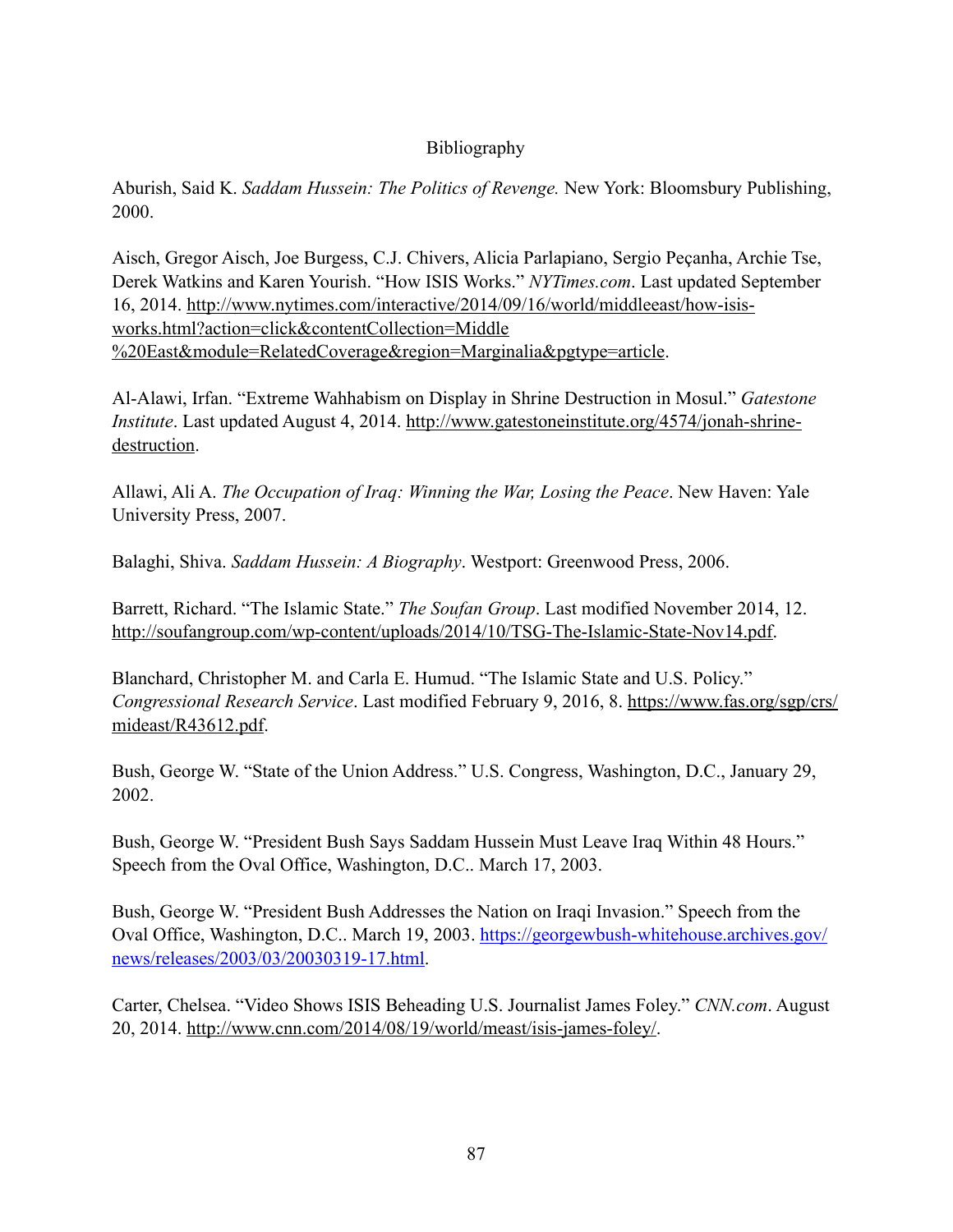Carter, Chelsea J., Salma Abdelaziz, and Mohammed Tawfeeq. "Iraqi Soldiers, Police Drop Weapons, Flee Posts in Portions of Mosul." *CNN.com.* last updated June 13, 2014. http:// www.cnn.com/2014/06/10/world/meast/iraq-violence/.

Chehab, Zaki. *Iraq Ablaze: Inside the Insurgency*. New York: I.B. Tauris, 2006.

Cleveland, William L. *A History of the Modern Middle East.* Boulder: Westview Press, 2004.

Cockburn, Andrew and Patrick Cockburn. *Out of the Ashes: The Resurrection of Saddam Hussein*. New York: Harper Collins Publishers, 1999.

Dalmia, Archana Dalmia. "What Made IS Founder Baghdadi a Fundamentalist: Was He a Reluctant Fundamentalist or a Savage One?" *DailyO.com*. Last modified November 14, 2014. <http://www.dailyo.in/politics/what-made-is-founder-baghdadi-a-fundamentalist/story/1/660.html>.

Dobbins, James. *Occupying Iraq: A History of the Coalition Provisional Authority*. New York: The RAND Corporation, 2009.

Donnely, Thomas. *Operation Iraqi Freedom.* Washington, D.C.: The AEI Press, 2004.

Falk, Richard. "A New World Order? ISIS and the Sykes-Picot Backlash." *ForeignPolicyJournal.com*. Last modified December 26, 2015. http:// [www.foreignpolicyjournal.com/2015/12/26/a-new-world-order-isis-and-the-sykes-picot](http://www.foreignpolicyjournal.com/2015/12/26/a-new-world-order-isis-and-the-sykes-picot-backlash/)backlash/.

Marion Farouk-Sluglett and Sluglett, Peter. *Iraq Since 1958 From Revolution to Dictatorship*. London: I.B.Tauris, 2001.

Faust, Aaron M. *The Ba'thification of Iraq.* Austin: University of Texas Press, Austin, 2015.

Faust, Aaron M. *The Ba'thification of Iraq: Saddam Hussein's Totalitarianism*. Austin: University of Texas Press, 2015.

Fawn, Rick and Raymond Hinnebusch. *The Iraq War: Causes and Consequences.* Boulder: Lynne Ripener Publishers, 2006.

Ferguson, Charles. *No End in Sight: Iraq's Decent into Chaos.* New York: Public Affairs, 2008. [http://pfiffner.gmu.edu/files/pdfs/Articles/CPA%20Orders,%20Iraq%20PDF.pdf.](http://pfiffner.gmu.edu/files/pdfs/Articles/CPA%2520Orders,%2520Iraq%2520PDF.pdf)

Fraiman, Keren, Austin Long, and Caitlin Talmadge. "Why the Iraqi Army Collapsed (and what can be done about it)." *Project on Middle East Political Science*, 24. June 13, 2014. http:// [pomeps.org/wp-content/uploads/2014/07/POMEPS\\_BriefBooklet24\\_Iraq\\_Web.pdf.](http://pomeps.org/wp-content/uploads/2014/07/POMEPS_BriefBooklet24_Iraq_Web.pdf)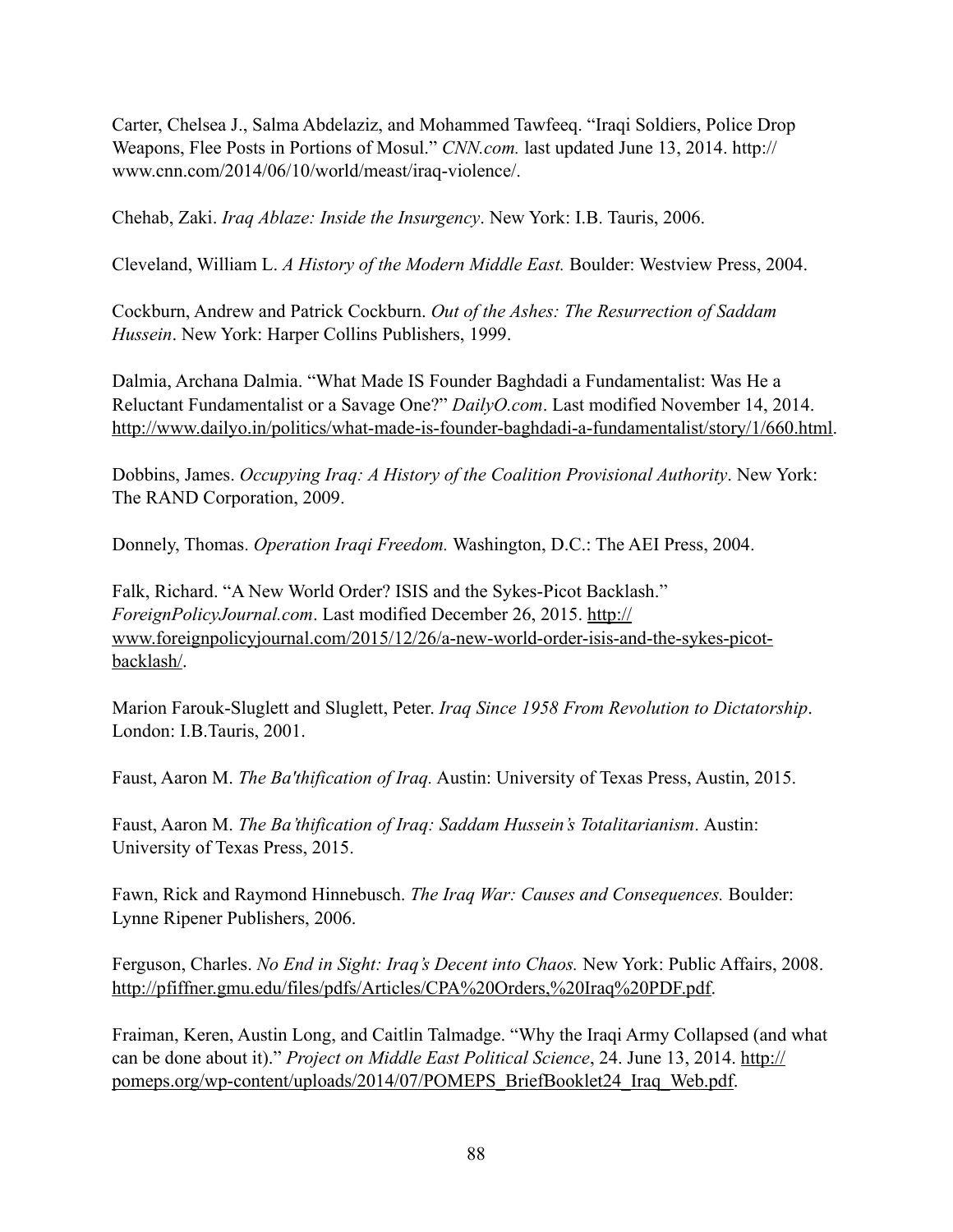Gartenstein-Ross, David. "How Many Fighters Does the Islamic State Really Have?" *WarontheRocks.com.* Last updated February 9, 2015. http://warontherocks.com/2015/02/howmany-fighters-does-the-islamic-state-really-have/.

Gibbons-Neff, Thomas. "Number of Foreign Fighters Entering Iraq and Syria Drops 90 Percent, Pentagon Says." *WashingtonPost.com*. Last updated April 26, 2016. https:// www.washingtonpost.com/news/checkpoint/wp/2016/04/26/number-of-foreign-fighters-enteringiraq-and-syria-drops-by-90-percent-pentagon-says/.

Graham-Brown, Sarah. *Sanctioning Saddam: The Politics of Intervention in Iraq*. London: I.B. Tauris Publishers, 1999.

Hawramy, Fazel, Shalaw Mohammed, and Kareem Shaheen. "Life Under ISIS in Raqqa and Mosul: 'We're Living in a Giant Prison.'" *TheGuardian.com*. Last updated December 9, 2015. http://www.theguardian.com/world/2015/dec/09/life-under-isis-raqqa-mosul-giant-prison-syriairaq.

Hiro, Dilip. *Desert Shield to Desert Storm: The Second Gulf War.* London: Harper Collins Publishers, 1992.

Hiro, Dilip. *Iraq: In the Eye of the Storm*. New York: Thunder's Mouth Press/Nation Books, 2002.

Holmes, Oliver. "Al Qaeda Breaks Link with Syrian Militant Group ISIL." *Reuters.com*. [February 3, 2016. http://www.reuters.com/article/2014/02/03/us-syria-crisis-qaeda](http://www.reuters.com/article/2014/02/03/us-syria-crisis-qaeda-idUSBREA120NS20140203)idUSBREA120NS20140203.

Ianchovichina, Elena and Maros Ivanic. "Economic Effects of the Syrian Civil War and the Spread of the Islamic State on the Levant." *Policy Research Working Papers* 7135 (2014): 4. [http://www.wds.worldbank.org/external/default/WDSContentServer/WDSP/IB/](http://www-wds.worldbank.org/external/default/WDSContentServer/WDSP/IB/2014/12/08/000158349_20141208155229/Rendered/PDF/WPS7135.pdf) 2014/12/08/000158349\_20141208155229/Rendered/PDF/WPS7135.pdf.

Jenkins, Michael. "The Dynamics of Syria's Civil War." *Rand Corporation*. Accessed May 11, [2016. http://www.rand.org/content/dam/rand/pubs/perspectives/PE100/PE115/](http://www.rand.org/content/dam/rand/pubs/perspectives/PE100/PE115/RAND_PE115.pdf) RAND\_PE115.pdf.

Karsh, Efraim, and Inari Rautsi. *Saddam Hussein: A Political Biography*. New York: The Free Press, 1991.

Katzman, Kenneth and Carla E. Humud. "Iraq: Politics and Governance." *The Congressional Research Service.* [Last updated March 9, 2016. https://www.fas.org/sgp/crs/mideast/](https://www.fas.org/sgp/crs/mideast/RS21968.pdf) RS21968.pdf.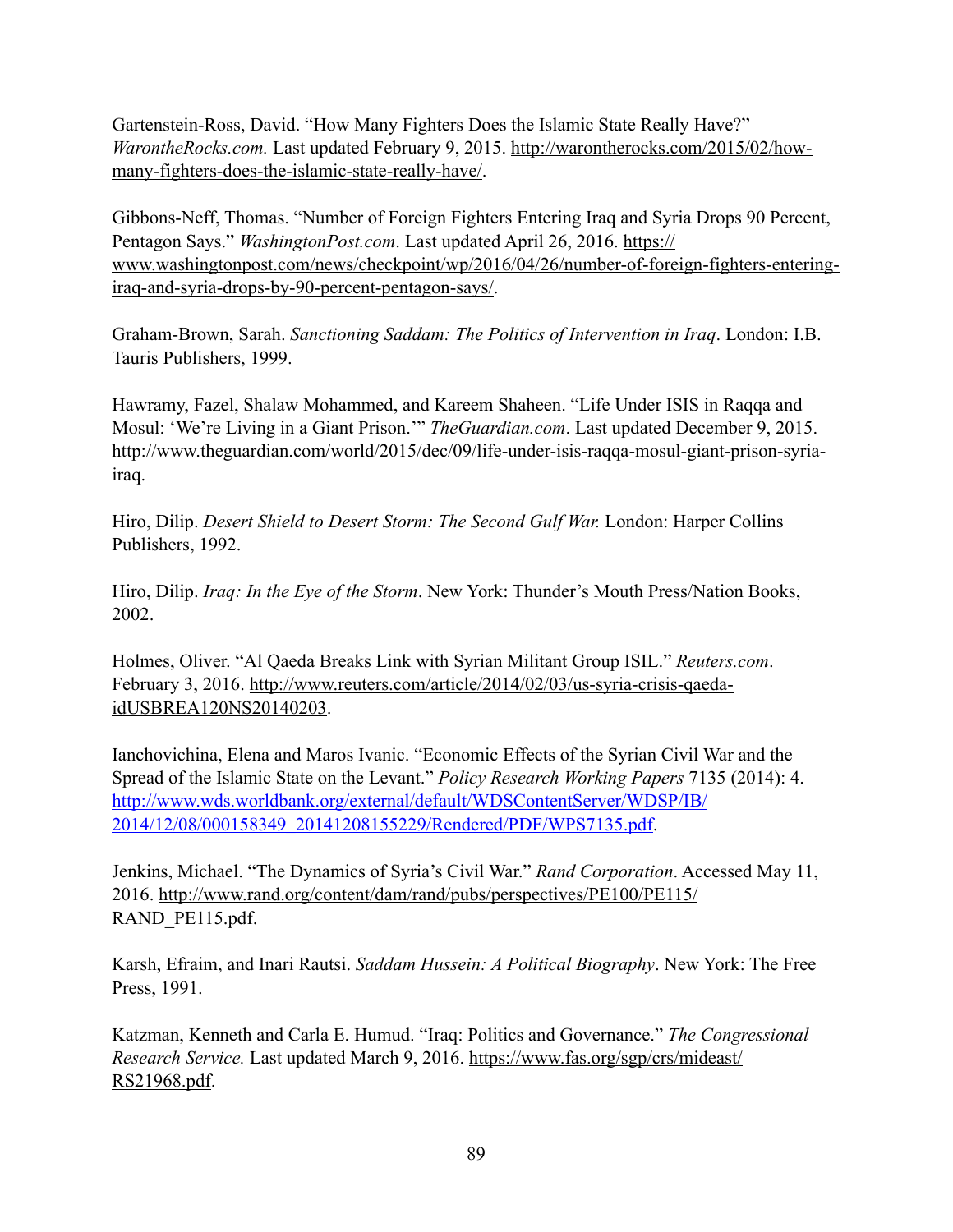Khoury, Dina R. *Iraq in Wartime.* Cambridge: Cambridge Press, 2013.

Kirkpatrick, David. "ISIS' Harsh Brand of Islam is Rooted in Austere Saudi Creed." *[NewYorkTimes.com](http://NewYorkTimes.com)*. September 24, 2014. http://www.nytimes.com/2014/09/25/world/ [middleeast/isis-abu-bakr-baghdadi-caliph-wahhabi.html.](http://www.nytimes.com/2014/09/25/world/middleeast/isis-abu-bakr-baghdadi-caliph-wahhabi.html) 

Lewis, Jessica. "The Terrorist Army Marching on Baghdad." *TheWallStreetJournal.com*. Last updated June 12, 2014. [http://www.wsj.com/articles/jessica-lewis-the-terrorist-army-marching](http://www.wsj.com/articles/jessica-lewis-the-terrorist-army-marching-on-baghdad-1402614950)on-baghdad-1402614950.

Makiya, Kanan. *Republic of Fear: The Politics of Modern Iraq*. Berkeley: University of California Press, 1989.

McCants, William. "The Believer: How an Introvert with a Passion for Religion and Soccer Became Abu Bakr al-Baghdadi, Leader of the Islamic State." *Brookings Institute*. Last modified September 1, 2015.<http://www.brookings.edu/research/essays/2015/thebeliever>.

North, Harold M. *Hunting Muqtada: Iraq's Most Dangerous Man*. New York: iUniverse, 2009.

Pfiffner, James P. "U.S. Blunders in Iraq: De-Ba'thification and Disbanding the Army." *Intelligence and National Security* 25, no. 1 (2010): 80.

Pirnie, Bruce P. and Edward O'Connell. *Counterinsurgency in Iraq (2003-2006).* Santa Monica: RAND Corporation, 2008.

Pool, Jeffrey. "Zarqawi's Pledge of Allegiance to al-Qaeda." *Terrorism Monitor* 2, no. 11, 2004. doi: [http://www.jamestown.org/single/?tx\\_ttnews%5Btt\\_news%5D=27305#.VzEAaTbSZiY.](http://www.jamestown.org/single/?tx_ttnews%255Btt_news%255D=27305#.VzEAaTbSZiY)

Rosen, Armin. "Here's How ISIS Abuses Humanitarian Aid." *BusinessInsider.com*. Last updated February 3, 2015.<http://www.businessinsider.com/how-isis-abuses-humanitarian-aid-2015-2>.

Sassoon, Joseph. *Saddam Hussein's Ba'th Party: Inside an Authoritarian Regime.* Cambridge: Cambridge University Press, 2011.

Saul, Heather. "ISIS Publishes Penal Code Listing Amputation, Crucifixion, and Stoning as Punishments - and Vows to Vigilantly Enforce Them." *Independent.co.uk*. Last modified January [22, 2015. http://www.independent.co.uk/news/world/middle-east/isis-publishes-penal-code](http://www.independent.co.uk/news/world/middle-east/isis-publishes-penal-code-listing-amputation-crucifixion-and-stoning-as-punishments-and-vows-to-9994878.html)listing-amputation-crucifixion-and-stoning-as-punishments-and-vows-to-9994878.html.

Thompson, Nick and Atika Shubert. "The Anatomy of ISIS: How the 'Islamic State' is Run, From Oil to Beheadings." *cnn.com*[. Last updated January 14, 2015. http://www.cnn.com/](http://www.cnn.com/2014/09/18/world/meast/isis-syria-iraq-hierarchy/) 2014/09/18/world/meast/isis-syria-iraq-hierarchy/.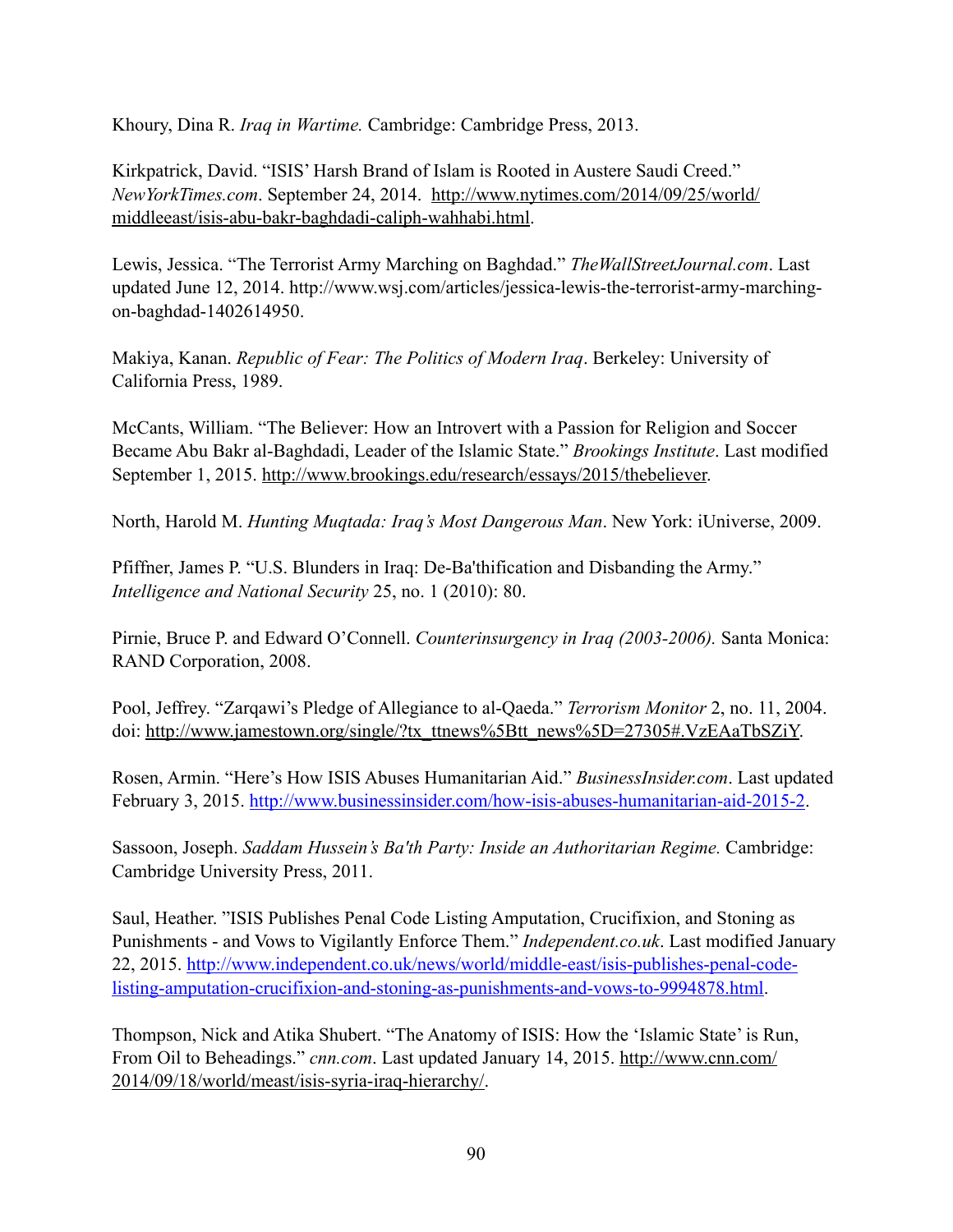Weiss, Michael and Hassan Hassan. *ISIS: Inside the Army of Terror*. New York: Regan Arts, 2015.

"2015 UNHCR Country Operations Profile-Iraq." *UNHCR.org*. Last accessed May 17, 2016. [http://www.unhcr.org/pages/49e486426.html.](http://www.unhcr.org/pages/49e486426.html)

"Ahmad Hasan al-Bakr." *Encyclopedia Britannica*. Last modified September 2, 2015. http:// [www.britannica.com/biography/Ahmad-Hasan-al-Bakr.](http://www.britannica.com/biography/Ahmad-Hasan-al-Bakr) 

"Al Qaeda Confirms Death of 2 Top Leaders." *[CNN.com](http://CNN.com)*. Last modified April 25, 2010. http:// [www.cnn.com/2010/WORLD/meast/04/25/iraq.militant.leaders.killed/.](http://www.cnn.com/2010/WORLD/meast/04/25/iraq.militant.leaders.killed/) 

"Inside Look at ISIS' Brutal Persecution of Gays." *CBSNews.com*. Last modified December 2, 2015. <http://www.cbsnews.com/news/isis-persecution-gay-men-murder-lgbt-muslim-society/>.

"Iraq." *USAID.gov*. Last updated April 20, 2016. [https://www.usaid.gov/crisis/iraq.](https://www.usaid.gov/crisis/iraq)

"IS has 20,000–31,500 fighters in Iraq and Syria: CIA." *Yahoo.com*. Last updated September 11, 2014. https://www.yahoo.com/news/20-000-31-500-fighters-iraq-syria-cia-230059844.html? ref=gs.

"ISIS has 100,000 Fighters, Growing Fast – Iraqi Govt Adviser." *RT.com*. Last updated August 27, 2014. https://www.rt.com/news/183048-isis-grow-expand-jihadist/.

"ISIS Militants Blow Up Prophet Jonas' Tomb in Iraq." *RT.com. L*ast updated July 27, 2014. [https://www.rt.com/news/175636-iraq-jonah-tomb-mosul/.](https://www.rt.com/news/175636-iraq-jonah-tomb-mosul/)

"ISIS Takes Control of Border Crossing Between Iraq and Syria." *TheGuardian.com*. June 21, 2014. <http://www.theguardian.com/world/2014/jun/21/isis-iraq-crossing-border-syria>.

"Islamic State 'has 50,000 fighters in Syria." *AlJazeera.com*. Last updated August 19, 2014. [http://www.aljazeera.com/news/middleeast/2014/08/islamic-state-50000-fighters](http://www.aljazeera.com/news/middleeast/2014/08/islamic-state-50000-fighters-syria-2014819184258421392.html)syria-2014819184258421392.html.

*Losing Iraq*. Produced by Michael Kirk, Jim Gilmore, and Mike Wiser. 2014. Boston: Frontline/ PBS. Film.

"Open Letter to Al-Baghdadi." *LettertoBaghdadi.com*[. Last accessed May 12, 2016. http://](http://www.lettertobaghdadi.com) www.lettertobaghdadi.com.

"The Two–isms of the Middle East." *aljazeera.com*. Last updated February 4, 2008. http:// www.aljazeera.com/focus/arabunity/2008/02/200852518534468346.html.